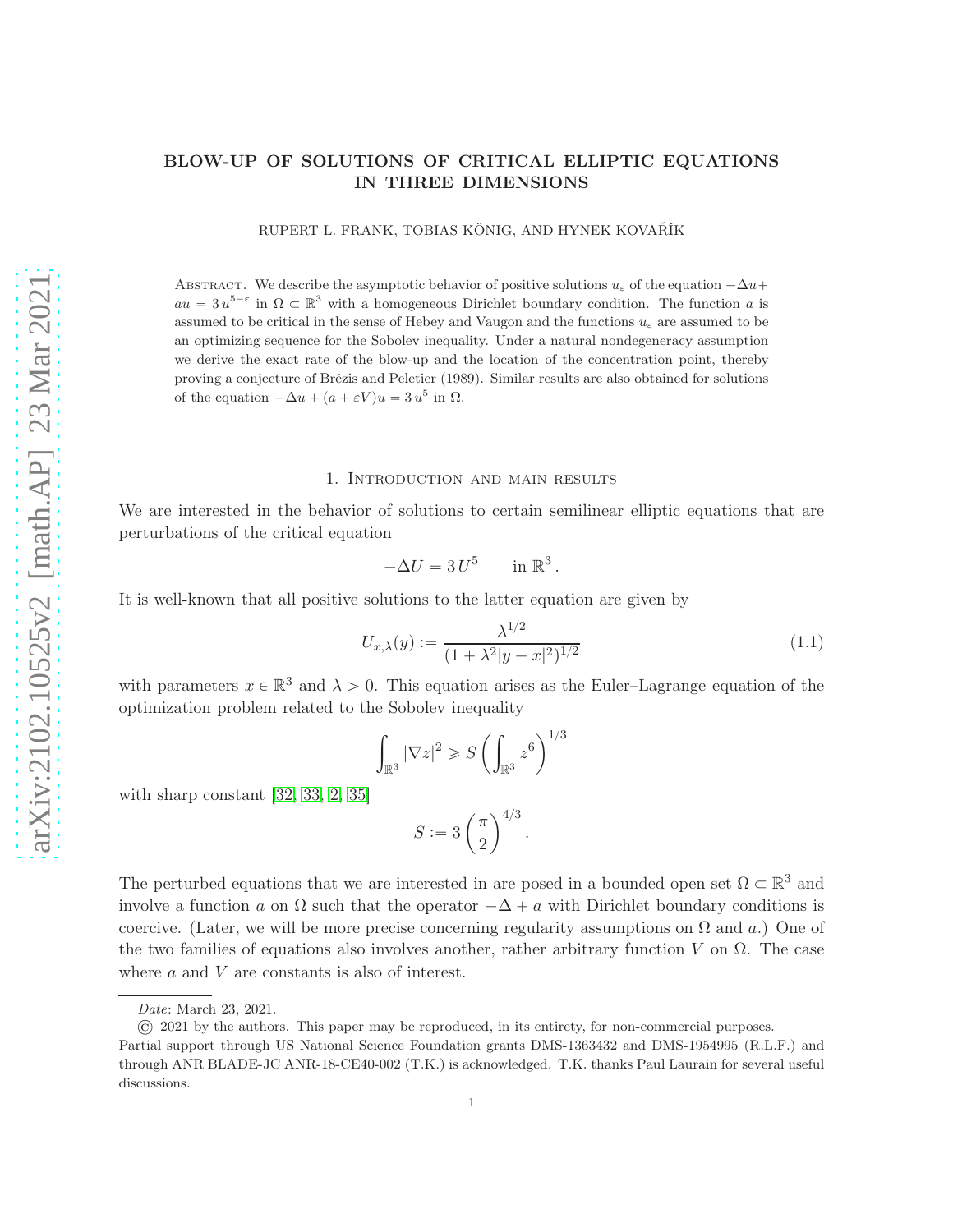We consider solutions  $u = u_{\varepsilon}$ , parametrized by  $\varepsilon > 0$ , to the following two families of equations,

<span id="page-1-0"></span>
$$
\begin{cases}\n-\Delta u + au = 3 u^{5-\epsilon} & \text{in } \Omega, \\
u > 0 & \text{in } \Omega, \\
u = 0 & \text{on } \partial\Omega\n\end{cases}
$$
\n(1.2)

and

<span id="page-1-1"></span>
$$
\begin{cases}\n-\Delta u + (a + \varepsilon V)u = 3 u^5 & \text{in } \Omega, \\
u > 0 & \text{in } \Omega, \\
u = 0 & \text{on } \partial\Omega.\n\end{cases}
$$
\n(1.3)

While there are certain differences between the problems [\(1.2\)](#page-1-0) and [\(1.3\)](#page-1-1), the methods used to study them are similar, and we will treat both in this paper. We are interested in the behavior of the solutions  $u_{\varepsilon}$  as  $\varepsilon \to 0$ , and we assume that in this limit the solutions form a minimizing sequence for the Sobolev inequality. More precisely, for [\(1.3\)](#page-1-1) we assume

<span id="page-1-3"></span>
$$
\lim_{\varepsilon \to 0} \frac{\int_{\Omega} |\nabla u_{\varepsilon}|^2}{\left(\int_{\Omega} u_{\varepsilon}^6\right)^{1/3}} = S \tag{1.4}
$$

and for [\(1.2\)](#page-1-0) we assume

<span id="page-1-2"></span>
$$
\lim_{\varepsilon \to 0} \frac{\int_{\Omega} |\nabla u_{\varepsilon}|^2}{\left(\int_{\Omega} u_{\varepsilon}^{6-\varepsilon}\right)^{\frac{2}{6-\varepsilon}}} = S
$$
\n(1.5)

The existence of such solutions under certain assumptions on  $a$  and  $V$  can be obtained by minimization, see, for instance,  $\left[17\right]$  for  $(1.3)$ . Moreover, it is not hard to prove, based on the characterization of optimizers in Sobolev's inequality, that these functions converge weakly to zero in  $H_0^1(\Omega)$  and that  $u_{\varepsilon}^6$  converges weakly in the sense of measures to a multiple of a delta function; see Proposition [2.2.](#page-8-0) In this sense, the functions  $u_{\varepsilon}$  blow up.

The problem of interest is to describe this blow-up behavior more precisely. This question was advertised in an influential paper by Brézis and Peletier [\[9\]](#page-55-2), who presented a detailed study of the case where  $\Omega$  is a ball and a and V are constants. For earlier results on [\(1.2\)](#page-1-0) with  $a \equiv 0$ , see [\[1,](#page-55-3) [10\]](#page-55-4). Concerning the case of general open sets  $\Omega \subset \mathbb{R}^3$ , the Brézis–Peletier paper contains three conjectures, the first two of which concern the blow-up behavior of solutions to the analogues of [\(1.2\)](#page-1-0) and [\(1.3\)](#page-1-1) in dimensions  $N \ge 3$  ( $N \ge 4$  for (1.3)) with  $a \equiv 0$ . These conjectures were proved independently in seminal works of Han [\[20\]](#page-56-3) and Rey [\[30,](#page-56-4) [31\]](#page-56-5).

In this paper, under a natural nondegeneracy condition, we prove the third Brézis–Peletier conjecture, which has remained open so far. It concerns the blow-up behavior of solutions of [\(1.2\)](#page-1-0) for certain nonzero a in the three-dimensional case. We also prove the corresponding result for [\(1.3\)](#page-1-1), which is analogous to the third Brézis–Peletier conjecture in the same way as their second conjecture is analogous to their first one.

A characteristic feature of the three dimensional case is the notion of criticality for the function a. To motivate this concept, let

$$
S(a) := \inf_{0 \neq z \in H_0^1(\Omega)} \frac{\int_{\Omega} (|\nabla z|^2 + az^2)}{(\int_{\Omega} z^6)^{1/3}}.
$$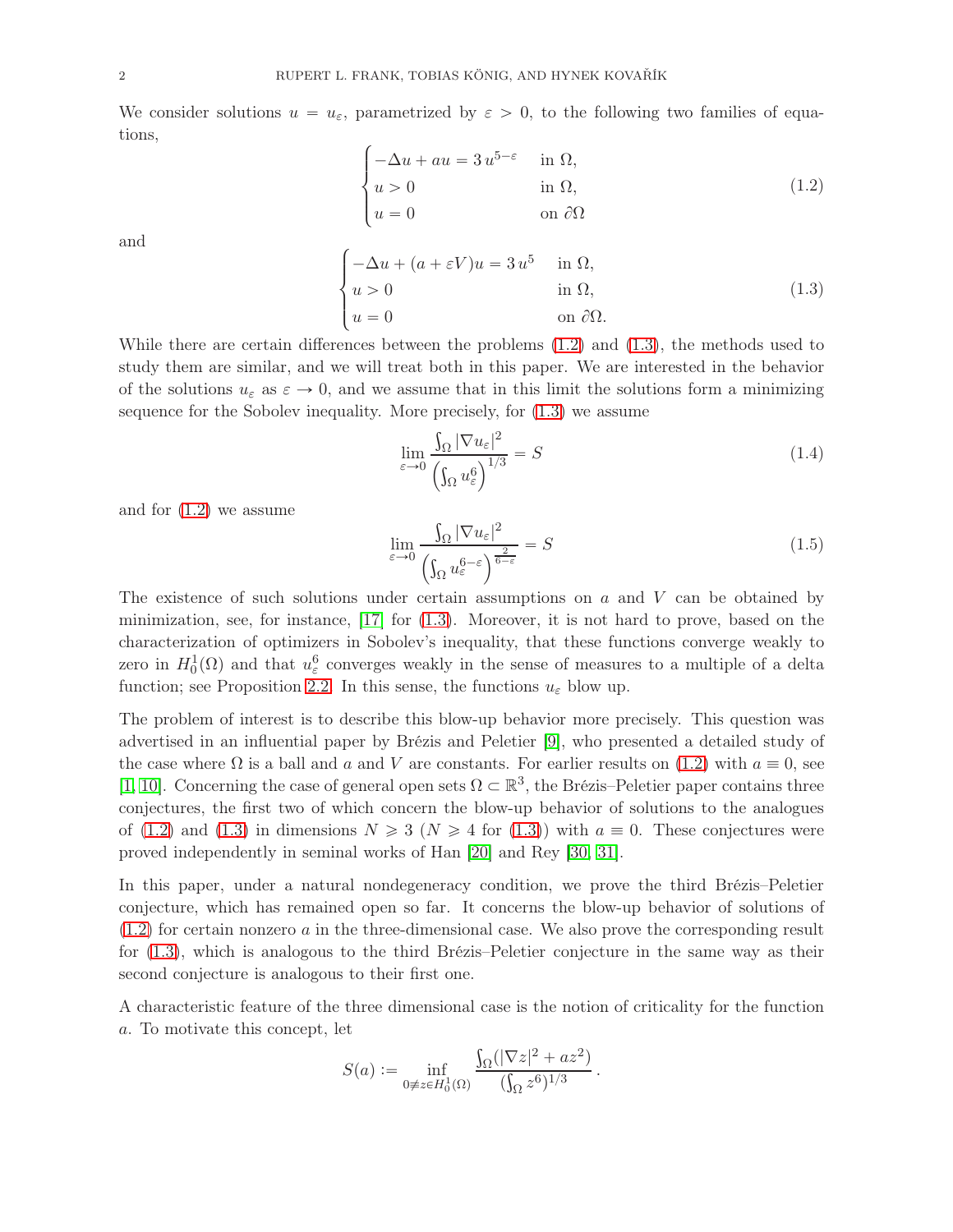One of the findings of Brézis and Nirenberg [\[8\]](#page-55-5) is that if a is small (for instance, in  $L^{\infty}(\Omega)$ ), but possibly nonzero, then  $S(a) = S$ . This is in stark contrast to the case of dimensions  $N \geq 4$ where the corresponding analogue of  $S(a)$  (with the exponent 6 replaced by  $2N/(N-2)$ ) is always strictly below the corresponding Sobolev constant, whenever a is negative somewhere.

This phenomenon leads naturally to the following definition due to Hebey and Vaugon [\[23\]](#page-56-6). A continuous function a on  $\overline{\Omega}$  is said to be *critical* in  $\Omega$  if  $S(a) = S$  and if for any continuous function  $\tilde{a}$  on  $\overline{\Omega}$  with  $\tilde{a} \le a$  and  $\tilde{a} \ne a$  one has  $S(\tilde{a}) < S(a)$ . Throughout this paper we assume that  $\alpha$  is critical in  $\Omega$ .

A key role in our analysis is played by the regular part of the Green's function and its zero set. To introduce these, we follow the sign and normalization convention of [\[31\]](#page-56-5). Since the operator  $-\Delta + a$  in  $\Omega$  with Dirichlet boundary conditions is assumed to be coercive, it has a Green's function  $G_a$  satisfying, for each fixed  $y \in \Omega$ ,

$$
\begin{cases}\n-\Delta_x G_a(x,y) + a(x) G_a(x,y) = 4\pi \delta_y & \text{in } \Omega, \\
G_a(\cdot, y) = 0 & \text{on } \partial\Omega.\n\end{cases}
$$
\n(1.6)

The regular part  $H_a$  of  $G_a$  is defined by

$$
H_a(x,y) := \frac{1}{|x-y|} - G_a(x,y).
$$
 (1.7)

It is well-known that for each  $y \in \Omega$  the function  $H_a(\cdot, y)$ , which is originally defined in  $\Omega \setminus \{y\}$ , extends to a continuous function in  $\Omega$  and we abbreviate

$$
\phi_a(y) := H_a(y,y) \, .
$$

It was conjectured by Brézis [\[6\]](#page-55-6) and proved by Druet [\[13\]](#page-55-7) that, as a consequence of criticality,

<span id="page-2-0"></span>
$$
\inf_{y \in \Omega} \phi_a(y) = 0; \tag{1.8}
$$

see also [\[16\]](#page-55-8) and [\[17,](#page-55-1) Proposition 5.1] for alternative proofs. Note that [\(1.8\)](#page-2-0) implies, in particular, that each point x with  $\phi_a(x) = 0$  is a critical point of  $\phi_a$ .

Let us summarize the setting in this paper.

Assumption 1.1. <sup>3</sup> is a bounded, open set with  $C^2$  boundary

- (b)  $a \in C^{0,1}(\overline{\Omega}) \cap C^{2,\sigma}_{loc}(\Omega)$  for some  $\sigma > 0$
- (c) *a* is critical in  $\Omega$
- (d) Any critical point of  $\phi_a$  is nondegenerate, that is, for any  $x_0 \in \Omega$  with  $\nabla \phi_a(x) = 0$ , the Hessian  $D^2\phi_a(x_0)$  does not have a zero eigenvalue

Let us briefly comment on these items. Assumptions (a) and (b) are modest regularity assumptions, which can probably be further relaxed with more effort. Concerning assumption (d) we first note that  $\phi_a \in C^2(\Omega)$  by Lemma [4.1.](#page-29-0) We believe that assumption (d) is 'generically' true. (For results in this spirit, but in the noncritical case  $a \equiv 0$ , see [\[27\]](#page-56-7).) The corresponding assumption for  $a \equiv 0$  appears frequently in the literature, for instance, in [\[31,](#page-56-5) [12\]](#page-55-9). Assumption (d) holds, in particular, if  $\Omega$  a ball and a is a constant, as can be verified by explicit computation.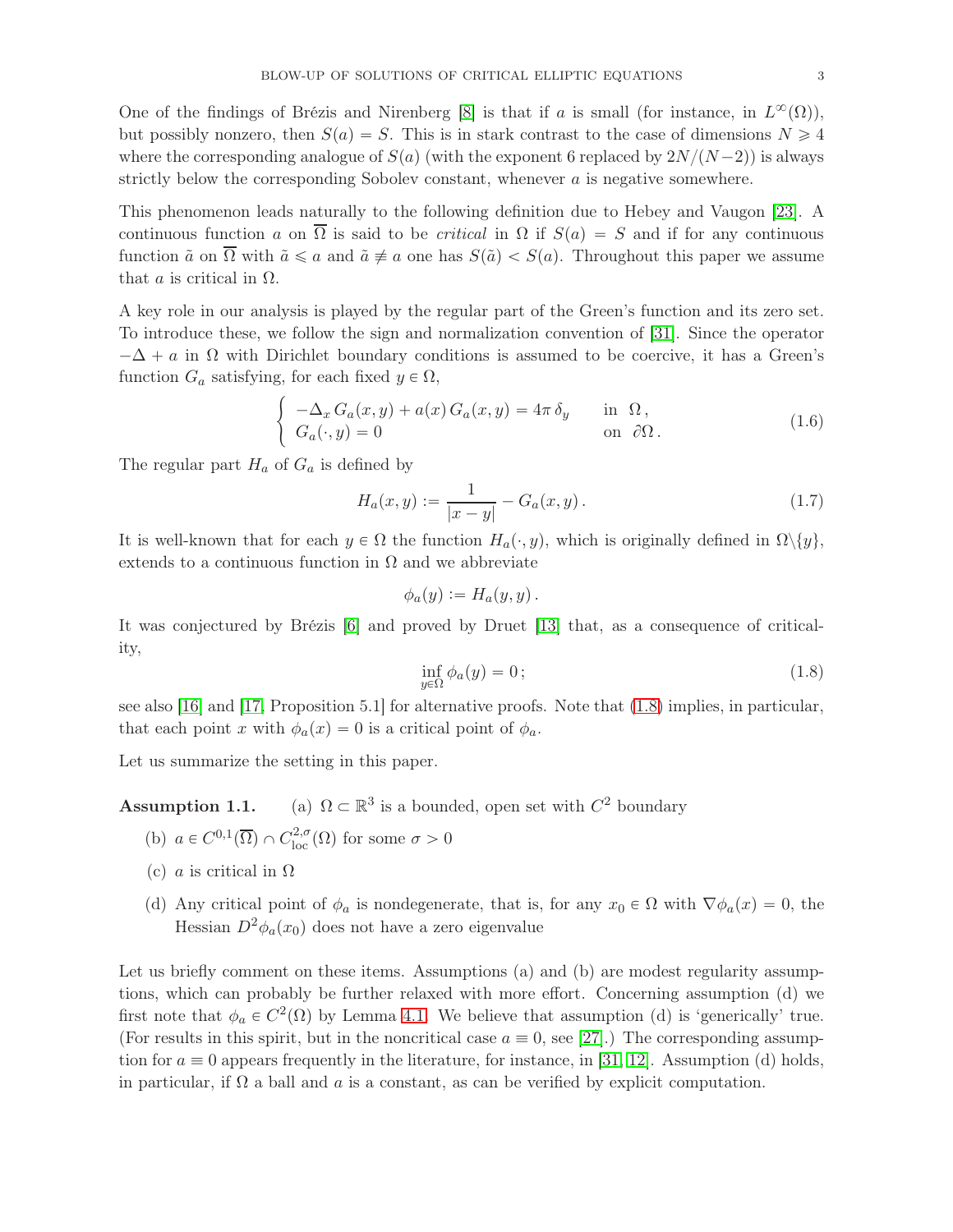To leading order, the blow-up behavior of solutions of [\(1.3\)](#page-1-1) will be given by the projection of a solution [\(1.1\)](#page-0-0) of the unperturbed whole space equation to  $H_0^1(\Omega)$ . For parameters  $x \in \mathbb{R}^3$ ,  $\lambda > 0$ we introduce  $PU_{x,\lambda} \in H_0^1(\Omega)$  as the unique function satisfying

$$
\Delta PU_{x,\lambda} = \Delta U_{x,\lambda} \quad \text{in } \Omega, \qquad PU_{x,\lambda} = 0 \quad \text{on } \partial \Omega. \tag{1.9}
$$

Moreover, let

$$
T_{x,\lambda} := \text{ span}\{ PU_{x,\lambda}, \partial_{\lambda} PU_{x,\lambda}, \partial_{x_1} PU_{x,\lambda} \partial_{x_2} PU_{x,\lambda} \partial_{x_3} PU_{x,\lambda} \}
$$

and let  $T_{x,\lambda}^{\perp}$  be the orthogonal complement of  $T_{x,\lambda}$  in  $H_0^1(\Omega)$  with respect to the inner product  $\int_{\Omega} \nabla u \cdot \nabla v$ . By  $\Pi_{x,\lambda}$  and  $\Pi_{x,\lambda}^{\perp}$  we denote the orthogonal projections in  $H_0^1(\Omega)$  onto  $T_{x,\lambda}$  and  $T_{x,\lambda}^{\perp}$ , respectively.

Here are our main results. We begin with those pertaining to equation [\(1.2\)](#page-1-0) and we first provide an asymptotic expansion of  $u_{\varepsilon}$  with a remainder in  $H_0^1(\Omega)$ .

<span id="page-3-1"></span>**Theorem 1.2** (Asymptotic expansion of  $u_{\varepsilon}$ ). Let  $(u_{\varepsilon})$  be a family of solutions to [\(1.2\)](#page-1-0) satisfying [\(1.5\)](#page-1-2). Then there are sequences  $(x_{\varepsilon}) \subset \Omega$ ,  $(\lambda_{\varepsilon}) \subset (0, \infty)$ ,  $(\alpha_{\varepsilon}) \subset \mathbb{R}$  and  $(r_{\varepsilon}) \subset T_{x_{\varepsilon}, \lambda_{\varepsilon}}^{\perp}$  such that

<span id="page-3-2"></span>
$$
u_{\varepsilon} = \alpha_{\varepsilon} \left( PU_{x_{\varepsilon},\lambda_{\varepsilon}} - \lambda_{\varepsilon}^{-1/2} \Pi_{x_{\varepsilon},\lambda_{\varepsilon}}^{\perp} (H_a(x_{\varepsilon},\cdot) - H_0(x_{\varepsilon},\cdot)) + r_{\varepsilon} \right)
$$
(1.10)

and a point  $x_0 \in \Omega$  with  $\nabla \phi_a(x_0) = 0$  such that, along a subsequence,

$$
|x_{\varepsilon} - x_0| = o(1), \tag{1.11}
$$

$$
\lim_{\varepsilon \to 0} \varepsilon \lambda_{\varepsilon} = \frac{32}{\pi} \phi_a(x_0), \tag{1.12}
$$

$$
\alpha_{\varepsilon}^{4-\varepsilon} = 1 + \frac{\varepsilon}{2} \log \lambda_{\varepsilon} + \begin{cases} \mathcal{O}(\lambda_{\varepsilon}^{-1}) & \text{if } \phi_a(x_0) \neq 0, \\ \frac{64}{3\pi} \phi_0(x_0) \lambda_{\varepsilon}^{-1} + o(\lambda_{\varepsilon}^{-1}) & \text{if } \phi_a(x_0) = 0, \end{cases}
$$
(1.13)

$$
\|\nabla r_{\varepsilon}\|_{2} = \begin{cases} \mathcal{O}(\lambda_{\varepsilon}^{-1}) & \text{if } \phi_{a}(x_{0}) \neq 0, \\ \mathcal{O}(\lambda_{\varepsilon}^{-3/2}) & \text{if } \phi_{a}(x_{0}) = 0. \end{cases}
$$
\n(1.14)

Moreover, if  $\phi_a(x_0) = 0$ , then

<span id="page-3-5"></span><span id="page-3-4"></span><span id="page-3-3"></span>
$$
\lim_{\varepsilon \to 0} \varepsilon \lambda_{\varepsilon}^2 = -32 a(x_0).
$$
\n(1.15)

Our second main result concerns the pointwise blow-up behavior, both at the blow-up point and away from it, and, in the special case of constant a, verifies the conjecture from [\[9\]](#page-55-2) under the natural nondegeneracy assumption (d).

<span id="page-3-0"></span>**Theorem 1.3** (Brézis-Peletier conjecture). Let  $(u_{\varepsilon})$  be a family of solutions to [\(1.2\)](#page-1-0) satisfying  $(1.5).$  $(1.5).$ 

(a) The asymptotics close to the concentration point  $x_0$  are given by

$$
\lim_{\varepsilon \to 0} \varepsilon \|u_{\varepsilon}\|_{\infty}^2 = \lim_{\varepsilon \to 0} \varepsilon |u_{\varepsilon}(x_{\varepsilon})|^2 = \frac{32}{\pi} \phi_a(x_0).
$$

If  $\phi_a(x_0) = 0$ , then

$$
\lim_{\varepsilon \to 0} \varepsilon \|u_{\varepsilon}\|_{\infty}^4 = \lim_{\varepsilon \to 0} \varepsilon |u_{\varepsilon}(x_{\varepsilon})|^4 = -32 a(x_0).
$$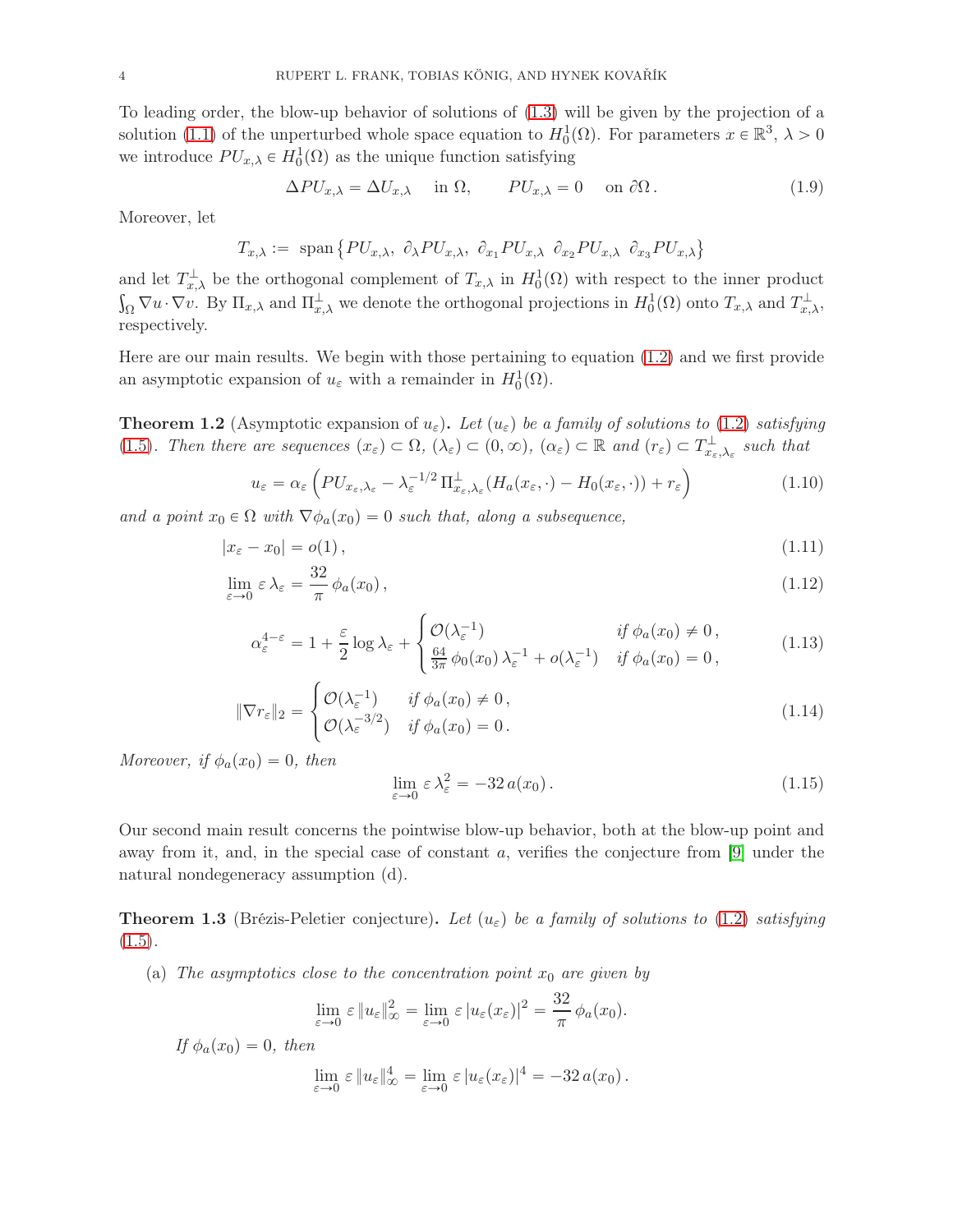(b) The asymptotics away from the concentration point  $x_0$  are given by

$$
u_{\varepsilon}(x) = \lambda_{\varepsilon}^{-1/2} G_a(x, x_0) + o(\lambda_{\varepsilon}^{-1/2})
$$

for every fixed  $x \in \Omega \backslash \{x_0\}$ . The convergence is uniform for x away from  $x_0$ .

Strictly speaking, the Brézis–Peletier conjecture in [\[9\]](#page-55-2) is stated without the criticality assumption (c) on a, but rather under the assumption  $\phi_a \geq 0$  on  $\Omega$ . (Note that [\[9\]](#page-55-2) uses the opposite sign convention for the regular part of the Green's function. Also, their Green's function is normalized to be  $\frac{1}{4\pi}$  times ours.) The remaining case, however, is much simpler and can be proved with existing methods. Indeed, by Druet's theorem [\[13\]](#page-55-7), the inequality  $\phi_a \geq 0$  on  $\Omega$  is equivalent to  $S(a) = S$ , and the assumption that a is critical is equivalent to min  $\phi_a = 0$ . Thus, the case of the Brézis–Peletier conjecture that is not covered by our Theorem [1.3](#page-3-0) is that where  $\min \phi_a > 0$ . This case can be treated in the same way as the case  $a \equiv 0$  in [\[20,](#page-56-3) [30\]](#page-56-4) (or as we treat the case  $\phi_a(x_0) > 0$ . Note that in this case the nondegeneracy assumption (d) is not needed. Whether this assumption can be removed in the case where  $\phi_a(x_0) = 0$  is an open problem.

We also point out that the conjecture in  $|9|$  is formulated with assumption [\(1.4\)](#page-1-3) rather that [\(1.5\)](#page-1-2). However, the latter assumption is typically used in the posterior literature dealing with problem  $(1.2)$ , see e.g.  $[20, 19]$  $[20, 19]$ , and we follow this convention.

We now turn our attention to the results for the second family of equations, namely  $(1.3)$ . Whenever we deal with that problem, we will slightly relax assumption (d) to (d') and impose the following additional assumptions (e) and (f), where we set

$$
\mathcal{N}_a := \{ x \in \Omega \, : \, \phi_a(x) = 0 \} \, .
$$

**Assumption 1.4.** (d') Any point in  $\mathcal{N}_a$  is a nondegenerate critical point of  $\phi_a$ , that is, for any  $x_0 \in \mathcal{N}_a$ , the Hessian  $D^2 \phi_a(x_0)$  does not have a zero eigenvalue

- (e)  $a < 0$  in  $\mathcal{N}_a$
- (f)  $V \in C^{0,1}(\overline{\Omega})$

Again, assumption (f) is a modest regularity assumption, which can probably be further relaxed with more effort. Assumption (e) is not severe, as we know from [\[17,](#page-55-1) Corollary 2.2] that any critical a satisfies  $a \leq 0$  on  $\mathcal{N}_a$ . In particular, it is fulfilled if a is a negative constant.

Let

$$
Q_V(x) := \int_{\Omega} V(y) G_a(x, y)^2, \qquad x \in \Omega.
$$
 (1.16)

Again, we first provide an asymptotic expansion of  $u_{\varepsilon}$  with a remainder in  $H_0^1(\Omega)$ .

<span id="page-4-0"></span>**Theorem 1.5** (Asymptotic expansion of  $u_{\varepsilon}$ ). Let  $(u_{\varepsilon})$  be a family of solutions to [\(1.3\)](#page-1-1) satisfying [\(1.4\)](#page-1-3). Then there are sequences  $(x_{\varepsilon}) \subset \Omega$ ,  $(\lambda_{\varepsilon}) \subset (0, \infty)$ ,  $(\alpha_{\varepsilon}) \subset \mathbb{R}$  and  $(r_{\varepsilon}) \subset T_{x_{\varepsilon}, \lambda_{\varepsilon}}^{\perp}$  such that

<span id="page-4-1"></span>
$$
u_{\varepsilon} = \alpha_{\varepsilon} \left( PU_{x_{\varepsilon}, \lambda_{\varepsilon}} - \lambda_{\varepsilon}^{-1/2} \Pi_{x_{\varepsilon}, \lambda_{\varepsilon}}^{\perp} (H_a(x_{\varepsilon}, \cdot) - H_0(x_{\varepsilon}, \cdot)) + r_{\varepsilon} \right)
$$
(1.17)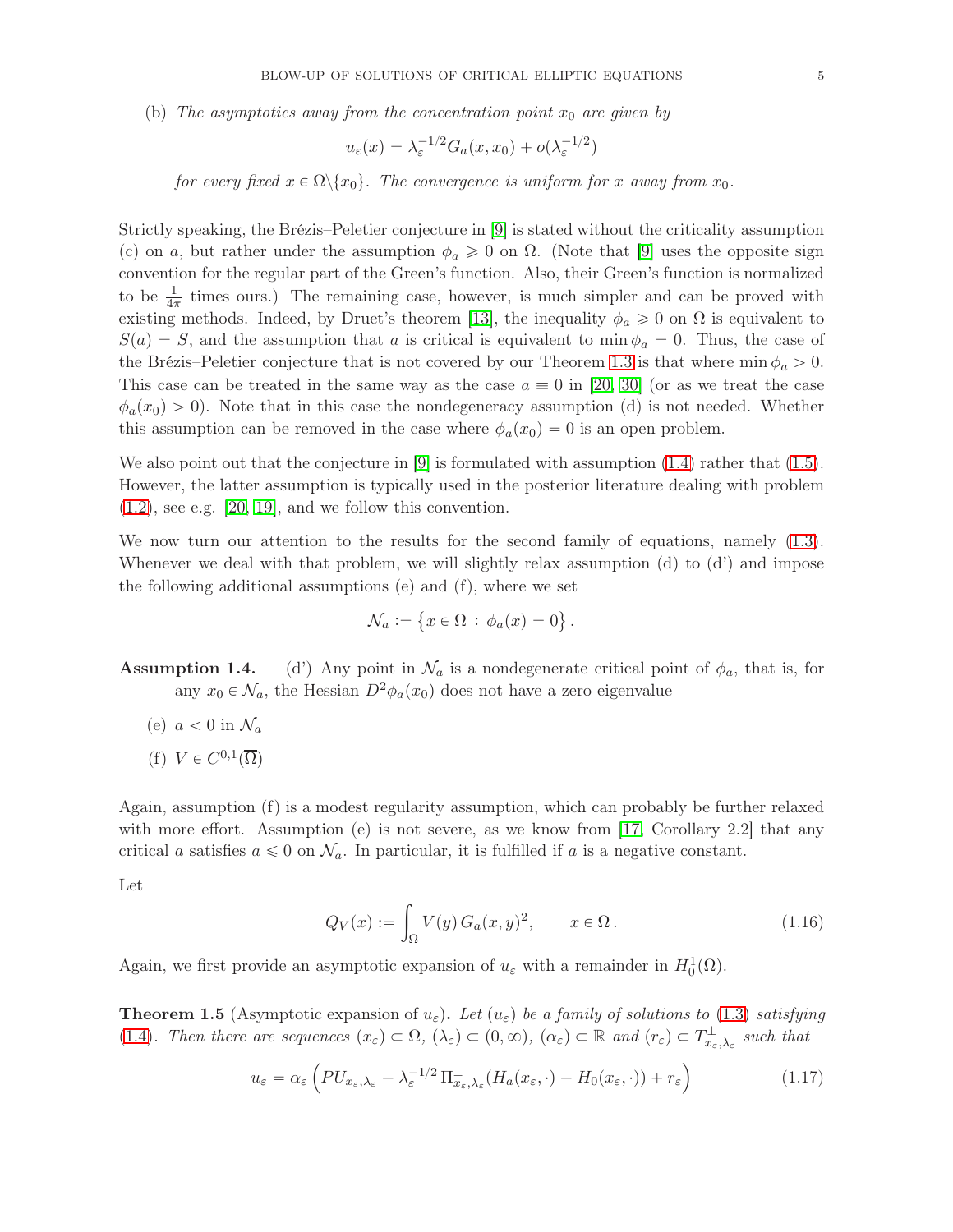and a point  $x_0 \in \mathcal{N}_a$  with  $Q_V(x_0) \leq 0$  such that, along a subsequence,

$$
|x_{\varepsilon} - x_0| = o(\varepsilon^{1/2}), \qquad (1.18)
$$

$$
\phi_a(x_\varepsilon) = o(\varepsilon) \,,\tag{1.19}
$$

$$
\lim_{\varepsilon \to 0} \varepsilon \lambda_{\varepsilon} = 4\pi^2 \frac{|a(x_0)|}{|Q_V(x_0)|},
$$
\n(1.20)

<span id="page-5-3"></span><span id="page-5-2"></span><span id="page-5-0"></span>
$$
\alpha_{\varepsilon} = 1 + \frac{4}{3\pi^3} \frac{\phi_0(x_0) |Q_V(x_0)|}{|a(x_0)|} \varepsilon + o(\varepsilon), \qquad (1.21)
$$

$$
\|\nabla r_{\varepsilon}\|_{2} = \mathcal{O}(\varepsilon^{3/2}).\tag{1.22}
$$

If  $Q_V(x_0) = 0$ , the right side of [\(1.20\)](#page-5-0) is to be interpreted as  $\infty$ .

The following result concerns the pointwise blow-up behavior.

<span id="page-5-1"></span>**Theorem 1.6.** Let  $(u_{\varepsilon})$  be a family of solutions to [\(1.3\)](#page-1-1) satisfying [\(1.4\)](#page-1-3).

(a) The asymptotics close to the concentration point  $x_0$  are given by

$$
\lim_{\varepsilon \to 0} \varepsilon \|u_{\varepsilon}\|_{\infty}^2 = \lim_{\varepsilon \to 0} \varepsilon |u_{\varepsilon}(x_{\varepsilon})|^2 = 4\pi^2 \frac{|a(x_0)|}{|Q_V(x_0)|}.
$$

If  $Q_V(x_0) = 0$ , the right side of [\(1.20\)](#page-5-0) is to be interpreted as  $\infty$ .

(b) The asymptotics away from the concentration point  $x_0$  are given by

$$
u_{\varepsilon}(x) = \lambda_{\varepsilon}^{-1/2} G_a(x, x_0) + o(\lambda_{\varepsilon}^{-1/2})
$$

for every fixed  $x \in \Omega \backslash \{x_0\}$ . The convergence is uniform for x away from  $x_0$ .

Theorems [1.2](#page-3-1) and [1.5](#page-4-0) state that to leading order the solution is given by a projected bubble  $PU_{x_{\varepsilon},\lambda_{\varepsilon}}$ . One of the main points of these theorems, which enters crucially in the proof of Theorems [1.3](#page-3-0) and [1.6,](#page-5-1) is the identification of the localization length  $\lambda_{\varepsilon}^{-1}$  of the projected bubble as an explicit constant times  $\varepsilon$  (for [\(1.2\)](#page-1-0) if  $\phi_a(x_0) \neq 0$  and for [\(1.3\)](#page-1-1) if  $Q_V(x_0) < 0$ ) or  $\varepsilon^{1/2}$  (for  $(1.2)$  if  $\phi_a(x_0) = 0$  and  $a(x_0) \neq 0$ .

The fact that the solutions are given to leading order by a projected bubble is a rather general phenomenon, which is shared, for instance, also by the higher dimensional generalizations of  $(1.2)$  and  $(1.3)$ . In contrast to the higher dimensional case, however, in order to compute the asymptotics of the localization length  $\lambda_{\varepsilon}^{-1}$ , we need to extract the leading order correction to the bubble. Remarkably, this correction is for both problems [\(1.2\)](#page-1-0) and [\(1.3\)](#page-1-1) given by  $\lambda_{\varepsilon}^{-1/2} \Pi^{\perp}_{x_{\varepsilon},\lambda_{\varepsilon}}(H_a(x_{\varepsilon},\cdot) - H_0(x_{\varepsilon},\cdot)).$ 

Moreover, for both problems the concentration point  $x_0$  is shown to satisfy  $\nabla \phi_a(x_0) = 0$ . Here, however, we see a difference between the two problems. Namely, for [\(1.3\)](#page-1-1) we also know that  $\phi_a(x_0) = 0$ , whereas we know from [\[12,](#page-55-9) Theorem 2(b)] that there are solutions of [\(1.2\)](#page-1-0) concentrating at any critical point of  $\phi_a$ , not necessarily in  $\mathcal{N}_a$ . (These solutions also satisfy [\(1.4\)](#page-1-3).)

An asymptotic expansion very similar to that in Theorem [1.5](#page-4-0) is proved in [\[17\]](#page-55-1) for energyminimizing solutions of  $(1.3)$ ; see also [\[18\]](#page-56-9) for the simpler higher-dimensional case. There, we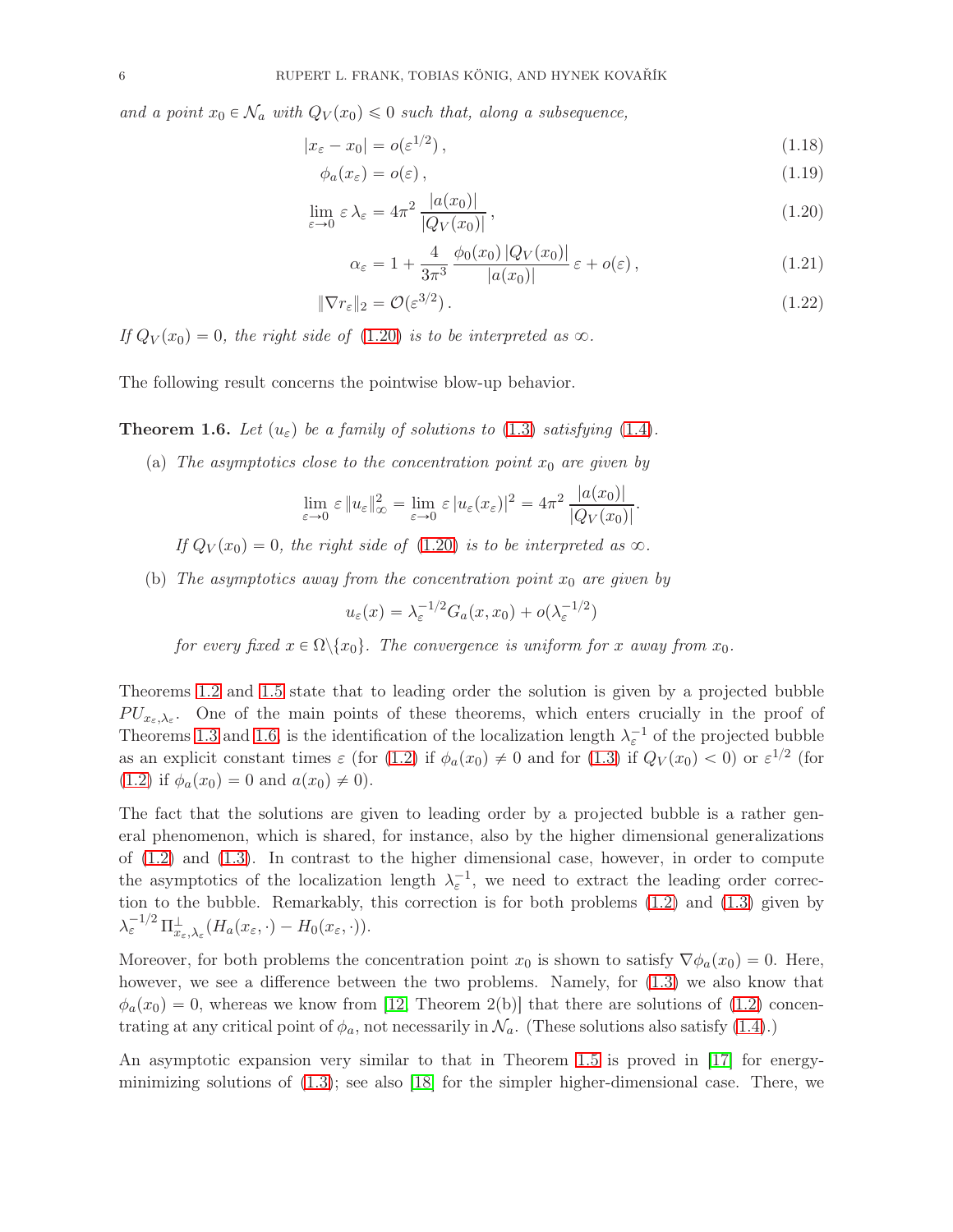did not assume the nondegeneracy of  $D^2\phi_a(x_0)$ , but we did assume that  $Q_V < 0$  in  $\mathcal{N}_a$ . Moreover,

in the energy minimizing setting we showed that 
$$
x_0
$$
 satisfies

$$
Q_V(x_0)^2/|a(x_0)| = \sup_{x \in \mathcal{N}_a, Q_V(x) < 0} Q_V(x)^2/|a(x)|,
$$

but this cannot be expected in the more general setting of the present paper.

Before describing the technical challenges that we overcome in our proofs, let us put our work into perspective. In the past three decades there has been an enormous literature on blow-up phenomena of solutions to semilinear equations with critical exponent, which is impossible to summarize. We mention here only a few recent works from which, we hope, a more complete bibliography can be reconstructed. In some sense, the situation in the present paper is the simplest blow-up situation, as it concerns single bubble blow-up of positive solutions in the interior. Much more refined blow-up scenarios have been studied, including, for instance, multibubbling, sign-changing solutions or concentration on the boundary under Neumann boundary conditions. For an introduction and references we refer to the books [\[14,](#page-55-10) [22\]](#page-56-10). In this paper we are interested in the description of the behavior of a given family of solutions. For the converse problem of constructing blow-up solutions in our setting, see [\[12\]](#page-55-9) and also [\[28\]](#page-56-11), and for a survey of related results, see [\[29\]](#page-56-12) and the references therein. Obstructions to the existence of solutions in three dimensions were studied in [\[15\]](#page-55-11). The spectrum near zero of the linearization of solutions was studied in [\[19,](#page-56-8) [11\]](#page-55-12). There are also connections to the question of compactness of solutions, see [\[5,](#page-55-13) [24\]](#page-56-13) and references therein.

What makes the critical case in three dimensions significantly harder than the higher-dimensional analogues solved by Han [\[20\]](#page-56-3) and Rey [\[30,](#page-56-4) [31\]](#page-56-5) is a certain cancellation, which is related to the fact that inf  $\phi_a = 0$ . Thus, the term that in higher dimensions completely determines the blow-up vanishes in our case. Our way around this impasse is to iteratively improve our knowledge about the functions  $u_{\varepsilon}$ . The mechanism behind this iteration is a certain coercivity inequality, due to Esposito [\[16\]](#page-55-8), which we state in Lemma [2.3,](#page-10-0) and a crucial feature of our proof is to apply this inequality repeatedly, at different orders of precision. To arrive at the level of precision stated in Theorems [1.2](#page-3-1) and [1.5](#page-4-0) two iterations are necessary (plus a zeroth one, hidden in the proof of Proposition [2.2\)](#page-8-0).

The first iteration, contained in Sections [2](#page-7-0) and [5,](#page-33-0) is relatively standard and follows Rey's ideas in [\[31\]](#page-56-5) with some adaptions due to Esposito [\[16\]](#page-55-8) to the critical case in three dimensions. The main outcome of this first iteration is the fact that concentration occurs in the interior and an order-sharp remainder bound in  $H_0^1$  on the remainder  $\alpha_{\varepsilon}^{-1}u_{\varepsilon} - PU_{x_{\varepsilon},\lambda_{\varepsilon}}$ .

The second iteration, contained in Sections [3](#page-14-0) and [6,](#page-39-0) is more specific to the problem at hand. Its main outcome is the extraction of the subleading correction  $\lambda_{\varepsilon}^{-1/2} \Pi_{x_{\varepsilon},\lambda_{\varepsilon}}^{\perp}(H_a(x_{\varepsilon},\cdot) - H_0(x_{\varepsilon},\cdot)).$ Using the nondegeneracy of  $D^2\phi_a(x_0)$  we will be able to show in the proof of Theorems [1.2](#page-3-1) and [1.5](#page-4-0) that  $\lambda_{\varepsilon}$  is proportional to  $\varepsilon^{-1}$  (for [\(1.2\)](#page-1-0) if  $\phi_a(x_0) \neq 0$  and for [\(1.3\)](#page-1-1) if  $Q_V(x_0) < 0$ ) or  $\varepsilon^{-1/2}$ (for [\(1.2\)](#page-1-0) if  $\phi_a(x_0) = 0$  and  $a(x_0) \neq 0$ ).

The arguments described so far are, for the most part, carried out in  $H_0^1$  norm. Once one has completed the two iterations, we apply in Subsections [4.3](#page-31-0) and [7.2](#page-47-0) a Moser iteration argument in order to show that the remainder  $\alpha_{\varepsilon}^{-1}u_{\varepsilon} - PU_{x_{\varepsilon},\lambda_{\varepsilon}}$  is negligible also in  $L^{\infty}$  norm. This will then allow us to deduce Theorems [1.3](#page-3-0) and [1.6.](#page-5-1)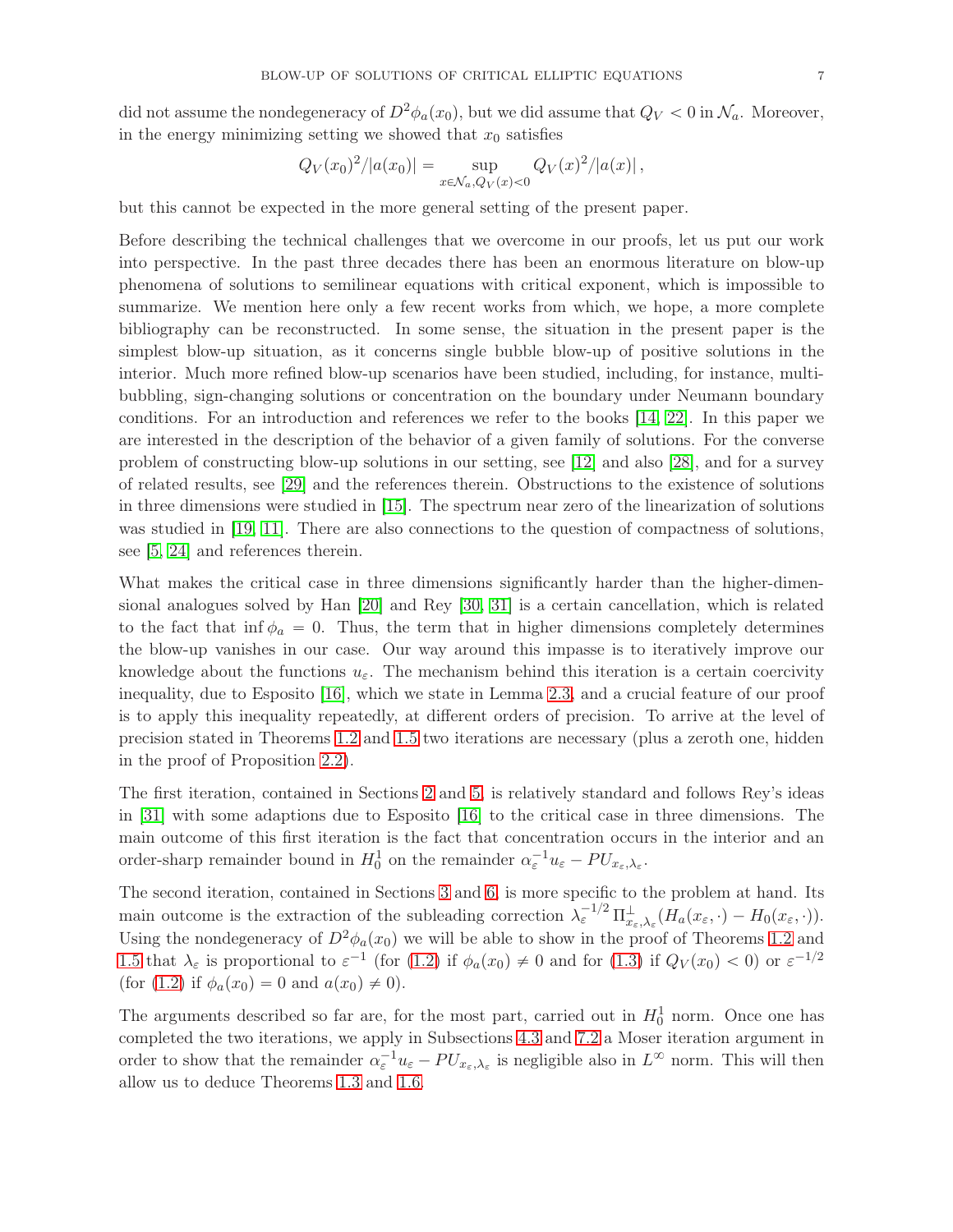As we mentioned before, Theorem [1.5](#page-4-0) is the generalization of the corresponding theorem in [\[17\]](#page-55-1) for energy-minimizing solutions. In that previous paper, we also used a similar iteration technique. Within each iteration step, however, minimality played an important role in [\[17\]](#page-55-1) and we used the iterative knowledge to further expand the energy functional evaluated at a minimizer. There is no analogue of this procedure in the current paper. Instead, as in most other works in this area, starting with [\[9\]](#page-55-2), Pohozaev identities now play an important role. These identities were not used in  $\vert 17\vert$ . In fact, in  $\vert 17\vert$  we did not use equation [\(1.3\)](#page-1-1) at all and our results there are valid as well for a certain class of 'almost minimizers'.

There are five types of Pohozaev-type identities corresponding, in some sense, to the five linearly independent functions in the kernel of the Hessian at an optimizer of the Sobolev inequality on  $\mathbb{R}^3$ (resulting from its invariance under multiplication by constants, by dilations and by translations). All five identities will be used to control the five parameters  $\alpha_{\varepsilon}$ ,  $\lambda_{\varepsilon}$  and  $x_{\varepsilon}$  in [\(1.10\)](#page-3-2) and [\(1.17\)](#page-4-1), which precisely correspond to the five asymptotic invariances. In fact, all five of these identities are used in the first iteration and then again in the second iteration. (To be more precise, in the first iteration in the proof of Theorem [1.5](#page-4-0) it is more economical to only use four identities, since the information from the fifth identity is not particularly useful at this stage, due to the above mentioned cancellation  $\phi_a(x_0) = 0.$ )

Thinking of the five Pohozaev-type identities as coming from the asymptotic invariances is useful, but an oversimplification. Indeed, there are several possible choices for the multipliers in each category, for instance, u,  $PU_{x,\lambda}$ ,  $\psi_{x,\lambda}$  corresponding to multiplication by constants,  $y \cdot \nabla u$ ,  $\partial_{\lambda}PU_{x,\lambda}$ ,  $\partial_{\lambda}\psi_{x,\lambda}$  corresponding to dilations and  $\partial_{x_i}u$ ,  $\nabla_{x_j}PU_{x,\lambda}$ ,  $\nabla_{x_j}PU_{x,\lambda}$  corresponding to translations. (Here  $\psi_{x,\lambda}$  is a modified bubble defined below in [\(3.1\)](#page-14-1).) The choice of the multiplier is subtle and depends on the available knowledge at the moment of applying the identity and the desired precision of the outcome. In any case, the upshot is that these identities can be brought together in such a way that they give the final result of Theorems [1.2](#page-3-1) and [1.5](#page-4-0) concerning the expansion in  $H_0^1(\Omega)$ . As mentioned before, the desired pointwise bounds in Theorems [1.3](#page-3-0) and [1.6](#page-5-1) then follow in a relatively straightforward way using a Moser iteration.

The structure of this paper is as follows. The first part of the paper, consisting of Sections [2,](#page-7-0) [3](#page-14-0) and [4,](#page-29-1) is devoted to problem [\(1.3\)](#page-1-1), while the second part, consisting of Sections [5,](#page-33-0) [6](#page-39-0) and [7,](#page-47-1) is devoted to [\(1.2\)](#page-1-0). The two parts are presented in a parallel manner, but the emphasis in the second part is on the necessary changes compared to the first part. The preliminary Sections [2](#page-7-0) and [5](#page-33-0) contain an initial expansion, the subsequent Sections [3](#page-14-0) and [6](#page-39-0) contain its refinement and, finally, in Sections [4](#page-29-1) and [7](#page-47-1) the main theorems presented in this introduction are proved. Some technical results are deferred to two appendices.

#### 2. Additive case: A first expansion

<span id="page-7-0"></span>In this and the following section we will prepare for the proof of Theorems [1.5](#page-4-0) and [1.6.](#page-5-1)

The main result from this section is the following preliminary asymptotic expansion of the family of solutions  $(u_{\varepsilon}).$ 

<span id="page-7-1"></span>**Proposition 2.1.** Let  $(u_{\varepsilon})$  be a family of solutions to [\(1.3\)](#page-1-1) satisfying [\(1.4\)](#page-1-3).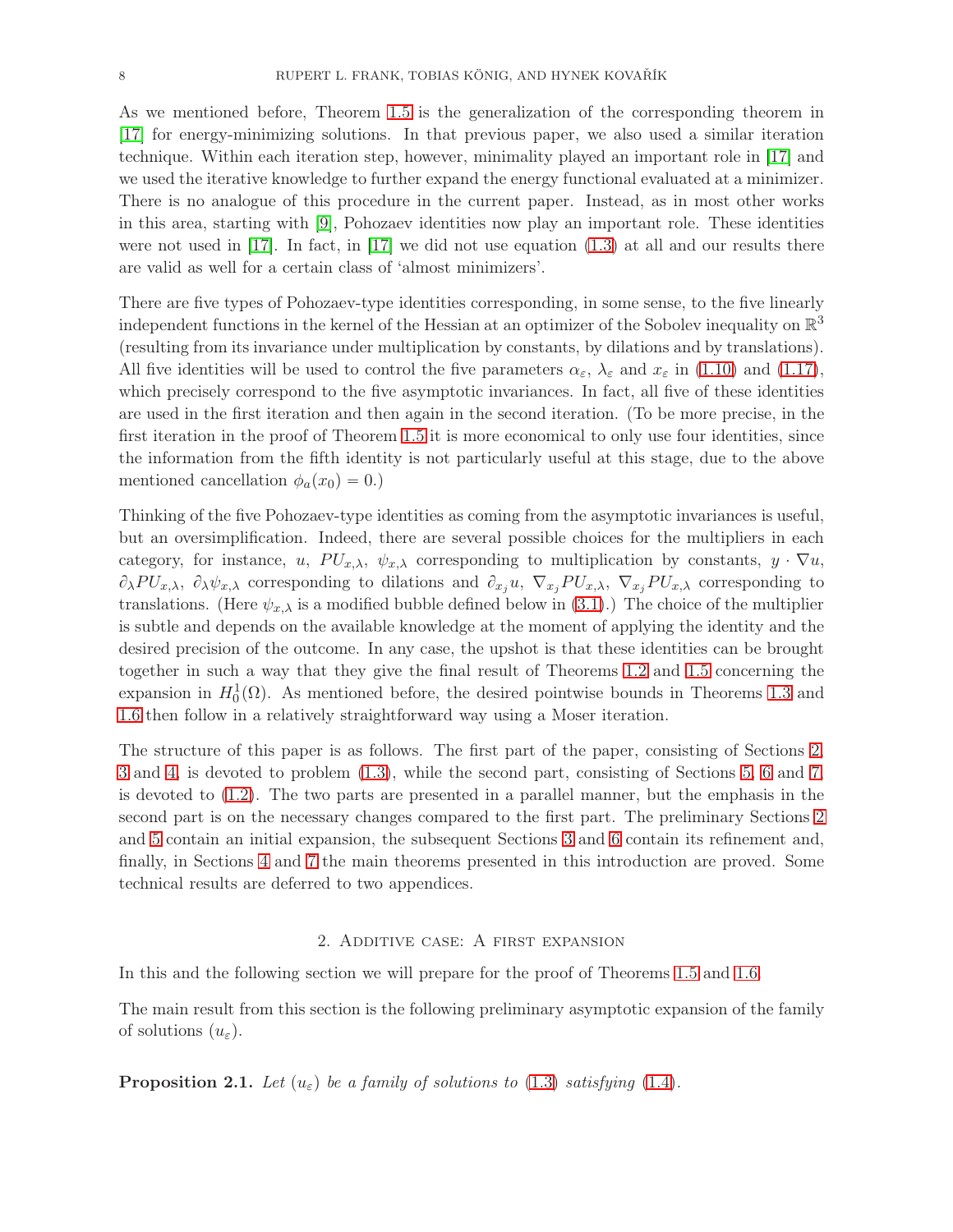Then, up to extraction of a subsequence, there are sequences  $(x_{\varepsilon}) \subset \Omega$ ,  $(\lambda_{\varepsilon}) \subset (0, \infty)$ ,  $(\alpha_{\varepsilon}) \subset \mathbb{R}$ and  $(w_{\varepsilon}) \subset T_{x_{\varepsilon},\lambda_{\varepsilon}}^{\perp}$  such that

<span id="page-8-1"></span>
$$
u_{\varepsilon} = \alpha_{\varepsilon} (PU_{x_{\varepsilon}, \lambda_{\varepsilon}} + w_{\varepsilon}), \tag{2.1}
$$

and a point  $x_0 \in \Omega$  such that

$$
|x_{\varepsilon} - x_0| = o(1), \quad \alpha_{\varepsilon} = 1 + o(1), \quad \lambda_{\varepsilon} \to \infty, \quad \|\nabla w_{\varepsilon}\|_2 = \mathcal{O}(\lambda^{-1/2}). \tag{2.2}
$$

This proposition follows to a large extent by an adaptation of existing results in the literature. We include the proof since we have not found the precise statement and since related arguments will appear in the following section in a more complicated setting.

An initial qualitative expansion follows from works of Struwe [\[34\]](#page-56-14) and Bahri-Coron [\[3\]](#page-55-14). In order to obtain the statement of Proposition [2.1,](#page-7-1) we then need to show two things, namely, the bound on  $\|\nabla w\|$  and the fact that  $x_0 \in \Omega$ . The proof of the bound on  $\|\nabla w\|$  that we give is rather close to that of Esposito  $[16]$ . The setting in  $[16]$  is slightly different (there, V is equal to a negative constant and, more importantly, the solutions are assumed to be energy minimizing), but this part of the proof extends to our setting. On the other hand, the proof in [\[16\]](#page-55-8) of the fact that  $x_0 \in \Omega$  relies on the energy minimizing property and does not work for us. Instead, we adapt some ideas from Rey in [\[31\]](#page-56-5). The proof in [31] is only carried out in dimensions  $\geq 4$  and without the background a, but, as we will see, it extends with some effort to our situation.

We subdivide the proof of Proposition [2.1](#page-7-1) into a sequence of subsections. The main result of each subsection is stated as a proposition at the beginning and summarizes the content of the corresponding subsection.

2.1. A qualitative initial expansion. As a first important step, we derive the following expansion, which is already of the form of that in Proposition [2.1,](#page-7-1) except that all remainder bounds are nonquantitative and the limit point  $x_0$  may a priori be on the boundary  $\partial\Omega$ .

<span id="page-8-0"></span>**Proposition 2.2.** Let  $(u_{\varepsilon})$  be a family of solutions to [\(1.3\)](#page-1-1) satisfying [\(1.4\)](#page-1-3).

Then, up to extraction of a subsequence, there are sequences  $(x_{\varepsilon}) \subset \Omega$ ,  $(\lambda_{\varepsilon}) \subset (0, \infty)$ ,  $(\alpha_{\varepsilon}) \subset \mathbb{R}$ and  $(w_{\varepsilon}) \subset T_{x_{\varepsilon},\lambda_{\varepsilon}}^{\perp}$  such that  $(2.1)$  holds and a point  $x_0 \in \overline{\Omega}$  such that

$$
|x_{\varepsilon} - x_0| = o(1), \quad \alpha_{\varepsilon} = 1 + o(1), \quad d_{\varepsilon} \lambda_{\varepsilon} \to \infty, \quad \|\nabla w_{\varepsilon}\|_2 = o(1), \tag{2.3}
$$

where we denote  $d_{\varepsilon} := d(x_{\varepsilon}, \partial \Omega)$ .

*Proof.* We shall only prove that  $u_{\varepsilon} \to 0$  in  $H_0^1(\Omega)$ . Once this is shown, we can use standard arguments, due to Lions [\[26\]](#page-56-15), Struwe [\[34\]](#page-56-14) and Bahri–Coron [\[3\]](#page-55-14), to complete the proof of the proposition; see, for instance, [\[31,](#page-56-5) Proof of Proposition 2].

Step 1. We begin by showing that  $(u_{\varepsilon})$  is bounded in  $H_0^1(\Omega)$  and that  $||u_{\varepsilon}||_6 \gtrsim 1$ . Integrating the equation for  $u_{\varepsilon}$  against  $u_{\varepsilon}$ , we obtain

<span id="page-8-2"></span>
$$
\int_{\Omega} \left( |\nabla u_{\varepsilon}|^2 + (a - \varepsilon V) u_{\varepsilon}^2 \right) = 3 \int_{\Omega} u_{\varepsilon}^6 \tag{2.4}
$$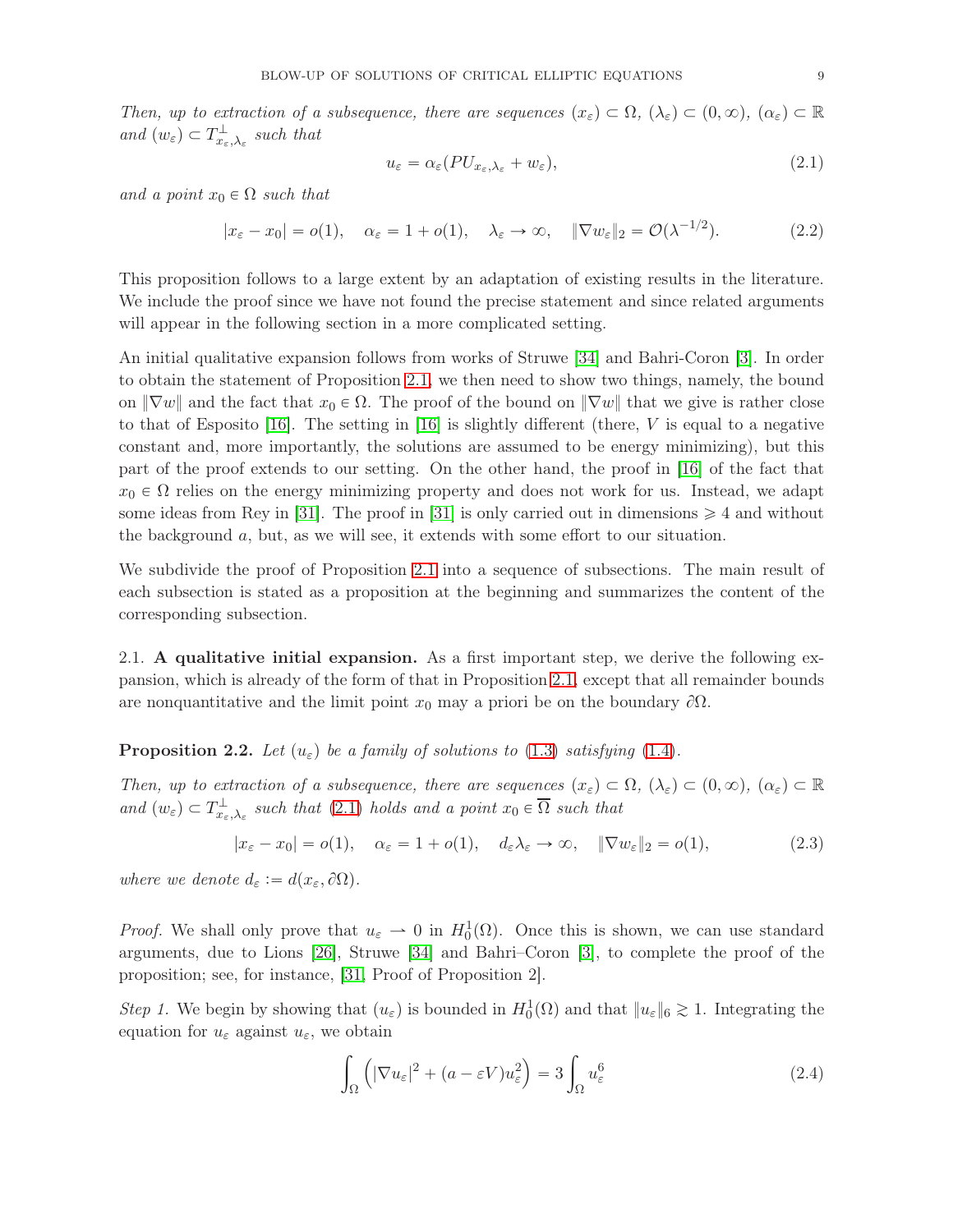and therefore

$$
3\left(\int_{\Omega}u_{\varepsilon}^{6}\right)^{2/3}=\frac{\int_{\Omega}|\nabla u_{\varepsilon}|^{2}}{\left(\int_{\Omega}u_{\varepsilon}^{6}\right)^{1/3}}+\frac{\int_{\Omega}(a+\varepsilon V)u_{\varepsilon}^{2}}{\left(\int_{\Omega}u_{\varepsilon}^{6}\right)^{1/3}}.
$$

On the right side, the first quotient converges by [\(1.4\)](#page-1-3) and the second quotient is bounded by Hölder's inequality. Thus,  $(u_{\varepsilon})$  is bounded in  $L^{6}(\Omega)$ . By [\(1.4\)](#page-1-3) we obtain boundedness in  $H_0^1(\Omega)$ . By coercivity of  $-\Delta + a$  in  $H_0^1(\Omega)$  and Sobolev's inequality, for all sufficiently small  $\varepsilon > 0$ , the left side in [\(2.4\)](#page-8-2) is bounded from below by a constant times  $||u_{\varepsilon}||_6^2$ . This yields the lower bound on  $||u_{\varepsilon}||_6 \gtrsim 1$ .

Step 2. According to Step 1,  $(u_{\varepsilon})$  has a weak limit point in  $H_0^1(\Omega)$  and we denote by  $u_0$  one of those. Our goal is to show that  $u_0 \equiv 0$ . Throughout this step, we restrict ourselves to a subsequence of  $\varepsilon$ 's along which  $u_{\varepsilon} \to u_0$  in  $H_0^1(\Omega)$ . By Rellich's lemma, after passing to a subsequence, we may also assume that  $u_{\varepsilon} \to u_0$  almost everywhere. Moreover, passing to a further subsequence, we may also assume that  $\|\nabla u_{\varepsilon}\|$  has a limit. Then, by [\(1.4\)](#page-1-3),  $\|u_{\varepsilon}\|_6$  has a limit as well and, by Step 1, none of these limits is zero.

We now argue as in the proof of [\[17,](#page-55-1) Proposition 3.1] and note that, by weak convergence,

$$
\mathcal{T} = \lim_{\varepsilon \to 0} \int_{\Omega} |\nabla (u_{\varepsilon} - u_0)|^2 \quad \text{exists and satisfies} \quad \lim_{\varepsilon \to 0} \int_{\Omega} |\nabla u_{\varepsilon}|^2 = \int_{\Omega} |\nabla u_0|^2 + \mathcal{T}
$$

and, by the Brézis–Lieb lemma [\[7\]](#page-55-15),

$$
\mathcal{M} = \lim_{\varepsilon \to 0} \int_{\Omega} (u_{\varepsilon} - u_0)^6 \quad \text{exists and satisfies} \quad \lim_{\varepsilon \to 0} \int_{\Omega} u_{\varepsilon}^6 = \int_{\Omega} u_0^6 + \mathcal{M} \, .
$$

Thus, [\(1.4\)](#page-1-3) gives

$$
S\left(\int_{\Omega}u_0^6+\mathcal{M}\right)^{1/3}=\int_{\Omega}|\nabla u_0|^2+\mathcal{T}.
$$

We bound the left side from above with the help of the elementary inequality

$$
\left(\int_{\Omega} u_0^6 + \mathcal{M}\right)^{1/3} \leqslant \left(\int_{\Omega} u_0^6\right)^{1/3} + \mathcal{M}^{1/3}
$$

and, by the Sobolev inequality for  $u_{\varepsilon} - u_0$ , we bound the right side from below using

$$
\mathcal{T}\geqslant S\mathcal{M}^{1/3}.
$$

Thus,

$$
S\left(\int_{\Omega}u_0^6\right)^{1/3}\geqslant \int_{\Omega}|\nabla u_0|^2.
$$

Thus, either  $u_0 \equiv 0$  or  $u_0$  is an optimizer for the Sobolev inequality. Since  $u_0$  has support in  $\Omega \subset \mathbb{R}^3$ , the latter is impossible and we conclude that  $u_0 \equiv 0$ , as claimed.  $\Omega \subsetneq \mathbb{R}^3$ , the latter is impossible and we conclude that  $u_0 \equiv 0$ , as claimed.

**Convention.** Throughout the rest of the paper, we assume that the sequence  $(u_{\varepsilon})$  satisfies the assumptions and conclusions from Proposition [2.2.](#page-8-0) We will make no explicit mention of subsequences. Moreover, we typically drop the index  $\varepsilon$  from  $u_{\varepsilon}, \alpha_{\varepsilon}, x_{\varepsilon}, \lambda_{\varepsilon}, d_{\varepsilon}$  and  $w_{\varepsilon}$ .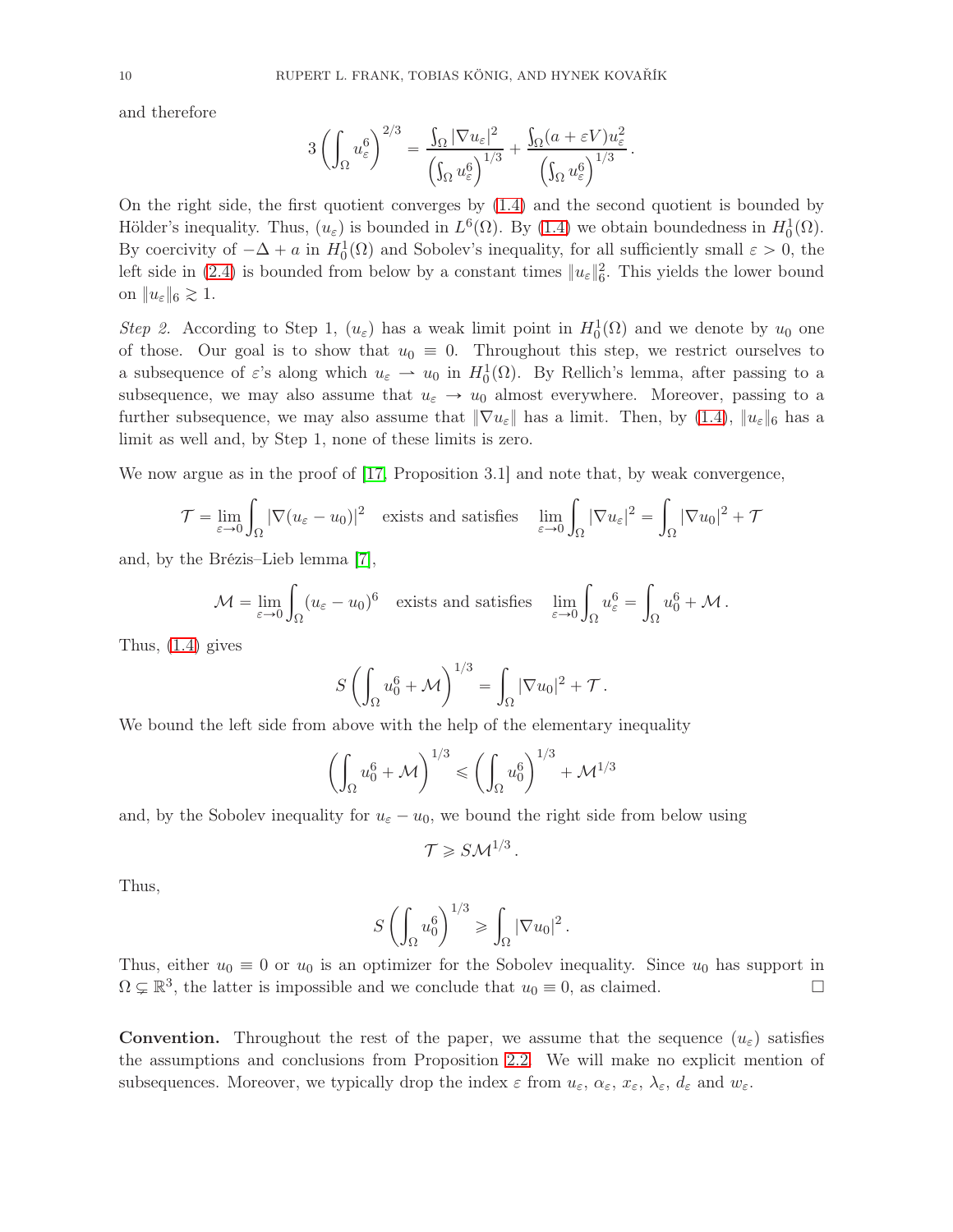2.2. Coercivity. The following coercivity inequality from [\[16,](#page-55-8) Lemma 2.2] is a crucial tool for us in subsequently refining the expansion of  $u_{\varepsilon}$ . It states, roughly speaking, that the subleading error terms coming from the expansion of  $u_{\varepsilon}$  can be absorbed into the leading term, at least under some orthogonality condition.

<span id="page-10-0"></span>**Lemma 2.3.** There are constants  $T_* < \infty$  and  $\rho > 0$  such that for all  $x \in \Omega$ , all  $\lambda > 0$  with  $d\lambda \geqslant T_*$  and all  $v \in T_{x,\lambda}^{\perp}$ ,

<span id="page-10-5"></span>
$$
\int_{\Omega} \left( |\nabla v|^2 + av^2 - 15 U_{x,\lambda}^4 v^2 \right) \ge \rho \int_{\Omega} |\nabla v|^2. \tag{2.5}
$$

The proof proceeds by compactness, using the inequality [\[31,](#page-56-5) (D.1)]

$$
\int_{\Omega} \left( |\nabla v|^2 - 15 U_{x,\lambda}^4 v^2 \right) \ge \frac{4}{7} \int_{\Omega} |\nabla v|^2 \quad \text{for all } v \in T_{x,\lambda}^{\perp}.
$$

For details of the proof, we refer to [\[16\]](#page-55-8).

In the following subsection, we use Lemma [2.3](#page-10-0) to deduce a refined bound on  $\|\nabla w\|_2$ . We will use it again in Section [3.2](#page-17-0) below to obtain improved bounds on the refined error term  $\|\nabla r\|_2$ , with  $r \in T_{x,\lambda}^{\perp}$  defined in [\(3.4\)](#page-14-2).

2.3. The bound on  $\|\nabla w\|_2$ . The goal of this subsection is to prove

<span id="page-10-1"></span>Proposition 2.4.  $As \varepsilon \to 0$ ,

<span id="page-10-3"></span>
$$
\|\nabla w\|_2 = \mathcal{O}(\lambda^{-1/2}) + \mathcal{O}((\lambda d)^{-1}).\tag{2.6}
$$

Using this bound, we will prove in Subsection [2.4](#page-11-0) that  $d^{-1} = \mathcal{O}(1)$  and therefore the bound in Proposition [2.4](#page-10-1) becomes  $\|\nabla w\|_2 = \mathcal{O}(\lambda^{-1/2})$ , as claimed in Proposition [2.1.](#page-7-1)

*Proof.* The starting point is the equation satisfied by w. Since  $-\Delta PU_{x,\lambda} = -\Delta U_{x,\lambda} = 3U_{x,\lambda}^5$ , from  $(2.1)$  and  $(1.3)$  we obtain

<span id="page-10-4"></span>
$$
(-\Delta + a)w = -3U_{x,\lambda}^5 + 3\alpha^4 (PU_{x,\lambda} + w)^5 - (a + \varepsilon V)PU_{x,\lambda} - \varepsilon Vw.
$$
 (2.7)

Integrating this equation against w and using  $\int_{\Omega} U_{x,\lambda}^5 w = (1/3) \int_{\Omega} \nabla P U_{x,\lambda} \cdot \nabla w = 0$ , we get

<span id="page-10-2"></span>
$$
\int_{\Omega} (|\nabla w|^2 + aw^2) = 3\alpha^4 \int_{\Omega} (PU_{x,\lambda} + w)^5 w - \int_{\Omega} (a + \varepsilon V) PU_{x,\lambda} w - \int_{\Omega} \varepsilon V w^2.
$$
 (2.8)

We estimate the three terms on the right hand side separately.

The second and third ones are easy: we have by Lemma [A.1](#page-49-0)

$$
\left| \int_{\Omega} (a + \varepsilon V) P U_{x,\lambda} w \right| \lesssim \|w\|_6 \|U_{x,\lambda}\|_{6/5} \lesssim \lambda^{-1/2} \|\nabla w\|_2.
$$

Moreover,

$$
\left| \int_{\Omega} \varepsilon V w^2 \right| \lesssim \varepsilon \|w\|_6^2 = o(\|\nabla w\|_2^2).
$$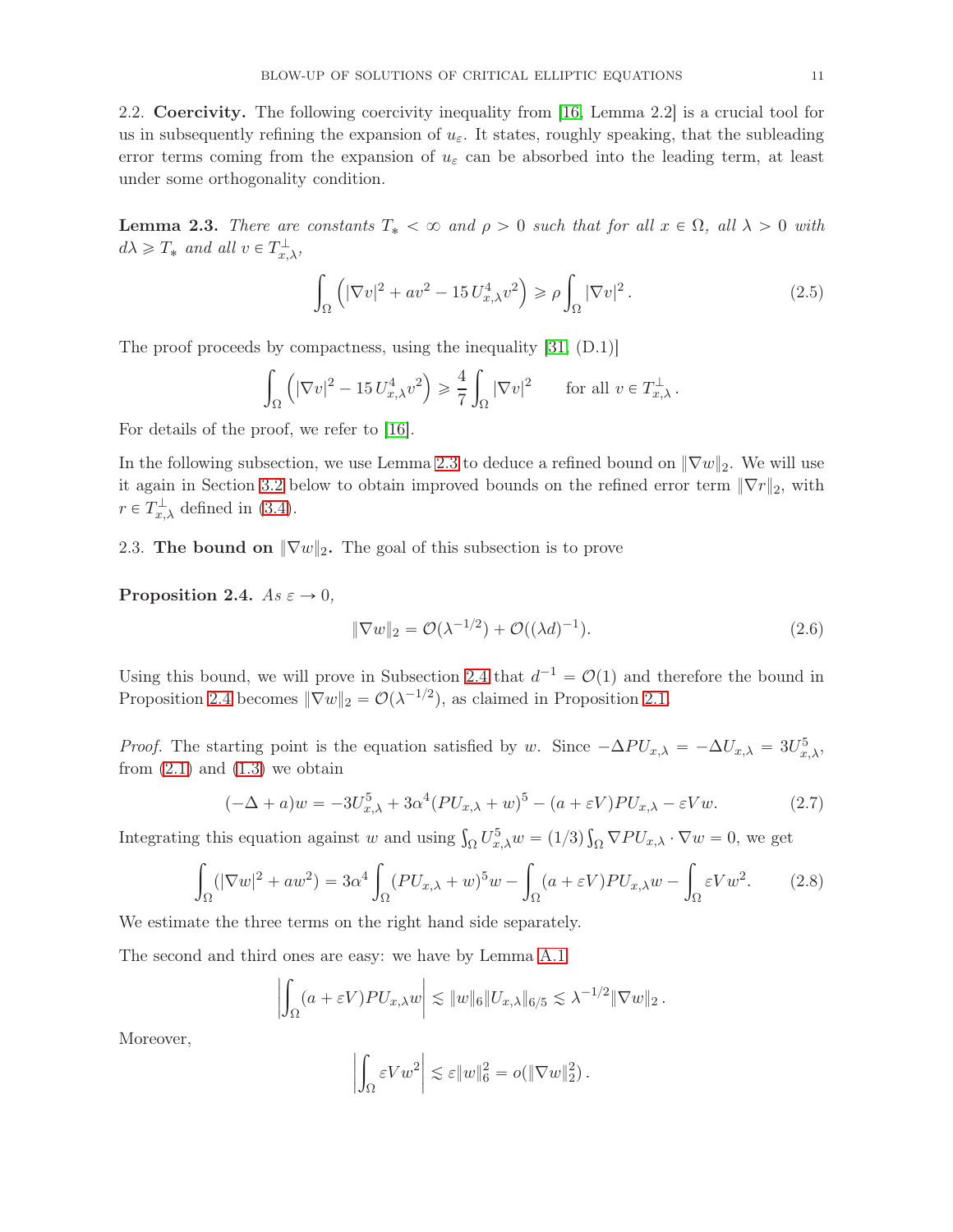The first term on the right side of [\(2.8\)](#page-10-2) needs a bit more care. We write  $PU_{x,\lambda} = U_{x,\lambda} - \varphi_{x,\lambda}$  as in Lemma [A.2](#page-50-0) and expand

$$
\int_{\Omega} (PU_{x,\lambda} + w)^5 w
$$
\n
$$
= \int_{\Omega} U_{x,\lambda}^5 w + 5 \int_{\Omega} U_{x,\lambda}^4 w^2 + \mathcal{O}\left(\int_{\Omega} \left( U_{x,\lambda}^4 \varphi_{x,\lambda} |w| + U_{x,\lambda}^3 (|w|^3 + |w|\varphi_{x,\lambda}^2) + \varphi_{x,\lambda}^5 |w| + w^6 \right) \right)
$$
\n
$$
= 5 \int_{\Omega} U_{x,\lambda}^4 w^2 + \mathcal{O}\left(\int_{\Omega} U_{x,\lambda}^4 \varphi_{x,\lambda} |w| + \|\nabla w\|_2 \|\varphi_{x,\lambda}\|_6^2 + \|\nabla w\|_2^3 \right).
$$

where we again used  $\int_{\Omega} U_{x,\lambda}^5 w = 0$ . By Lemmas [A.1](#page-49-0) and [A.2,](#page-50-0) we have  $\|\varphi_{x,\lambda}\|_6^2 \lesssim (d\lambda)^{-1}$  and

$$
\int_{\Omega} U_{x,\lambda}^4 \varphi_{x,\lambda} |w| \lesssim \|w\|_6 \|\varphi_{x,\lambda}\|_{\infty} \|U_{x,\lambda}\|_{24/5}^4 \lesssim \|\nabla w\|_2 (d\lambda)^{-1}.
$$

Putting all the estimates together, we deduce from [\(2.8\)](#page-10-2) that

$$
\int_{\Omega} (|\nabla w|^2 + aw^2 - 15\alpha^4 U^4 w^2) = \mathcal{O}((d\lambda)^{-1} \|\nabla w\|_2 + \lambda^{-1/2} \|\nabla w\|_2) + o(\|\nabla w\|_2^2).
$$

Due to the coercivity inequality from Lemma [2.3,](#page-10-0) the left side is bounded from below by a positive constant times  $\|\nabla w\|_2^2$ . Thus, [\(2.6\)](#page-10-3) follows.

#### <span id="page-11-0"></span>2.4. Excluding boundary concentration. The goal of this subsection is to prove

# <span id="page-11-2"></span>Proposition 2.5.  $d^{-1} = \mathcal{O}(1)$ .

By integrating the equation for u against  $\nabla u$ , one obtains the Pohozaev-type identity

<span id="page-11-5"></span><span id="page-11-3"></span>
$$
-\int_{\Omega} (\nabla (a + \varepsilon V)) u^2 = \int_{\partial \Omega} n \left(\frac{\partial u}{\partial n}\right)^2.
$$
 (2.9)

Inserting the decomposition  $u = \alpha (PU + w)$ , we get

$$
\int_{\partial\Omega} n \left( \frac{\partial P U_{x,\lambda}}{\partial n} \right)^2 = - \int_{\partial\Omega} n \left( 2 \frac{\partial P U_{x,\lambda}}{\partial n} \frac{\partial w}{\partial n} + \left( \frac{\partial w}{\partial n} \right)^2 \right) - \int_{\Omega} (\nabla (a + \varepsilon V)) (P U_{x,\lambda} + w)^2.
$$
\n(2.10)

Since  $a, V \in C^1(\overline{\Omega})$ , the volume integral is bounded by

<span id="page-11-4"></span>
$$
\left| \int_{\Omega} (\nabla (a + \varepsilon V))(PU_{x,\lambda} + w)^2 \right| \lesssim \|PU_{x,\lambda}\|_2^2 + \|w\|_2^2 \lesssim \lambda^{-1} + (\lambda d)^{-2}, \tag{2.11}
$$

where we used [\(2.6\)](#page-10-3) and Lemmas [A.1](#page-49-0) and [A.2.](#page-50-0)

The function  $\partial PU_{x,\lambda}/\partial n$  on the boundary is discussed in Lemma [A.3.](#page-50-1) We now control the function  $\partial w/\partial n$  on the boundary.

<span id="page-11-1"></span>**Lemma 2.6.** 
$$
\int_{\partial\Omega} \left(\frac{\partial w}{\partial n}\right)^2 = \mathcal{O}(\lambda^{-1}d^{-1}) + o(\lambda^{-1}d^{-2}).
$$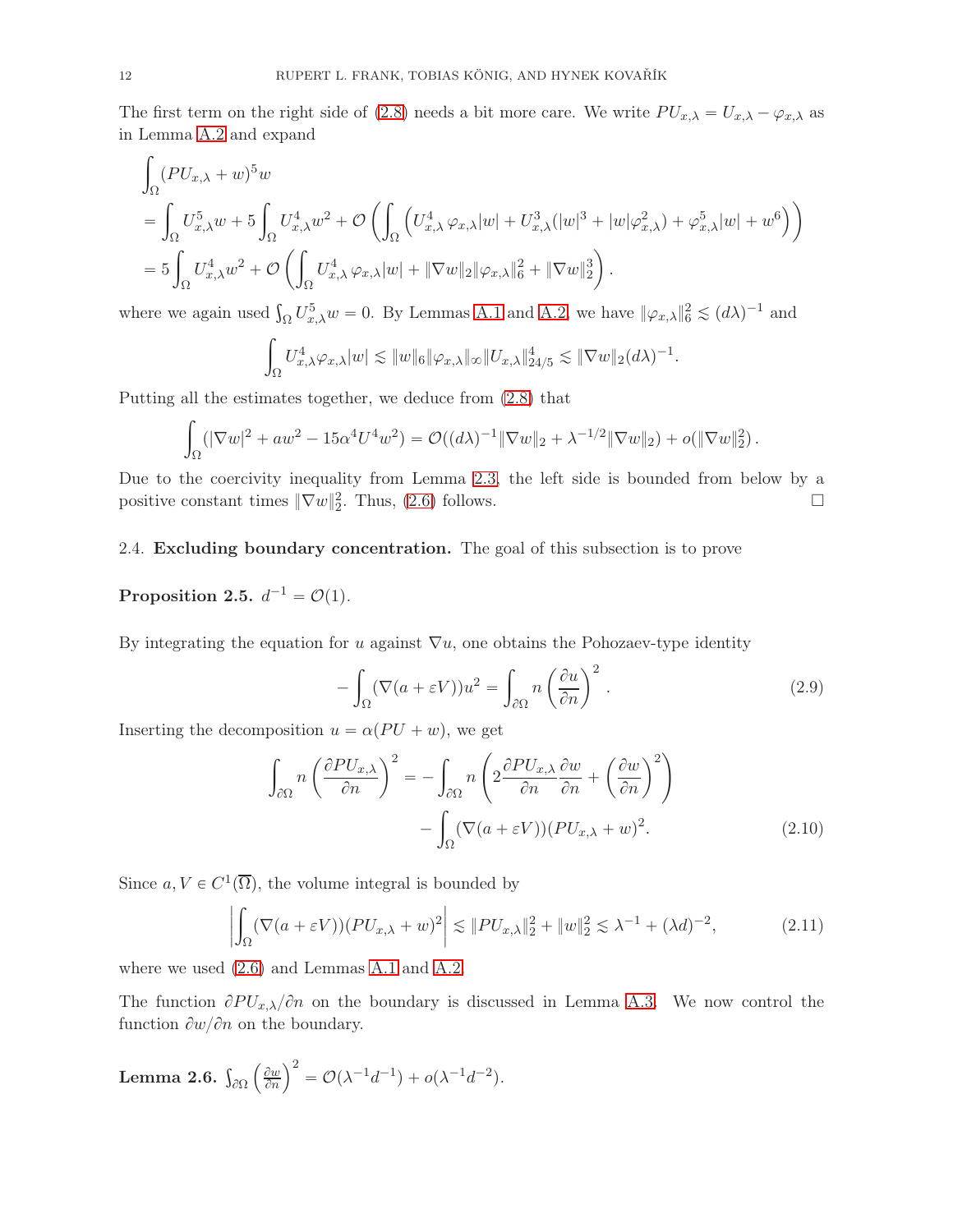Proof. The following proof is analogous to [\[31,](#page-56-5) Appendix C]. It relies on the inequality

<span id="page-12-0"></span>
$$
\left\|\frac{\partial z}{\partial n}\right\|_{L^2(\partial\Omega)}^2 \lesssim \left\|\Delta z\right\|_{L^{3/2}(\Omega)}^2 \qquad \text{for all } z \in H^2(\Omega) \cap H_0^1(\Omega). \tag{2.12}
$$

This inequality is well-known and contained in [\[31,](#page-56-5) Appendix C]. A proof can be found, for instance, in [\[21\]](#page-56-16).

We write equation [\(2.7\)](#page-10-4) for w as  $-\Delta w = F$  with

<span id="page-12-4"></span>
$$
F := 3\alpha^4 (PU_{x,\lambda} + w)^5 - 3U_{x,\lambda}^5 - (a + \varepsilon V)(PU_{x,\lambda} + w). \tag{2.13}
$$

We fix a smooth  $0 \le \chi \le 1$  with  $\chi \equiv 0$  on  $\{|y| \le 1/2\}$  and  $\chi \equiv 1$  on  $\{|y| \ge 1\}$  and define the cut-off function

$$
\zeta(y) := \chi\left(\frac{y-x}{d}\right). \tag{2.14}
$$

Then  $\zeta w \in H^2(\Omega) \cap H_0^1(\Omega)$  and

$$
-\Delta(\zeta w) = \zeta F - 2\nabla\zeta \cdot \nabla w - (\Delta\zeta)w.
$$

The function  $F$  satisfies the simple pointwise bound

<span id="page-12-3"></span>
$$
|F| \lesssim U_{x,\lambda}^5 + |w|^5 + U_{x,\lambda} + |w| \,, \tag{2.15}
$$

which, when combined with inequality [\(2.12\)](#page-12-0), yields

$$
\left\|\frac{\partial w}{\partial n}\right\|_{L^2(\partial\Omega)}^2 = \left\|\frac{\partial(\zeta w)}{\partial n}\right\|_{L^2(\partial\Omega)}^2 \lesssim \|\zeta F - 2\nabla\zeta \cdot \nabla w - (\Delta\zeta)w\|_{3/2}^2
$$
  

$$
\lesssim \|\zeta(U_{x,\lambda}^5 + |w|^5 + U_{x,\lambda} + |w|)\|_{3/2}^2 + \||\nabla\zeta||\nabla w|\|_{3/2}^2 + \|(\Delta\zeta)w\|_{3/2}^2.
$$

It remains to bound the norms on the right side. The term most difficult to estimate is  $\|\zeta w^5\|_{3/2}$ , because  $5 \cdot 3/2 = 15/2 > 6$ , and we shall come back to it later. The other terms can all be estimated using bounds on  $||U||_{L^p(\Omega \setminus B_{d/2}(x))}$  from Lemma [A.1,](#page-49-0) as well as the bound  $||w||_6 \le$  $\lambda^{-1/2} + \lambda^{-1} d^{-1}$  from Proposition [2.4.](#page-10-1) Indeed, we have

$$
\|\zeta U_{x,\lambda}^5\|_{3/2}^2 \lesssim \|U_{x,\lambda}\|_{L^{15/2}(\Omega \backslash B_{d/2}(x))}^{10} \lesssim \lambda^{-5} d^{-6} = o(\lambda^{-1} d^{-2}),
$$
  

$$
\|\zeta U_{x,\lambda}\|_{3/2}^2 \lesssim \|U_{x,\lambda}\|_{L^{3/2}(\Omega \backslash B_d)}^2 \lesssim \lambda^{-1} = \mathcal{O}(\lambda^{-1} d^{-1}),
$$
  

$$
\|\zeta w\|_{3/2}^2 \lesssim \|w\|_6^2 \lesssim \lambda^{-1} + \lambda^{-2} d^{-2} = \mathcal{O}(\lambda^{-1} d^{-1}) + o(\lambda^{-1} d^{-2}),
$$
  

$$
\|\nabla \zeta\| \nabla w\|_{3/2}^2 \lesssim \|\nabla w\|_2^2 \|\nabla \zeta\|_6^2 \lesssim (\lambda^{-1} + \lambda^{-2} d^{-2}) d^{-1} = \mathcal{O}(\lambda^{-1} d^{-1}) + o(\lambda^{-1} d^{-2})
$$

and

$$
\|(\Delta\zeta)w\|_{3/2}^2 \lesssim \|w\|_6^2 \|\Delta\zeta\|_2^2 \lesssim (\lambda^{-1} + \lambda^{-2}d^{-2})d^{-1} = \mathcal{O}(\lambda^{-1}d^{-1}) + o(\lambda^{-1}d^{-2}).
$$

In order to estimate the difficult term  $\|\zeta w^5\|_{3/2}$ , we multiply the equation  $-\Delta w = F$  by  $\zeta^{1/2}|w|^{1/2}w$ and integrate over  $\Omega$  to obtain

<span id="page-12-2"></span>
$$
\int_{\Omega} \nabla (\zeta^{1/2} |w|^{1/2} w) \cdot \nabla w \le \int_{\Omega} |F| \zeta^{1/2} |w|^{3/2} . \tag{2.16}
$$

We now note that there are universal constants  $c > 0$  and  $C < \infty$  such that pointwise a.e.

<span id="page-12-1"></span>
$$
\nabla(\zeta^{1/2}|w|^{1/2}w) \cdot \nabla w \ge c|\nabla(\zeta^{1/4}|w|^{1/4}w)|^2 - C|w|^{5/2}|\nabla(\zeta^{1/4})|^2. \tag{2.17}
$$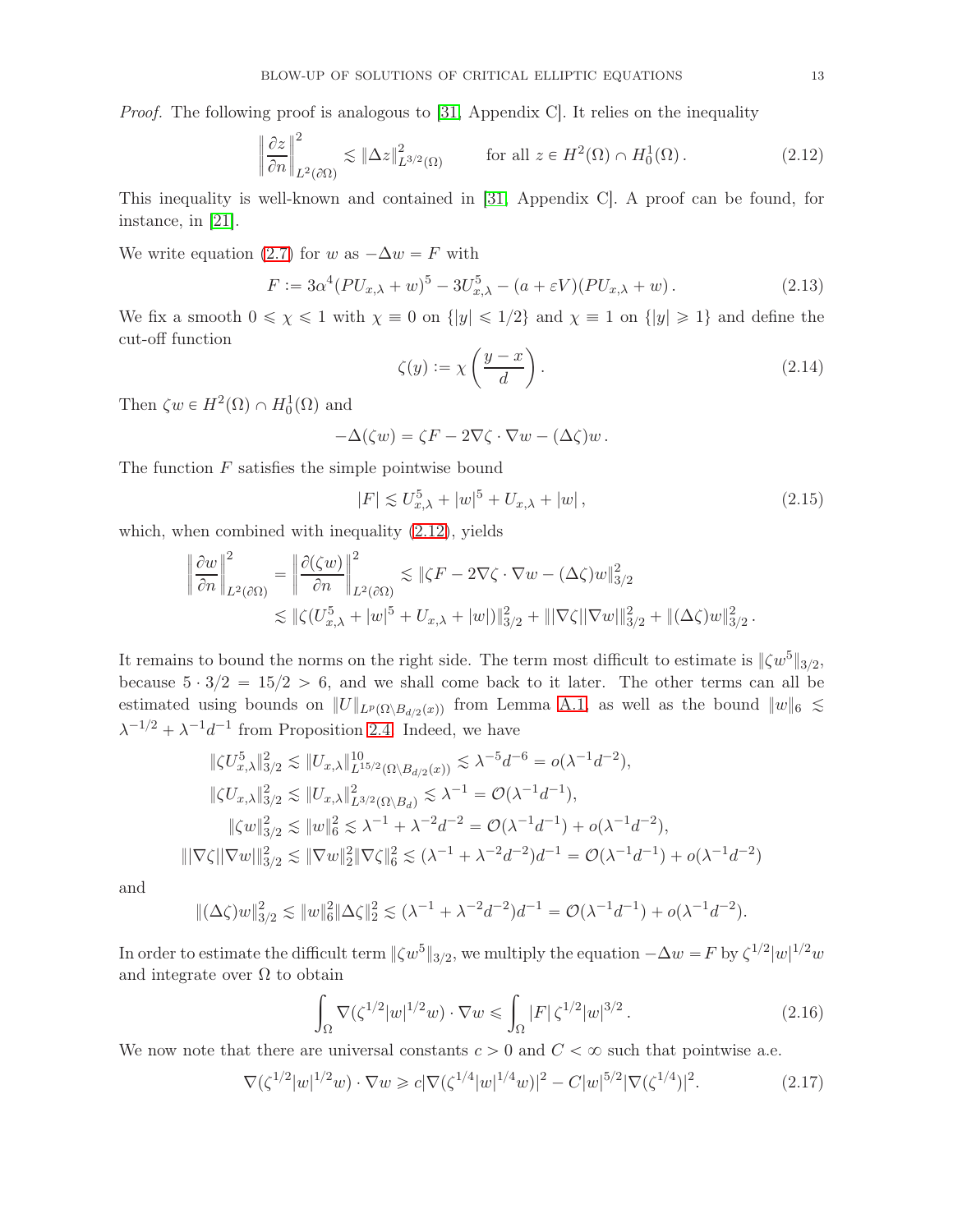Indeed, by repeated use of the product rule and chain rule for Sobolev functions, one finds

$$
\nabla(\zeta^{1/2}|w|^{1/2}w) \cdot \nabla w = \frac{3}{2} \left(\frac{4}{5}\right)^2 |\nabla(\zeta^{1/4}|w|^{1/4}w)|^2 + \left(\frac{3}{2} \left(\frac{4}{5}\right)^2 - \frac{4}{5} \cdot 2\right) |w|^{5/2} |\nabla(\zeta^{1/4})|^2
$$

$$
- \left(\frac{3}{2} \left(\frac{4}{5}\right)^2 \cdot 2 - \frac{4}{5} \cdot 2\right) |w|^{1/4} w \nabla(\zeta^{1/4}) \cdot \nabla(\zeta^{1/4}|w|^{1/4}w).
$$

The claimed inequality [\(2.17\)](#page-12-1) follows by applying Schwarz's inequality  $v_1 \cdot v_2 \geqslant -\varepsilon |v_1|^2 - \frac{1}{4\varepsilon}$  $\frac{1}{4\varepsilon}|v_2|^2$ to the cross term on the right side with  $\varepsilon > 0$  small enough.

As a consequence of [\(2.17\)](#page-12-1), we can bound the left side in [\(2.16\)](#page-12-2) from below by

$$
\int_{\Omega} \nabla (\zeta^{1/2} |w|^{1/2} w) \cdot \nabla w \geqslant c \int_{\Omega} |\nabla (\zeta^{1/4} |w|^{1/4} w)|^2 - C \int_{\Omega} |w|^{5/2} |\nabla (\zeta^{1/4})|^2.
$$

Thus, by the Sobolev inequality for the function  $\zeta^{1/4}|w|^{1/4}w$  and [\(2.16\)](#page-12-2), we get

<span id="page-13-0"></span>
$$
\|\zeta w^{5}\|_{3/2}^{2} = \left(\int_{\Omega} |\zeta^{1/4}|w|^{1/4}w|^{6}\right)^{4/3} \lesssim \left(\int_{\Omega} |\nabla(\zeta^{1/4}|w|^{1/4}w)|^{2}\right)^{4}
$$

$$
\lesssim \left(\int_{\Omega} |w|^{5/2} |\nabla(\zeta^{1/4})|^{2}\right)^{4} + \left(\int_{\Omega} |F| \zeta^{1/2}|w|^{3/2}\right)^{4}.
$$
(2.18)

For the first term on the right side, we have

$$
\left(\int_{\Omega} |w|^{5/2} |\nabla(\zeta^{1/4})|^2 \right)^4 \leq \|w\|_6^{10} \left(\int_{\Omega} |\nabla(\zeta^{1/4})|^{24/7} \right)^{7/3} \lesssim (\lambda^{-5} + \lambda^{-10} d^{-10}) d^{-1}
$$

$$
= \mathcal{O}(\lambda^{-1} d^{-1}) + o(\lambda^{-1} d^{-2}).
$$

To control the second term on the right side of [\(2.18\)](#page-13-0), we use again the pointwise estimate [\(2.15\)](#page-12-3). The contribution of the  $|w|^5$  term to the second term on the right side of [\(2.18\)](#page-13-0) is

$$
\left(\int_{\Omega} |w|^{5+\frac{3}{2}} \zeta^{1/2}\right)^{4} = \left(\int_{\Omega} (\zeta^{1/2} w^{5/2}) w^{4}\right)^{4} \leq \| \zeta w^{5} \|_{3/2}^{2} \| w \|_{6}^{16} = o(\| \zeta w^{5} \|_{3/2}^{2}),
$$

which can be absorbed into the left side of [\(2.18\)](#page-13-0).

For the remaining terms, we have

$$
\left(\int_{\Omega} |w|^{3/2} U_{x,\lambda}^{5} \zeta^{1/2}\right)^{4} \lesssim \|w\|_{6}^{6} \|U_{x,\lambda}\|_{L^{20/3}(\Omega \setminus B_{d/2}(x))}^{20} = (\lambda^{-3} + (d\lambda)^{-6})(\lambda^{-10}d^{-11}),
$$
  

$$
\left(\int_{\Omega} |w|^{3/2} U_{x,\lambda} \zeta^{1/2}\right)^{4} \lesssim \|w\|_{6}^{6} \|U_{x,\lambda}\|_{L^{4/3}(\Omega)}^{4} = (\lambda^{-3} + (d\lambda)^{-6})\lambda^{-2},
$$
  

$$
\left(\int_{\Omega} |w|^{5/2} \zeta^{1/2}\right)^{4} \lesssim \|w\|_{6}^{10} = \lambda^{-5} + (d\lambda)^{-10},
$$

all of which is  $\mathcal{O}(\lambda^{-1}d^{-1}) + o(\lambda^{-1}d^{-2})$ . This concludes the proof of the bound  $\|\zeta w^5\|_{3/2}^2 =$  $\mathcal{O}(\lambda^{-1}d^{-1}) + o(\lambda^{-1}d^{-2})$ , and thus of Lemma [2.6.](#page-11-1)

It is now easy to complete the proof of the main result of this section.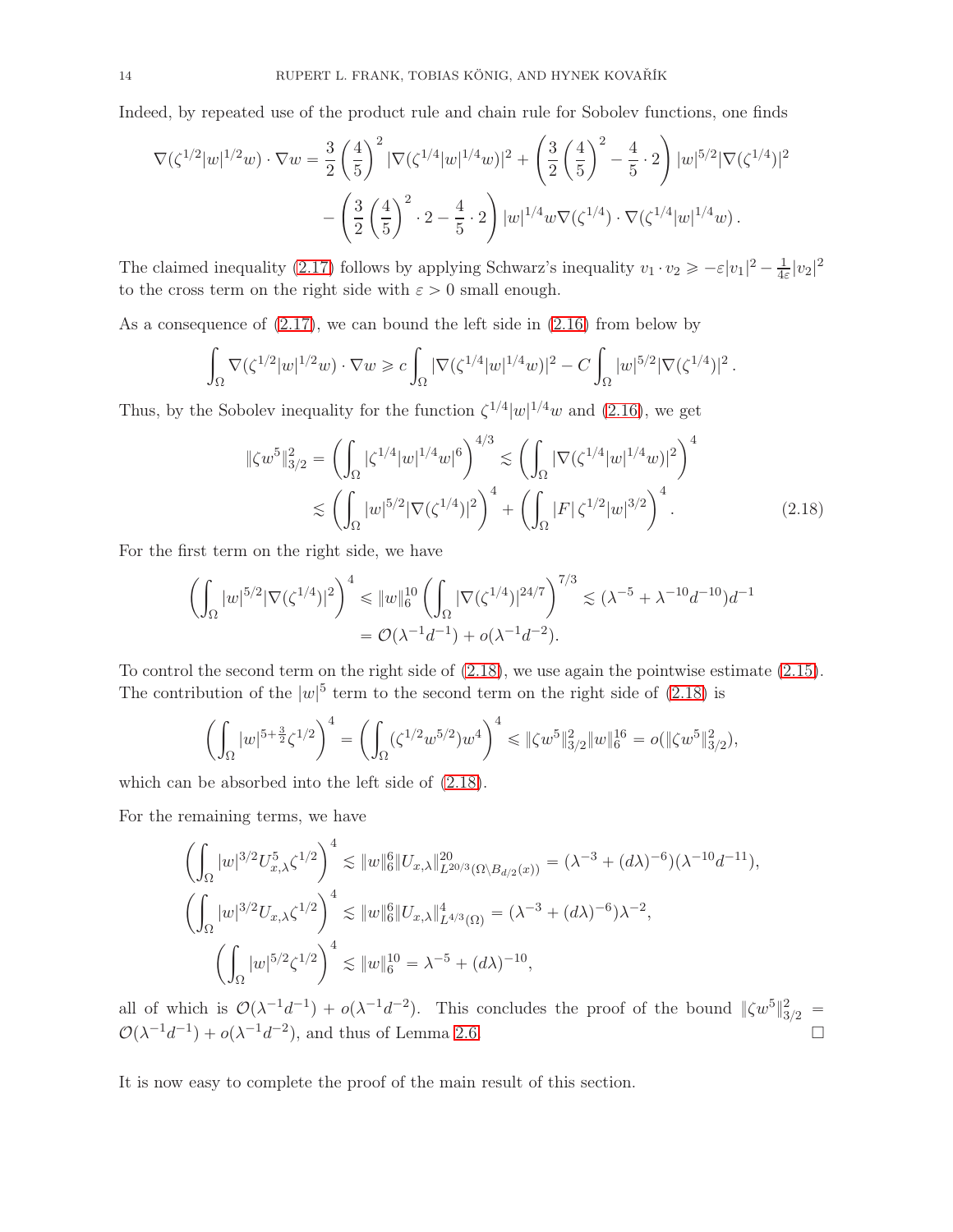*Proof of Proposition [2.5.](#page-11-2)* The identity  $(2.10)$ , together with the bound  $(2.11)$  and Lemma [A.3](#page-50-1) (a), yields

$$
C\lambda^{-1}\nabla\phi_0(x) = \mathcal{O}(\lambda^{-1}) + o(\lambda^{-1}d^{-2}) + \mathcal{O}\left(\left\|\frac{\partial P U_{x,\lambda}}{\partial n}\right\|_{L^2(\partial\Omega)}\left\|\frac{\partial w}{\partial n}\right\|_{L^2(\partial\Omega)} + \left\|\frac{\partial w}{\partial n}\right\|_{L^2(\partial\Omega)}^2\right)
$$

for some  $C > 0$ . By Lemmas [A.3](#page-50-1) (c) and [2.6](#page-11-1) the last term on the right side is bounded by  $\lambda^{-1} d^{-3/2} + o(\lambda^{-1} d^{-2}),$  so we get

$$
\nabla \phi_0(x) = \mathcal{O}(d^{-3/2}) + o(d^{-2}).
$$

On the other hand, according to [\[31,](#page-56-5) Equation (2.9)], we have  $|\nabla \phi_0(x)| \ge d^{-2}$ . Hence  $d^{-2} =$  $\mathcal{O}(d^{-3/2}) + o(d^{-2})$ , which yields  $d^{-1} = \mathcal{O}(1)$ , as claimed.

2.5. Proof of Proposition [2.1.](#page-7-1) The existence of the expansion follows from Proposition [2.2.](#page-8-0) Proposition [2.5](#page-11-2) implies that  $d^{-1} = \mathcal{O}(1)$ , which implies that  $x_0 \in \Omega$ . Moreover, inserting the bound  $d^{-1} = \mathcal{O}(1)$  into Proposition [2.4,](#page-10-1) we obtain  $\|\nabla w\|_2 = \mathcal{O}(\lambda^{-1/2})$ , as claimed in Proposition [2.1.](#page-7-1) This completes the proof of the proposition.  $\Box$ 

#### 3. Additive case: Refining the expansion

<span id="page-14-0"></span>Our goal in this section is to improve the decomposition given in Proposition [2.1.](#page-7-1) As in [\[17\]](#page-55-1), our goal is to discover that a better approximation to  $u_{\varepsilon}$  is given by the function

<span id="page-14-1"></span>
$$
\psi_{x,\lambda} := PU_{x,\lambda} - \lambda^{-1/2} \left( H_a(x,\cdot) - H_0(x,\cdot) \right). \tag{3.1}
$$

Let us set

<span id="page-14-5"></span>
$$
q_{\varepsilon} := w_{\varepsilon} + \lambda_{\varepsilon}^{-1/2} \left( H_a(x_{\varepsilon}, \cdot) - H_0(x_{\varepsilon}, \cdot) \right), \tag{3.2}
$$

so that

$$
u_{\varepsilon} = \alpha_{\varepsilon} \left( \psi_{x_{\varepsilon}, \lambda_{\varepsilon}} + q_{\varepsilon} \right).
$$

As in [\[17\]](#page-55-1), we further decompose

<span id="page-14-6"></span>
$$
q_{\varepsilon} = s_{\varepsilon} + r_{\varepsilon} \tag{3.3}
$$

with  $s_{\varepsilon} \in T_{x_{\varepsilon}, \lambda_{\varepsilon}}$  and  $r_{\varepsilon} \in T_{x_{\varepsilon}, \lambda_{\varepsilon}}^{\perp}$  given by

<span id="page-14-2"></span>
$$
r_{\varepsilon} := \Pi_{x_{\varepsilon}, \lambda_{\varepsilon}}^{\perp} q \qquad \text{and} \qquad s_{\varepsilon} := \Pi_{x_{\varepsilon}, \lambda_{\varepsilon}} q. \tag{3.4}
$$

We note that the notation  $r_{\varepsilon}$  is consistent with the one used in Theorem [1.5](#page-4-0) since, writing  $w_{\varepsilon} = q_{\varepsilon} + \lambda_{\varepsilon}^{-1/2} \left( H_a(x_{\varepsilon}, \cdot) - H_0(x_{\varepsilon}, \cdot) \right)$  and using  $w_{\varepsilon} \in T_{x_{\varepsilon}, \lambda_{\varepsilon}}^{\perp}$ , we have

<span id="page-14-4"></span>
$$
s_{\varepsilon} = \lambda_{\varepsilon}^{-1/2} \Pi_{x_{\varepsilon}, \lambda_{\varepsilon}} \left( H_a(x_{\varepsilon}, \cdot) - H_0(x_{\varepsilon}, \cdot) \right). \tag{3.5}
$$

The following proposition summarizes the results of this section.

<span id="page-14-3"></span>**Proposition 3.1.** Let  $(u_{\varepsilon})$  be a family of solutions to [\(1.3\)](#page-1-1) satisfying [\(1.4\)](#page-1-3).

Then, up to extraction of a subsequence, there are sequences  $(x_{\varepsilon}) \subset \Omega$ ,  $(\lambda_{\varepsilon}) \subset (0, \infty)$ ,  $(\alpha_{\varepsilon}) \subset \mathbb{R}$ ,  $(s_{\varepsilon}) \subset T_{x_{\varepsilon},\lambda_{\varepsilon}}$  and  $(r_{\varepsilon}) \subset T_{x_{\varepsilon},\lambda_{\varepsilon}}^{\perp}$  such that

$$
u_{\varepsilon} = \alpha_{\varepsilon} (\psi_{x_{\varepsilon}, \lambda_{\varepsilon}} + s_{\varepsilon} + r_{\varepsilon})
$$
\n(3.6)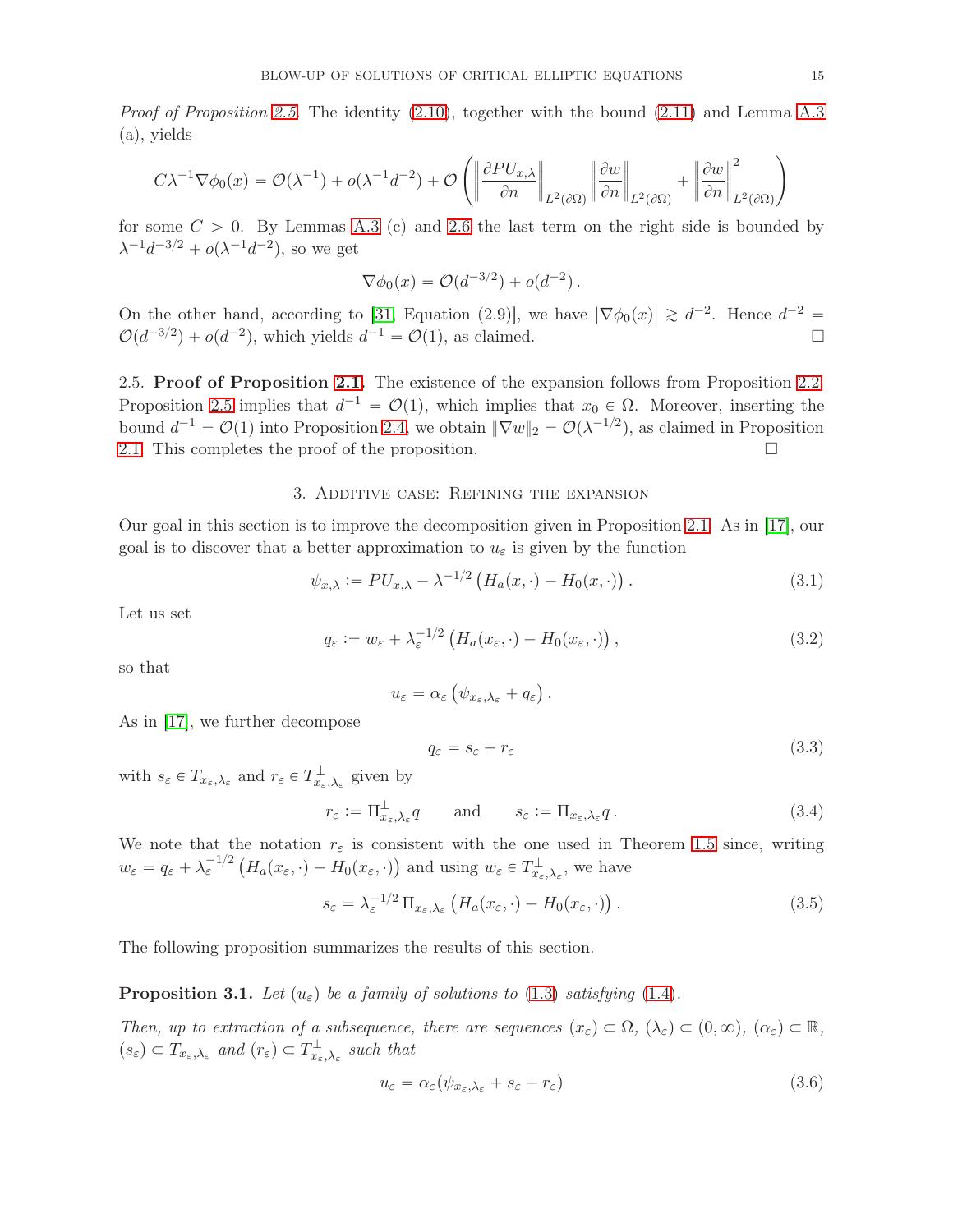and a point  $x_0 \in \Omega$  such that, in addition to Proposition [2.1,](#page-7-1)

<span id="page-15-5"></span>
$$
\|\nabla r_{\varepsilon}\|_{2} = \mathcal{O}(\varepsilon \lambda_{\varepsilon}^{-1/2}),
$$
\n
$$
\phi_{a}(x_{\varepsilon}) = a(x_{\varepsilon})\pi \lambda_{\varepsilon}^{-1} - \frac{\varepsilon}{4\pi} Q_{V}(x_{\varepsilon}) + o(\lambda_{\varepsilon}^{-1}) + o(\varepsilon),
$$
\n
$$
\nabla \phi_{a}(x_{\varepsilon}) = \mathcal{O}(\varepsilon^{\mu}) \qquad \text{for any } \mu < 1,
$$
\n
$$
\lambda_{\varepsilon}^{-1} = \mathcal{O}(\varepsilon),
$$
\n
$$
\alpha_{\varepsilon}^{4} = 1 + \frac{64}{3\pi} \phi_{0}(x_{\varepsilon}) \lambda_{\varepsilon}^{-1} + \mathcal{O}(\varepsilon \lambda_{\varepsilon}^{-1}).
$$
\n(3.7)

The expansion of  $\phi_a(x)$  will be of great importance also in the final step of the proof of Theorem [1.5.](#page-4-0) Indeed, by using the bound on  $|\nabla \phi_a(x)|$  we will show that in fact  $\phi_a(x) = o(\lambda^{-1}) + o(\varepsilon)$ . This allows us to determine  $\lim_{\varepsilon \to 0} \varepsilon \lambda_{\varepsilon}$ .

We prove Proposition [3.1](#page-14-3) in the following subsections. Again the strategy is to expand suitable energy functionals.

3.1. **Bounds on** s. In this section we record bounds on the function s introduced in  $(3.4)$ , and on the coefficients  $\beta$ ,  $\gamma$  and  $\delta_i$  defined by the decomposition

<span id="page-15-0"></span>
$$
s = \Pi_{x,\lambda} q =: \lambda^{-1} \beta P U_{x,\lambda} + \gamma \partial_{\lambda} P U_{x,\lambda} + \lambda^{-3} \sum_{i=1}^{3} \delta_{i} \partial_{x_{i}} P U_{x,\lambda}.
$$
 (3.8)

Since  $PU_{x,\lambda}$ ,  $\partial_{\lambda} PU_{x,\lambda}$  and  $\partial_{x_i} PU_{x,\lambda}$ ,  $i = 1, 2, 3$ , are linearly independent for sufficiently small  $\varepsilon$ , the numbers  $\beta$ ,  $\gamma$  and  $\delta_i$ ,  $i = 1, 2, 3$ , (depending on  $\varepsilon$ , of course) are uniquely determined. The choice of the different powers of  $\lambda$  multiplying these coefficients is motivated by the following proposition.

<span id="page-15-4"></span>Proposition 3.2. The coefficients appearing in  $(3.8)$  satisfy

<span id="page-15-1"></span>
$$
\beta, \gamma, \delta_i = \mathcal{O}(1). \tag{3.9}
$$

,

Moreover, we have the bounds

<span id="page-15-2"></span>
$$
\|s\|_{\infty} = \mathcal{O}(\lambda^{-1/2}), \quad \|\nabla s\|_{2} = \mathcal{O}(\lambda^{-1}) \quad \text{and} \quad \|s\|_{2} = \mathcal{O}(\lambda^{-3/2}), \tag{3.10}
$$

as well as

<span id="page-15-3"></span>
$$
\|\nabla s\|_{L^2(\Omega\setminus B_{d/2}(x))} = \mathcal{O}(\lambda^{-3/2}).\tag{3.11}
$$

*Proof.* Because of [\(3.5\)](#page-14-4),  $s_{\varepsilon}$  depends on  $u_{\varepsilon}$  only through the parameters  $\lambda$  and x. Since these parameters satisfy the same properties  $\lambda \to \infty$  and  $d^{-1} = \mathcal{O}(1)$  as in [\[17\]](#page-55-1), the results on  $s_{\varepsilon}$  there are applicable. In particular, the bound [\(3.9\)](#page-15-1) follows from [\[17,](#page-55-1) Lemma 6.1].

The bounds stated in [\(3.10\)](#page-15-2) follow readily from [\(3.8\)](#page-15-0) and [\(3.9\)](#page-15-1), together with the corresponding bounds on the basis functions  $PU_{x,\lambda}$ ,  $\partial_{\lambda} PU_{x,\lambda}$  and  $\partial_{x_i} PU_{x,\lambda}$ ,  $i = 1, 2, 3$ , which come from

$$
||U_{x,\lambda}||_{\infty} \lesssim \lambda^{1/2}, \quad ||\nabla U_{x,\lambda}||_2 \lesssim 1, \quad ||U_{x,\lambda}||_2 \lesssim \lambda^{-1/2}
$$

and similar bounds on  $\partial_{\lambda}U_{x,\lambda}$  and  $\partial_{x_i}U_{x,\lambda}$ , compare Lemma [A.1,](#page-49-0) as well as

$$
||H_0(x, \cdot)||_2 + ||\nabla_x H_0(x, \cdot)||_2 + ||\nabla_x \nabla_y H_0(x, y)||_2 \lesssim 1.
$$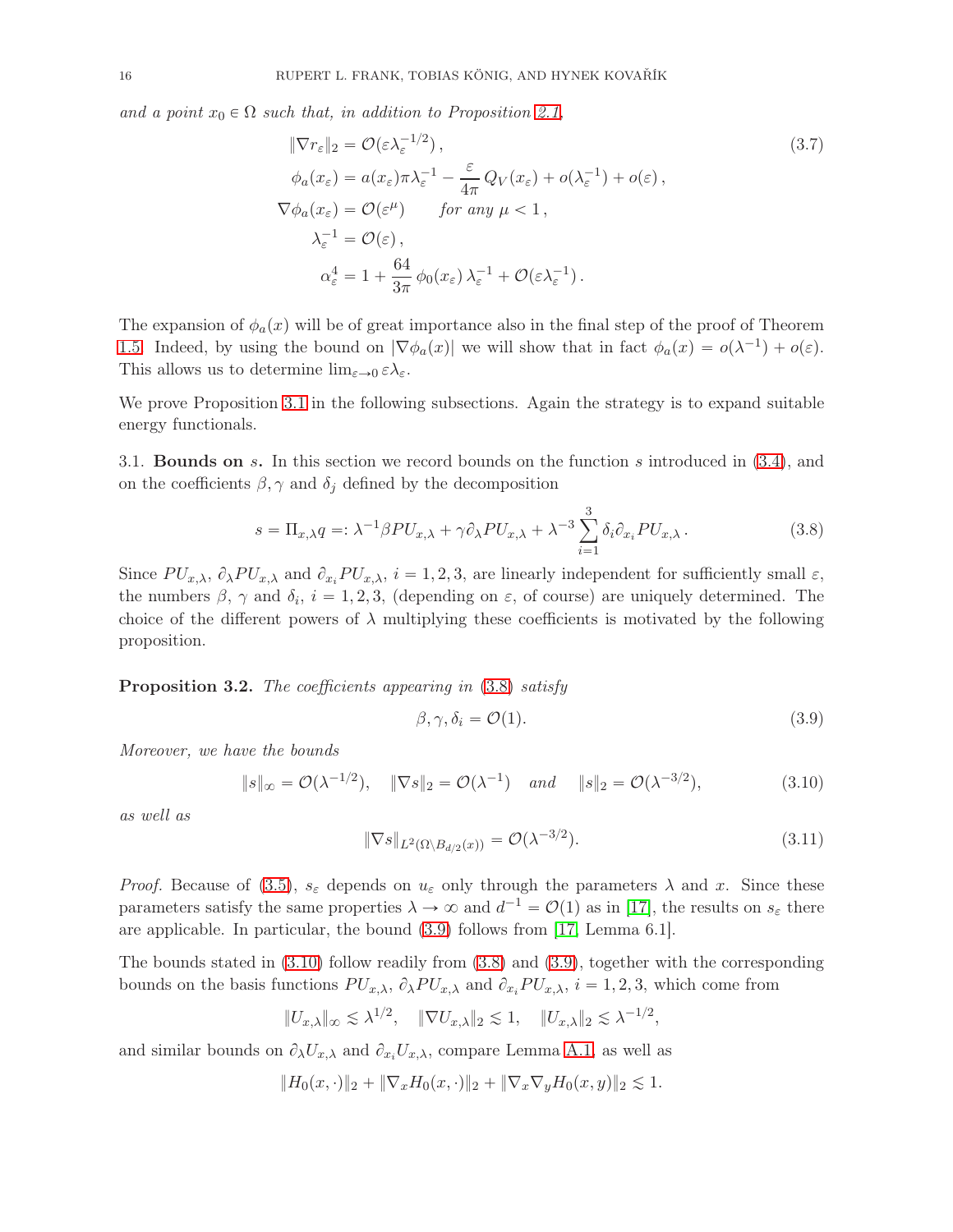It remains to prove  $(3.11)$ . Again by  $(3.8)$  and  $(3.9)$ , it suffices to show that

<span id="page-16-0"></span>
$$
\lambda^{-1} \|\nabla P U_{x,\lambda}\|_{L^2(\Omega \setminus B_{d/2}(x))} + \|\nabla \partial_{\lambda} P U_{x,\lambda}\|_{L^2(\Omega \setminus B_{d/2}(x))} + \lambda^{-3} \|\nabla \partial_{x_i} P U_{x,\lambda}\|_{L^2(\Omega \setminus B_{d/2}(x))} \lesssim \lambda^{-3/2}.
$$
\n(3.12)

(In fact, there is a better bound on  $\nabla \partial_{x_i} PU_{x,\lambda}$ , but we do not need this.) Since the three bounds in [\(3.12\)](#page-16-0) are all proved similarly, we only prove the second one.

By integration by parts, we have

$$
\int_{\Omega\setminus B_{d/2}(x)} |\nabla \partial_{\lambda} PU_{x,\lambda}|^2 = 15 \int_{\Omega\setminus B_{d/2}(x)} U_{x,\lambda}^4 \partial_{\lambda} U_{x,\lambda} \partial_{\lambda} PU_{x,\lambda} + \int_{\partial B_{d/2}(x)} \frac{\partial (\partial_{\lambda} PU_{x,\lambda})}{\partial n} \partial_{\lambda} PU_{x,\lambda}.
$$

By the bounds from Lemmas [A.1](#page-49-0) and [A.2,](#page-50-0) the volume integral is estimated by

$$
\int_{\Omega \setminus B_{d/2}(x)} U_{x,\lambda}^4 \partial_{\lambda} U_{x,\lambda} \partial_{\lambda} PU_{x,\lambda} \le \int_{\mathbb{R}^3 \setminus B_{d/2}(x)} U_{x,\lambda}^4 (\partial_{\lambda} U_{x,\lambda})^2 + \|\partial_{\lambda} \varphi_{x,\lambda}\|_{\infty} \int_{\mathbb{R}^3 \setminus B_{d/2}(x)} U_{x,\lambda}^4 |\partial_{\lambda} U_{x,\lambda}|
$$
  
 $\lesssim \lambda^{-5}.$ 

Since

$$
\nabla \partial_{\lambda} U_{x,\lambda}(y) = \frac{\lambda^{3/2}}{2} \frac{(-5 + 3\lambda^2 |y - x|^2)(y - x)}{(1 + \lambda^2 |y - x|^2)^{5/2}},
$$

we find  $|\nabla \partial_{\lambda} U_{x,\lambda}| \leq \lambda^{-3/2}$  on  $\partial B_{d/2}(x)$ . By the mean value formula for the harmonic function  $\partial_{\lambda}\varphi_{x,\lambda}$  and the bound from Lemma [A.2,](#page-50-0)

$$
|\nabla \partial_{\lambda} \varphi_{x,\lambda}(y)| = \| \partial_{\lambda} \varphi_{x,\lambda} \|_{\infty} \lesssim \lambda^{-3/2} \quad \text{for all } y \in \partial B_{d/2}(x).
$$

This implies that  $|\nabla(\partial_{\lambda}PU_{x,\lambda})| \leq \lambda^{-3/2}$  on  $\partial B_{d/2}(x)$ . Thus, the boundary integral is estimated by

$$
\int_{\partial B_{d/2}(x)} \frac{\partial (\partial_{\lambda} PU_{x,\lambda})}{\partial n} \partial_{\lambda} PU_{x,\lambda} = \|\nabla (\partial_{\lambda} PU_{x,\lambda})\|_{L^{\infty}(\partial B_{d/2}(x))} (\|\partial_{\lambda} U_{x,\lambda}\|_{L^{\infty}(\Omega \setminus B_{d/2}(x))} + \|\partial_{\lambda} \varphi_{x,\lambda}\|_{\infty})
$$
  
 $\leq \lambda^{-3},$ 

since  $\|\partial_{\lambda}U_{x,\lambda}\|_{L^{\infty}(\Omega\setminus B_{d/2}(x))} \leq \lambda^{-3/2}$  by Lemma [A.1.](#page-49-0) Collecting these estimates, we find that  $\|\nabla \partial_{\lambda} PU_{x,\lambda}\|_{L^2(\Omega \setminus B_{d/2}(x))} \lesssim \lambda^{-3/2}$ , which is the second bound in [\(3.12\)](#page-16-0).

Later we will also need the leading order behavior of the zero mode coefficients  $\beta$  and  $\gamma$  in [\(3.8\)](#page-15-0).

### <span id="page-16-4"></span>Proposition 3.3.  $As \varepsilon \to 0$ ,

<span id="page-16-2"></span>
$$
\beta = \frac{16}{3\pi} \left( \phi_a(x) - \phi_0(x) \right) + \mathcal{O}(\lambda^{-1}), \qquad \gamma = -\frac{8}{5} \beta + \mathcal{O}(\lambda^{-1}). \tag{3.13}
$$

Proof. According to [\(3.5\)](#page-14-4), we have

<span id="page-16-3"></span><span id="page-16-1"></span>
$$
\int_{\Omega} \nabla s \cdot \nabla P U_{x,\lambda} = \lambda^{-1/2} \int_{\Omega} \nabla (H_a(x,\cdot) - H_0(x,\cdot)) \cdot \nabla P U_{x,\lambda},\tag{3.14}
$$

$$
\int_{\Omega} \nabla s \cdot \nabla \partial_{\lambda} PU_{x,\lambda} = \lambda^{-1/2} \int_{\Omega} \nabla (H_a(x,\cdot) - H_0(x,\cdot)) \nabla \partial_{\lambda} PU_{x,\lambda}.
$$
\n(3.15)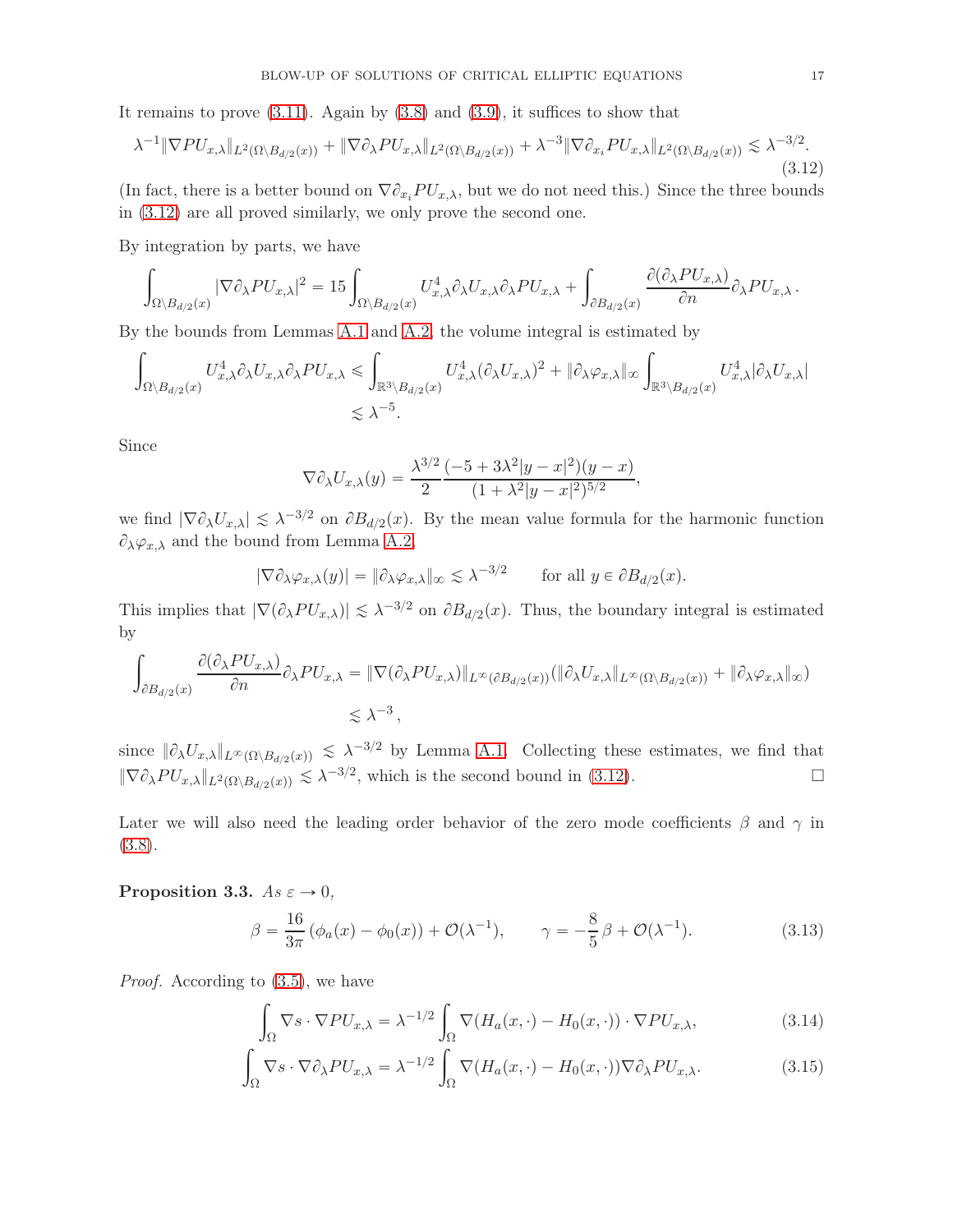By  $(3.8)$ , the left side of  $(3.14)$  is

$$
\beta \lambda^{-1} \int_{\Omega} |\nabla P U_{x,\lambda}|^2 + \gamma \int_{\Omega} \nabla \partial_{\lambda} P U_{x,\lambda} \cdot \nabla P U_{x,\lambda} + \lambda^{-3} \sum_{i=1}^3 \delta_i \int_{\Omega} \nabla \partial_{x_i} P U_{x,\lambda} \cdot \nabla P U_{x,\lambda}
$$
  
=  $3\beta \lambda^{-1} \frac{\pi^2}{4} + \mathcal{O}(\lambda^{-2}),$ 

where we used the facts that, by [\[31,](#page-56-5) Appendix B],

<span id="page-17-1"></span>
$$
\int_{\Omega} |\nabla P U_{x,\lambda}|^2 = 3\frac{\pi^2}{4} + \mathcal{O}(\lambda^{-1}), \qquad \int_{\Omega} \nabla \partial_{\lambda} P U_{x,\lambda} \cdot \nabla P U_{x,\lambda} = \mathcal{O}(\lambda^{-2}) \tag{3.16}
$$
\n
$$
\int_{\Omega} \nabla \partial_{x} P U_{x,\lambda} \cdot \nabla P U_{x,\lambda} = \mathcal{O}(\lambda^{-1}). \tag{3.17}
$$

$$
\int_{\Omega} \nabla \partial_{x_i} PU_{x,\lambda} \cdot \nabla PU_{x,\lambda} = \mathcal{O}(\lambda^{-1}). \tag{3.17}
$$

On the other hand, the right side of [\(3.14\)](#page-16-1) is

$$
\lambda^{-1/2} \int_{\Omega} \nabla (H_a(x, \cdot) - H_0(x, \cdot)) \cdot \nabla PU = 3\lambda^{-1/2} \int_{\Omega} (H_a(x, \cdot) - H_0(x, \cdot)) U_{x, \lambda}^5
$$

$$
= 4\pi (\phi_a(x) - \phi_0(x)) \lambda^{-1} + \mathcal{O}(\lambda^{-2})
$$

by Lemma [B.3.](#page-53-0) Comparing both sides yields the expansion of  $\beta$  stated in [\(3.13\)](#page-16-2).

Similarly, by [\(3.8\)](#page-15-0), the left side of [\(3.15\)](#page-16-3) is

$$
\frac{\beta}{\lambda^2} \int_{\Omega} \nabla P U_{x,\lambda} \cdot \nabla \partial_{\lambda} P U_{x,\lambda} + \gamma \int_{\Omega} |\nabla \partial_{\lambda} P U_{x,\lambda}|^2 + \lambda^{-3} \sum_{i=1}^3 \delta_i \int_{\Omega} \nabla \partial_{x_i} P U_{x,\lambda} \cdot \nabla \partial_{\lambda} P U_{x,\lambda} = \frac{15\pi^2 \gamma}{64\lambda^2} + \mathcal{O}(\lambda^{-3}),
$$

where, besides [\(3.16\)](#page-17-1), we used  $\int_{\Omega} \nabla \partial_{x_i} PU_{x,\lambda} \cdot \nabla \partial_{\lambda} PU_{x,\lambda} = \mathcal{O}(\lambda^{-2})$  by [\[31,](#page-56-5) Appendix B], and

$$
\int_{\Omega} |\nabla \partial_{\lambda} PU_{x,\lambda}|^2 = \int_{\Omega} |\nabla \partial_{\lambda} U_{x,\lambda}|^2 + \mathcal{O}(\lambda^{-3}) = \frac{15\pi^2}{64} \lambda^{-2} + \mathcal{O}(\lambda^{-3}).
$$

(The numerical value comes from an explicit evaluation of the integral in terms of beta functions, which we omit.) On the other hand, the right side of  $(3.15)$  is

$$
\lambda^{-1/2} \int_{\Omega} \nabla (H_a(x, \cdot) - H_0(x, \cdot)) \cdot \nabla \partial_{\lambda} PU_{x, \lambda} = 15 \lambda^{-1/2} \int_{\Omega} (H_a(x, \cdot) - H_0(x, \cdot)) U_{x, \lambda}^4 \partial_{\lambda} U_{x, \lambda}
$$
  
= 
$$
-2\pi (\phi_a(x) - \phi_0(x)) \lambda^{-2} + \mathcal{O}(\lambda^{-3})
$$

<span id="page-17-0"></span>by Lemma [B.3.](#page-53-0) Comparing both sides yields the expansion of  $\gamma$  stated in [\(3.13\)](#page-16-2).

3.2. The bound on  $\|\nabla r\|_2$ . The goal of this subsection is to prove

<span id="page-17-2"></span>Proposition 3.4.  $As \varepsilon \to 0$ ,

<span id="page-17-3"></span>
$$
\|\nabla r\|_2 = \mathcal{O}(\phi_a(x)\lambda^{-1}) + \mathcal{O}(\lambda^{-3/2}) + \mathcal{O}(\varepsilon\lambda^{-1/2}).\tag{3.18}
$$

Using  $\Delta(H_a(x, \cdot) - H_0(x, \cdot)) = -aG_a(x, \cdot)$  and introducing the function  $g_{x,\lambda}$  from [\(A.4\)](#page-50-2), we see that the equation  $(2.7)$  for w implies

$$
(-\Delta + a)r = -3U_{x,\lambda}^5 + 3\alpha^4(\psi_{x,\lambda} + s + r)^5 + a(f_{x,\lambda} + g_{x,\lambda}) - as - \varepsilon V(\psi_{x,\lambda} + s + r) + \Delta s. \tag{3.19}
$$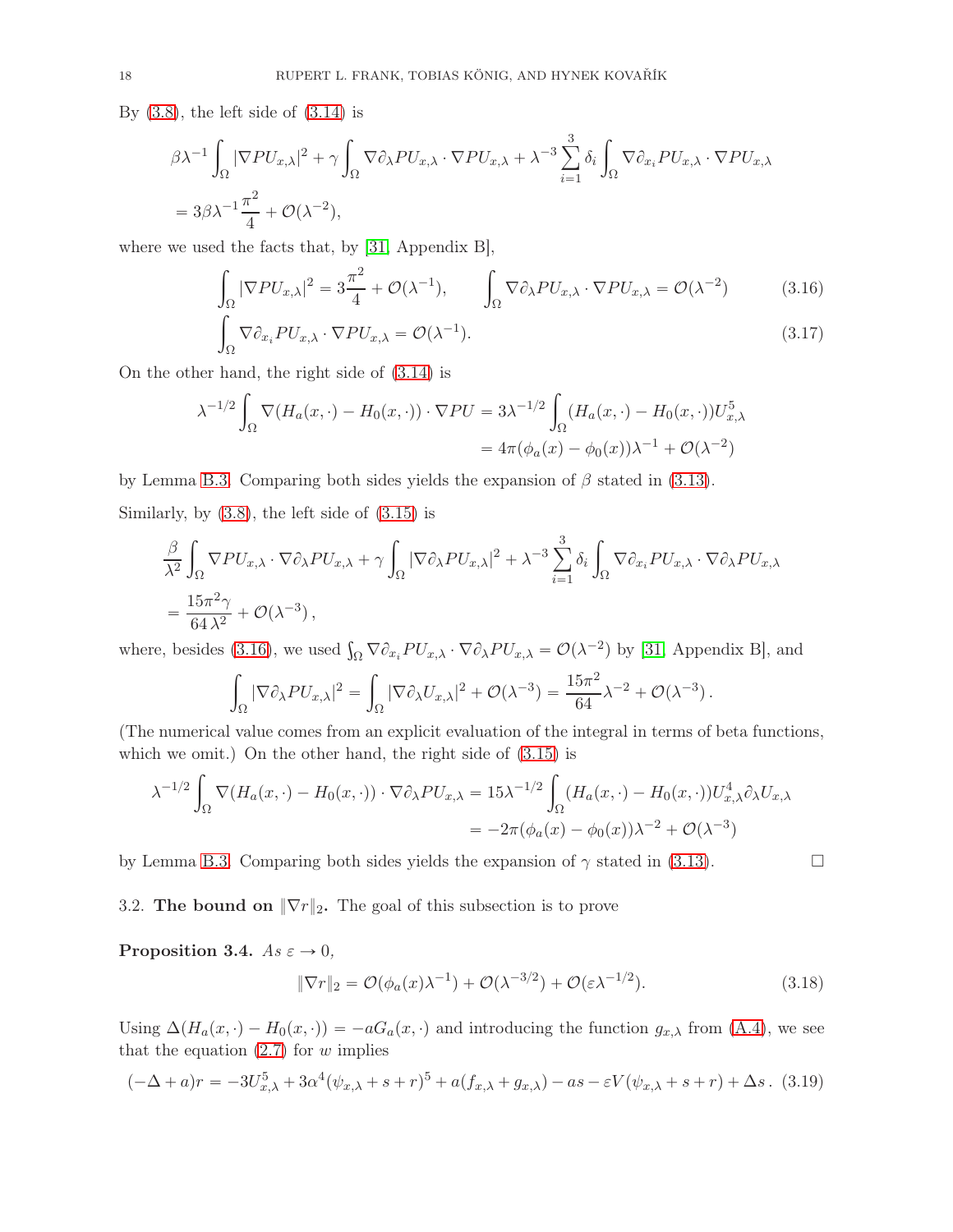Integrating against r and using the orthogonality conditions  $\int_{\Omega} (\Delta s) r = - \int_{\Omega} \nabla s \cdot \nabla r = 0$  and  $3\int_{\Omega} U_{x,\lambda}^5 r = \int_{\Omega} \nabla P U_{x,\lambda} \cdot \nabla r = 0$ , we obtain

<span id="page-18-0"></span>
$$
\int_{\Omega} \left( |\nabla r|^2 + ar^2 \right) = 3\alpha^4 \int_{\Omega} (\psi_{x,\lambda} + s + r)^5 r - \int_{\Omega} a(s - f_{x,\lambda} - g_{x,\lambda}) r - \int_{\Omega} \varepsilon V(\psi_{x,\lambda} + s + r) r. \tag{3.20}
$$

The terms appearing in [\(3.20\)](#page-18-0) satisfy the following bounds.

<span id="page-18-2"></span>**Lemma 3.5.** As  $\varepsilon \to 0$ , the following holds.

(a) 
$$
\left|3\alpha^4 \int_{\Omega} (\psi_{x,\lambda} + s + r)^5 r - 15\alpha^4 \int_{\Omega} U_{x,\lambda}^4 r^2 \right| \lesssim \left(\lambda^{-3/2} + \lambda^{-1} \phi_a(x) + \|r\|_6^2\right) \|r\|_6.
$$
  
(b) 
$$
\left|\int_{\Omega} \left(a(s - f_{x,\lambda} - g_{x,\lambda}) + \varepsilon V(\psi_{x,\lambda} + s + r)\right) r\right| \lesssim \left(\lambda^{-3/2} + \varepsilon \lambda^{-1/2}\right) \|r\|_6.
$$

*Proof.* (a) We write  $\psi_{x,\lambda} = U_{x,\lambda} - \lambda^{-1/2} H_a(x, \cdot) - f_{x,\lambda}$  and bound pointwise

$$
(\psi_{x,\lambda} + s + r)^5 = U_{x,\lambda}^5 + 5U_{x,\lambda}^4(s + r) + \mathcal{O}\left(U_{x,\lambda}^4\left(\lambda^{-1/2}|H_a(x,\cdot)| + |f_{x,\lambda}|\right) + U_{x,\lambda}^3\left(r^2 + s^2\right)\right) + \mathcal{O}\left(\lambda^{-5/2}|H_a(x,\cdot)|^5 + |f_{x,\lambda}|^5 + |r|^5 + |s|^5\right).
$$
 (3.21)

When integrated against r, the first term vanishes by orthogonality. Let us bound the contribution coming from the second term, that is, from  $5U_{x,\lambda}^4 s$ . We write

<span id="page-18-1"></span>
$$
s = \lambda^{-1} \beta U_{x,\lambda} + \gamma \partial_{\lambda} U_{x,\lambda} + \tilde{s},
$$

so  $\tilde{s}$  consists of the zero mode contributions involving the  $\delta_i$ , plus contributions from the difference between  $PU_{x,\lambda}$  and  $U_{x,\lambda}$  in the terms involving  $\beta$  and  $\gamma$ . By orthogonality, we have

$$
\int_{\Omega} U_{x,\lambda}^4 sr = \int_{\Omega} U_{x,\lambda}^4 \tilde{sr} = \mathcal{O}(\Vert U_{x,\lambda} \Vert_6^4 \Vert \tilde{s} \Vert_6 \Vert r \Vert_6).
$$

and, by Lemmas [A.1](#page-49-0) and [A.2,](#page-50-0) as well as Proposition [3.2,](#page-15-4)

$$
\|\tilde{s}\|_6 \leq (\vert\beta\vert+\vert\gamma\vert) \left(\lambda^{-1}\Vert\varphi_{x,\lambda}\Vert_6 + \Vert\partial_{\lambda}\varphi_{x,\lambda}\Vert_6\right) + \lambda^{-3}\sum_{i=1}^3 |\delta_i|\Vert\partial_{x_i} PU_{x,\lambda}\Vert_6 \lesssim \lambda^{-3/2}.
$$

This proves

<span id="page-18-4"></span><span id="page-18-3"></span>
$$
\int_{\Omega} U_{x,\lambda}^4 sr = \mathcal{O}(\lambda^{-3/2} \|r\|_6). \tag{3.22}
$$

It remains to bound the remainder terms in [\(3.21\)](#page-18-1). We write  $H_a(x, y) = \phi_a(x) + \mathcal{O}(|x - y|)$  and bound

$$
\int_{\Omega} U_{x,\lambda}^{24/5} |H_a(x,\cdot)|^{6/5} \lesssim \phi_a(x)^{6/5} \int_{\Omega} U_{x,\lambda}^{24/5} + \int_{\Omega} U_{x,\lambda}^{24/5} |x-y|^{6/5} \lesssim \lambda^{-3/5} \phi_a(x)^{6/5} + \lambda^{-9/5}.
$$

Hence

$$
\left| \int_{\Omega} U_{x,\lambda}^4 \left( \lambda^{-1/2} |H_a(x,\cdot)| + |f_{x,\lambda}| \right) |r| \right| \leq \left( \lambda^{-1/2} \| U_{x,\lambda}^4 H_a(x,\cdot) \|_{6/5} + \| U_{x,\lambda}^4 \|_{6/5} \| f_{x,\lambda} \|_{\infty} \right) \| r \|_6
$$
  

$$
\lesssim \left( \lambda^{-1} \phi_a(x) + \lambda^{-2} \right) \| r \|_6.
$$
 (3.23)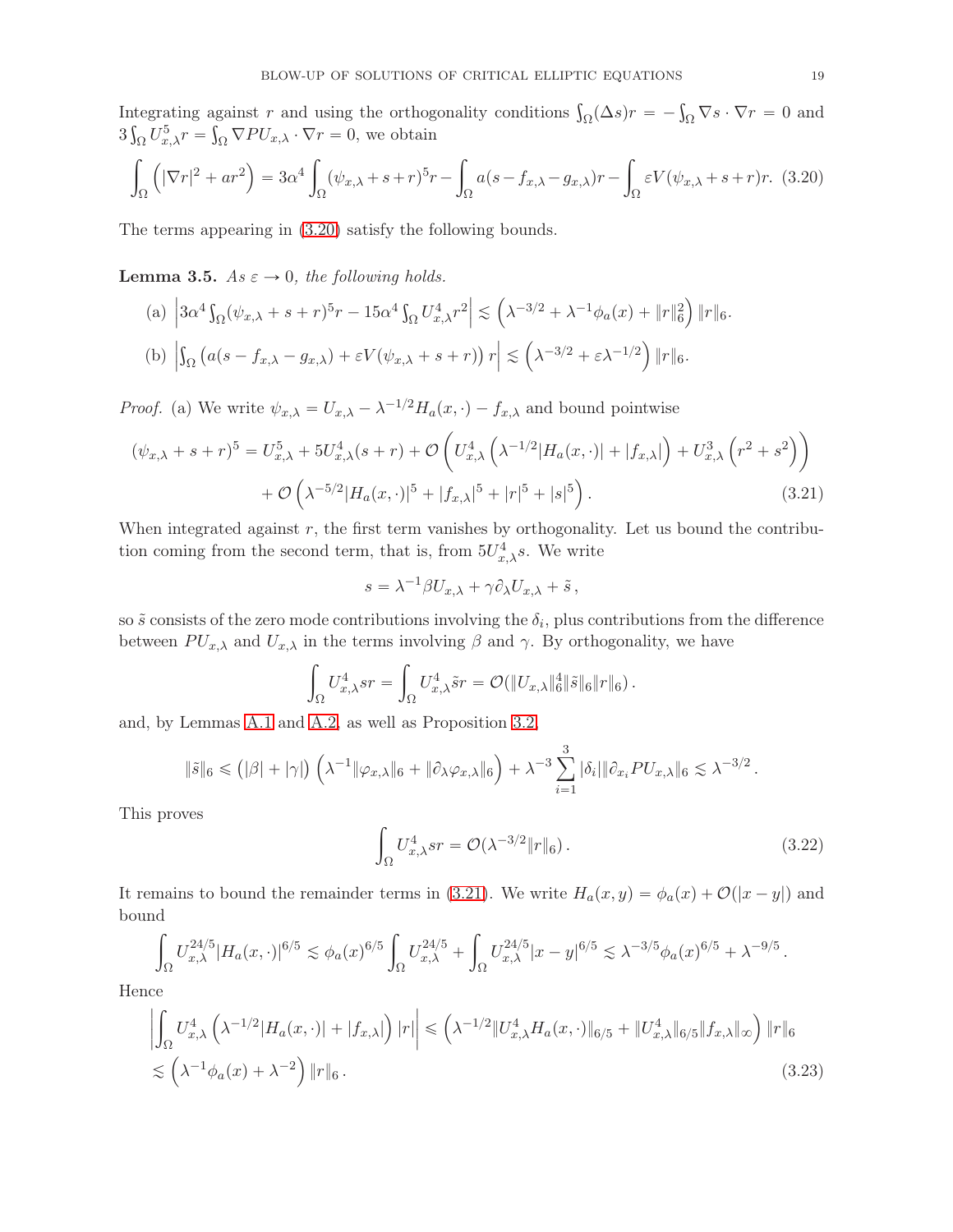Finally, using Proposition [3.2,](#page-15-4)

$$
\int_{\Omega} U_{x,\lambda}^3 \left( r^2 + s^2 \right) |r| + \int_{\Omega} \left( \lambda^{-5/2} |H_a(x, \cdot)|^5 + |f_{x,\lambda}|^5 + |r|^5 + |s|^5 \right) |r|
$$
  

$$
\lesssim \left( \|r\|_6^2 + \|s\|_6^2 + \lambda^{-5/2} + \|f_{x,\lambda}\|_{\infty}^5 + \|r\|_6^5 + \|s\|_6^5 \right) \|r\|_6 \lesssim \left( \|r\|_6^2 + \lambda^{-2} \right) \|r\|_6.
$$

(b) We have

$$
\left| \int_{\Omega} \left( a(s - f_{x,\lambda} - g_{x,\lambda}) + \varepsilon V(\psi_{x,\lambda} + s + r) \right) r \right|
$$
  
\$\leq \left( \|s\|\_{6/5} + \|f\_{x,\lambda}\|\_{6/5} + \|g\_{x,\lambda}\|\_{6/5} + \varepsilon \|\psi\_{x,\lambda}\|\_{6/5} + \varepsilon \|r\|\_{6/5} \right) \|r\|\_{6}\$.

By Proposition [3.2,](#page-15-4)  $||s||_{6/5} \le ||s||_2 \le \lambda^{-3/2}$ . By Lemma [A.2,](#page-50-0)  $||f_{x,\lambda}||_{6/5} \le ||f_{x,\lambda}||_{\infty} \le \lambda^{-5/2}$ . By Lemma [A.4,](#page-50-3)  $||g_{x,\lambda}||_{6/5} \leq \lambda^{-2}$ . By Lemmas [A.1](#page-49-0) and [A.2,](#page-50-0)  $||\psi_{x,\lambda}||_{6/5} \leq \lambda^{-1/2}$ . Finally,  $||r||_{6/5} \leq ||r||_6$ . This proves the claimed bound.  $\square$ 

Proof of Proposition [3.4.](#page-17-2) We deduce from identity [\(3.20\)](#page-18-0) together with Lemma [3.5](#page-18-2) that

$$
\int_{\Omega} \left( |\nabla r|^2 + ar^2 - 15\alpha^4 U_{x,\lambda}^4 r^2 \right) \lesssim \left( \lambda^{-1} \phi_a(x) + \lambda^{-3/2} + \varepsilon \lambda^{-1/2} + \|\nabla r\|_2^2 + \varepsilon \|\nabla r\|_2 \right) \|\nabla r\|_2.
$$

Since  $\alpha^4 \to 1$  and  $r \in T_{x,\lambda}^{\perp}$ , the coercivity inequality [\(2.5\)](#page-10-5) implies that for all sufficiently small  $\varepsilon > 0$  the left side is bounded from below by  $c \|\nabla r\|_2^2$  with a universal constant  $c > 0$ . Thus,

$$
\|\nabla r\|_2 \lesssim \lambda^{-1} \phi_a(x) + \lambda^{-3/2} + \varepsilon \lambda^{-1/2} + \|\nabla r\|_2^2 + \varepsilon \|\nabla r\|_2.
$$

For all sufficiently small  $\varepsilon > 0$ , the last two terms on the right side can be absorbed into the left side and we obtain the claimed inequality (3.18). side and we obtain the claimed inequality [\(3.18\)](#page-17-3).

Proposition [3.4](#page-17-2) is a first step to prove the bound [\(3.7\)](#page-15-5) in Proposition [3.1.](#page-14-3) In Section [3.4](#page-21-0) we will show that  $\phi_a(x) = \mathcal{O}(\lambda^{-1} + \varepsilon)$  and  $\lambda^{-1} = \mathcal{O}(\varepsilon)$ . Combining these bounds with Proposition [3.4](#page-17-2) we will obtain [\(3.7\)](#page-15-5).

3.3. Expanding  $\alpha^4$ . In this subsection, we will prove

<span id="page-19-2"></span>Proposition 3.6.  $As \varepsilon \to 0$ ,

<span id="page-19-1"></span><span id="page-19-0"></span>
$$
\alpha^4 = 1 - 4\beta\lambda^{-1} + \mathcal{O}(\phi_a(x)\lambda^{-1} + \lambda^{-2} + \varepsilon\lambda^{-1}),\tag{3.24}
$$

where  $\beta$  is the zero-mode coefficient from [\(3.8\)](#page-15-0).

To prove  $(3.24)$ , we expand the energy identity obtained by integrating the equation for u against u. Writing  $u = \alpha(\psi_{x,\lambda} + q)$ , this yields

$$
\int_{\Omega} |\nabla(\psi_{x,\lambda} + q)|^2 + \int_{\Omega} (a + \varepsilon V)(\psi_{x,\lambda} + q)^2 = 3\alpha^4 \int_{\Omega} (\psi_{x,\lambda} + q)^6,
$$

which we write as

$$
\int_{\Omega} \left( |\nabla \psi_{x,\lambda}|^2 + (a + \varepsilon V) \psi_{x,\lambda}^2 - 3\alpha^4 \psi_{x,\lambda}^6 \right) + 2 \int_{\Omega} \left( \nabla q \cdot \nabla \psi_{x,\lambda} + (a + \varepsilon V) q \psi_{x,\lambda} - 9\alpha^4 q \psi_{x,\lambda}^5 \right)
$$
\n
$$
= \mathcal{R}_0
$$
\n(3.25)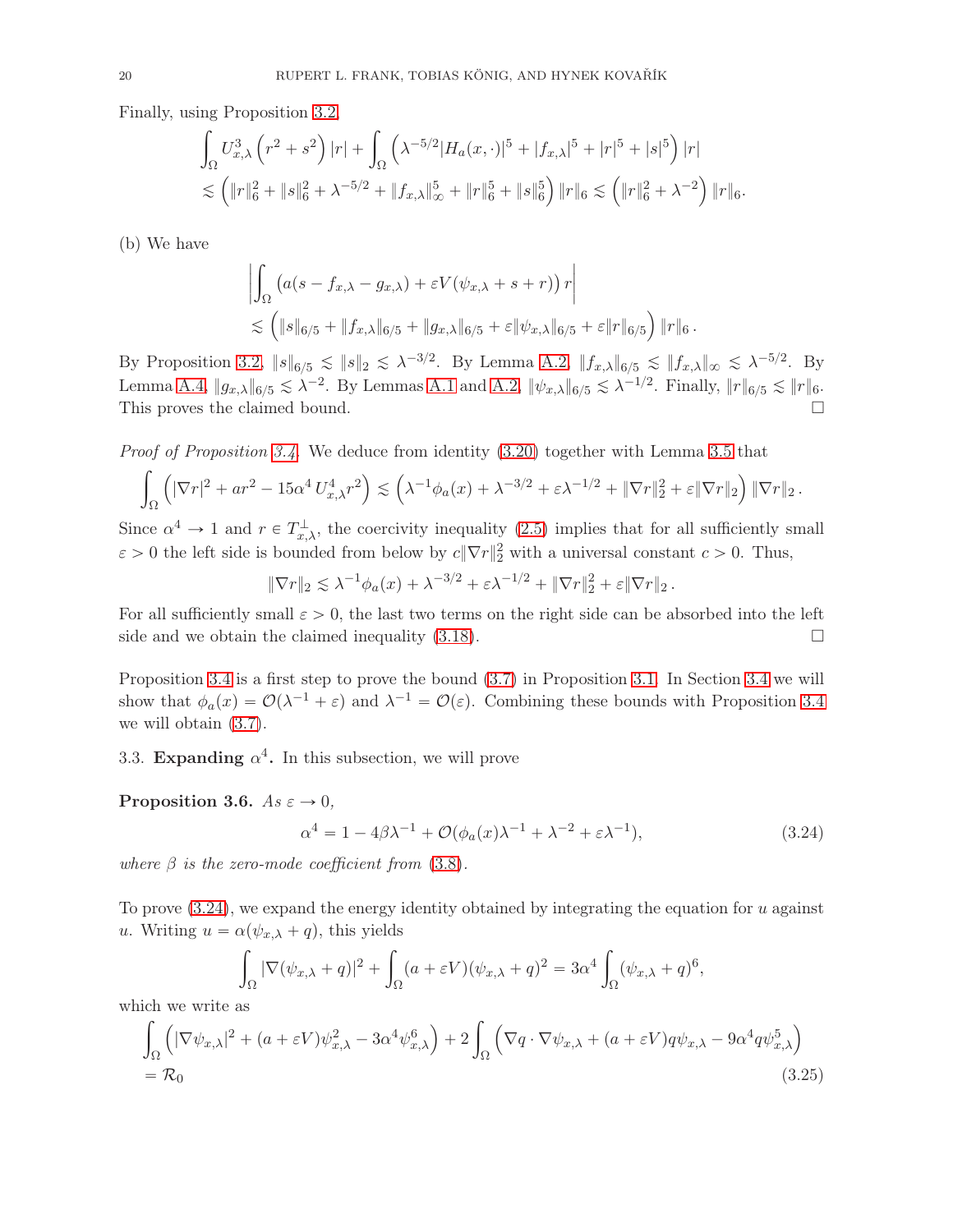with

$$
\mathcal{R}_0 := -\int_\Omega \left( |\nabla q|^2 + (a+\varepsilon V) q^2 \right) + 3\alpha^4 \sum_{k=2}^6 {6 \choose k} \int_\Omega \psi_{x,\lambda}^{6-k} q^k.
$$

The following lemma provides the expansions of the terms in [\(3.25\)](#page-19-1).

<span id="page-20-1"></span>**Lemma 3.7.** As  $\varepsilon \to 0$ , the following holds.

(a) 
$$
\int_{\Omega} \left( |\nabla \psi_{x,\lambda}|^2 + (a + \varepsilon V) \psi_{x,\lambda}^2 - 3\alpha^4 \psi_{x,\lambda}^6 \right) = (1 - \alpha^4) \frac{3\pi^2}{4} + \mathcal{O}(\phi_a(x)\lambda^{-1} + \lambda^{-2} + \varepsilon \lambda^{-1}).
$$
  
\n(b)  $\int_{\Omega} \left( \nabla q \cdot \nabla \psi_{x,\lambda} + (a + \varepsilon V) q \psi_{x,\lambda} - 9\alpha^4 q \psi_{x,\lambda}^5 \right) = (1 - 3\alpha^4) \frac{3\pi^2}{4} \beta \lambda^{-1} + \mathcal{O}(\lambda^{-2} + \varepsilon^2 \lambda^{-1}).$   
\n(c)  $\mathcal{R}_0 = \mathcal{O}(\lambda^{-2} + \varepsilon^2 \lambda^{-1}).$ 

Proof. (a) In [\[17,](#page-55-1) Theorem 2.1], we have shown the expansions

$$
\int_{\Omega} \left( |\nabla \psi_{x,\lambda}|^2 + (a + \varepsilon V) \psi_{x,\lambda}^2 \right) = 3 \frac{\pi^2}{4} + \mathcal{O}(\phi_a(x) \lambda^{-1} + \lambda^{-2} + \varepsilon \lambda^{-1}),
$$
  

$$
3 \int_{\Omega} \psi_{x,\lambda}^6 = 3 \frac{\pi^2}{4} + \mathcal{O}(\phi_a(x) \lambda^{-1} + \lambda^{-2}),
$$

which immediately imply the bound in (a).

(b) Since  $\Delta(H_a(x, \cdot) - H_0(x, \cdot)) = -aG_a(x, \cdot)$ , we have  $-\Delta \psi_{x,\lambda} = 3U_{x,\lambda}^5 - \lambda^{-1/2}aG_a(x, \cdot)$ . Since  $\psi_{x,\lambda} = \lambda^{-1/2} G_a(x, \cdot) - f_{x,\lambda} - g_{x,\lambda}$  with  $g_{x,\lambda}$  from [\(A.4\)](#page-50-2), we can rewrite this as

<span id="page-20-2"></span>
$$
-\Delta \psi_{x,\lambda} + a\psi_{x,\lambda} = 3U_{x,\lambda}^5 - a(f_{x,\lambda} + g_{x,\lambda}). \tag{3.26}
$$

Thus,

$$
\int_{\Omega} \left( \nabla q \cdot \nabla \psi_{x,\lambda} + (a + \varepsilon V) q \psi_{x,\lambda} - 9 \alpha^4 q \psi_{x,\lambda}^5 \right)
$$
  
= 3(1 - 3\alpha^4) \int\_{\Omega} q U\_{x,\lambda}^5 - \int\_{\Omega} q \left( 9 \alpha^4 (\psi\_{x,\lambda}^5 - U\_{x,\lambda}^5) + a(f\_{x,\lambda} + g\_{x,\lambda}) + \varepsilon V \psi\_{x,\lambda} \right).

By orthogonality and the computations in the proof of Proposition [3.3,](#page-16-4)

$$
3\int_{\Omega} qU_{x,\lambda}^5 = \int_{\Omega} \nabla s \cdot \nabla PU_{x,\lambda} = \frac{3\pi^2}{4} \beta \lambda^{-1} + \mathcal{O}(\lambda^{-2}).
$$

Moreover,

$$
\left| \int_{\Omega} q \left( 9\alpha^4 (\psi_{x,\lambda}^5 - U_{x,\lambda}^5) + a(f_{x,\lambda} + g_{x,\lambda}) + \varepsilon V \psi_{x,\lambda} \right) \right|
$$
  
\$\lesssim \|q\|\_6 \left( \|\psi\_{x,\lambda}^5 - U\_{x,\lambda}^5\|\_{6/5} + \|f\_{x,\lambda}\|\_{6/5} + \|g\_{x,\lambda}\|\_{6/5} + \varepsilon \|\psi\_{x,\lambda}\|\_{6/5} \right).

By Propositions [3.2](#page-15-4) and [3.4,](#page-17-2) we have

<span id="page-20-0"></span>
$$
||q||_6 \lesssim ||\nabla q||_2 \lesssim \lambda^{-1} + \varepsilon \lambda^{-1/2}, \qquad (3.27)
$$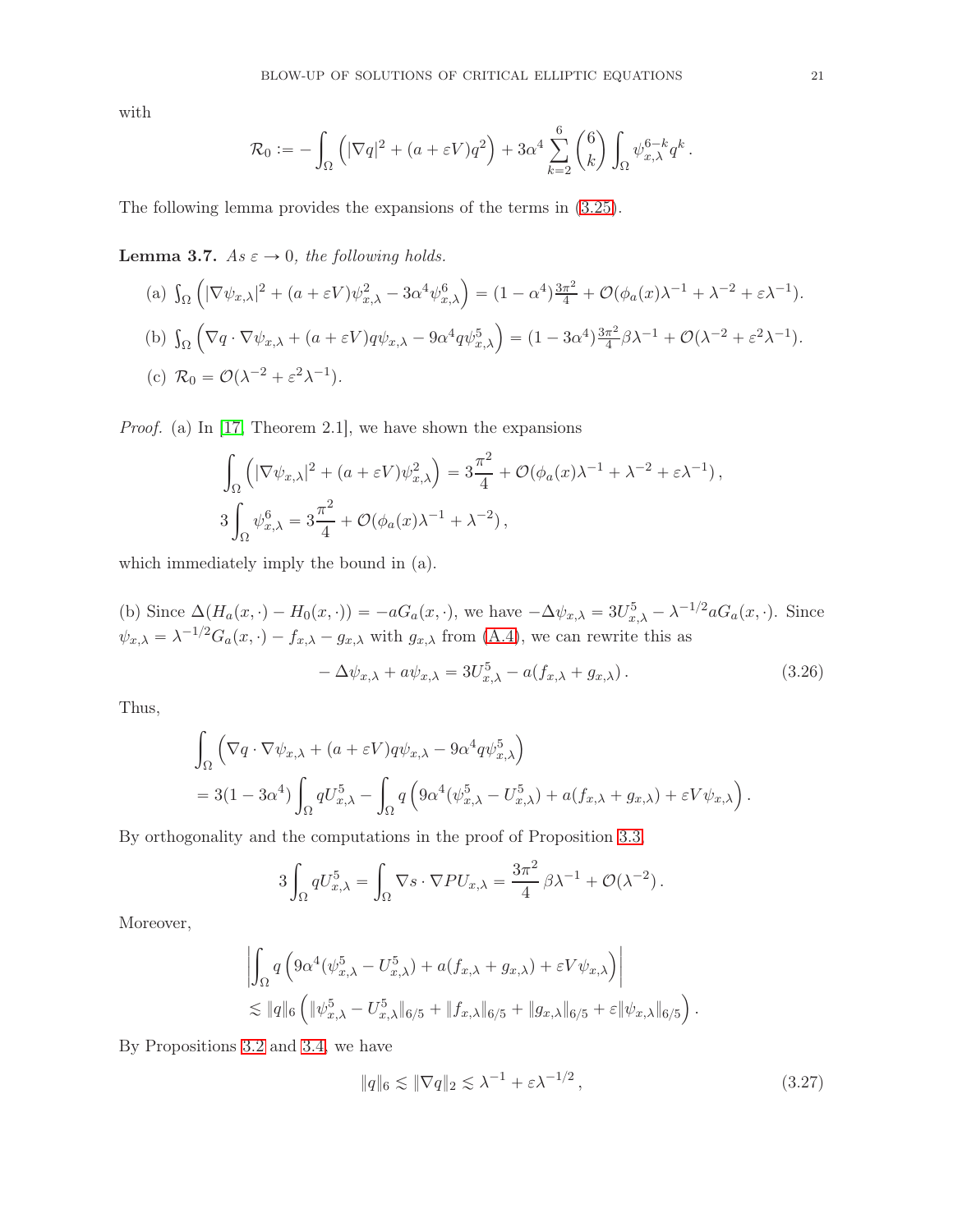by Lemma [A.2,](#page-50-0)  $||f_{x,\lambda}||_{\infty} \lesssim \lambda^{-5/2}$  and, by Lemma [A.4,](#page-50-3)  $||g_{x,\lambda}||_{6/5} \lesssim \lambda^{-2}$ . Moreover, writing  $\psi_{x,\lambda} =$  $U_{x,\lambda} - \lambda^{-1/2} H_a(x, \cdot) - f_{x,\lambda}$  and using Lemmas [A.1](#page-49-0) and [A.2](#page-50-0) and [\(B.1\)](#page-51-0), we get  $||\psi_{x,\lambda}||_{6/5} \lesssim \lambda^{-1/2}$ . Also, bounding

$$
\left|\psi_{x,\lambda}^5 - U_{x,\lambda}^5\right| \lesssim \psi_{x,\lambda}^4 \left(\lambda^{-1/2} |H_a(x,\cdot)| + |f_{x,\lambda}|\right) + \lambda^{-5/2} |H_a(x,\cdot)|^5 + |f_{x,\lambda}|^5,
$$

we obtain from Lemmas [A.1](#page-49-0) and [A.2](#page-50-0) and from [\(B.1\)](#page-51-0),

$$
\|\psi_{x,\lambda}^5 - U_{x,\lambda}^5\|_{6/5} \lesssim \lambda^{-1/2} \|\psi_{x,\lambda}\|_{24/5}^4 + \lambda^{-5/2} \lesssim \lambda^{-1}.
$$

Collecting all the terms, obtain the claimed bound.

(c) Because of the second inequality in [\(3.27\)](#page-20-0), the first integral in the definition of  $\mathcal{R}_0$  is  $\mathcal{O}(\lambda^{-2} +$  $\varepsilon^2 \lambda^{-1}$ ). The second integral is bounded, in absolute value, by a constant times

$$
\int_{\Omega} \left( \psi_{x,\lambda}^4 q^2 + q^6 \right) \leqslant \| \psi_{x,\lambda} \|_6^4 \| q \|_6^2 + \| q \|_6^6 \lesssim \lambda^{-2} + \varepsilon^2 \lambda^{-1} \, .
$$

This completes the proof.  $\Box$ 

<span id="page-21-0"></span>*Proof of Proposition [3.6.](#page-19-2)* The claim follows from  $(3.25)$  and Lemma [3.7.](#page-20-1)

3.4. Expanding  $\phi_a(x)$ . In this subsection we prove the following important expansion.

<span id="page-21-2"></span>Proposition 3.8.  $As \varepsilon \to 0$ ,

<span id="page-21-1"></span>
$$
\phi_a(x) = \pi a(x)\lambda^{-1} - \frac{\varepsilon}{4\pi}Q_V(x) + o(\lambda^{-1}) + o(\varepsilon)
$$
\n(3.28)

Before proving it, let us note the following consequence.

<span id="page-21-4"></span>**Corollary 3.9.** We have  $\phi_a(x_0) = 0$ ,  $Q_V(x_0) \leq 0$  and

<span id="page-21-5"></span>
$$
\lambda^{-1} = \mathcal{O}(\varepsilon),\tag{3.29}
$$

as  $\varepsilon \to 0$ . Moreover,  $\|\nabla r\|_2 = \mathcal{O}(\varepsilon \lambda^{-1/2})$  and  $\alpha^4 = 1 + \frac{64}{3\pi} \phi_0(x) \lambda^{-1} + \mathcal{O}(\varepsilon \lambda^{-1})$ .

*Proof.* The fact that  $\phi_a(x_0) = 0$  follows immediately from [\(3.28\)](#page-21-1). Since  $\phi_a(x) \geq 0$  by criticality and since  $a(x_0) < 0$  by assumption, we deduce from [\(3.28\)](#page-21-1) that  $Q_V(x_0) \leq 0$  and that

<span id="page-21-3"></span>
$$
\lambda^{-1} \leq \frac{|Q_V(x_0)| + o(1)}{4\pi^2 |a(x_0)| + o(1)} \varepsilon = \mathcal{O}(\varepsilon).
$$

Reinserting this into [\(3.28\)](#page-21-1) we find  $\phi_a(x) = \mathcal{O}(\varepsilon)$ . Inserting this into Proposition [3.4,](#page-17-2) we obtain the claimed bound on  $\|\nabla r\|_2$ , and inserting it into [\(3.24\)](#page-19-0) and [\(3.13\)](#page-16-2), we obtain the claimed expansion of  $\alpha^4$ . expansion of  $\alpha^4$ .

The proof of [\(3.28\)](#page-21-1) is based on the Pohozaev identity obtained by integrating the equation for u against  $\partial_{\lambda} \psi_{x,\lambda}$ . We write the resulting equality in the form

$$
\int_{\Omega} \left( \nabla \psi_{x,\lambda} \cdot \nabla \partial_{\lambda} \psi_{x,\lambda} + (a + \varepsilon V) \psi_{x,\lambda} \partial_{\lambda} \psi_{x,\lambda} - 3 \alpha^4 \psi_{x,\lambda}^5 \partial_{\lambda} \psi_{x,\lambda} \right)
$$
\n
$$
= - \int_{\Omega} \left( \nabla q \cdot \nabla \partial_{\lambda} \psi_{x,\lambda} + a q \partial_{\lambda} \psi_{x,\lambda} - 15 \alpha^4 q \psi_{x,\lambda}^4 \partial_{\lambda} \psi_{x,\lambda} \right) + 30 \alpha^4 \int_{\Omega} q^2 \psi_{x,\lambda}^3 \partial_{\lambda} \psi_{x,\lambda} + \mathcal{R} \qquad (3.30)
$$

$$
f_{\rm{max}}
$$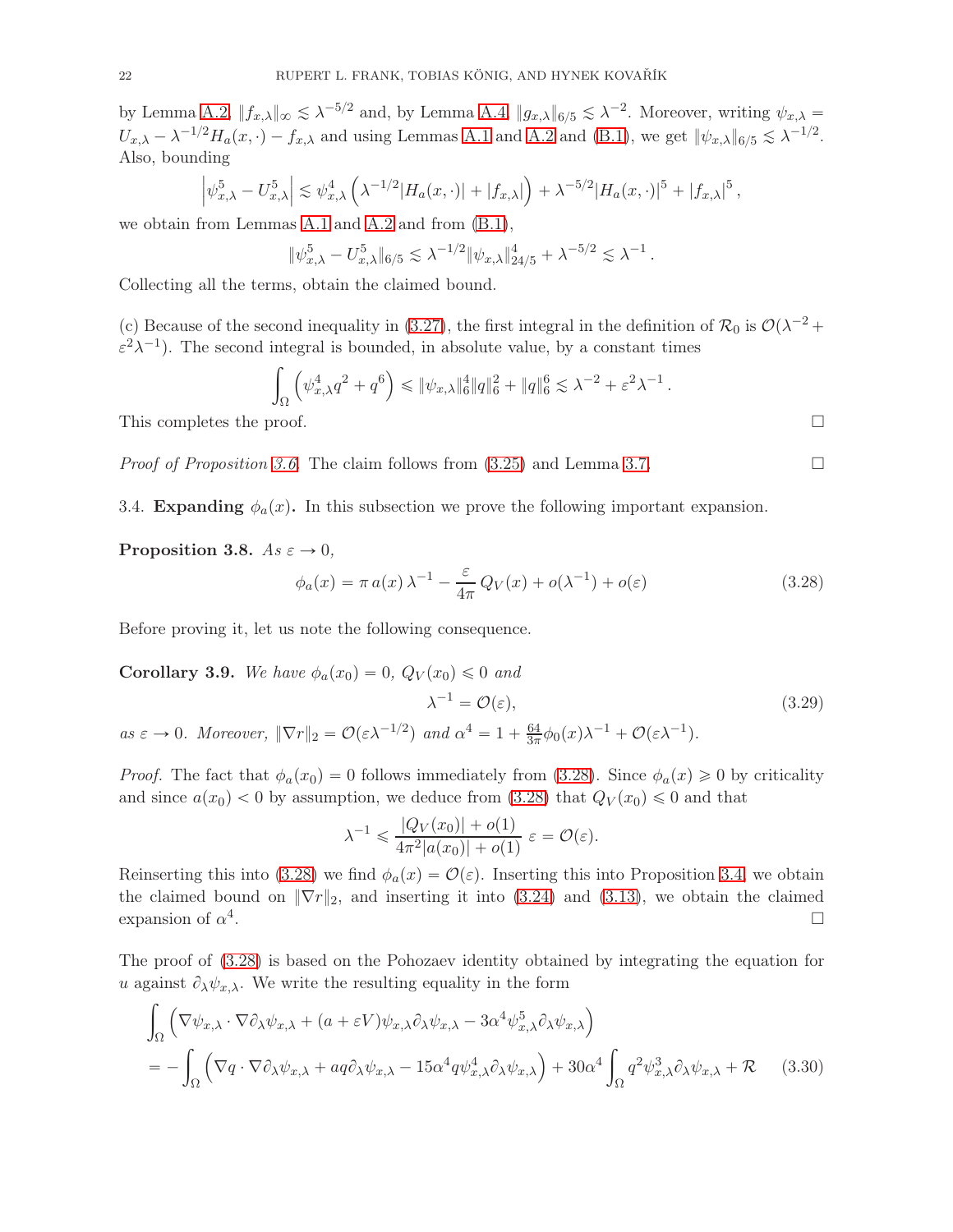with

$$
\mathcal{R} = -\varepsilon \int_{\Omega} V q \partial_{\lambda} \psi_{x,\lambda} + 3\alpha^4 \sum_{k=3}^{5} {5 \choose k} \int_{\Omega} \psi_{x,\lambda}^{5-k} q^k \partial_{\lambda} \psi_{x,\lambda}.
$$

The involved terms can be expanded as follows.

<span id="page-22-0"></span>**Lemma 3.10.**  $As \varepsilon \to 0$ , the following holds.

(a) 
$$
\int_{\Omega} \left( \nabla \psi_{x,\lambda} \cdot \nabla \partial_{\lambda} \psi_{x,\lambda} + (a + \varepsilon V) \psi_{x,\lambda} \partial_{\lambda} \psi_{x,\lambda} - 3 \alpha^4 \psi_{x,\lambda}^5 \partial_{\lambda} \psi_{x,\lambda} \right)
$$
  
\n
$$
= -2\pi \phi_a(x) \lambda^{-2} - \frac{1}{2} Q_V(x) \varepsilon \lambda^{-2} + (1 - \alpha^4) 4\pi \phi_a(x) \lambda^{-2} + \left( 2\pi^2 a(x) + 15\pi^2 \phi_a(x)^2 \right) \lambda^{-3}
$$
  
\n
$$
+ o(\lambda^{-3}) + o(\varepsilon \lambda^{-2}).
$$
  
\n(b) 
$$
\int_{\Omega} \left( \nabla q \cdot \nabla \partial_{\lambda} \psi_{x,\lambda} + a q \partial_{\lambda} \psi_{x,\lambda} - 15 \alpha^4 q \psi_{x,\lambda}^4 \partial_{\lambda} \psi_{x,\lambda} \right)
$$
  
\n
$$
= -(1 - \alpha^4) 2\pi \left( \phi_a(x) - \phi_0(x) \right) \lambda^{-2} + \mathcal{O}(\phi_a(x) \lambda^{-3}) + o(\varepsilon \lambda^{-2}) + o(\lambda^{-3}).
$$
  
\n(c) 
$$
30\alpha^4 \int_{\Omega} q^2 \psi_{x,\lambda}^3 \partial_{\lambda} \psi_{x,\lambda} = \frac{15\pi^2}{16} \beta \gamma \lambda^{-3} + \mathcal{O}(\phi_a(x) \lambda^{-3}) + o(\varepsilon \lambda^{-2}) + o(\lambda^{-3}).
$$
  
\n(d) 
$$
\mathcal{R} = \mathcal{O}(\phi_a(x) \lambda^{-3}) + o(\varepsilon \lambda^{-2}) + o(\lambda^{-3}).
$$

We emphasize that the proof of Lemma [3.10](#page-22-0) is independent of the expansion of  $\alpha^4$  in [\(3.24\)](#page-19-0). We only use the fact that  $\alpha = 1 + o(1)$ .

Proof of Lemma [3.10.](#page-22-0) (a) Because of  $(3.26)$ , the quantity of interest can be written as

$$
\int_{\Omega} \left( \nabla \psi_{x,\lambda} \cdot \nabla \partial_{\lambda} \psi_{x,\lambda} + (a + \varepsilon V) \psi_{x,\lambda} \partial_{\lambda} \psi_{x,\lambda} - 3 \alpha^4 \psi_{x,\lambda}^5 \partial_{\lambda} \psi_{x,\lambda} \right)
$$
\n
$$
= 3 \int_{\Omega} \left( U_{x,\lambda}^5 - \alpha^4 \psi_{x,\lambda}^5 \right) \partial_{\lambda} \psi_{x,\lambda} - \int_{\Omega} a(f_{x,\lambda} + g_{x,\lambda}) \partial_{\lambda} \psi_{x,\lambda} + \varepsilon \int_{\Omega} V \psi_{x,\lambda} \partial_{\lambda} \psi_{x,\lambda}. \tag{3.31}
$$

We discuss the three integrals on the right side separately. As a general rule, terms involving  $f_{x,\lambda}$ will be negligible as a consequence of the bounds  $||f_{x,\lambda}||_{\infty} = \mathcal{O}(\lambda^{-5/2})$  and  $||\partial_{\lambda} f_{x,\lambda}||_{\infty} = \mathcal{O}(\lambda^{-7/2})$ in Lemma [A.2.](#page-50-0) This will not always be carried out in detail.

We have

<span id="page-22-1"></span>
$$
\int_{\Omega} \left( U_{x,\lambda}^5 - \alpha^4 \psi_{x,\lambda}^5 \right) \partial_{\lambda} \psi_{x,\lambda} = (1 - \alpha^4) \int_{\Omega} U_{x,\lambda}^5 \partial_{\lambda} \psi_{x,\lambda} + \alpha^4 \int_{\Omega} \left( U_{x,\lambda}^5 - \psi_{x,\lambda}^5 \right) \partial_{\lambda} \psi_{x,\lambda}. \tag{3.32}
$$

The first integral is, since  $\psi_{x,\lambda} = U_{x,\lambda} - \lambda^{-1/2} H_a(x, \cdot) - f_{x,\lambda}$ ,

<span id="page-22-2"></span>
$$
\int_{\Omega} U_{x,\lambda}^5 \partial_{\lambda} \psi_{x,\lambda} = \int_{\Omega} U_{x,\lambda}^5 \partial_{\lambda} U_{x,\lambda} + \frac{1}{2} \lambda^{-3/2} \int_{\Omega} U_{x,\lambda}^5 H_a(x,\cdot) + \mathcal{O}(\lambda^{-4}). \tag{3.33}
$$

Since  $\int_{\mathbb{R}^3} U_{x,\lambda}^5 \partial_{\lambda} U_{x,\lambda} = (1/6) \partial_{\lambda} \int_{\mathbb{R}^3} U_{x,\lambda}^6 = 0$ , we have

$$
\left| \int_{\Omega} U_{x,\lambda}^5 \partial_{\lambda} U_{x,\lambda} \right| = \left| \int_{\mathbb{R}^3 \setminus \Omega} U_{x,\lambda}^5 \partial_{\lambda} U_{x,\lambda} \right| \lesssim \lambda^{-1} \int_{d\lambda}^{\infty} \left| \frac{r^2 - r^4}{(1 + r^2)^4} \right| dr = \mathcal{O}(\lambda^{-4}). \tag{3.34}
$$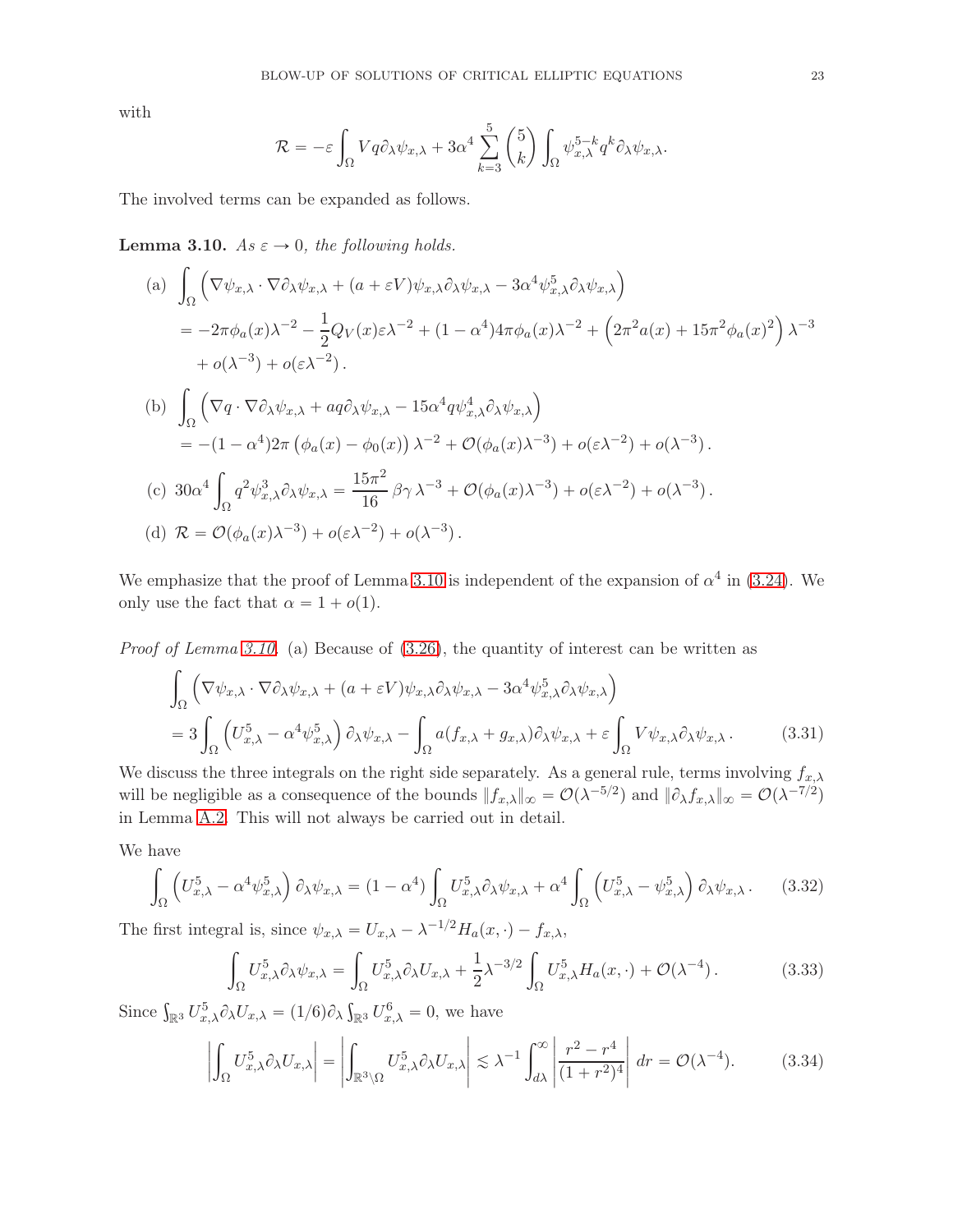Next, by Lemma [B.3,](#page-53-0)

$$
\frac{1}{2}\lambda^{-3/2}\int_{\Omega}U_{x,\lambda}^{5}H_{a}(x,\cdot)=\frac{2\pi}{3}\phi_{a}(x)\lambda^{-2}+\mathcal{O}(\lambda^{-3}).
$$

This completes our discussion of the first term on the right side of [\(3.32\)](#page-22-1). For the second term we have similarly,

$$
\int_{\Omega} \left( U_{x,\lambda}^{5} - \psi_{x,\lambda}^{5} \right) \partial_{\lambda} \psi_{x,\lambda} = \int_{\Omega} \left( U_{x,\lambda}^{5} - (U_{x,\lambda} - \lambda^{-1/2} H_{a}(x, \cdot))^{5} \right) \partial_{\lambda} (U_{x,\lambda} - \lambda^{-1/2} H_{a}(x, \cdot)) \n+ o(\lambda^{-3}) \n= 5\lambda^{-1/2} \int_{\Omega} U_{x,\lambda}^{4} H_{a}(x, \cdot) \partial_{\lambda} U_{x,\lambda} + \frac{5}{2} \lambda^{-2} \int_{\Omega} U_{x,\lambda}^{4} H_{a}(x, \cdot)^{2} \n- 10\lambda^{-1} \int_{\Omega} U_{x,\lambda}^{3} H_{a}(x, \cdot)^{2} \partial_{\lambda} U_{x,\lambda} \n+ \sum_{k=3}^{5} {5 \choose k} (-1)^{k} \lambda^{-k/2} \int_{\Omega} U_{x,\lambda}^{5-k} H_{a}(x, \cdot)^{k} \partial_{\lambda} U_{x,\lambda} \n- \frac{1}{2} \sum_{k=2}^{5} {5 \choose k} (-1)^{k} \lambda^{-(k+3)/2} \int_{\Omega} U_{x,\lambda}^{5-k} H_{a}(x, \cdot)^{k+1} + o(\lambda^{-3}).
$$
\n(3.35)

Again, by Lemma [B.3,](#page-53-0)

$$
5\lambda^{-1/2} \int_{\Omega} U_{x,\lambda}^4 H_a(x,\cdot) \partial_{\lambda} U_{x,\lambda} + \frac{5}{2} \lambda^{-2} \int_{\Omega} U_{x,\lambda}^4 H_a(x,\cdot)^2 - 10\lambda^{-1} \int_{\Omega} U_{x,\lambda}^3 H_a(x,\cdot)^2 \partial_{\lambda} U_{x,\lambda}
$$
  
= 
$$
-\frac{2\pi}{3} \phi_a(x) \lambda^{-2} + \left(2\pi a(x) + 5\pi^2 \phi_a(x)^2\right) \lambda^{-3} + o(\lambda^{-3}).
$$
 (3.36)

Finally, the two sums are bounded, in absolute value, by

$$
\int_{\Omega} (U_{x,\lambda}^2 \lambda^{-3/2} |H_a(x, \cdot)|^3 + \lambda^{-5/2} |H_a(x, \cdot)|^5) |\partial_{\lambda} U_{x,\lambda}| + \int_{\Omega} (U_{x,\lambda}^3 \lambda^{-5/2} |H_a(x, \cdot)|^3 + \lambda^{-4} |H_a(x, \cdot)|^6) \n\lesssim \|\partial_{\lambda} U_{x,\lambda}\|_{6} (\|U_{x,\lambda}\|_{12/5}^2 \lambda^{-3/2} + \lambda^{-5/2}) + \|U_{x,\lambda}\|_{3}^3 \lambda^{-5/2} + \lambda^{-4} = o(\lambda^{-3}).
$$

This completes our discussion of the second term on the right side of [\(3.32\)](#page-22-1) and therefore of the first term on the right side of [\(3.31\)](#page-22-2).

For the second term on the right side of [\(3.31\)](#page-22-2) we get, using  $\psi_{x,\lambda} = U_{x,\lambda} - \lambda^{-1/2} H_a(x, \cdot) - f_{x,\lambda}$ ,

$$
\int_{\Omega} a(f_{x,\lambda} + g_{x,\lambda}) \partial_{\lambda} \psi_{x,\lambda} = \int_{\Omega} a g_{x,\lambda} \partial_{\lambda} U_{x,\lambda} + \frac{1}{2} \lambda^{-3/2} \int_{\Omega} a g_{x,\lambda} H_a(x,\cdot) + o(\lambda^{-3})
$$

The second integral is negligible since, by Lemma [A.4,](#page-50-3)

$$
\left|\frac{1}{2}\lambda^{-3/2}\int_{\Omega}ag_{x,\lambda}H_a(x,\cdot)\right|\lesssim \lambda^{-3/2}\int_{\Omega}g_{x,\lambda}\lesssim \lambda^{-4}\log\lambda.
$$

Since  $a$  is differentiable, we can expand the first integral as

$$
\int_{\Omega} ag_{x,\lambda} \partial_{\lambda} U_{x,\lambda} = a(x) \int_{\Omega} g_{x,\lambda} \partial_{\lambda} U_{x,\lambda} + \mathcal{O}\left(\int_{\Omega} |x-y| g_{x,\lambda} | \partial_{\lambda} U_{x,\lambda}| \right).
$$

We have

$$
\int_{\Omega} g_{x,\lambda} \partial_{\lambda} U_{x,\lambda} = \lambda^{-3} \int_{\lambda(\Omega - x)} g_{0,1} \partial_{\lambda} U_{0,1} = \lambda^{-3} \int_{\mathbb{R}^3} g_{0,1} \partial_{\lambda} U_{0,1} + o(\lambda^{-3})
$$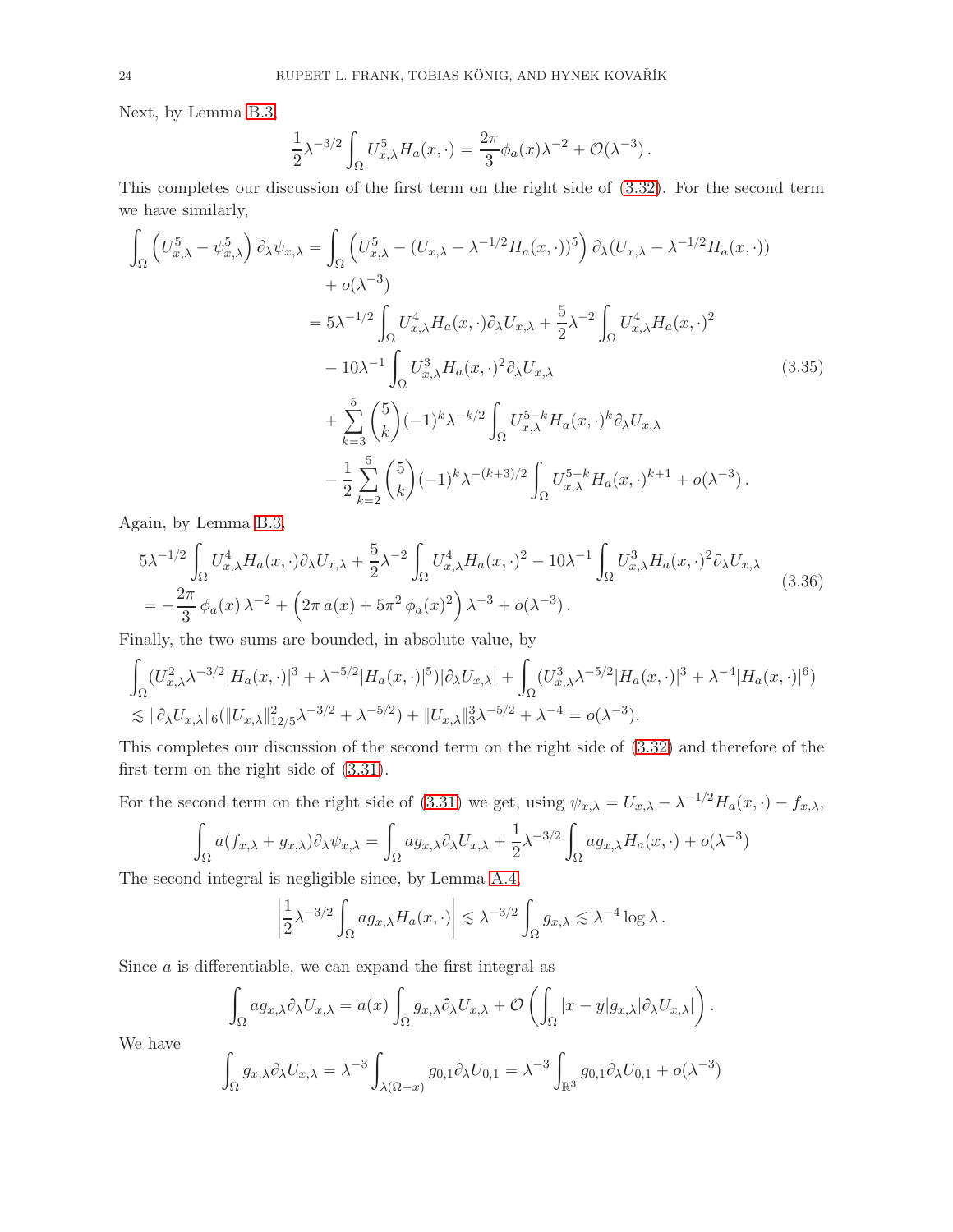and

$$
\int_{\mathbb{R}^3} g_{0,1} \partial_{\lambda} U_{0,1} = 4\pi \int_0^{\infty} \left( \frac{1}{r} - \frac{1}{\sqrt{1+r^2}} \right) \frac{1-r^2}{2(1+r^2)^{3/2}} r^2 dr = 2\pi (3-\pi).
$$

Using similar bounds one verifies that

$$
\int_{\Omega} |x - y| g_{x,\lambda} | \partial_{\lambda} U_{x,\lambda} | \leq \lambda^{-4} \int_{\lambda(\Omega - x)} |z| g_{0,1} | \partial_{\lambda} U_{0,1} | \leq \lambda^{-4}.
$$

This completes our discussion of the second term on the right side of [\(3.31\)](#page-22-2).

For the third term on the right side of [\(3.31\)](#page-22-2), we write  $\psi_{x,\lambda} = \lambda^{-1/2} G_a(x, \cdot) - f_{x,\lambda} - g_{x,\lambda}$  and get

$$
\int_{\Omega} V \psi_{x,\lambda} \partial_{\lambda} \psi_{x,\lambda} = \int_{\Omega} V \left( \lambda^{-1/2} G_a(x, \cdot) - g_{x,\lambda} \right) \partial_{\lambda} \left( \lambda^{-1/2} G_a(x, \cdot) - g_{x,\lambda} \right) + o(\lambda^2)
$$
\n
$$
= -\frac{1}{2} \lambda^{-2} Q_V(x) + \mathcal{O} \left( \lambda^{-3/2} \int_{\Omega} G_a(x, \cdot) g_{x,\lambda} + \lambda^{-1/2} \int_{\Omega} G_a(x, \cdot) \left| \partial_{\lambda} g_{x,\lambda} \right| + \int_{\Omega} g_{x,\lambda} \left| \partial_{\lambda} g_{x,\lambda} \right| \right)
$$
\n
$$
+ o(\lambda^2)
$$
\n
$$
= -\frac{1}{2} \lambda^{-2} Q_V(x) + \mathcal{O} \left( \lambda^{-3/2} \| G_a(x, \cdot) \|_2 \| g_{x,\lambda} \|_2 + \lambda^{-1} \| G_a(x, \cdot) \|_2 \| \partial_{\lambda} g_{x,\lambda} \|_2 + \| g_{x,\lambda} \|_2 \| \partial_{\lambda} g_{x,\lambda} \|_2 \right)
$$
\n
$$
+ o(\lambda^{-2})
$$
\n
$$
= -\frac{1}{2} \lambda^{-2} Q_V(x) + o(\lambda^{-2}).
$$

In the last equality we used the bounds from Lemma [A.4](#page-50-3) and the fact that  $G_a(x, \cdot) \in L^2(\Omega)$ . This completes our discussion of the third term on the right side of [\(3.31\)](#page-22-2) and concludes the proof of (a).

(b) We note that [\(3.26\)](#page-20-2) yields

<span id="page-24-1"></span>
$$
-\Delta \partial_{\lambda} \psi_{x,\lambda} + a \partial_{\lambda} \psi_{x,\lambda} = 15 U_{x,\lambda}^4 \partial_{\lambda} U_{x,\lambda} - a \left( \partial_{\lambda} f_{x,\lambda} + \partial_{\lambda} g_{x,\lambda} \right).
$$

Because of this equation, the quantity of interest can be written as

$$
\int_{\Omega} \left( \nabla q \cdot \nabla \partial_{\lambda} \psi_{x,\lambda} + a q \partial_{\lambda} \psi_{x,\lambda} - 15 \alpha^4 q \psi_{x,\lambda}^4 \partial_{\lambda} \psi_{x,\lambda} \right)
$$
\n
$$
= 15 \int_{\Omega} q \left( U_{x,\lambda}^4 \partial_{\lambda} U_{x,\lambda} - \alpha^4 \psi_{x,\lambda}^4 \partial_{\lambda} \psi_{x,\lambda} \right) - \int_{\Omega} a q \left( \partial_{\lambda} f_{x,\lambda} + \partial_{\lambda} g_{x,\lambda} \right). \tag{3.37}
$$

We discuss the two integrals on the right side separately.

We have

$$
\int_{\Omega} q \left( U_{x,\lambda}^4 \partial_{\lambda} U_{x,\lambda} - \alpha^4 \psi_{x,\lambda}^4 \partial_{\lambda} \psi_{x,\lambda} \right) = (1 - \alpha^4) \int_{\Omega} q U_{x,\lambda}^4 \partial_{\lambda} U_{x,\lambda} \n+ \alpha^4 \int_{\Omega} q \left( U_{x,\lambda}^4 \partial_{\lambda} U_{x,\lambda} - \psi_{x,\lambda}^4 \partial_{\lambda} \psi_{x,\lambda} \right).
$$
\n(3.38)

The first integral is, by the orthogonality condition  $0 = \int_{\Omega} \nabla w \cdot \nabla \partial_{\lambda} PU_{x,\lambda} = 15 \int_{\Omega} w U_{x,\lambda}^4 \partial_{\lambda} U_{x,\lambda}$ ,

<span id="page-24-2"></span><span id="page-24-0"></span>
$$
\int_{\Omega} q U_{x,\lambda}^4 \partial_{\lambda} U_{x,\lambda} = \lambda^{-1/2} \int_{\Omega} \left( H_a(x, \cdot) - H_0(x, \cdot) \right) U_{x,\lambda}^4 \partial_{\lambda} U_{x,\lambda}
$$

$$
= -\frac{2}{15} \pi \left( \phi_a(x) - \phi_0(x) \right) \lambda^{-2} + \mathcal{O}(\lambda^{-3}). \tag{3.39}
$$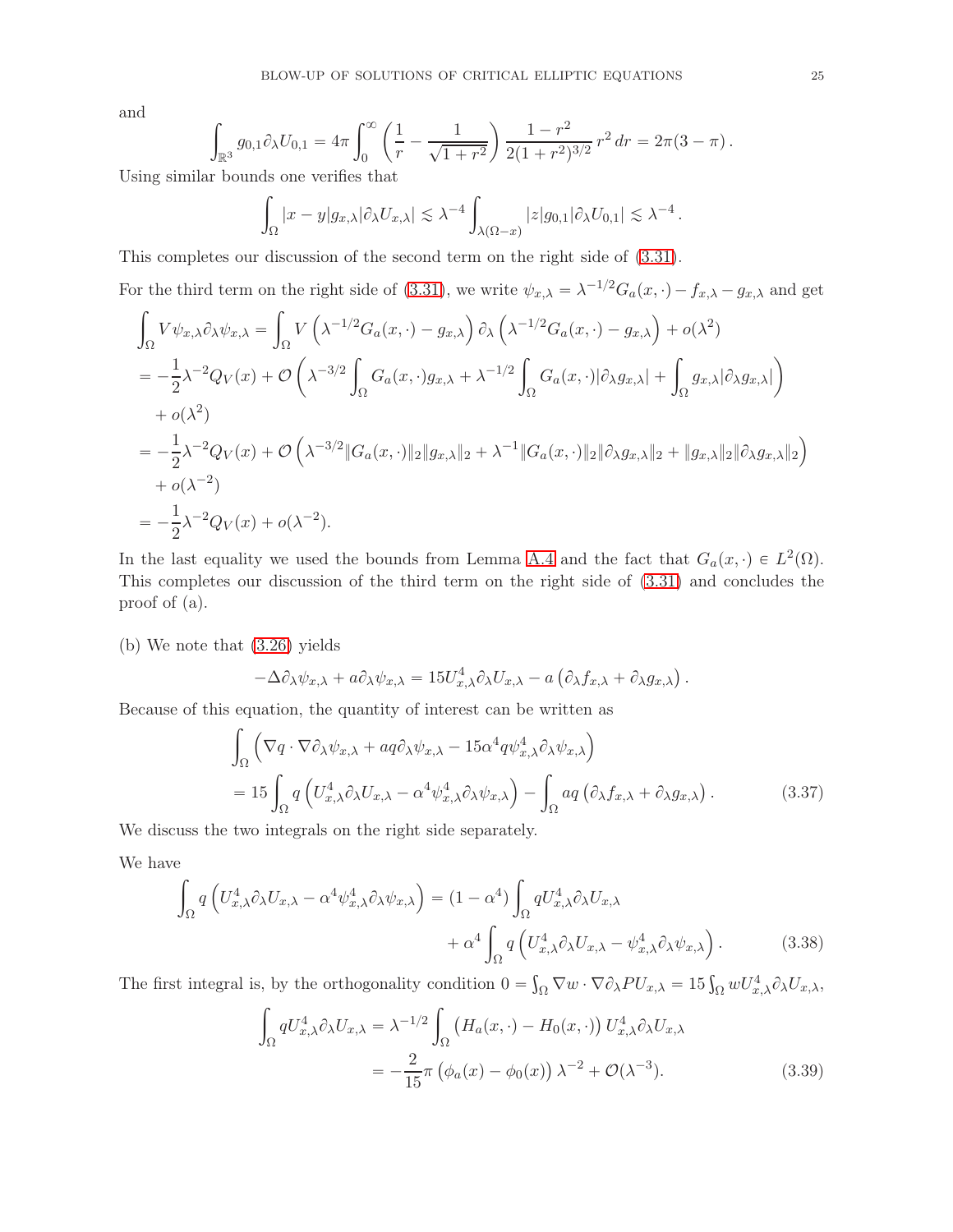For the second integral on the right side of [\(3.38\)](#page-24-0) we have

$$
\int_{\Omega} q \left( U_{x,\lambda}^4 \partial_{\lambda} U_{x,\lambda} - \psi_{x,\lambda}^4 \partial_{\lambda} \psi_{x,\lambda} \right)
$$
\n
$$
= \int_{\Omega} q \left( U_{x,\lambda}^4 \partial_{\lambda} U_{x,\lambda} - (U_{x,\lambda} - \lambda^{-1/2} H_a(x,\cdot))^4 \partial_{\lambda} \left( U_{x,\lambda} - \lambda^{-1/2} H_a(x,\cdot) \right) \right) + o(\lambda^{-3})
$$
\n
$$
= \mathcal{O}(\phi_a(x) \lambda^{-3}) + o(\epsilon \lambda^{-2}) + o(\lambda^{-3}). \tag{3.40}
$$

Let us justify the claimed bound here for a typical term. We write  $H_a(x, y) = \phi_a(x) + \mathcal{O}(|x-y|)$ and get

$$
\int_{\Omega} q U_{x,\lambda}^4 \lambda^{-3/2} H_a(x,\cdot) = \lambda^{-3/2} \phi_a(x) \int_{\Omega} q U_{x,\lambda}^4 + \mathcal{O}\left(\lambda^{-3/2} \int_{\Omega} q U_{x,\lambda}^4 |x-y|\right).
$$

Using the bound  $(3.27)$  on q and Lemma [A.1](#page-49-0) we get

$$
\left| \int_{\Omega} q U_{x,\lambda}^4 \right| \leqslant \| q \|_6 \| U_{x,\lambda} \|_{24/5}^4 \lesssim \lambda^{-3/2} + \varepsilon \lambda^{-1}.
$$

The remainder term is better because of the additional factor of  $|x - y|$ . We gain a factor of  $\lambda^{-1}$ since

<span id="page-25-2"></span>
$$
\left\| |x - \cdot|^{1/4} U_{x,\lambda} \right\|_{24/5}^4 \lesssim \lambda^{-3/2} \, .
$$

Another typical term,

$$
\int_{\Omega} q U_{x,\lambda}^3 \lambda^{-1/2} H_a(x,\cdot) \partial_{\lambda} U_{x,\lambda} ,
$$

can be treated in the same way, since the bounds for  $\partial_{\lambda}U_{x,\lambda}$  are the same as for  $\lambda^{-1}U_{x,\lambda}$ ; see Lemma [A.1.](#page-49-0) The remaining terms are easier. This completes our discussion of the first term on the right side of [\(3.37\)](#page-24-1).

The second term on the right side of [\(3.37\)](#page-24-1) is negligible. Indeed,

<span id="page-25-1"></span>
$$
\int_{\Omega} a q \left( \partial_{\lambda} f_{x,\lambda} + \partial_{\lambda} g_{x,\lambda} \right) = \mathcal{O}(\|q\|_6 \|\partial_{\lambda} g_{x,\lambda}\|_{6/5}) + o(\lambda^{-3}) = o(\lambda^{-3}), \tag{3.41}
$$

where we used Lemma  $A.4$  and the same bound on q as before. This completes our discussion of the second term on the right side of [\(3.37\)](#page-24-1) and concludes the proof of (b).

(c) We use the form [\(3.8\)](#page-15-0) of the zero modes s, as well as the bounds on  $\|\nabla s\|_2$  and  $\|\nabla r\|_2$  from [\(3.10\)](#page-15-2) and [\(3.18\)](#page-17-3), to find

$$
\int_{\Omega} q^2 \psi_{x,\lambda}^3 \partial_{\lambda} \psi_{x,\lambda} = \int_{\Omega} s^2 \psi_{x,\lambda}^3 \partial_{\lambda} \psi_{x,\lambda} + \mathcal{O}(\phi_a(x)\lambda^{-3}) + o(\lambda^{-3}) + o(\epsilon \lambda^{-2})
$$
\n
$$
= \beta^2 \lambda^{-2} \int_{\Omega} U_{x,\lambda}^5 \partial_{\lambda} U_{x,\lambda} + 2\beta \gamma \lambda^{-1} \int_{\Omega} U_{x,\lambda}^4 (\partial_{\lambda} U_{x,\lambda})^2 + \gamma^2 \int_{\Omega} U_{x,\lambda}^3 (\partial_{\lambda} U_{x,\lambda})^3
$$
\n
$$
+ \mathcal{O}(\phi_a(x)\lambda^{-3}) + o(\lambda^{-3}) + o(\epsilon \lambda^{-2}). \tag{3.42}
$$

A direct calculation using [\(B.15\)](#page-53-1) gives

<span id="page-25-0"></span>
$$
\lambda^{-2} \int_{\Omega} U_{x,\lambda}^5 \partial_{\lambda} U_{x,\lambda} = o(\lambda^{-3}), \qquad \int_{\Omega} U_{x,\lambda}^3 (\partial_{\lambda} U_{x,\lambda})^3 = o(\lambda^{-3})
$$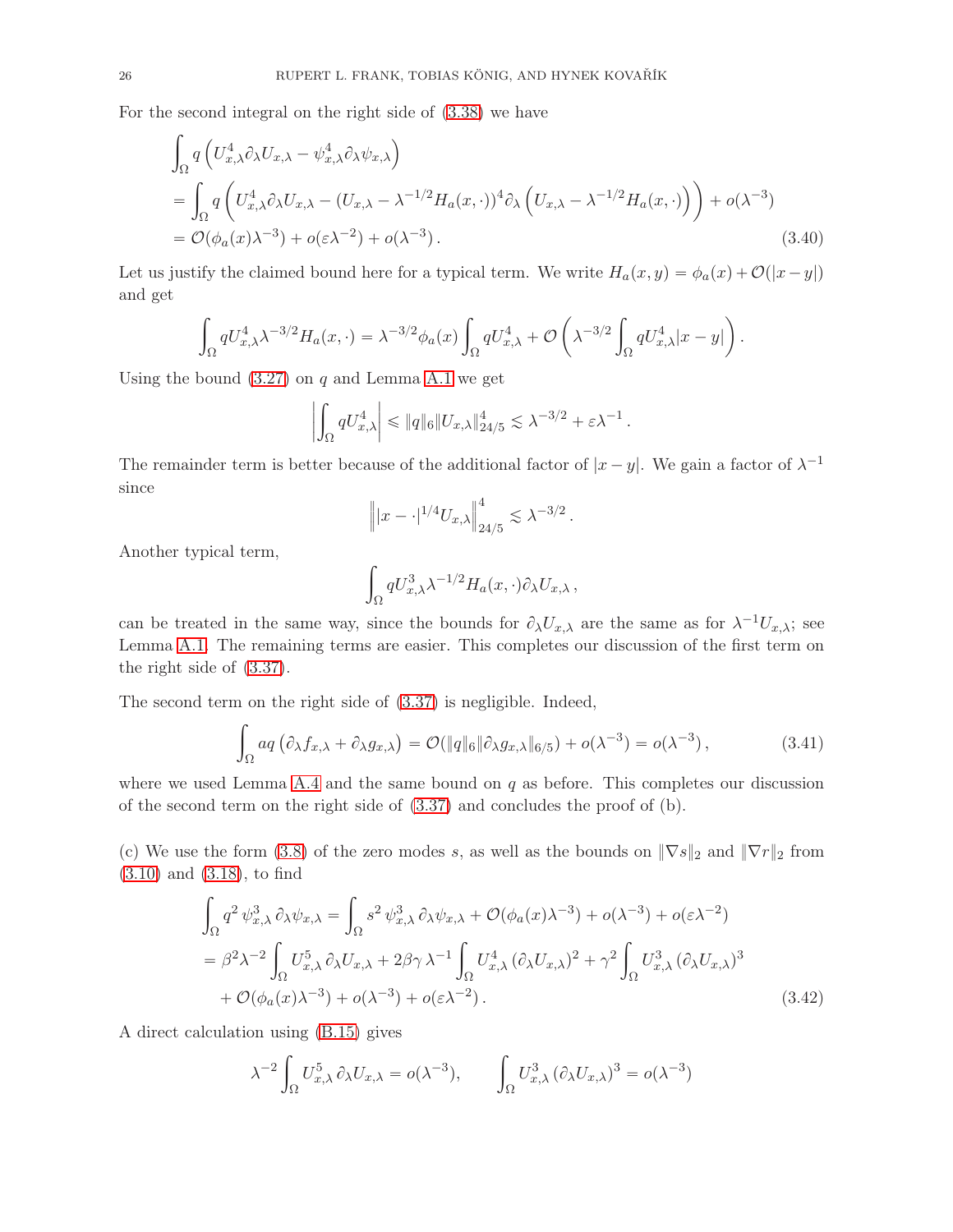and

$$
\int_{\Omega} U_{x,\lambda}^4 (\partial_{\lambda} U_{x,\lambda})^2 = \frac{1}{4} \lambda^{-2} \int_{\Omega} U_{x,\lambda}^6 - \lambda^3 \int_{\Omega} \frac{|x-y|^2}{(1+\lambda^2|x-y|^2)^4} + \lambda^5 \int_{\Omega} \frac{|x-y|^4}{(1+\lambda^2|x-y|^2)^5}
$$
  
=  $\frac{\pi^2}{16} \lambda^{-2} - 4\pi \lambda^{-2} \int_{0}^{\infty} \frac{t^4 dt}{(1+t^2)^4} + 4\pi \lambda^{-2} \int_{0}^{\infty} \frac{t^6 dt}{(1+t^2)^5} + o(\lambda^{-2})$   
=  $\frac{\pi^2}{64} \lambda^{-2} + o(\lambda^{-2}).$ 

Inserting this into [\(3.42\)](#page-25-0) gives the claimed expansion (c).

The proof of (d) uses similar bounds as in the rest of the proof and is omitted.  $\Box$ 

Proof of Proposition [3.8.](#page-21-2) Combining [\(3.30\)](#page-21-3) with Lemma [3.10](#page-22-0) yields

$$
0 = -4\pi\phi_a(x)\lambda^{-2} - Q_V(x)\varepsilon\lambda^{-2} + 4\pi^2 a(x)\lambda^{-3} + \lambda^{-3}R
$$
  
+ 
$$
\mathcal{O}(\phi_a(x)\lambda^{-3}) + o(\lambda^{-3}) + o(\varepsilon\lambda^{-2})
$$
 (3.43)

with

$$
R = \lambda (1 - \alpha^4) 4\pi \left( \phi_a(x) + \phi_0(x) \right) + 30\pi^2 \phi_a(x)^2 - \frac{15}{8} \beta \gamma \pi^2.
$$

We now make use of the expansion [\(3.24\)](#page-19-0) of  $\alpha^4 - 1$  and obtain

$$
R = 16\beta\pi\phi_0(x) - \frac{15}{8}\beta\gamma\pi^2 + \mathcal{O}(\phi_a(x) + \lambda^{-1} + \varepsilon).
$$

Inserting the expansions [\(3.13\)](#page-16-2) of  $\beta$  and  $\gamma$ , we find the cancellation

<span id="page-26-0"></span>
$$
R = \mathcal{O}(\phi_a(x) + \lambda^{-1} + \varepsilon). \tag{3.44}
$$

In particular,  $R = \mathcal{O}(1)$  and, inserting this into [\(3.43\)](#page-26-0), we obtain

<span id="page-26-1"></span>
$$
\phi_a(x) = \mathcal{O}(\lambda^{-1} + \varepsilon).
$$

In particular, for the error term in [\(3.43\)](#page-26-0), we have  $\phi_a(x)\lambda^{-3} = o(\lambda^{-3})$  and, moreover, by [\(3.44\)](#page-26-1),  $R = \mathcal{O}(\lambda^{-1} + \varepsilon)$ . Inserting this bound into [\(3.43\)](#page-26-0), we obtain the claimed expansion [\(3.28\)](#page-21-1).  $\Box$ 

3.5. **Bounding**  $\nabla \phi_a(x)$ . In this subsection we prove the bound on  $\nabla \phi_a(x)$  in Proposition [3.1.](#page-14-3)

<span id="page-26-2"></span>**Proposition 3.11.** For every  $\mu < 1$ , as  $\varepsilon \to 0$ ,

<span id="page-26-5"></span>
$$
|\nabla \phi_a(x)| \lesssim \varepsilon^{\mu} \,. \tag{3.45}
$$

The proof of this proposition is a refined version of the proof of Proposition [2.5.](#page-11-2) It is also based on expanding the Pohozaev identity [\(2.9\)](#page-11-5). Abbreviating, for  $v, z \in H^1(\Omega)$ ,

<span id="page-26-6"></span>
$$
I[v,z] := \int_{\partial\Omega} \frac{\partial v}{\partial n} \frac{\partial z}{\partial n} n + \int_{\Omega} (\nabla a) v z,
$$
\n(3.46)

and writing  $u = \alpha(\psi_{x,\lambda} + q)$ , we can write identity [\(2.9\)](#page-11-5) as

<span id="page-26-4"></span>
$$
0 = I[\psi_{x,\lambda}] + 2I[\psi_{x,\lambda}, q] + I[q] + \varepsilon \int_{\Omega} (\nabla V)(\psi_{x,\lambda} + q)^2.
$$
 (3.47)

The following lemma extracts the leading contribution from the main term  $I[\psi_{x,\lambda}].$ 

<span id="page-26-3"></span>**Lemma 3.12.**  $I[\psi_{x,\lambda}] = 4\pi \nabla \phi_a(x) \lambda^{-1} + \mathcal{O}(\lambda^{-1-\mu})$  for every  $\mu < 1$ .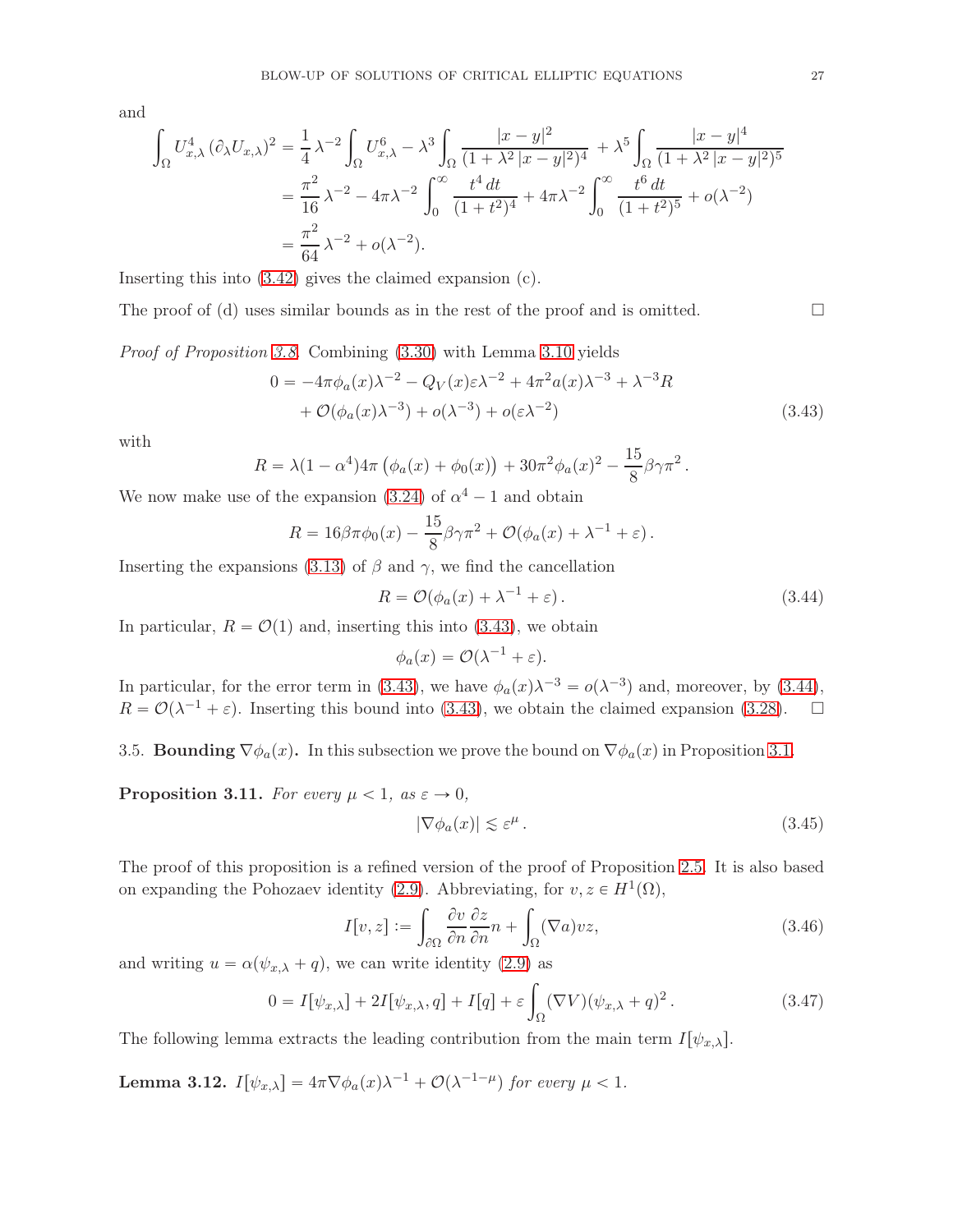On the other hand, the next lemma allows to control the error terms involving  $q$ .

<span id="page-27-2"></span>Lemma 3.13.  $\Vert \frac{\partial q}{\partial n}$  $\frac{\partial q}{\partial n}$ || $L^2(\partial\Omega) \lesssim \varepsilon \lambda^{-1/2}$ .

Before proving these two lemmas, let us use them to give the proof of Proposition [3.11.](#page-26-2) In that proof, and later in this subsection, we will use the inequality

<span id="page-27-0"></span>
$$
\|q\|_2 \lesssim \varepsilon \lambda^{-1/2} \,. \tag{3.48}
$$

This follows from the bound [\(3.10\)](#page-15-2) on s and the bounds in Corollary [3.9](#page-21-4) on  $\lambda^{-1}$  and r. Note that [\(3.48\)](#page-27-0) is better than the bound [\(3.27\)](#page-20-0) in the  $L^6$  norm.

Proof of Proposition [3.11.](#page-26-2) We shall make use of the bounds

<span id="page-27-1"></span>
$$
\|\psi_{x,\lambda}\|_2 + \|\frac{\partial \psi_{x,\lambda}}{\partial n}\|_{L^2(\partial \Omega)} \lesssim \lambda^{-1/2} \,. \tag{3.49}
$$

The first bound follows by writing  $\psi_{x,\lambda} = U_{x,\lambda} - \lambda^{-1/2} H_a(x, \cdot) + f_{x,\lambda}$  and using the bounds in Lemmas [A.1](#page-49-0) and [A.2](#page-50-0) and in [\(B.1\)](#page-51-0). For the second bound we write  $\psi_{x,\lambda} = PU_{x,\lambda} - \lambda^{-1/2} (H_a(x, \cdot) H_0(x, \cdot)$  and use the bounds in Lemmas [A.3](#page-50-1) and [B.1.](#page-51-1)

Combining the bounds [\(3.49\)](#page-27-1) with the corresponding bounds for q from Lemma [3.13](#page-27-2) and [\(3.48\)](#page-27-0) we obtain

$$
|I[\psi_{x,\lambda}, q]| \lesssim \varepsilon \lambda^{-1}, \qquad I[q] \lesssim \varepsilon^2 \lambda^{-1}.
$$

Moreover, by [\(3.48\)](#page-27-0) and [\(3.49\)](#page-27-1),

$$
\varepsilon \left| \int_{\Omega} (\nabla V) (\psi_{x,\lambda} + q)^2 \right| \lesssim \varepsilon \lambda^{-1}.
$$

In view of these bounds, Lemma [3.12](#page-26-3) and equation [\(3.47\)](#page-26-4) imply  $|\nabla \phi_a(x)| \leq \varepsilon + \lambda^{-\mu}$ . Because of  $(3.29)$ , this implies  $(3.45)$ .

It remains to prove Lemmas [3.12](#page-26-3) and [3.13.](#page-27-2)

*Proof of Lemma [3.12.](#page-26-3)* We integrate equation [\(3.26\)](#page-20-2) for  $\psi_{x,\lambda}$  against  $\nabla \psi_{x,\lambda}$  and obtain

<span id="page-27-3"></span>
$$
-\frac{1}{2}I[\psi_{x,\lambda}] = 3\int_{\Omega} U_{x,\lambda}^5 \nabla \psi_{x,\lambda} - \int_{\Omega} a(f_{x,\lambda} + g_{x,\lambda}) \nabla \psi_{x,\lambda}.
$$
 (3.50)

For the first integral on the right side we write  $\psi_{x,\lambda} = U_{x,\lambda} - \lambda^{-1/2} H_a(x, \cdot) + f_{x,\lambda}$  and integrate by parts to obtain

$$
3\int_{\Omega} U_{x,\lambda}^5 \nabla \psi_{x,\lambda} = 3\int_{\partial \Omega} U_{x,\lambda}^5 \left(\frac{1}{6} U_{x,\lambda} - \lambda^{-1/2} H_a(x,\cdot) + f_{x,\lambda}\right) n + 15\int_{\Omega} U_{x,\lambda}^4 (\nabla U_{x,\lambda}) \left(\lambda^{-1/2} H_a(x,\cdot) - f_{x,\lambda}\right).
$$

By Lemma [B.3,](#page-53-0) see also Remark [B.4,](#page-54-0) we have

$$
\int_{\Omega} U_{x,\lambda}^4 (\nabla U_{x,\lambda}) H_a(x,\cdot) = -\int_{\Omega} U_{x,\lambda}^4 (\nabla_x U_{x,\lambda}) H_a(x,\cdot) = -\frac{2\pi}{15} \nabla \phi_a(x) \lambda^{-1/2} + \mathcal{O}(\lambda^{-1/2-\mu}).
$$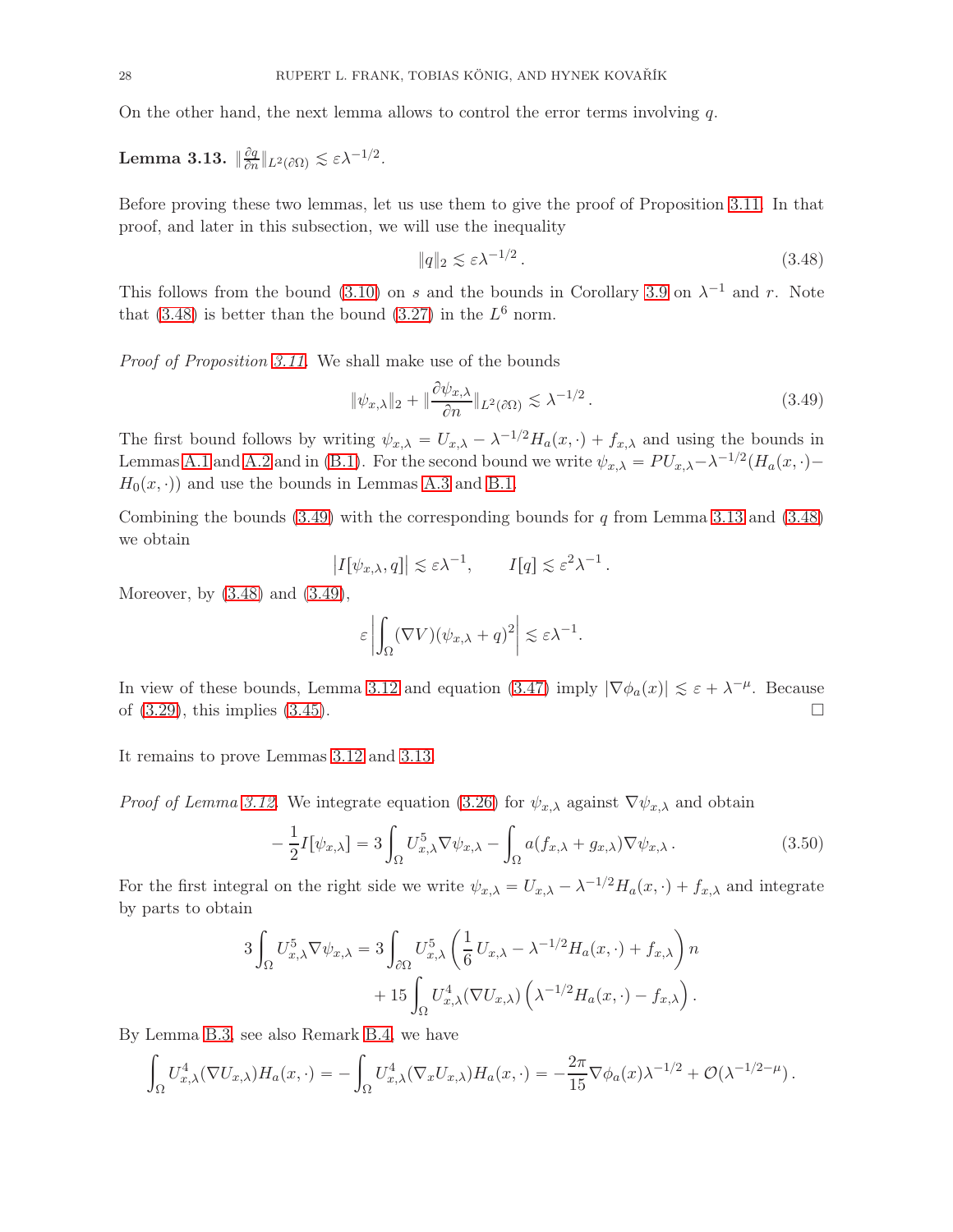Finally, since  $U_{x,\lambda} \leq \lambda^{-1/2}$  on  $\partial\Omega$  and by the bounds on  $U_{x,\lambda}$ ,  $f_{x,\lambda}$  and  $H_a(x, \cdot)$  from Lemmas [A.1](#page-49-0) and [A.2](#page-50-0) and from [\(B.1\)](#page-51-0), we have

$$
3\int_{\partial\Omega}U_{x,\lambda}^5\left(\frac{1}{6}U_{x,\lambda}-\lambda^{-1/2}H_a(x,\cdot)+f_{x,\lambda}\right)n+15\int_{\Omega}U_{x,\lambda}^4(\nabla U_{x,\lambda})f_{x,\lambda}=\mathcal{O}(\lambda^{-2}).
$$

This shows that the first term on the right side of [\(3.50\)](#page-27-3) gives the claimed contribution.

On the other hand, for the second term on the right side of [\(3.50\)](#page-27-3) we have

$$
\int_{\Omega} a(f_{x,\lambda} + g_{x,\lambda}) \nabla \psi_{x,\lambda} = \int_{\Omega} a(f_{x,\lambda} + g_{x,\lambda}) \nabla (U_{x,\lambda} - \lambda^{-1/2} H_a(x, \cdot))
$$
  
\n
$$
- \frac{1}{2} \int_{\Omega} (\nabla a) f_{x,\lambda}^2 - \int_{\Omega} (a \nabla g_{x,\lambda} + g_{x,\lambda} \nabla a) f_{x,\lambda} + \frac{1}{2} \int_{\partial \Omega} a f_{x,\lambda}^2 + \int_{\partial \Omega} a f_{x,\lambda} g_{x,\lambda}
$$
  
\n
$$
= \int_{\Omega} a g_{x,\lambda} \nabla U_{x,\lambda} + \mathcal{O}(\lambda^{-3}).
$$

Here we used bounds from Lemmas [A.2](#page-50-0) and [A.4](#page-50-3) and from the proof of the latter. Finally, we write  $a(y) = a(x) + \mathcal{O}(|x - y|)$  and using oddness of  $g_{x,\lambda} \nabla U_{x,\lambda}$  to obtain

$$
\int_{\Omega} ag_{x,\lambda} \nabla U_{x,\lambda} = \mathcal{O}\left(\int_{\Omega} |x - y| g_{x,\lambda} | \nabla U_{x,\lambda}|\right) = \mathcal{O}(\lambda^{-2}).
$$

This proves the claimed bound on the second term on the right side of  $(3.50)$ .

Proof of Lemma [3.13.](#page-27-2) The proof is analogous to that of Lemma [2.6.](#page-11-1) By combining equation [\(2.7\)](#page-10-4) for w with  $\Delta(H_a(x, \cdot) - H_0(x, \cdot)) = -aG_a(x, \cdot)$ , we obtain  $-\Delta q = F$  with

$$
F := -3U_{x,\lambda}^5 + 3\alpha^4(\psi_{x,\lambda} + q)^5 - aq + a(f_{x,\lambda} + g_{x,\lambda}) - \varepsilon V(\psi_{x,\lambda} + q).
$$

(We use the same notation as in the proof of Lemma [2.6](#page-11-1) for analogous, but different objects.)

We define the cut-off function  $\zeta$  as before, but now in our bounds we do not make the dependence on d explicit, since we know already  $d^{-1} = \mathcal{O}(1)$  by Proposition [2.5.](#page-11-2) Then  $\zeta q \in H^2(\Omega) \cap H_0^1(\Omega)$ and

$$
-\Delta(\zeta q)=\zeta F-2\nabla\zeta\cdot\nabla q-(\Delta\zeta)q\,.
$$

We claim that

<span id="page-28-0"></span>
$$
\zeta |F| \lesssim \zeta |q|^5 + \varepsilon \zeta U_{x,\lambda} + |q| + \varepsilon \lambda^{-1/2} \,. \tag{3.51}
$$

Indeed, on  $\Omega \backslash B_{d/2}(x)$ , we have  $U_{x,\lambda} \leq \lambda^{-1/2}$  and  $g_{x,\lambda} \leq \lambda^{-5/2}$ . By Corollary [3.9,](#page-21-4) we have  $\lambda^{-5/2} = \mathcal{O}(\varepsilon \lambda^{-1/2})$ . Moreover, we write  $\psi_{x,\lambda} = U_{x,\lambda} - \lambda^{-1/2} H_a(x,\cdot) + f_{x,\lambda}$  and use the bounds on  $f_{x,\lambda}$  and  $H_a(x, \cdot)$  from Lemma [A.2](#page-50-0) and [\(B.1\)](#page-51-0).

Combining  $(3.51)$  with inequality  $(2.12)$ , we obtain

$$
\left\| \frac{\partial q}{\partial n} \right\|_{L^2(\partial \Omega)} = \left\| \frac{\partial (\zeta q)}{\partial n} \right\|_{L^2(\partial \Omega)} \lesssim \|\Delta(\zeta q)\|_{3/2} = \|\zeta F - 2\nabla \zeta \cdot \nabla q - (\Delta \zeta) q\|_{3/2}
$$
  

$$
\lesssim \|\zeta q^5\|_{3/2} + \varepsilon \|\zeta U_{x,\lambda}\|_{3/2} + \|q\|_{3/2} + \varepsilon \lambda^{-1/2} + \|\nabla \zeta| \|\nabla q\|_{3/2} + \|(\Delta \zeta) q\|_{3/2}.
$$

It remains to bound the norms on the right side. All terms, except for the first one, are easily bounded. Indeed, by [\(3.48\)](#page-27-0),

$$
||q||_{3/2} + ||(\Delta \zeta)q||_{3/2} \lesssim ||q||_2 \lesssim \varepsilon \lambda^{-1/2}
$$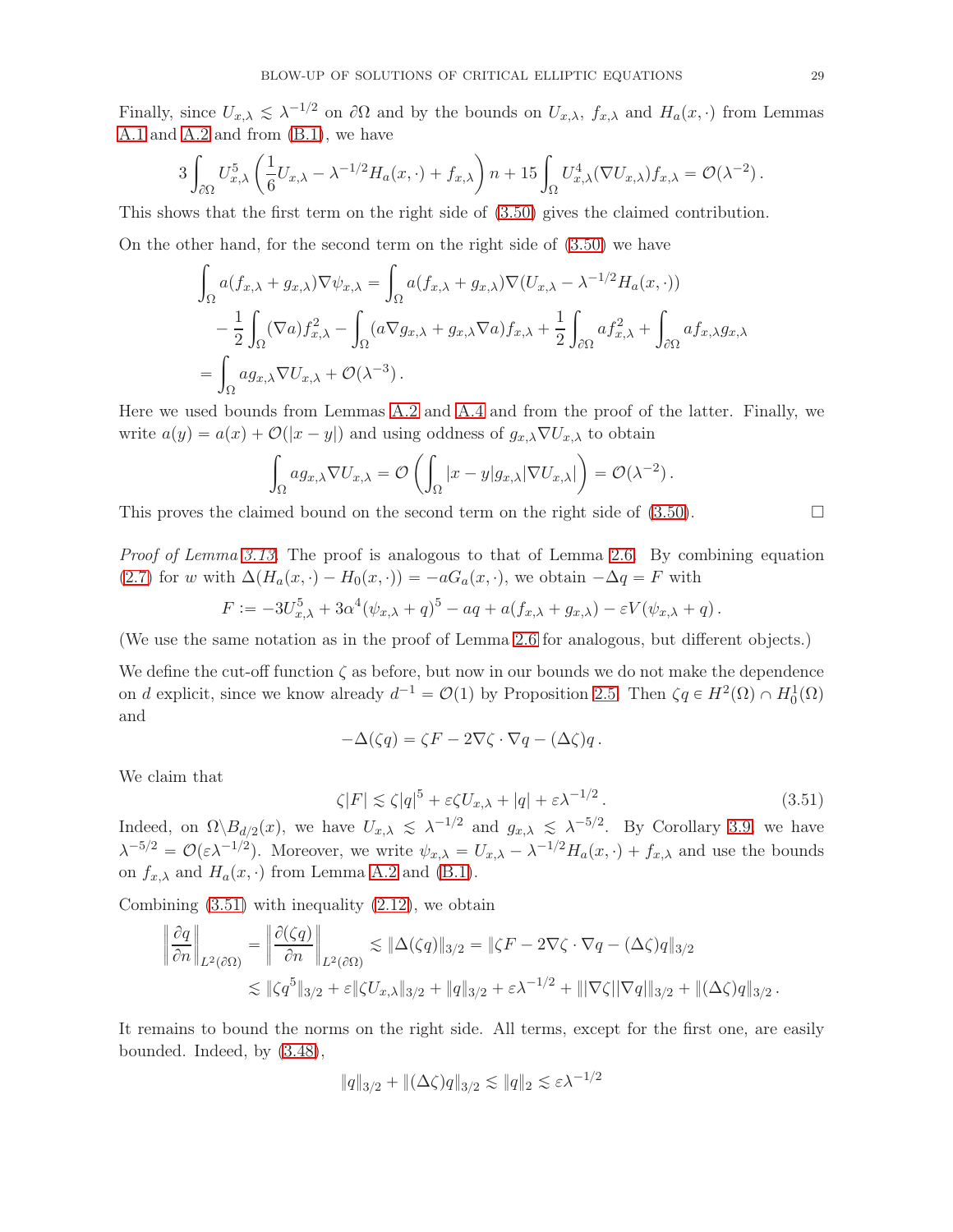and

$$
\|\nabla\zeta\|\nabla q\|_{3/2}\lesssim \|\nabla q\|_{L^2(\Omega\setminus B_{d/2}(x))}\le \|\nabla s\|_{L^2(\Omega\setminus B_{d/2}(x))}+\|\nabla r\|_2\lesssim \varepsilon\lambda^{-1/2},
$$

where we used  $\|\nabla s\|_{L^2(\Omega \setminus B_{d/2}(x))} \lesssim \lambda^{-3/2}$  by Lemma [3.10](#page-15-2) and  $\|\nabla r\|_2 \lesssim \varepsilon \lambda^{-1/2}$  by Corollary [3.9.](#page-21-4) (Notice that for the estimate on s it is crucial that the integral avoids  $B_{d/2}(x)$ .) Moreover, by Lemma [A.1,](#page-49-0)

$$
\|\zeta U_{x,\lambda}\|_{3/2} \lesssim \|U_{x,\lambda}\|_{L^{3/2}(\Omega \setminus B_{d/2}(x))} \lesssim \lambda^{-1/2}.
$$

To bound the remaining term  $\|\zeta q^5\|_{3/2}$  we argue as in Lemma [2.6](#page-11-1) above and get

$$
\|\zeta q^5\|_{3/2} = \left(\int_{\Omega} |\zeta^{1/4}|q|^{1/4}q|^6\right)^{2/3} \lesssim \left(\int_{\Omega} |\nabla(\zeta^{1/4}|q|^{1/4}q)|^2\right)^2
$$
  

$$
\lesssim \left(\int_{\Omega} |q|^{5/2} |\nabla(\zeta^{1/4})|^2\right)^2 + \left(\int_{\Omega} |F| \zeta^{1/2} |q|^{3/2}\right)^2
$$
  

$$
\lesssim \|q\|_6^5 + \left(\int_{\Omega} |F| \zeta^{1/2} |q|^{3/2}\right)^2.
$$

We use the pointwise estimate [\(3.51\)](#page-28-0) on  $\zeta F$ , which is equally valid for  $\zeta^{1/2}F$ . The term coming from  $|q|^5$  is bounded by

$$
\left(\int_{\Omega} |q|^{5+\frac{3}{2}} \zeta^{1/2}\right)^2 = \left(\int_{\Omega} (\zeta|q|^5)^{1/2} q^4\right)^2 \leq \|\zeta q^5\|_{3/2} \|q\|_6^8 = o(\|\zeta q^5\|_{3/2}),
$$

which can be absorbed into the left side. The contributions from the remaining terms in the pointwise bound on  $\zeta^{1/2} |F|$  can by easily controlled and we obtain

$$
\|\zeta q^5\|_{3/2} \lesssim \|q\|_6^5 + \lambda^{-5} + (\varepsilon \lambda^{-1/2})^5 \lesssim \varepsilon \lambda^{-1/2}.
$$

<span id="page-29-1"></span>Collecting all the estimates, we obtain the claimed bound.

#### 4. Proof of Theorems [1.5](#page-4-0) and [1.6](#page-5-1)

4.1. The behavior of  $\phi_a$  near  $x_0$ . We are now in a position to complete the proof of Theorem [1.5.](#page-4-0) Our main remaining goal is to prove

<span id="page-29-2"></span>
$$
\phi_a(x) = o(\varepsilon). \tag{4.1}
$$

Once this is shown, we will be able to find a relation between  $\lambda$  and  $\varepsilon$ . The proof of [\(4.1\)](#page-29-2) (and only this proof) relies on the nondegeneracy of critical points of  $\phi_a$ .

We already know that  $\phi_a(x_0) = 0$  and that  $\phi_a(y) \geq 0$  for all  $y \in \Omega$ , hence  $x_0$  is a critical point of  $\phi_a$ . In this subsection we collect the necessary ingredients which exploit this fact.

<span id="page-29-0"></span>**Lemma 4.1.** The function  $\phi_a$  is of class  $C^2$  on  $\Omega$ .

Since we were unable to find a proof for this fact in the literature, we provide one in Appendix [B.2.](#page-54-1)

Thus, the following general lemma applies to  $\phi_a$ .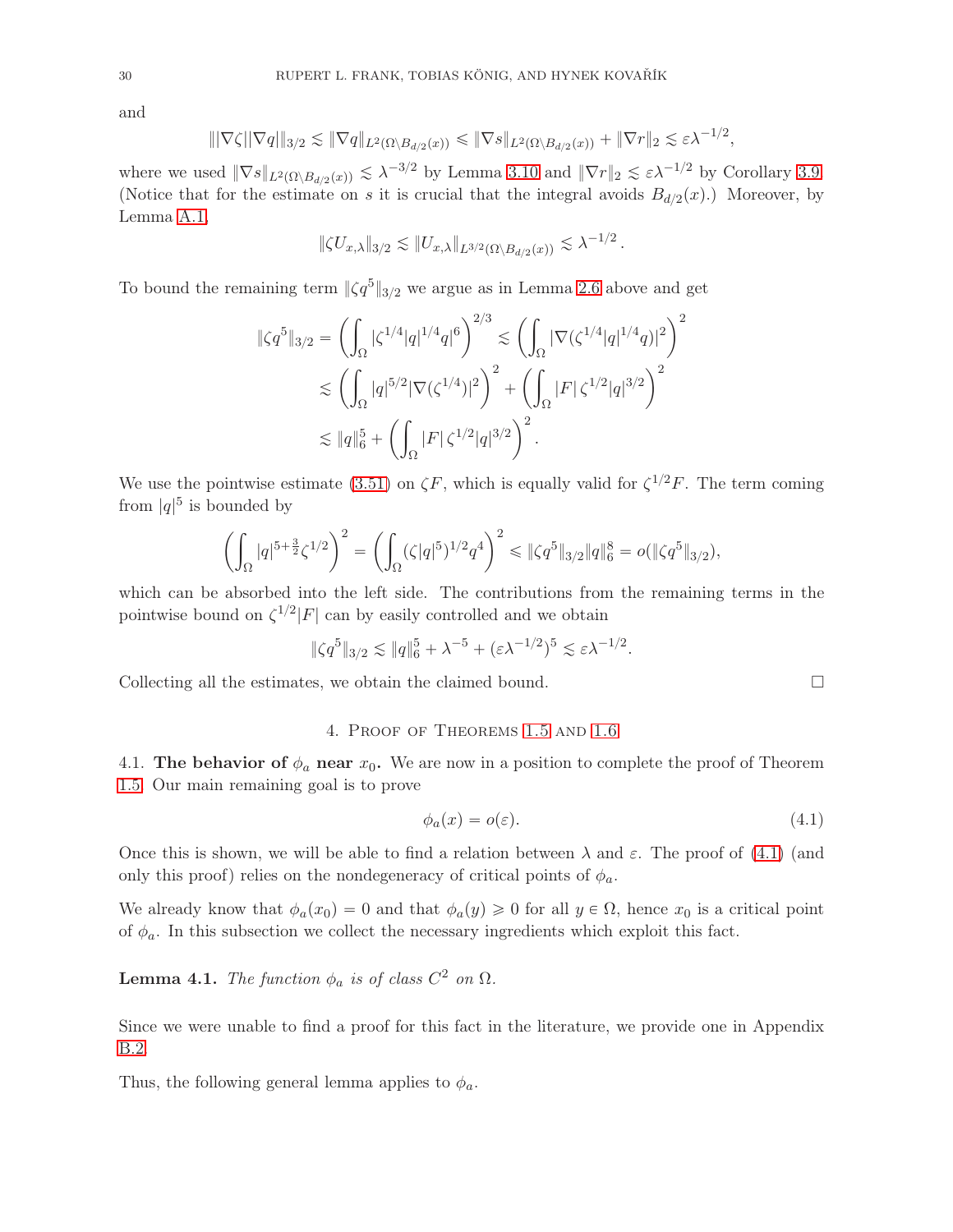<span id="page-30-4"></span>**Lemma 4.2.** Let u be  $C^2$  near the origin and suppose that  $u(0) = 0$ ,  $\nabla u(0) = 0$  and that Hess  $u(0)$  is invertible. Then, as  $x \to 0$ ,

<span id="page-30-2"></span>
$$
u(x) = \frac{1}{2} \nabla u(x) \cdot \left( \text{Hess } u(0) \right)^{-1} \nabla u(x) + o(|x|^2). \tag{4.2}
$$

Suppose additionally that Hess  $u(0) \geq c$  for some  $c > 0$  in the sense of quadratic forms, i.e. the origin is a nondegenerate minimum of u. Then, as  $x \to 0$ ,

<span id="page-30-3"></span>
$$
u(x) \lesssim |\nabla u(x)|^2. \tag{4.3}
$$

*Proof.* We abbreviate  $H(x) = \text{Hess } u(x)$  and make a Taylor expansion around x to get

<span id="page-30-1"></span>
$$
0 = u(0) = u(x) - \nabla u(x) \cdot x + \frac{1}{2}x \cdot H(x)x + o(|x|^2)
$$
\n(4.4)

and

<span id="page-30-0"></span>
$$
0 = \nabla u(0) = \nabla u(x) - H(x)x + o(|x|^2).
$$
 (4.5)

We infer from  $(4.5)$  and the invertibility of  $H(0)$  that

$$
x = H(x)^{-1} \nabla u(x) + o(|x|^2).
$$

Inserting this into [\(4.4\)](#page-30-1) gives

$$
0 = u(x) - \frac{1}{2} \nabla u(x) \cdot H(x)^{-1} \nabla u(x) + o(|x|^2) ,
$$

Since  $H(x)^{-1} = H(0)^{-1} + o(|x|)$ , this yields [\(4.2\)](#page-30-2).

To prove [\(4.3\)](#page-30-3), if 0 is a nondegenerate minimum, then a Taylor expansion around 0 shows

$$
u(x) = \frac{1}{2}x \cdot H(0)x + o(|x|^2) \ge \frac{c}{4}|x|^2 \tag{4.6}
$$

for small enough |x|. Thus, the  $o(|x|^2)$  in [\(4.2\)](#page-30-2) can be absorbed in the left side, thus [\(4.3\)](#page-30-3).  $\Box$ 

4.2. Proof of Theorem [1.5.](#page-4-0) Equation [\(1.17\)](#page-4-1) follows from Proposition [2.1,](#page-7-1) together with [\(3.2\)](#page-14-5), [\(3.3\)](#page-14-6) and [\(3.5\)](#page-14-4). The facts that  $x_0 \in \mathcal{N}_a$  and that  $Q_V(x_0) \leq 0$  follow from Corollary [3.9.](#page-21-4)

By Lemma [4.1](#page-29-0) and the assumption that  $x_0$  is a nondegenerate minimum of  $\phi_a$ , we can apply Lemma [4.2](#page-30-4) to the function  $u(x) := \phi_a(x + x_0)$  to get

$$
\phi_a(x) \lesssim |\nabla \phi_a(x)|^2.
$$

Therefore, by the bound on  $\nabla \phi_a(x)$  in Proposition [3.1](#page-14-3) with some fixed  $\mu \in (1/2, 1)$ , we get

<span id="page-30-5"></span>
$$
\phi_a(x) \lesssim |\nabla \phi_a(x)|^2 = o(\varepsilon). \tag{4.7}
$$

This proves [\(1.19\)](#page-5-2) and, by non-degeneracy of  $x_0$ , also [\(1.18\)](#page-5-3). Moreover, inserting [\(4.7\)](#page-30-5) into the expansion of  $\phi_a(x)$  from Proposition [3.1,](#page-14-3) we find

$$
0 = a(x)\pi\lambda^{-1} - \frac{\varepsilon}{4\pi}Q_V(x) + o(\lambda^{-1}) + o(\varepsilon),
$$

that is,

$$
\varepsilon \lambda = 4\pi^2 \frac{|a(x_0)| + o(1)}{|Q_V(x_0)| + o(1)}
$$

with the understanding that this means  $\varepsilon \lambda \to \infty$  if  $Q_V(x_0) = 0$ . This proves [\(1.20\)](#page-5-0).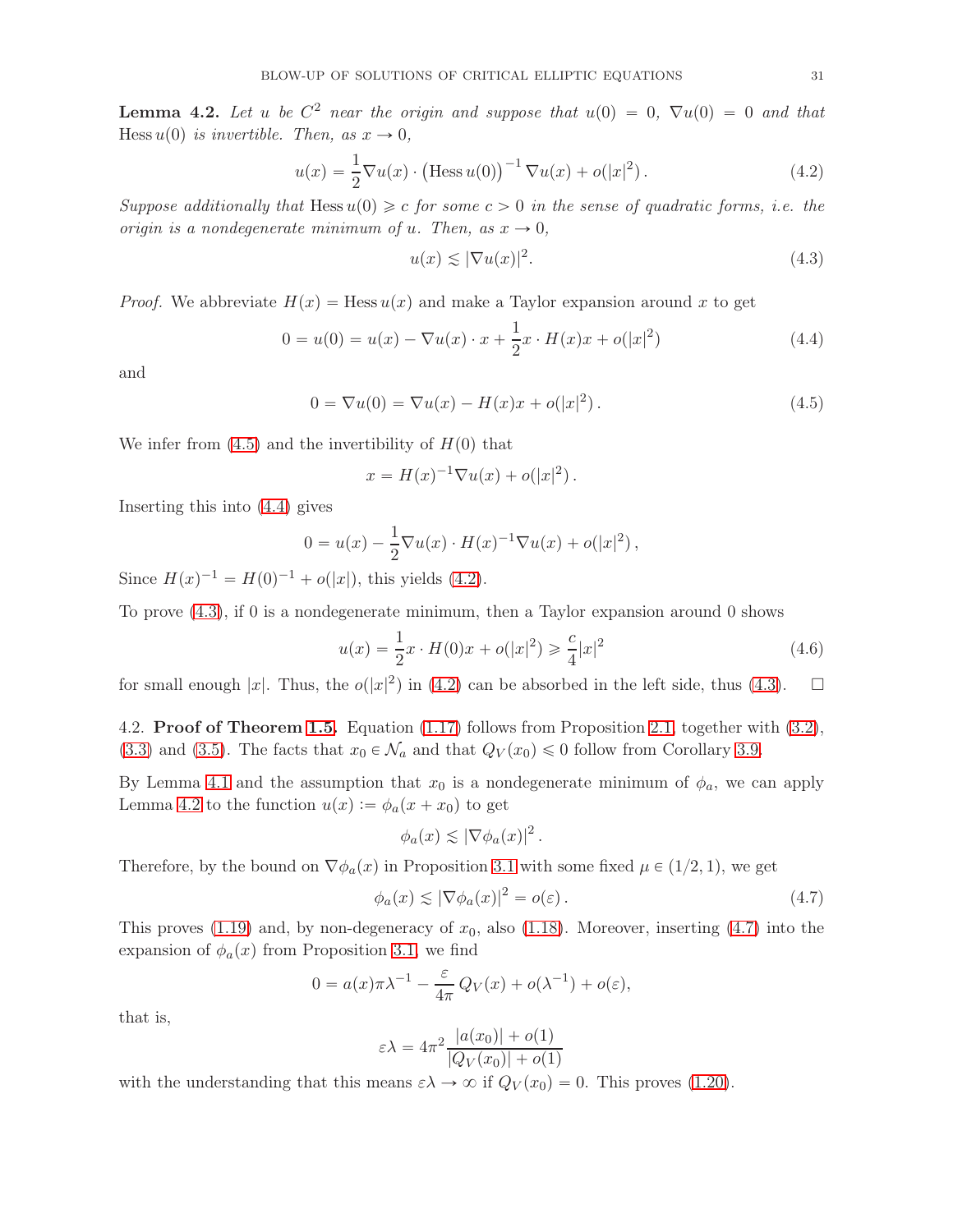<span id="page-31-0"></span>The remaining claims in Theorem [1.5](#page-4-0) follow from Proposition [3.1.](#page-14-3)

4.3. A bound on  $||w||_{\infty}$ . In this subsection, we prove a crude bound on the  $L^{\infty}$  norm of the first-order remainder w appearing in the decomposition  $u = \alpha (PU_{x,\lambda} + w)$ , and also on some of its  $L^p$  norms which cannot be controlled through Sobolev, i.e.  $p > 6$ . This bound was not needed in the proof of Theorem [1.5,](#page-4-0) but will be in that of Theorem [1.6.](#page-5-1)

### <span id="page-31-5"></span>Proposition 4.3.  $As \varepsilon \rightarrow 0$ ,

<span id="page-31-3"></span>
$$
||w||_p \lesssim \lambda^{-\frac{3}{p}} \qquad \text{for all } p \in (6, \infty). \tag{4.8}
$$

Moreover, for every  $\mu > 0$ ,

<span id="page-31-4"></span>
$$
||w||_{\infty} = o(\lambda^{\mu}). \tag{4.9}
$$

Our proof follows [\[30,](#page-56-4) proof of (25)], which concerns the case  $N \geq 4$  and  $a = 0$ . Since some of the required modifications are rather complicated to state, we give details for the convenience of the reader.

Proof. We begin by proving the first bound in the proposition, which we write as

$$
||w||_{3(r+1)}^{r+1} \lesssim \lambda^{-1} \quad \text{for all } r \in (1, \infty).
$$

To prove this, we define F by [\(2.13\)](#page-12-4), multiply [\(2.7\)](#page-10-4) with  $|w|^{r-1}w$  and integrate by parts to obtain

$$
\frac{4r}{(r+1)^2} \int_{\Omega} |\nabla |w|^{\frac{r+1}{2}}|^2 = \int_{\Omega} F|w|^{r-1}w.
$$

Thus, by Sobolev's inequality applied to  $v = |w|^{\frac{r+1}{2}}$ ,

<span id="page-31-1"></span>
$$
||w||_{3(r+1)}^{r+1} \lesssim \int_{\Omega} |F||w|^r.
$$
\n(4.10)

In order to estimate the right side of [\(4.10\)](#page-31-1), we make use of the bound

<span id="page-31-2"></span>
$$
|F| \lesssim |\alpha^4 - 1|U_{x,\lambda}^5 + U_{x,\lambda}^4|w| + |w|^5 + U_{x,\lambda}^4 \varphi_{x,\lambda} + U_{x,\lambda} + \varphi_{x,\lambda} + |w|.
$$
 (4.11)

This is a refinement of [\(3.51\)](#page-28-0), which is obtained by writing  $PU_{x,\lambda} - U_{x,\lambda} - \varphi_{x,\lambda}$  and using Lemma [A.2](#page-50-0) to bound  $\varphi_{x,\lambda}^5 \lesssim \varphi_{x,\lambda}$ .

We estimate the resulting terms separately. Using Hölder's inequality, Lemma [A.1,](#page-49-0) Proposition [3.6](#page-19-2) and the fact that for any  $\eta, p, q > 0$  with  $p^{-1} + q^{-1} = 1$  there is  $C_{\eta} > 0$  such that for any  $a, b > 0$  one has  $ab \leq \eta a^p + C_{\eta} b^q$ , we obtain

$$
|\alpha^{4} - 1| \int_{\Omega} U_{x,\lambda}^{5}|w|^{r} \leq \lambda^{-1} \|w\|_{3(r+1)}^{r} \|U\|_{5, \frac{3r+3}{2r+3}}^{5} \lesssim \lambda^{-1} \|w\|_{3(r+1)}^{r} \lambda^{\frac{1}{2} \cdot \frac{r-1}{r+1}} = \|w\|_{3(r+1)}^{r} \lambda^{-\frac{r+3}{2(r+1)}}
$$
  

$$
\leq \eta \|w\|_{3(r+1)}^{r+1} + C_{\eta} \lambda^{-\frac{r+3}{2}};
$$
  

$$
U_{1}^{4} \|w\|_{1}^{r+1} \leq \left(\int_{\Omega} U_{1}^{5} \|w\|_{1}^{r} \left(\int_{\Omega} |w|^{r+5}\right)^{1/5} \leq \|w\|_{1}^{r+\frac{1}{5}} \lambda^{-\frac{4}{5(r+1)}} \leq \eta \|w\|_{1}^{r+1} \leq C \lambda^{-1}
$$

$$
U_{\alpha,\lambda}^4 |w|^{r+1} \leq \left(\int_{\Omega} U_{x,\lambda}^5 |w|^r\right)^{1/5} \left(\int_{\Omega} |w|^{r+5}\right)^{1/5} \leq \|w\|_{3(r+1)}^{r+\frac{1}{5}} \lambda^{-\frac{4}{5(r+1)}} \leq \eta \|w\|_{3(r+1)}^{r+1} + C_{\eta} \lambda^{-1};
$$

$$
\int_{\Omega} |w|^{5+r} \leq \|w\|_{3(r+1)}^{r+1} \|w\|_{6}^4 \leq \|w\|_{3(r+1)}^{r+1} \lambda^{-2};
$$

ż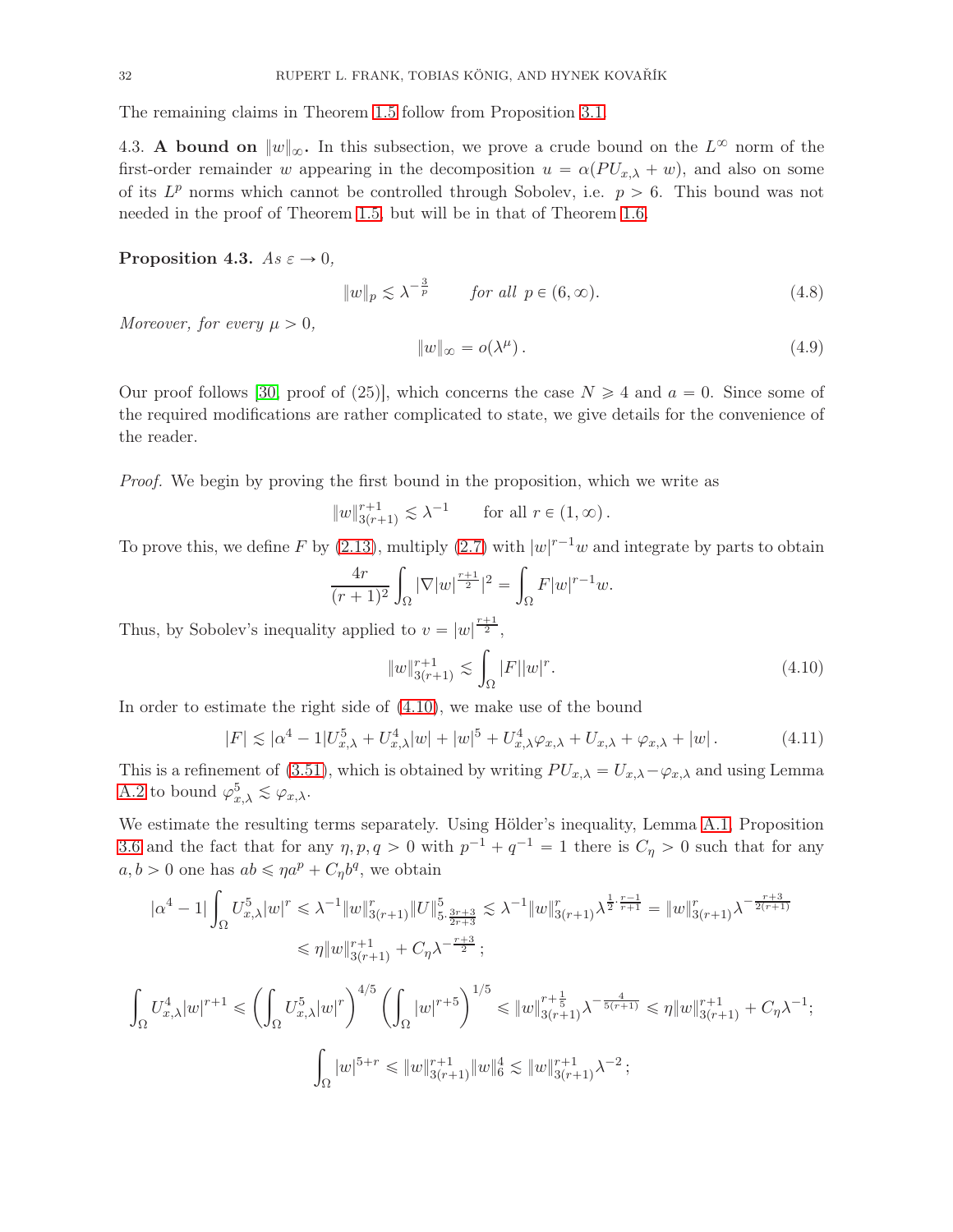$$
\int_{\Omega} U_{x,\lambda}^{4} |w|^{r} \varphi_{x,\lambda} \leq \lambda^{-1/2} \|w\|_{3(r+1)}^{r} \|U_{x,\lambda}\|_{4\cdot \frac{3r+3}{2r+3}}^{4} = \lambda^{-\frac{1}{2} - \frac{1}{r+1}} \|w\|_{3(r+1)}^{r} = \lambda^{-\frac{r+3}{2(r+1)}} \|w\|_{3(r+1)}^{r}
$$
\n
$$
\leq \eta \|w\|_{3(r+1)}^{r+1} + C_{\eta} \lambda^{-\frac{r+3}{2}};
$$
\n
$$
\int_{\Omega} U_{x,\lambda} |w|^{r} \leq \|w\|_{3(r+1)}^{r} \|U_{x,\lambda}\|_{\frac{3r+3}{2r+3}}^{3} \leq \|w\|_{3(r+1)}^{r} \lambda^{-\frac{1}{2}} \leq \eta \|w\|_{3(r+1)}^{r+1} + C_{\eta} \lambda^{-\frac{r+1}{2}};
$$
\n
$$
\int_{\Omega} \varphi_{x,\lambda} |w|^{r} \leq \lambda^{-\frac{1}{2}} \|w\|_{3(r+1)}^{r} \leq \eta \|w\|_{3(r+1)}^{r+1} + C_{\eta} \lambda^{-\frac{r+1}{2}};
$$
\n
$$
\int_{\Omega} |w|^{r+1} \leq \left(\int_{\Omega} |w|^{5+r}\right)^{\frac{r+1}{r+5}} \leq \|w\|_{3(r+1)}^{\frac{(r+1)^{2}}{r+5}} \lambda^{-\frac{2(r+1)}{r+5}} \leq \eta \|w\|_{3(r+1)}^{r+1} + C_{\eta} \lambda^{-\frac{r+1}{2}}.
$$

By choosing  $\eta$  small enough (but independent of  $\lambda$ ), we can absorb the term  $\eta \|w\|_{3(r+1)}^{r+1}$  $_{3(r+1)}^{r+1}$ , as well as the term  $\lambda^{-2}||w||_{3(r+1)}^{r+1}$  $a_{3(r+1)}^{r+1}$ , into the left hand side of inequality [\(4.10\)](#page-31-1) to get

$$
||w||_{3(r+1)}^{r+1} \lesssim \lambda^{-\frac{r+3}{2}} + \lambda^{-1} + \lambda^{-\frac{r+1}{2}} \lesssim \lambda^{-1}.
$$

This is the claimed bound.

We now turn to the bound of the  $L^{\infty}$  norm of w. We write equation [\(2.7\)](#page-10-4) for w as

$$
w(x) = \frac{1}{4\pi} \int_{\Omega} G_0(x, y) F(y).
$$
 (4.12)

By Hölder's inequality and the fact that  $0 \le G_0(x, y) \le |x - y|^{-1}$ , we have for every  $\delta \in (0, 2)$ 

<span id="page-32-0"></span>
$$
||w||_{\infty} \le \sup_{x \in \Omega} ||G_0(x, \cdot)||_{3-\delta} ||F||_{\frac{3-\delta}{2-\delta}} \lesssim ||F||_{\frac{3-\delta}{2-\delta}}.
$$
\n(4.13)

Hence it suffices to estimate  $||F||_q$  with some  $q := \frac{3-\delta}{2-\delta} > 3/2$ .

We use again the bound  $(4.11)$ . The  $L<sup>q</sup>$ -norms of the resulting terms are easy to estimate. Indeed, since  $|\alpha^4 - 1| \leq \lambda^{-1}$  by Proposition [3.6,](#page-19-2) we have by Lemma [A.1](#page-49-0)

$$
|\alpha^4 - 1| \|U_{x,\lambda}^5\|_q \lesssim \lambda^{-1} \|U\|_{5q}^5 \lesssim \lambda^{\frac{3}{2} - \frac{3}{q}}.
$$

Next, by Lemma [A.1](#page-49-0) and [A.2,](#page-50-0)

$$
||U_{x,\lambda}^4 \varphi_{x,\lambda}||_q \lesssim \lambda^{-1/2} ||U_{x,\lambda}||_{4q}^4 = \lesssim \lambda^{\frac{3}{2} - \frac{3}{q}}.
$$

Using additionally the bound on  $\|\nabla w\|$  from Proposition [2.1,](#page-7-1) we can estimate, for every  $q < 3$ ,

$$
||U_{x,\lambda} + \varphi_{x,\lambda} + |w||_q \le ||U_{x,\lambda}||_q + ||\varphi_{x,\lambda}||_{\infty} + ||\nabla w||_6 \lesssim \lambda^{-1/2}.
$$

Finally, using the bound [\(4.8\)](#page-31-3),

$$
||U_{x,\lambda}^4 w||_q \le ||U_{x,\lambda}||_{5q}^4 ||w||_{5q} \lesssim \lambda^{2-\frac{12}{5q}} ||w||_{5q} \lesssim \lambda^{2-\frac{3}{q}}
$$

and

$$
||w^5||_q = ||w||_{5q}^5 \leq \lambda^{-\frac{3}{q}}.
$$

Inserting these estimates into [\(4.13\)](#page-32-0) yields

$$
||w||_{\infty} \lesssim \lambda^{2-\frac{3}{q}}
$$
 for every  $q \in (3/2, 3)$ .

As  $\delta \searrow 0$  in [\(4.13\)](#page-32-0), we have  $q \searrow 3/2$  and hence  $2 - \frac{3}{q} \searrow 0$ . Thus [\(4.9\)](#page-31-4) is proved.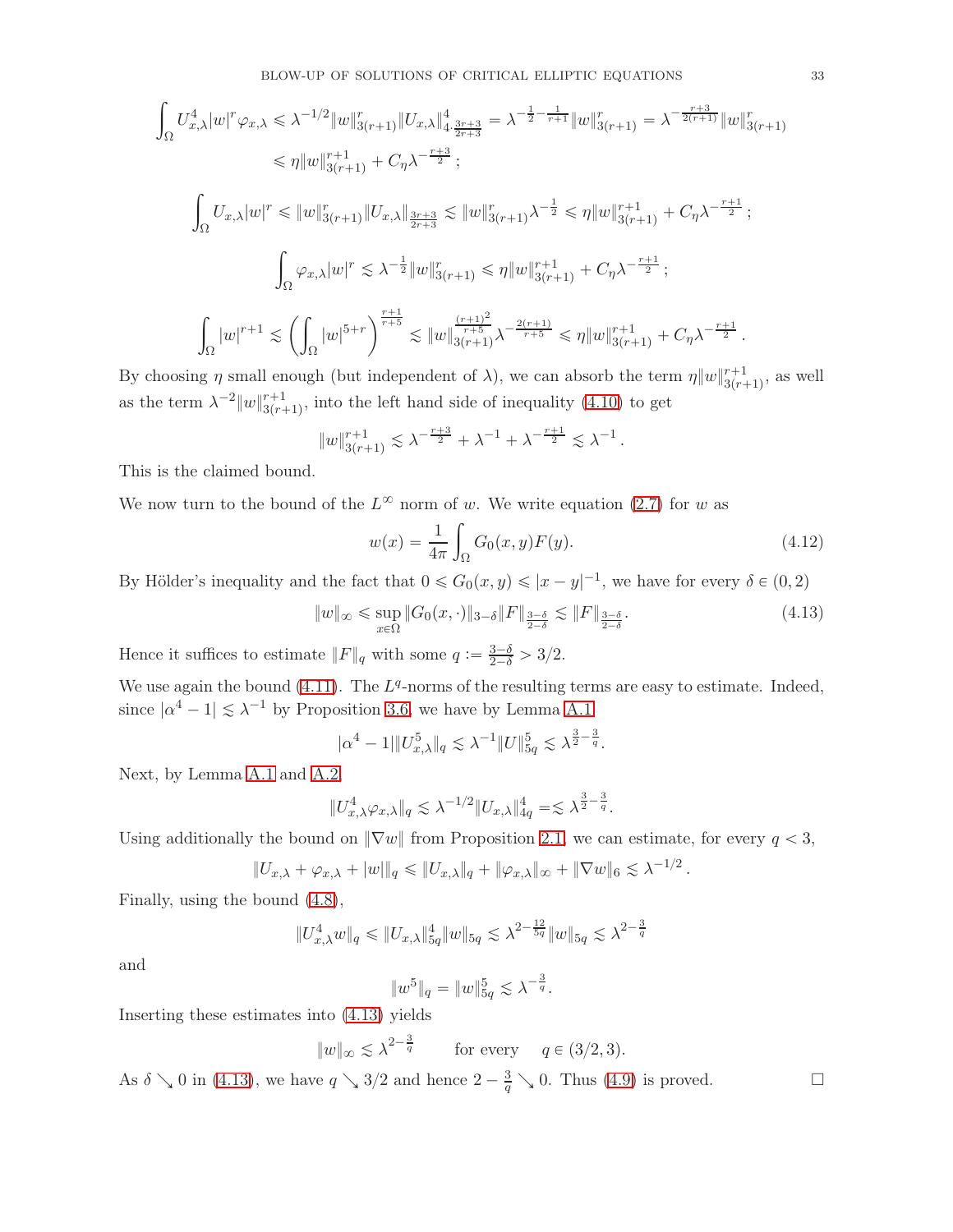4.4. **Proof of Theorem [1.6.](#page-5-1)** By Proposition [2.1,](#page-7-1) we have  $u = \alpha (PU_{x,\lambda} + w)$  with  $\alpha = 1+o(1)$ . Moreover, by Proposition [4.3,](#page-31-5)  $||w||_{\infty} = o(\lambda^{1/2})$ . On the other hand, by Lemma [A.2](#page-50-0) we have

$$
||P U_{x,\lambda}||_{\infty} = ||U_{x,\lambda}||_{\infty} + \mathcal{O}(|\varphi_{x,\lambda}||_{\infty}) = \lambda^{1/2} + \mathcal{O}(\lambda^{-1/2}).
$$

Putting these estimates together, we obtain

$$
\varepsilon \|u_{\varepsilon}\|_{\infty}^{2} = \varepsilon (\lambda^{1/2} + o(\lambda^{1/2}))^{2} = \varepsilon \lambda (1 + o(1)) = 4\pi^{2} \frac{|a(x_{0})|}{|Q_{V}(x_{0})|} (1 + o(1))
$$

by the relationship between  $\varepsilon$  and  $\lambda$  proved in Theorem [1.5.](#page-4-0) Moreover,  $U_{x,\lambda}(x) = \lambda^{1/2} = ||U_{x,\lambda}||_{\infty}$ . This finishes the proof of part (a) in Theorem [1.6.](#page-5-1)

The proof of part (b) necessitates much fewer prerequisites. It only relies on the crude expansion of u given in Proposition [2.1](#page-7-1) and the rough bounds on w from Proposition [4.3.](#page-31-5)

By applying  $(-\Delta + a)^{-1}$ , we write [\(1.3\)](#page-1-1) as

<span id="page-33-1"></span>
$$
u(z) = \frac{3}{4\pi} \int_{\Omega} G_a(z, y) u(y)^5 - \frac{\varepsilon}{4\pi} \int_{\Omega} G_a(z, y) V(y) u(y).
$$
 (4.14)

We fix a sequence  $\delta = \delta_{\varepsilon} = o(1)$  with  $\lambda^{-1} = o(\delta_{\varepsilon})$ . This condition, together with the bounds from Proposition [2.1](#page-7-1) easily implies  $\frac{3}{4\pi} \int_{B_\delta(x)} u(y)^5 = \lambda^{-1/2} + o(\lambda^{-1/2})$ . Hence

$$
\frac{3}{4\pi} \int_{B_\delta(x)} G_a(z, y) u(y)^5 = \frac{3}{4\pi} \int_{B_\delta(x)} (G_a(z, x_0) + o(1)) u(y)^5 = \lambda^{-1/2} G_a(z, x_0) + o(\lambda^{-1/2}).
$$

On the complement of  $B_\delta(x)$ , using Proposition [4.3](#page-31-5) and Lemma [A.1](#page-49-0) we bound

$$
\left| \int_{\Omega \setminus B_{\delta}(x)} G_a(z, y) u(y)^5 \right| \lesssim \|G_a(z, \cdot)\|_2 (\|U_{x, \lambda}\|_{L^{10}(\Omega \setminus B_{\delta}(x))}^5 + \|w\|_{10}^5) \lesssim \lambda^{-5/2} \delta^{-7/2} + \lambda^{-3/2}.
$$

Choosing e.g.  $\delta = \lambda^{-2/7}$ , the last bound is  $o(\lambda^{-1/2})$ .

The second term on the right side of [\(4.14\)](#page-33-1) is easily bounded by

$$
\varepsilon \left| \int_{\Omega} G_a(z, y) V(y) u(y) \right| \lesssim \varepsilon ||G_a(z, \cdot)||_2 (||U||_2 + ||w||_2) \lesssim \varepsilon \lambda^{-1/2}
$$

<span id="page-33-0"></span>by the bounds from Proposition [2.1](#page-7-1) and from Lemma [A.1.](#page-49-0) Collecting the above estimates, part (b) of Theorem [1.6](#page-5-1) follows.

#### 5. Subcritical case: A first expansion

In the remaining part of the paper we will deal with the proof of Theorems [1.2](#page-3-1) and [1.3.](#page-3-0) The structure of our argument is very similar to that leading to Theorems [1.5](#page-4-0) and [1.6.](#page-5-1) Namely, in the present section we derive a preliminary asymptotic expansion of  $u_{\varepsilon}$  and the involved parameters, which is refined subsequently in Section [6](#page-39-0) below. Because of the similarities to the above argument, we will not always give full details.

The following proposition summarizes the results of this section.

<span id="page-33-2"></span>**Proposition 5.1.** Let  $(u_{\varepsilon})$  be a family of solutions to [\(1.2\)](#page-1-0) satisfying [\(1.5\)](#page-1-2). Then, up to the extraction of a subsequence, there are sequences  $(x_{\varepsilon}) \subset \Omega$ ,  $(\lambda_{\varepsilon}) \subset (0, \infty)$ ,  $(\alpha_{\varepsilon}) \subset \mathbb{R}$  and  $(w_{\varepsilon}) \subset$  $T_{x_\varepsilon,\lambda_\varepsilon}^\perp$  such that

<span id="page-33-3"></span>
$$
u_{\varepsilon} = \alpha_{\varepsilon} (PU_{x_{\varepsilon},\lambda_{\varepsilon}} + w_{\varepsilon})
$$
\n<sup>(5.1)</sup>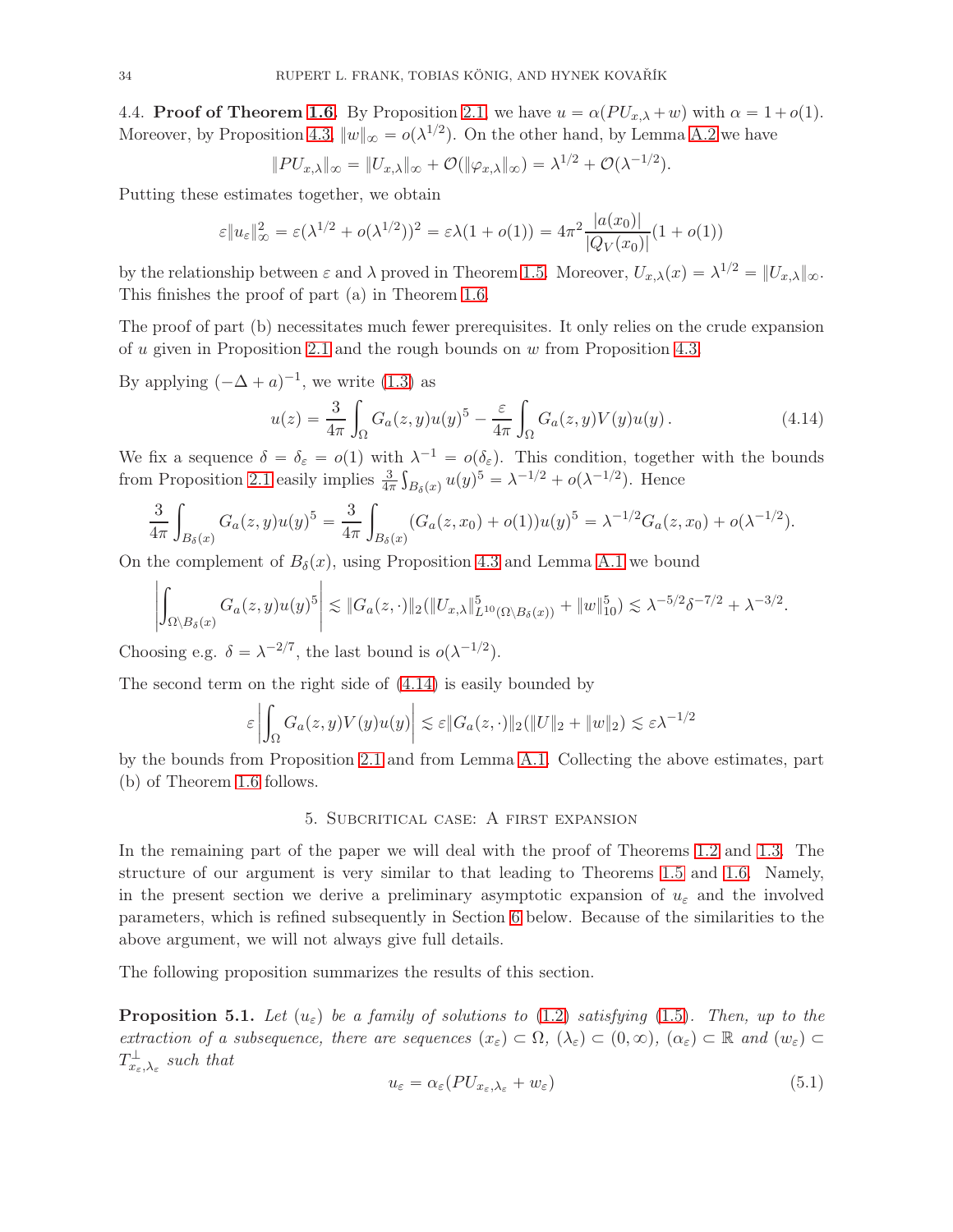and a point  $x_0 \in \Omega$  such that

<span id="page-34-1"></span><span id="page-34-0"></span>
$$
|x_{\varepsilon} - x_0| = o(1), \quad \alpha_{\varepsilon} = 1 + o(1), \quad \lambda_{\varepsilon} \to \infty, \quad \|\nabla w_{\varepsilon}\|_2 = \mathcal{O}(\lambda_{\varepsilon}^{-1/2}), \quad \varepsilon = \mathcal{O}(\lambda_{\varepsilon}^{-1}). \tag{5.2}
$$

5.1. A qualitative initial expansion. As a first step towards Proposition [5.1,](#page-33-2) we observe that the qualitative expansion from Proposition [2.2](#page-8-0) still holds true, that is, there are sequences  $(x_{\varepsilon}) \subset \Omega, (\lambda_{\varepsilon}) \subset (0, \infty), (\alpha_{\varepsilon}) \subset \mathbb{R}$  and  $(w_{\varepsilon}) \subset T_{x_{\varepsilon},\lambda_{\varepsilon}}^{\perp}$  such that  $(5.1)$  holds and a point  $x_0 \in \overline{\Omega}$ such that, along a subsequence,

$$
|x_{\varepsilon} - x_0| = o(1), \quad \alpha_{\varepsilon} = 1 + o(1), \quad d_{\varepsilon} \lambda_{\varepsilon} \to \infty, \quad \|\nabla w_{\varepsilon}\|_2 = o(1),
$$

where, as before,  $d_{\varepsilon} := d(x_{\varepsilon}, \partial \Omega)$ .

Indeed, as explained in the proof of Proposition [2.2,](#page-8-0) it suffices to prove  $u_{\varepsilon} \to 0$  in  $H_0^1(\Omega)$  up to a subsequence. To achieve this, we first integrate [\(1.2\)](#page-1-0) against  $u_{\varepsilon}$  to obtain

$$
3\left(\int_{\Omega}u_{\varepsilon}^{6-\varepsilon}\right)^{\frac{4-\varepsilon}{6-\varepsilon}}=\frac{\int_{\Omega}|\nabla u_{\varepsilon}|^2}{\left(\int_{\Omega}u_{\varepsilon}^{6-\varepsilon}\right)^{\frac{2}{6-\varepsilon}}}+\frac{\int_{\Omega}au_{\varepsilon}^2}{\left(\int_{\Omega}u_{\varepsilon}^{6-\varepsilon}\right)^{\frac{2}{6-\varepsilon}}}
$$

.

By [\(1.5\)](#page-1-2) and Hölder, the right side is bounded, hence  $||u_{\varepsilon}||_{6-\varepsilon} \lesssim 1$ . By (1.5) again,  $||\nabla u_{\varepsilon}||_2 \lesssim 1$ . On the other hand, the right side is  $\geq 1$  by coercivity of  $-\Delta + a$ , which is a consequence of criticality, and by Hölder. This gives  $||u_{\varepsilon}||_{6-\varepsilon} \gtrsim 1$ , and hence  $||\nabla u_{\varepsilon}||_2 \gtrsim 1$  by Sobolev and Hölder. This completes the analogue of Step 1 in the proof of Proposition [2.2.](#page-8-0)

Let us now turn to Step 2 in that proof. We denote by  $u_0$  a weak limit point of  $u_{\varepsilon}$  in  $H_0^1(\Omega)$ , which exists by Step 1. Still by Step 1, we may assume that the quantities  $||u_{\varepsilon}||_{6-\varepsilon}$  and  $||\nabla u_{\varepsilon}||_2$ have non-zero limits. The only difference to Proposition [2.2](#page-8-0) is now that we modify the definition of M to

$$
\mathcal{M} = \lim_{\varepsilon \to 0} \int_{\Omega} (u_{\varepsilon} - u_0)^{6-\varepsilon},
$$

where the exponent is  $6 - \varepsilon$  instead of 6. Thanks to the uniform bound  $||u_{\varepsilon}||_{6-\varepsilon} \lesssim 1$  by Step 1, it can be easily checked that the proof of the Brézis-Lieb lemma (see e.g. [\[25\]](#page-56-17)) still yields

$$
\lim_{\varepsilon \to 0} \int_{\Omega} u_{\varepsilon}^{6-\varepsilon} = \lim_{\varepsilon \to 0} \int_{\Omega} u_0^{6-\varepsilon} + \mathcal{M} = \int_{\Omega} u_0^6 + \mathcal{M}.
$$

Then the modified assumption [\(1.5\)](#page-1-2) can be used to conclude

$$
S\left(\int_{\Omega}u_0^6+\mathcal{M}\right)^{1/3}=\int_{\Omega}|\nabla u_0|^2+\mathcal{T}.
$$

The rest of the proof is identical to Proposition [2.2.](#page-8-0)

We again adopt the convention that in the remainder of the proof we only consider the above subsequence and we will drop the subscript  $\varepsilon$ .

In order to prove Proposition [5.1,](#page-33-2) we will prove in the following subsections that  $x_0 \in \Omega$ ,  $\|\nabla w\|_2 =$  $\mathcal{O}(\lambda^{-1/2})$  and  $\varepsilon = \mathcal{O}(\lambda^{-1})$ .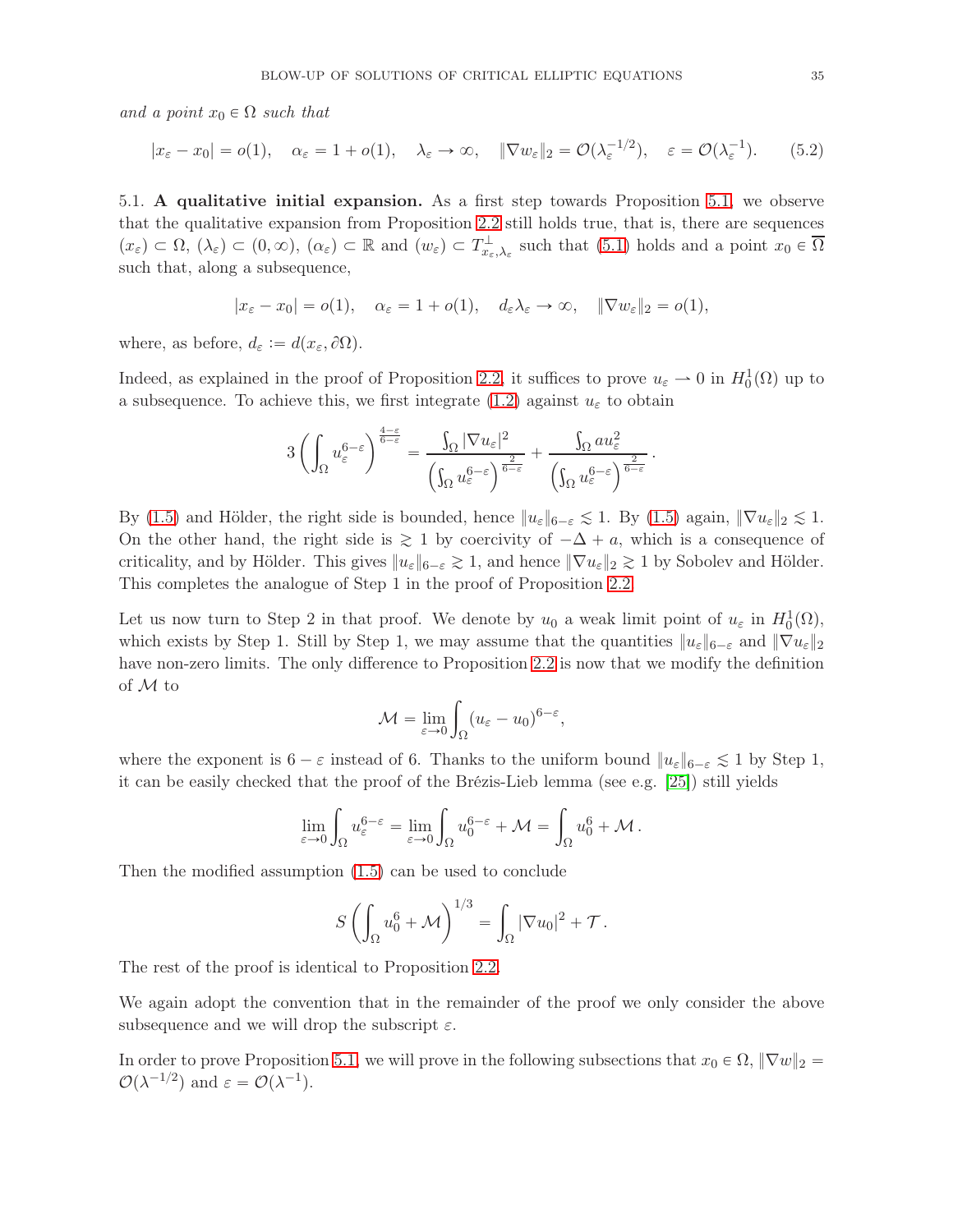5.2. The bound on  $\|\nabla w\|_2$ . The goal of this subsection is to prove

<span id="page-35-0"></span>Proposition 5.2.  $As \varepsilon \to 0$ ,

<span id="page-35-5"></span>
$$
\|\nabla w\|_2 = \mathcal{O}(\lambda^{-1/2}) + \mathcal{O}((\lambda d)^{-1}) + \mathcal{O}(\varepsilon).
$$
\n(5.3)

Note that, in contrast to Proposition [2.4,](#page-10-1) there appears an additional error  $\mathcal{O}(\varepsilon)$ . We will prove in an extra step (Proposition [5.5\)](#page-37-0) that  $\varepsilon = \mathcal{O}((\lambda d)^{-1})$ , so this extra term will disappear later.

The proof of Proposition [5.2](#page-35-0) is somewhat lengthy and we precede it by an auxiliary result, which is a simple consequence of the fact that  $\alpha \rightarrow 1$ .

<span id="page-35-2"></span>Lemma 5.3.  $As \varepsilon \to 0$ ,

$$
\varepsilon \log \lambda = o(1).
$$

A useful consequence of this lemma is that

<span id="page-35-3"></span>
$$
U_{x,\lambda}^{-\varepsilon} \lesssim 1 \qquad \text{in } \Omega \,. \tag{5.4}
$$

Indeed, this follows from the lemma together with the fact that  $U_{x,\lambda} \gtrsim \lambda^{-1/2}$  in  $\Omega$ .

*Proof.* We integrate equation  $(1.2)$  against u and use the decomposition  $(5.1)$ . This gives

<span id="page-35-1"></span>
$$
\int_{\Omega} |\nabla (PU_{x,\lambda} + w)|^2 + \int_{\Omega} a (PU_{x,\lambda} + w)^2 = 3\alpha^{4-\epsilon} \int_{\Omega} (PU_{x,\lambda} + w)^{6-\epsilon}.
$$
 (5.5)

By orthogonality

$$
\int_{\Omega} |\nabla (PU_{x,\lambda} + w)|^2 = \int_{\Omega} |\nabla PU_{x,\lambda}|^2 + \int_{\Omega} |\nabla w|^2 = \frac{3\pi^2}{4} + o(1).
$$

Moreover, using Lemmas [A.1](#page-49-0) and [A.2](#page-50-0) we find  $\int_{\Omega} a (PU_{x,\lambda} + w)^2 = o(1)$ . On the other hand,

$$
\int_{\Omega} (PU_{x,\lambda} + w)^{6-\varepsilon} = \int_{\Omega} U_{x,\lambda}^{6-\varepsilon} + o(1).
$$

Hence equation [\(5.5\)](#page-35-1) combined with the fact that  $\alpha \rightarrow 1$  implies

$$
\int_{\Omega} U_{x,\lambda}^{6-\varepsilon} = \frac{\pi^2}{4} + o(1).
$$
\n(5.6)

Since

$$
\int_{\Omega} U_{x,\lambda}^{6-\varepsilon} = \lambda^{-\frac{\varepsilon}{2}} \lambda^3 \int_{\Omega} \left( 1 + \lambda^2 |x - y|^2 \right)^{-3+\frac{\varepsilon}{2}} = \lambda^{-\frac{\varepsilon}{2}} \frac{\pi^2}{4} (1 + o(1)),
$$
  
we have  $\lambda^{-\frac{\varepsilon}{2}} \to 1$  and hence the claim.

The next result quantifies the difference between  $\int_{\Omega} U_{x,\lambda}^{5-\varepsilon} v$  and  $\int_{\Omega} U_{x,\lambda}^{5} v = 0$  for  $v \in T_{x,\lambda}^{\perp}$ .

<span id="page-35-4"></span>**Lemma 5.4.** For every  $v \in T_{x,\lambda}^{\perp}$ ,

$$
\left| \int_{\Omega} U_{x,\lambda}^{5-\varepsilon} v \right| \leq \varepsilon \|v\|_{6}.
$$
 (5.7)

$$
\sqcup
$$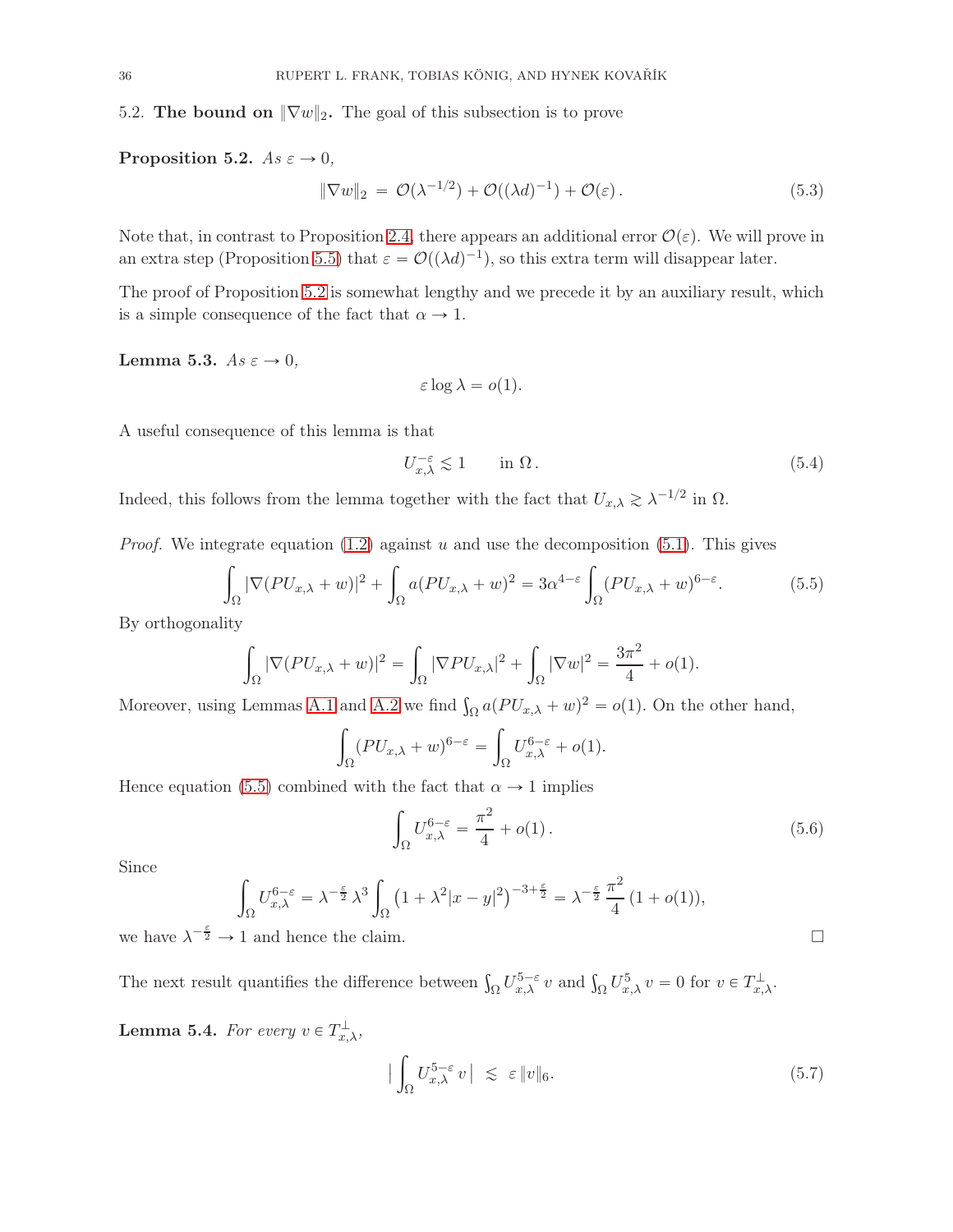Proof. By orthogonality,

$$
\int_{\Omega} U_{x,\lambda}^{5-\varepsilon} v = \lambda^{-\frac{\varepsilon}{2}} \int_{\Omega} U_{x,\lambda}^{5} e^{\varepsilon \log \sqrt{1+\lambda^{2}|x-y|^{2}}} v = \lambda^{-\frac{\varepsilon}{2}} \int_{\Omega} U_{x,\lambda}^{5} \left( e^{\varepsilon \log \sqrt{1+\lambda^{2}|x-y|^{2}}} - 1 \right) v.
$$
  
By Lemma 5.3,

$$
\varepsilon \log \sqrt{1 + \lambda^2 |x - y|^2} = o(1) \tag{5.8}
$$

uniformly in  $x$  and  $y$ . Hence

<span id="page-36-0"></span>
$$
0 < e^{\varepsilon \log \sqrt{1 + \lambda^2 |x - y|^2}} - 1 \leq \varepsilon \log \sqrt{1 + \lambda^2 |x - y|^2} \leq \varepsilon \lambda |x - y|,\tag{5.9}
$$

where we have used the inequality  $\log \sqrt{1+t^2} \leqslant |t|$ . Since  $||x-y| U_{x,\lambda}^5||_{6/5} = \mathcal{O}(\lambda^{-1})$ , the result follows from the Hölder inequality.  $\Box$ 

We are now in position to give the

*Proof of Proposition [5.2.](#page-35-0)* From equation [\(1.2\)](#page-1-0) for u we obtain the following equation for w,

<span id="page-36-3"></span>
$$
-\Delta w + aw = -3U_{x,\lambda}^5 - aPU_{x,\lambda} + 3\alpha^{4-\epsilon} (PU_{x,\lambda} + w)^{5-\epsilon}.
$$
\n(5.10)

Integrating this equation against  $w$  gives

<span id="page-36-1"></span>
$$
\int_{\Omega} (|\nabla w|^2 + aw^2) = -\int_{\Omega} aPU_{x,\lambda}w + 3\alpha^{4-\varepsilon} \int_{\Omega} w(PU_{x,\lambda} + w)^{5-\varepsilon}.
$$
\n(5.11)

As before, the first term on the right hand side is controlled easily by Hölder,

$$
\left|\int_{\Omega} aPU_{x,\lambda}w\right| \leq \|PU_{x,\lambda}\|_2 \|w\|_2 \leq \lambda^{-1/2} \|\nabla w\|_2.
$$

In order to control the second term we use the fact that  $PU_{x,\lambda} = U_{x,\lambda} - \varphi_{x,\lambda}$ . Moreover, by Taylor and [\(5.4\)](#page-35-3),

$$
(PU_{x,\lambda} + w)^{5-\varepsilon} = (U_{x,\lambda} - \varphi_{x,\lambda} + w)^{5-\varepsilon} = U_{x,\lambda}^{5-\varepsilon} + (5-\varepsilon)U_{x,\lambda}^{4-\varepsilon}w + \mathcal{O}\left(U_{x,\lambda}^4 \varphi_{x,\lambda} + U_{x,\lambda}^3 w^2 + |w|^{5-\varepsilon} + \varphi_{x,\lambda}^{5-\varepsilon}\right).
$$
(5.12)

Hence,

$$
\left| \int_{\Omega} (PU_{x,\lambda} + w)^{5-\varepsilon} w - (5-\varepsilon)\alpha^{4-\varepsilon} \int_{\Omega} U_{x,\lambda}^{4-\varepsilon} w^2 \right| \leq \left| \int_{\Omega} U_{x,\lambda}^{5-\varepsilon} w \right| + \mathcal{O}\left( \int_{\Omega} U_{x,\lambda}^4 \varphi_{x,\lambda} |w| \right) + \mathcal{O}\left( \|\nabla w\|_2^3 + \|\nabla w\|_2 \|\varphi_{x,\lambda}\|_6^{5-\varepsilon} \right).
$$

We estimate the first term on the right side using Lemma [5.4.](#page-35-4) For the second term on the right side we argue as in the proof of Proposition [2.4](#page-10-1) and obtain

<span id="page-36-4"></span><span id="page-36-2"></span>
$$
\int_{\Omega} U_{x,\lambda}^4 \varphi_{x,\lambda} |w| = \mathcal{O}\left( (\lambda d)^{-1} \|\nabla w\|_2 \right).
$$

For the last term on the right side we use  $\|\varphi_{x,\lambda}\|^2_6 = \mathcal{O}((\lambda d)^{-1})$ . Moreover, in view of [\(5.9\)](#page-36-0),

$$
\int_{\Omega} U_{x,\lambda}^{4-\varepsilon} w^2 \leq \lambda^{-\varepsilon/2} \int_{\Omega} U_{x,\lambda}^4 w^2 + C\varepsilon \lambda \int_{\Omega} U_{x,\lambda}^4 |x - y| w^2
$$
  

$$
\leq (1 + o(1)) \int_{\Omega} U_{x,\lambda}^4 w^2 + \mathcal{O}(\varepsilon \lambda^{-1/2} \|\nabla w\|_2^2).
$$
 (5.13)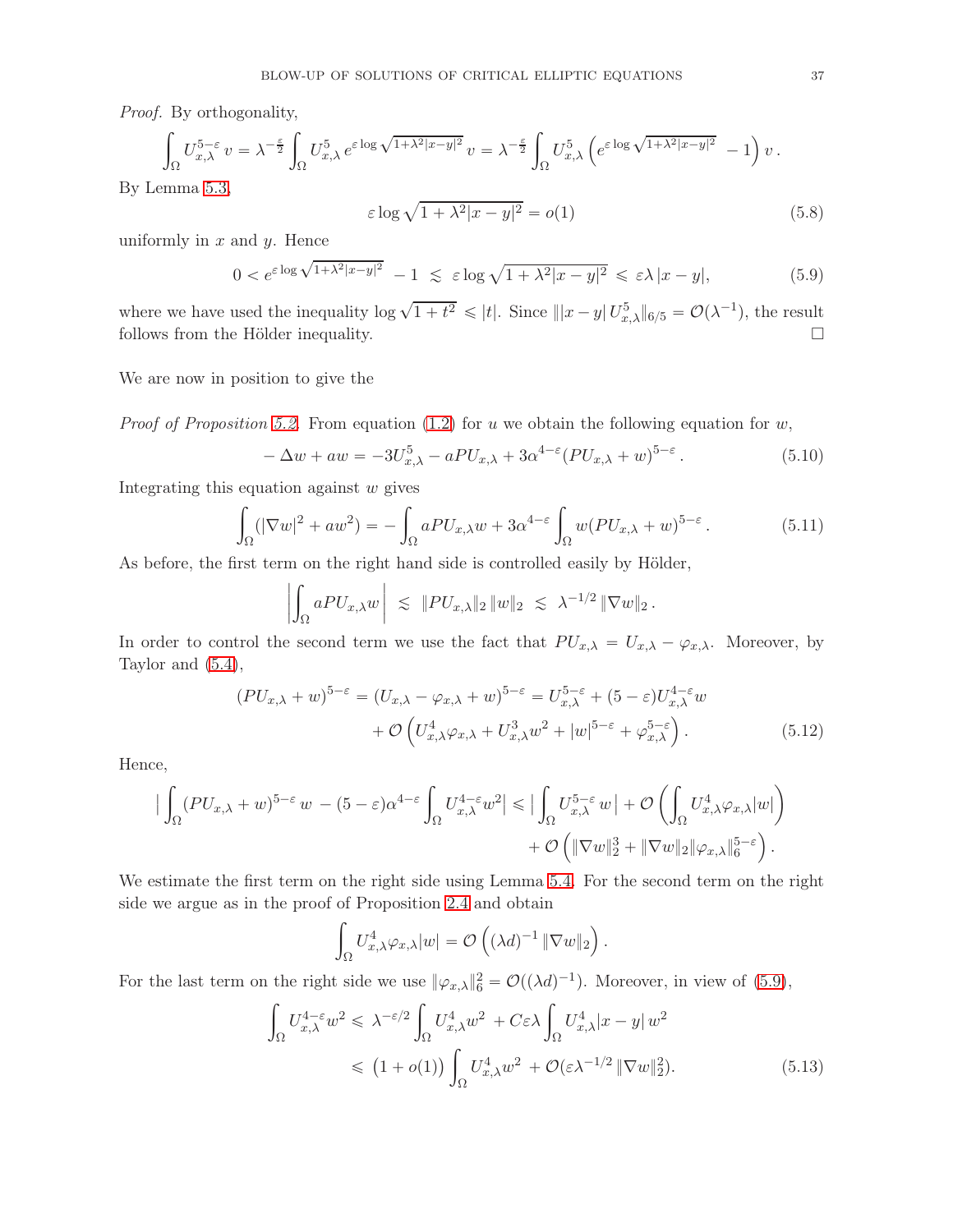Altogether we obtain from [\(5.11\)](#page-36-1),

$$
\int_{\Omega} (|\nabla w|^2 + aw^2 - 15\alpha^{4-\epsilon} U_{x,\lambda}^4 w^2) \le ((\lambda d)^{-1} + \lambda^{-1/2} + \epsilon) \|\nabla w\|_2 + o(\|\nabla w\|_2^2)
$$

An application of the coercivity inequality of Lemma [2.3](#page-10-0) now implies [\(5.3\)](#page-35-5).  $\Box$ 

#### 5.3. The bound on  $\varepsilon$ . The goal of this subsection is to prove

<span id="page-37-0"></span>Proposition 5.5.  $As \varepsilon \to 0$ ,

<span id="page-37-5"></span>
$$
\varepsilon = \mathcal{O}((\lambda d)^{-1}).\tag{5.14}
$$

We note that the analogue of this proposition is not needed in Section [2](#page-7-0) when studying  $(1.3)$ .

The proof of Proposition [5.5](#page-37-0) is based on the Pohozaev-type identity

<span id="page-37-4"></span>
$$
\int_{\Omega} \nabla P U_{x,\lambda} \cdot \nabla \partial_{\lambda} P U_{x,\lambda} + \int_{\Omega} a (P U_{x,\lambda} + w) \partial_{\lambda} P U_{x,\lambda} = \alpha^{4-\epsilon} 3 \int_{\Omega} (P U_{x,\lambda} + w)^{5-\epsilon} \partial_{\lambda} P U_{x,\lambda}, \tag{5.15}
$$

which arises from integrating equation [\(4.4\)](#page-30-1) against  $\partial_{\lambda}PU_{x,\lambda}$  and inserting the following bounds.

<span id="page-37-1"></span>**Lemma 5.6.** As  $\varepsilon \to 0$ , we have

<span id="page-37-2"></span>
$$
\int_{\Omega} \nabla P U_{x,\lambda} \cdot \nabla \partial_{\lambda} P U_{x,\lambda} + \int_{\Omega} a (P U_{x,\lambda} + w) \partial_{\lambda} P U_{x,\lambda} = \mathcal{O}(\lambda^{-2} d^{-1} + \lambda^{-1} \|\nabla w\|_2^2)
$$
(5.16)

and

<span id="page-37-3"></span>
$$
3\int_{\Omega} (PU_{x,\lambda} + w)^{5-\epsilon} \partial_{\lambda} PU_{x,\lambda} = -\frac{1}{16} (1 + o(1)) \epsilon \lambda^{-1} + \mathcal{O}(\lambda^{-2} d^{-1} + \lambda^{-1} \|\nabla w\|_2^2).
$$
 (5.17)

Before proving Lemma [5.6,](#page-37-1) let us use it to deduce the main result of this subsection.

*Proof of Proposition [5.5.](#page-37-0)* Inserting  $(5.16)$  and  $(5.17)$  into  $(5.15)$  and applying the bound  $(5.3)$  on  $\|\nabla w\|$  we obtain

$$
(1 + o(1))\varepsilon \lesssim (\lambda d)^{-1} + \|\nabla w\|_2^2 \lesssim (\lambda d)^{-1} + \varepsilon^2.
$$

Since  $\varepsilon = o(1)$ , [\(5.14\)](#page-37-5) follows.

In the proof of Lemma [5.6](#page-37-1) we need the following auxiliary bound.

<span id="page-37-6"></span>**Lemma 5.7.** For every  $v \in T_{x,\lambda}^{\perp}$ ,

$$
\left| \int_{\Omega} U_{x,\lambda}^{4-\varepsilon} \partial_{\lambda} U_{x,\lambda} v \right| \lesssim \varepsilon \lambda^{-1} \|\nabla v\|_2.
$$
 (5.18)

The proof of this lemma is analogous to that of Lemma [5.4](#page-35-4) and is omitted.

*Proof of Lemma [5.6.](#page-37-1)* We begin with proving  $(5.16)$ . First, by  $[31, (B.5)]$ ,

$$
\int_{\Omega} \nabla P U_{x,\lambda} \cdot \nabla \partial_{\lambda} P U_{x,\lambda} = \mathcal{O}(\lambda^{-2} d^{-1}).
$$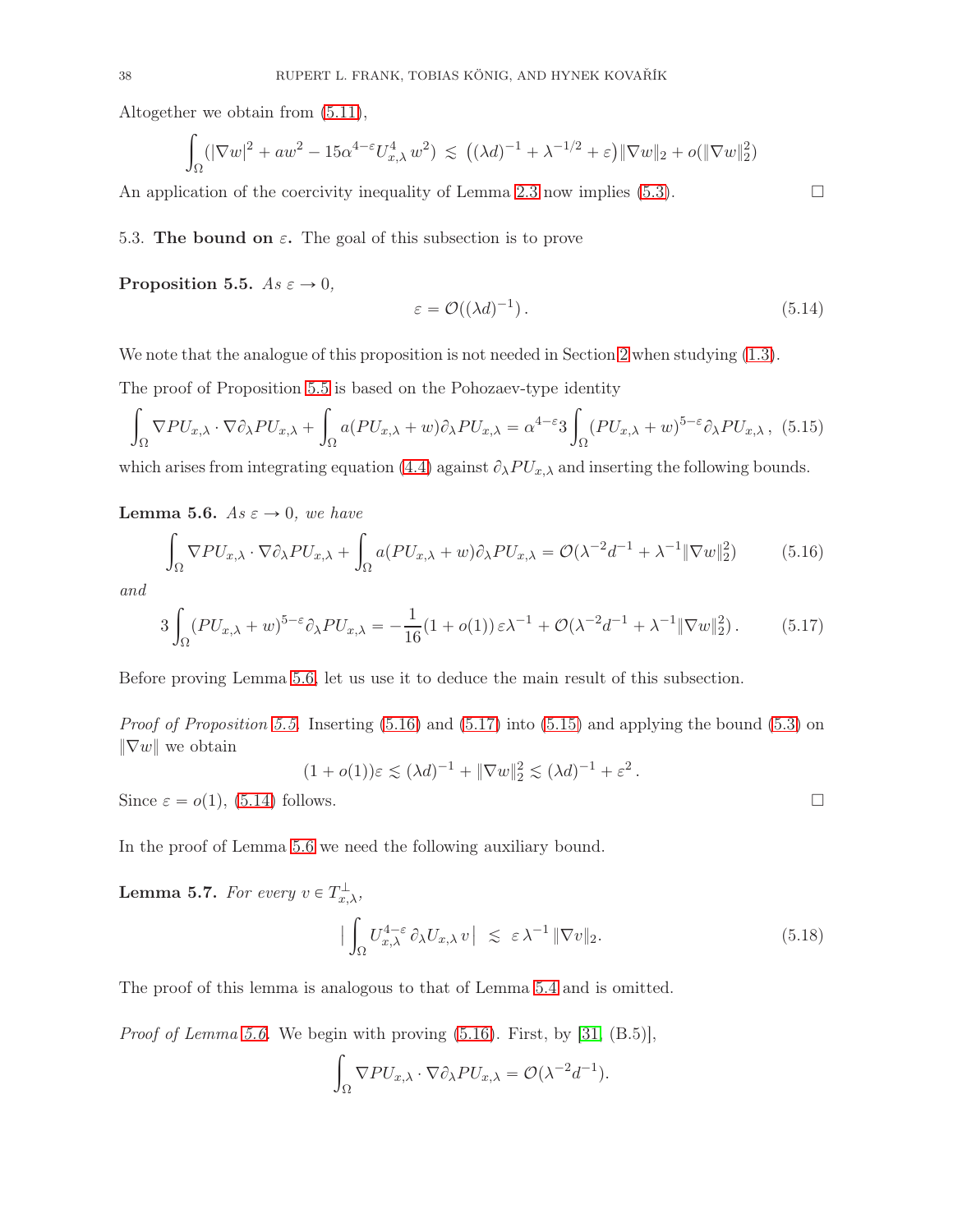Writing  $PU_{x,\lambda} = U_{x,\lambda} - \varphi_{x,\lambda}$ , the second term in [\(5.16\)](#page-37-2) is bounded by

$$
\left| \int_{\Omega} a(PU_{x,\lambda} + w) \partial_{\lambda} PU_{x,\lambda} \right| \lesssim (\|U_{x,\lambda}\|_2 + \|w\|_2)(\|\partial_{\lambda} U_{x,\lambda}\|_2 + \|\partial_{\lambda} \varphi_{x,\lambda}\|_2)
$$
  

$$
\lesssim \lambda^{-2} d^{-1/2} + \lambda^{-3/2} d^{-1/2} \|\nabla w\|_2
$$
  

$$
\lesssim \lambda^{-2} d^{-1} + \lambda^{-1} \|\nabla w\|_2^2,
$$

by Lemma [A.1](#page-49-0) and [\(A.3\)](#page-50-4), followed by Young's inequality.

Next, we prove  $(5.17)$ . Using  $(5.12)$  and  $(5.4)$  we bound pointwise

$$
(PU_{x,\lambda} + w)^{5-\varepsilon} \partial_{\lambda} PU_{x,\lambda} = U_{x,\lambda}^{5-\varepsilon} \partial_{\lambda} U_{x,\lambda} + (5-\varepsilon) U_{x,\lambda}^{4-\varepsilon} \partial_{\lambda} U_{x,\lambda} w + \mathcal{O}\left(\left(U_{x,\lambda}^4 \varphi_{x,\lambda} + U_{x,\lambda}^3 w^2 + |w|^{5-\varepsilon} + \varphi_{x,\lambda}^{5-\varepsilon}\right) |\partial_{\lambda} U_{x,\lambda}|\right) + \mathcal{O}\left(\left(U_{x,\lambda}^5 + |w|^{5-\varepsilon} + \varphi_{x,\lambda}^{5-\varepsilon}\right) |\partial_{\lambda} \varphi_{x,\lambda}|\right).
$$
(5.19)

The integral over  $\Omega$  of the two remainder terms is bounded by a constant times

<span id="page-38-0"></span>
$$
\|\varphi_{x,\lambda}\|_{\infty}\|U_{x,\lambda}\|_{5}^{4}\|\partial_{\lambda}U_{x,\lambda}\|_{5} + \left(\|U_{x,\lambda}\|_{6}^{3}\|w\|_{6}^{2} + \|w\|_{6}^{5-\varepsilon} + \|\varphi_{x,\lambda}\|_{6}^{5-\varepsilon}\right)\|\partial_{\lambda}U_{x,\lambda}\|_{6}
$$
  
+ 
$$
\|U_{x,\lambda}\|_{5}^{5}\|\partial_{\lambda}\varphi_{x,\lambda}\|_{\infty} + \left(\|w\|_{6}^{5-\varepsilon} + \|\varphi_{x,\lambda}\|_{6}^{5-\varepsilon}\right)\|\partial_{\lambda}\varphi_{x,\lambda}\|_{6}
$$
  

$$
\lesssim \lambda^{-2}d^{-1} + \lambda^{-1}\|w\|_{6}^{2},
$$

where in the last inequality we used the bounds from Lemmas [A.1](#page-49-0) and [A.2.](#page-50-0)

By Lemma [5.7,](#page-37-6) the integral over  $\Omega$  of the second term on the right side of [\(5.19\)](#page-38-0) is bounded by a constant times  $\varepsilon \lambda^{-1} \|\nabla w\|_2 = o(\varepsilon \lambda^{-1}).$ 

Finally, by an explicit calculation,

$$
\int_{\Omega} U_{x,\lambda}^{5-\epsilon} \partial_{\lambda} U_{x,\lambda} = \int_{\Omega} U_{x,\lambda}^{5-\epsilon} \left( \frac{U_{x,\lambda}}{2\lambda} - \frac{\lambda^{3/2} |x-y|^2}{(1+\lambda^2 |x-y|^2)^{3/2}} \right)
$$
\n
$$
= \pi \lambda^{-1-\frac{\epsilon}{2}} \left[ \frac{\Gamma(\frac{3}{2}) \Gamma(\frac{3-\epsilon}{2})}{\Gamma(3-\frac{\epsilon}{2})} - \frac{2 \Gamma(\frac{5}{2}) \Gamma(\frac{3-\epsilon}{2})}{\Gamma(4-\frac{\epsilon}{2})} \right] + \mathcal{O}(\lambda^{-4} d^{-3})
$$
\n
$$
= -\frac{\pi^{3/2}}{4} \epsilon \lambda^{-1-\frac{\epsilon}{2}} \frac{\Gamma(\frac{3-\epsilon}{2})}{\Gamma(4-\frac{\epsilon}{2})} + \mathcal{O}(\lambda^{-4} d^{-3})
$$
\n
$$
= -\frac{\pi^2}{48} \epsilon \lambda^{-1} (1 + o(1)) + \mathcal{O}(\lambda^{-4} d^{-3}), \tag{5.20}
$$

where, in the last step, we used Lemma [5.3.](#page-35-2) This completes the proof of  $(5.17)$ .

#### 5.4. Excluding boundary concentration. The goal of this subsection is to prove

# <span id="page-38-1"></span>Proposition 5.8.  $d^{-1} = \mathcal{O}(1)$ .

The proof is very similar to that of Proposition [2.5](#page-11-2) and we will be brief. Integrating the first equation in [\(1.2\)](#page-1-0) against  $\nabla u$  implies the Pohozaev-type identity

<span id="page-38-3"></span><span id="page-38-2"></span>
$$
-\int_{\Omega} (\nabla a) u^2 = \int_{\partial \Omega} n \left(\frac{\partial u}{\partial n}\right)^2.
$$
 (5.21)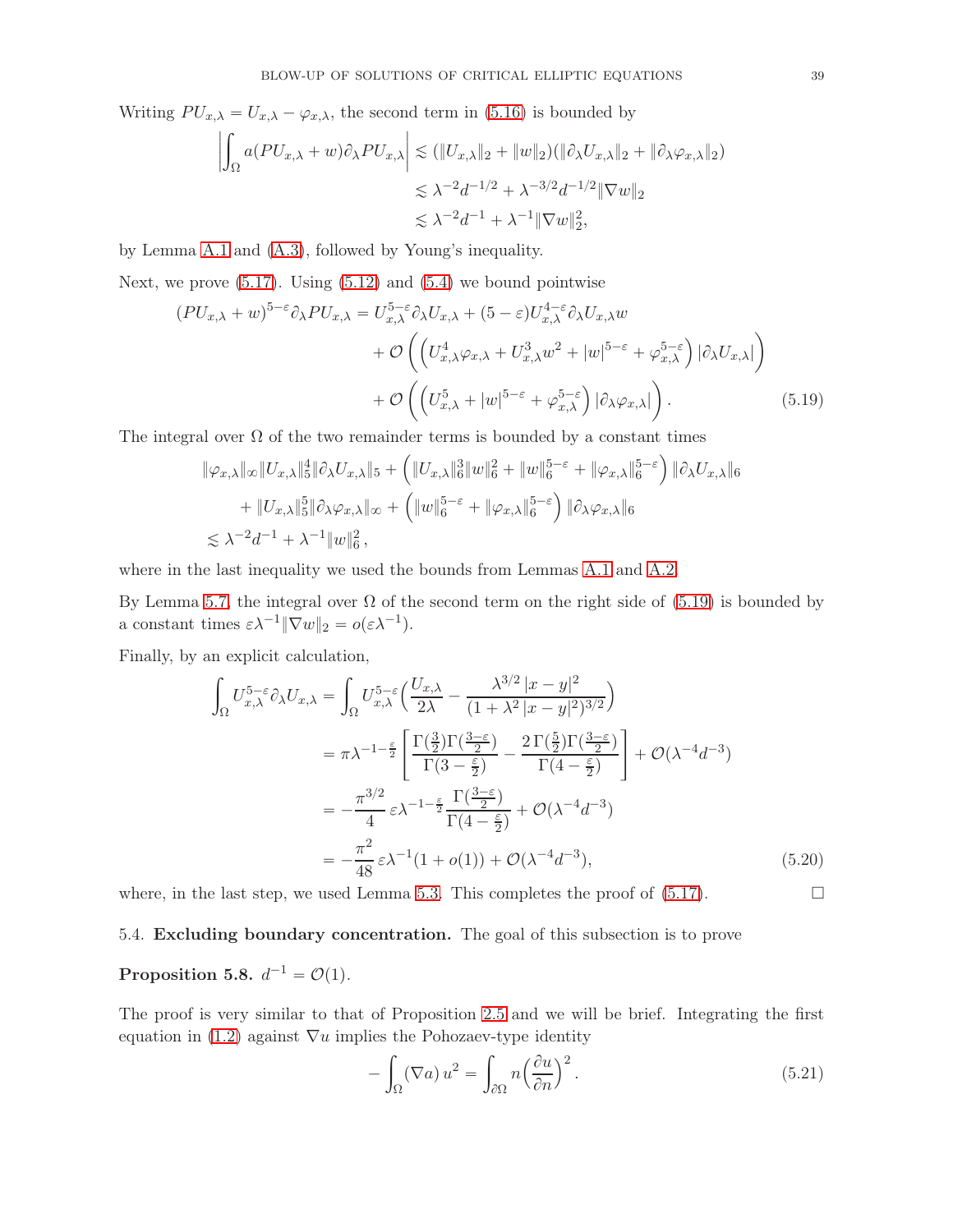The volume integral on the left side can be estimated as before, since by Propositions [5.2](#page-35-0) and [5.5](#page-37-0) we have the same bound

$$
\|\nabla w\|_2^2 \lesssim \lambda^{-1} + (\lambda d)^{-2}
$$

as before. To bound the surface integral, we use the fact that

$$
\int_{\partial\Omega} \left(\frac{\partial w}{\partial n}\right)^2 = \mathcal{O}(\lambda^{-1}d^{-1}) + o(\lambda^{-1}d^{-2}).
$$

This is the analogue of Lemma [2.6.](#page-11-1) We only note that by [\(5.10\)](#page-36-3) we have

<span id="page-39-6"></span>
$$
F := -\Delta w = 3\alpha^{4-\epsilon} (PU_{x,\lambda} + w)^{5-\epsilon} - 3U_{x,\lambda}^5 - a(PU_{x,\lambda} + w)
$$
\n(5.22)

and that this function satisfies [\(2.15\)](#page-12-3). Therefore, using the above bound on  $\|\nabla w\|_2$  we can proceed exactly in the same was as in the proof of Lemma [2.6.](#page-11-1)

Thus, as before, we obtain

$$
C\lambda^{-1}\nabla\phi_0(x) = \mathcal{O}(\lambda^{-1}d^{-3/2}) + o(\lambda^{-1}d^{-2})
$$

and then from  $|\nabla \phi_0(x)| \gtrsim d^{-2}$  we conclude that  $d^{-1} = \mathcal{O}(1)$ , as claimed.

5.5. Proof of Proposition [5.1.](#page-33-2) The existence of the expansion is discussed in Subsection [5.1.](#page-34-0) Proposition [5.8](#page-38-1) implies that  $d^{-1} = \mathcal{O}(1)$ , which implies that  $x_0 \in \Omega$ . Moreover, inserting the bound  $d^{-1} = \mathcal{O}(1)$  into Propositions [5.2](#page-35-0) and [5.5,](#page-37-0) we obtain  $\varepsilon = \mathcal{O}(\lambda^{-1})$  and  $\|\nabla w\|_2 = \mathcal{O}(\lambda^{-1/2})$ , as claimed in Proposition [5.1.](#page-33-2) This completes the proof of the proposition.

#### 6. Subcritical case: Refining the expansion

<span id="page-39-0"></span>As in the additive case, we refine the analysis of the remainder term  $w_{\varepsilon}$  in Proposition [5.1,](#page-33-2) which we write as  $w_{\varepsilon} = \lambda_{\varepsilon}^{-1/2} (H_0(x_{\varepsilon}, \cdot) - H_a(x_{\varepsilon}, \cdot)) + s_{\varepsilon} + r_{\varepsilon}$  with  $s_{\varepsilon}$  and  $r_{\varepsilon}$  as in [\(3.4\)](#page-14-2).

The following proposition summarizes the main results of this section.

<span id="page-39-1"></span>**Proposition 6.1.** Let  $(u_{\varepsilon})$  be a family of solutions to [\(1.2\)](#page-1-0) satisfying [\(1.5\)](#page-1-2). Then, up to the extraction of a subsequence, there are sequences  $(x_{\varepsilon}) \subset \Omega$ ,  $(\lambda_{\varepsilon}) \subset (0, \infty)$ ,  $(\alpha_{\varepsilon}) \subset \mathbb{R}$ ,  $(s_{\varepsilon}) \subset T_{x_{\varepsilon},\lambda_{\varepsilon}}$ and  $(r_{\varepsilon}) \subset T_{x_{\varepsilon},\lambda_{\varepsilon}}^{\perp}$  such that

<span id="page-39-5"></span><span id="page-39-4"></span><span id="page-39-3"></span><span id="page-39-2"></span>
$$
u_{\varepsilon} = \alpha_{\varepsilon} (\psi_{x_{\varepsilon}, \lambda_{\varepsilon}} + s_{\varepsilon} + r_{\varepsilon})
$$
\n(6.1)

and a point  $x_0 \in \Omega$  such that, in addition to Proposition [5.1,](#page-33-2)

$$
\|\nabla r_{\varepsilon}\|_{2} = \mathcal{O}\left(\varepsilon + \lambda_{\varepsilon}^{-3/2} + \phi_{a}(x_{\varepsilon})\lambda_{\varepsilon}^{-1}\right),\tag{6.2}
$$

$$
\phi_a(x_\varepsilon) = \pi a(x_\varepsilon) \lambda_\varepsilon^{-1} + \frac{\pi}{32} \varepsilon \lambda_\varepsilon \left(1 + o(1)\right) + o(\lambda_\varepsilon^{-1}), \tag{6.3}
$$

$$
\nabla \phi_a(x) = \mathcal{O}\left(\varepsilon \lambda_\varepsilon^{1/2} + \lambda_\varepsilon^{-\mu} + \phi_a(x_\varepsilon) \lambda_\varepsilon^{-1/2}\right) \qquad \text{for any } \mu < 1, \tag{6.4}
$$

$$
\alpha_{\varepsilon}^{4-\varepsilon} = 1 + \frac{\varepsilon}{2} \log \lambda_{\varepsilon} - 4\beta \lambda_{\varepsilon}^{-1} + \mathcal{O}\big(\varepsilon + \phi_a(x_{\varepsilon})\lambda_{\varepsilon}^{-1}\big) + o(\lambda_{\varepsilon}^{-1}). \tag{6.5}
$$

We will prove Proposition [6.1](#page-39-1) through a series of propositions in the following subsections.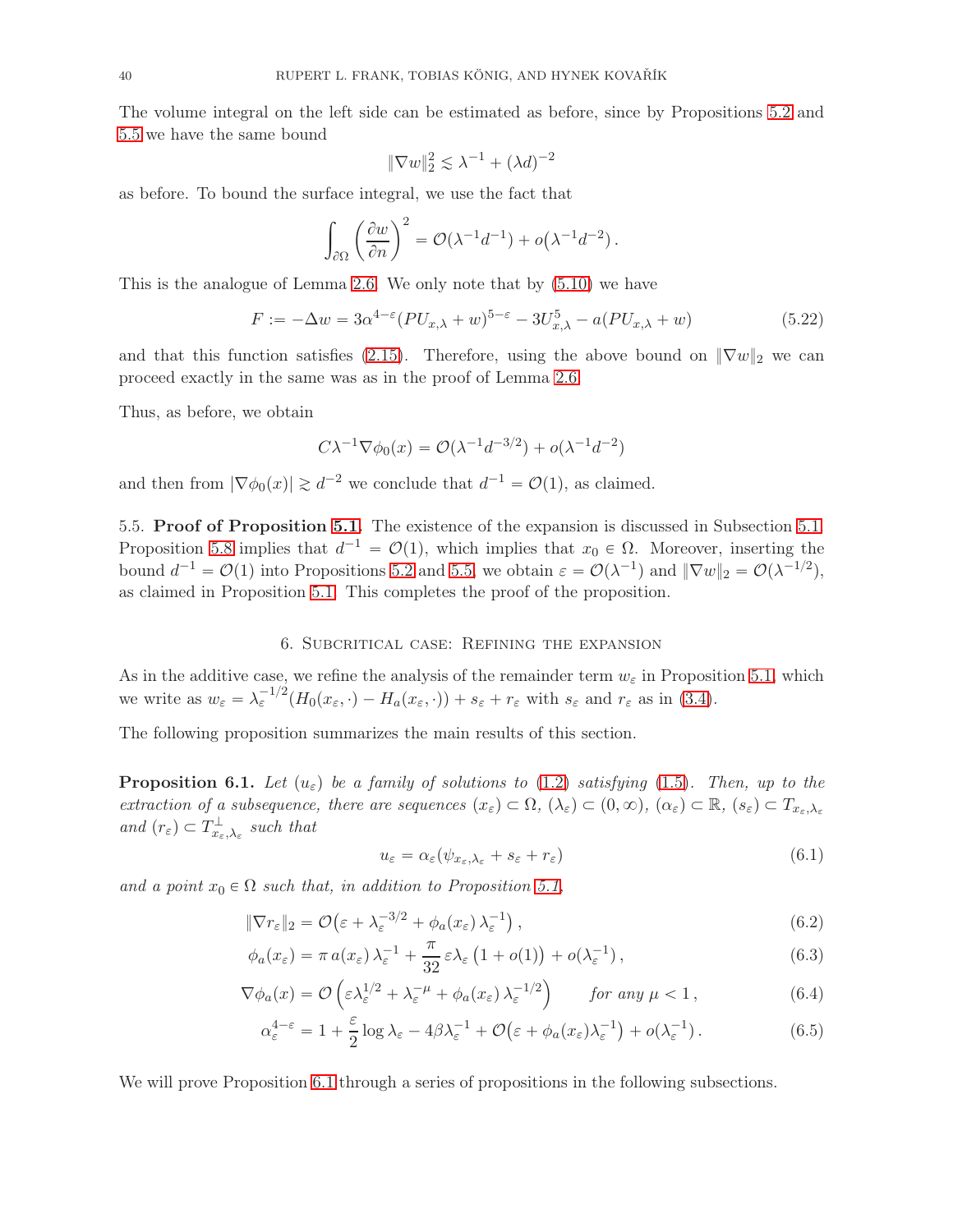6.1. The bound on  $\|\nabla r\|_2$ . The following proposition contains the bound on  $\|\nabla r\|_2$  claimed in Proposition [6.1.](#page-39-1)

<span id="page-40-3"></span>Proposition 6.2.  $As \varepsilon \to 0$ ,

<span id="page-40-2"></span>
$$
\|\nabla r\|_2 = \mathcal{O}\big(\varepsilon + \lambda^{-3/2} + \phi_a(x)\,\lambda^{-1}\big). \tag{6.6}
$$

Proof. Notice that

$$
-\Delta r = -3U_{x,\lambda}^5 + 3\alpha^{4-\epsilon}(\psi_{x,\lambda} + s + r)^{5-\epsilon} + a(g_{x,\lambda} + f_{x,\lambda}) - a(s+r) + \Delta s,
$$

with  $g_{x,\lambda}$  as in [\(A.4\)](#page-50-2). Hence

$$
\int_{\Omega} \left( |\nabla r|^2 + ar^2 \right) = 3\alpha^{4-\epsilon} \int_{\Omega} (\psi_{x,\lambda} + s + r)^{5-\epsilon} r - \int_{\Omega} a \left( U_{x,\lambda} - \frac{\lambda^{-1/2}}{|x-y|} + s - f_{x,\lambda} \right) r. \tag{6.7}
$$
\nLemma 3.5(b)

By Lemma [3.5\(](#page-18-2)b)

<span id="page-40-1"></span>
$$
\Big|\int_{\Omega} a(g_{x,\lambda}+f_{x,\lambda}-s)\,r\Big| \,\lesssim\, \lambda^{-3/2}\,\|r\|_6\,.
$$

Now,

$$
\int_{\Omega} (\psi_{x,\lambda} + s + r)^{5-\varepsilon} r = \int_{\Omega} U_{x,\lambda}^{5-\varepsilon} r + (5-\varepsilon) \int_{\Omega} U_{x,\lambda}^{4-\varepsilon} r^2 + (5-\varepsilon) \int_{\Omega} U_{x,\lambda}^{4-\varepsilon} rs
$$

$$
- (5-\varepsilon) \int_{\Omega} U_{x,\lambda}^{4-\varepsilon} (\lambda^{-1/2} H_a(x,\cdot) + f_{x,\lambda}) r + T_{3,\varepsilon}, \tag{6.8}
$$

where similarly as in the proof Lemma [3.5](#page-18-2) we find that

<span id="page-40-0"></span>
$$
|T_{3,\varepsilon}| \leq \lambda^{-2} \|r\|_6 + \|r\|_6^3.
$$

Moreover, similarly as in [\(5.13\)](#page-36-4) we obtain

$$
3\alpha^{4-\varepsilon} (5-\varepsilon) \int_{\Omega} U_{x,\lambda}^{4-\varepsilon} r^2 \leq 15 \int_{\Omega} U_{x,\lambda}^4 r^2 + o(\|r\|_6^2).
$$

Next, we write

$$
\int_{\Omega} U_{x,\lambda}^{4-\varepsilon} rs = \lambda^{-\varepsilon/2} \left( \int_{\Omega} U_{x,\lambda}^{4} rs + \int_{\Omega} U_{x,\lambda}^{4} \left( e^{\varepsilon \log \sqrt{1 + \lambda^{2} |x - y|^{2}}} - 1 \right) rs \right).
$$

The prefactor  $\lambda^{-\epsilon/2}$  on the right side tends to 1 by Lemma [5.3.](#page-35-2) The first integral in the parentheses is bounded in [\(3.22\)](#page-18-3). For the second integral we proceed again as in [\(5.13\)](#page-36-4) and obtain

$$
\left| \int_{\Omega} U_{x,\lambda}^4 \left( e^{\varepsilon \log \sqrt{1 + \lambda^2 |x - y|^2}} - 1 \right) rs \right| \lesssim \lambda \varepsilon \left\| U^4 |x - y| \right\|_{3/2} \|r\|_6 \|s\|_6 \lesssim \varepsilon \lambda^{-1} \|r\|_6,
$$

where we used [\(3.10\)](#page-15-2) in the last inequality. Thus, recalling the bound on  $\varepsilon$  in [\(5.2\)](#page-34-1),

$$
\big|\int_\Omega U_{x,\lambda}^{4-\varepsilon}rs\,\big|\,\lesssim\, \lambda^{-3/2}\,\|r\|_6\,.
$$

The fourth term on the right side of [\(6.8\)](#page-40-0) is bounded, in absolute value, by a constant times

$$
\int_{\Omega} U_{x,\lambda}^4 \left( \lambda^{-1/2} |H_a(x,\cdot)| + |f_{x,\lambda}| \right) |r| \lesssim \left( \lambda^{-1} \phi_a(x) + \lambda^{-2} \right) \|r\|_6,
$$

where we used [\(3.23\)](#page-18-4).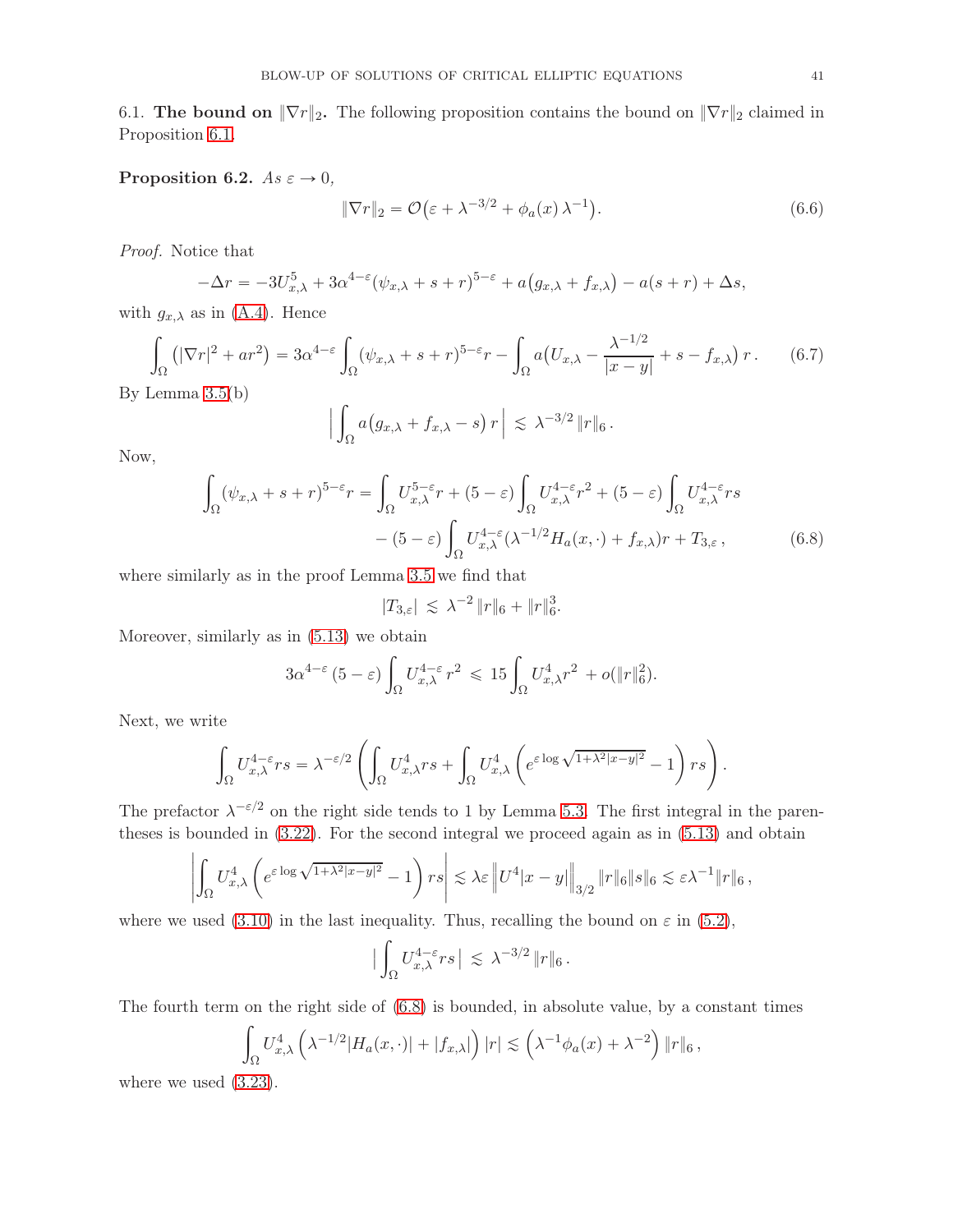Using Lemma [5.4](#page-35-4) to control the first term on the right hand side of [\(6.8\)](#page-40-0) and putting all the estimates into [\(6.7\)](#page-40-1) we finally get

$$
\int_{\Omega} \left( |\nabla r|^2 + ar^2 - 15 U_{x,\lambda}^4 r^2 \right) \lesssim \left( \varepsilon + \lambda^{-1} \phi_a(x) + \lambda^{-3/2} \right) \|r\|_6 + o(\|r\|_6^2).
$$

This, in combination with the coercivity inequality of Lemma [2.3,](#page-10-0) implies the claim.  $\square$ 

6.2. Expanding  $\alpha^{4-\epsilon}$ . In this subsection, we prove the expansion of  $\alpha^{4-\epsilon}$  in Proposition [6.1.](#page-39-1)

<span id="page-41-1"></span>Proposition 6.3.  $As \varepsilon \to 0$ ,

$$
\alpha^{4-\varepsilon} = 1 + \frac{\varepsilon}{2} \log \lambda - 4\beta \lambda^{-1} + \mathcal{O}\big(\varepsilon + \phi_a(x)\lambda^{-1}\big) + o(\lambda^{-1}).\tag{6.9}
$$

*Proof.* As in the proof of Lemma [5.3](#page-35-2) we integrate equation  $(1.2)$  against u. However, this time we write  $u = \alpha(\psi_{x,\lambda} + q)$  and obtain

$$
\int_{\Omega} |\nabla(\psi_{x,\lambda} + q)|^2 + \int_{\Omega} a(\psi_{x,\lambda} + q)^2 = 3\alpha^{4-\varepsilon} \int_{\Omega} (\psi_{x,\lambda} + q)^{6-\varepsilon},
$$

which we write as

$$
\int_{\Omega} \left( |\nabla \psi_{x,\lambda}|^2 + a \psi_{x,\lambda}^2 - 3\alpha^{4-\epsilon} |\psi_{x,\lambda}|^{6-\epsilon} \right) \n+ 2 \int_{\Omega} \left( \nabla q \cdot \nabla \psi_{x,\lambda} + a q \psi_{x,\lambda} - \frac{3(6-\epsilon)}{2} \alpha^{4-\epsilon} q |\psi_{x,\lambda}|^{4-\epsilon} \psi_{x,\lambda} \right) = \mathcal{R}_0
$$
\n(6.10)

with

$$
\mathcal{R}_0 := -\int_{\Omega} \left( |\nabla q|^2 + a q^2 \right) + 3 \alpha^{4-\varepsilon} \int_{\Omega} \left( (\psi_{x,\lambda} + q)^{6-\varepsilon} - |\psi_{x,\lambda}|^{6-\varepsilon} - (6-\varepsilon) |\psi_{x,\lambda}|^{4-\varepsilon} \psi_{x,\lambda} q \right).
$$

We discuss separately the three terms that are involved in the identity [\(6.10\)](#page-41-0).

First, we claim that

$$
\int_{\Omega} \left( |\nabla \psi_{x,\lambda}|^2 + a \psi_{x,\lambda}^2 - 3\alpha^{4-\epsilon} |\psi_{x,\lambda}|^{6-\epsilon} \right)
$$
  
=  $(1 - \alpha^{4-\epsilon}) \frac{3\pi^2}{4} + \frac{3\pi^2}{8} \alpha^{4-\epsilon} \epsilon \log \lambda + \mathcal{O}(\epsilon + \phi_a(x)\lambda^{-1} + \lambda^{-2}).$ 

Indeed, this follows in the same way as in the proof of Lemma [3.7](#page-20-1) (a), together with the fact that

$$
\int_{\Omega} \left( |\psi_{x,\lambda}|^{6-\varepsilon} - \psi_{x,\lambda}^6 \right) = -\frac{\pi^2}{8} \varepsilon \log \lambda + \mathcal{O}(\varepsilon + \phi_a(x)\lambda^{-1} + \lambda^{-5/2}).
$$

To prove the latter expansion, we write  $\psi_{x,\lambda} = U_{x,\lambda} - \lambda^{-1/2} H_a(x, \cdot) - f_{x,\lambda}$  and expand, recalling  $(5.4),$  $(5.4),$ 

$$
|\psi_{x,\lambda}|^{6-\varepsilon} - \psi_{x,\lambda}^6 = U_{x,\lambda}^{6-\varepsilon} - U_{x,\lambda}^6
$$
  
+  $\mathcal{O}\left(U_{x,\lambda}^5\left(\lambda^{-1/2}|H_a(x,\cdot)| + |f_{x,\lambda}|\right) + \lambda^{-5/2}|H_a(x,\cdot)|^5 + |f_{x,\lambda}|^5\right).$ 

Using the bounds from Lemma [A.2,](#page-50-0) [\(B.1\)](#page-51-0) and proceeding as in the proof of Lemma [B.3,](#page-53-0) we obtain

$$
\int_{\Omega} \left( U_{x,\lambda}^5 \left( \lambda^{-1/2} |H_a(x,\cdot)| + |f_{x,\lambda}| \right) + \lambda^{-5/2} |H_a(x,\cdot)|^5 + |f_{x,\lambda}|^5 \right) = \mathcal{O}(\phi_a(x)\lambda^{-1} + \lambda^{-5/2}).
$$

<span id="page-41-0"></span>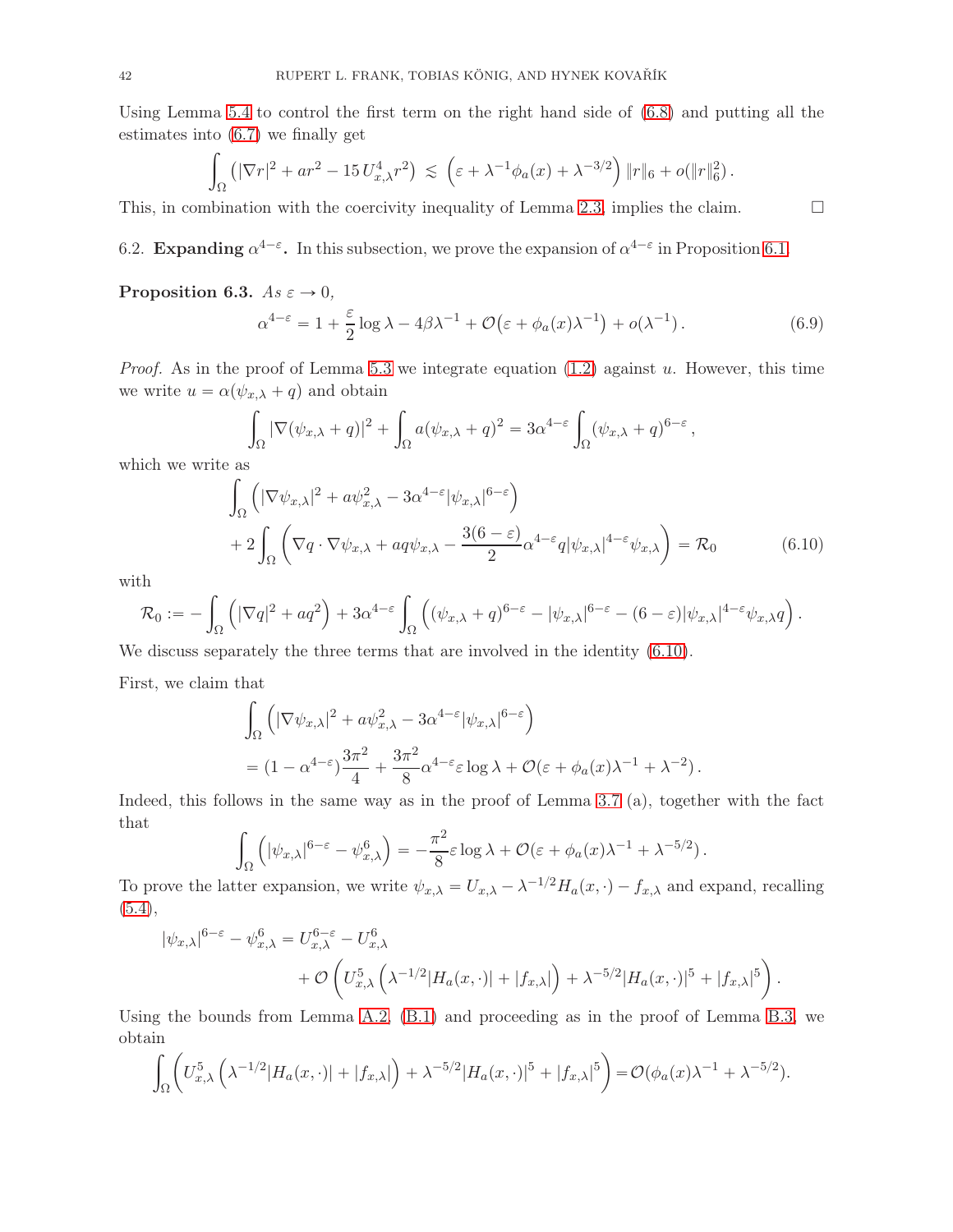On the other hand, by an explicit computation,

$$
\int_{\Omega} \left( U_{x,\lambda}^{6-\varepsilon} - U_{x,\lambda}^{6} \right) = \int_{\mathbb{R}^3} \left( U_{x,\lambda}^{6-\varepsilon} - U_{x,\lambda}^{6} \right) + \mathcal{O}(\lambda^{-3}) = \pi^{3/2} \left( \lambda^{-\varepsilon/2} \frac{\Gamma(\frac{3-\varepsilon}{2})}{\Gamma(3-\frac{\varepsilon}{2})} - \frac{\Gamma(\frac{3}{2})}{\Gamma(3)} \right) + \mathcal{O}(\lambda^{-3})
$$

$$
= -\frac{\pi^2}{8} \varepsilon \log \lambda + \mathcal{O}(\varepsilon + \lambda^{-3}),
$$

proving the claimed expansion of the first term on the left side of [\(6.10\)](#page-41-0)

We turn now to the second term on the left side of [\(6.10\)](#page-41-0) and claim that

$$
\int_{\Omega} \left( \nabla q \cdot \nabla \psi_{x,\lambda} + a q \psi_{x,\lambda} - \frac{3(6-\varepsilon)}{2} \alpha^{4-\varepsilon} q |\psi_{x,\lambda}|^{4-\varepsilon} \psi_{x,\lambda} \right) = \left( 1 - 3 \alpha^{4-\varepsilon} \right) \frac{3\pi^2}{4} \beta \lambda^{-1} + \mathcal{O}(\lambda^{-2}).
$$

To show this, we proceed as in the proof of Lemma [3.7](#page-20-1) (b) and use the equation for  $\psi_{x,\lambda}$  to write

$$
\int_{\Omega} \left( \nabla q \cdot \nabla \psi_{x,\lambda} + a q \psi_{x,\lambda} - \frac{3(6-\varepsilon)}{2} \alpha^{4-\varepsilon} q |\psi_{x,\lambda}|^{4-\varepsilon} \psi_{x,\lambda} \right) = 3 \left( 1 - \frac{6-\varepsilon}{2} \alpha^{4-\varepsilon} \right) \int_{\Omega} q U_{x,\lambda}^5
$$

$$
- \frac{3(6-\varepsilon)}{2} \int_{\Omega} q \left( U_{x,\lambda}^{5-\varepsilon} - U_{x,\lambda}^5 \right) - \int_{\Omega} q \left( \frac{3(6-\varepsilon)}{2} (|\psi_{x,\lambda}|^{4-\varepsilon} \psi_{x,\lambda} - U_{x,\lambda}^{5-\varepsilon}) + a(f_{x,\lambda} + g_{x,\lambda}) \right).
$$

The first term on the right side was already computed in the proof of Lemma [3.7](#page-20-1) (b) and the last term on the right side can be bounded in the same way as there, except that now, instead of [\(3.27\)](#page-20-0), we use the bound

<span id="page-42-0"></span>
$$
\|\nabla q\|_2 \lesssim \lambda^{-1},\tag{6.11}
$$

which follows from the bounds on s and r in Propositions [3.2](#page-15-4) and [6.6.](#page-40-2) For the second term on the right side we proceed as in the proof of Lemma [5.4](#page-35-4) and obtain

$$
\left| \int_{\Omega} q\left( U_{x,\lambda}^{5-\varepsilon} - U_{x,\lambda}^{5} \right) \right| \lesssim \varepsilon \lambda^{1-\varepsilon/2} \int_{\Omega} |q| U_{x,\lambda}^{5} |x-y| \leq \varepsilon \lambda^{1-\varepsilon/2} \left\| U^{5} |x-y| \right\|_{6/5} \|q\|_{6} \lesssim \varepsilon \|q\|_{6} \lesssim \varepsilon \lambda^{-1}.
$$

By Proposition [5.5,](#page-37-0) this is  $\mathcal{O}(\lambda^{-2})$ .

Finally, we bound  $\mathcal{R}_0$ , the term on the right side of [\(6.10\)](#page-41-0). Because of [\(6.11\)](#page-42-0), the first integral in the definition of  $\mathcal{R}_0$  is  $\mathcal{O}(\lambda^{-2})$ . The second integral is bounded, in absolute value, by a constant times

$$
\int_{\Omega} \left( |\psi_{x,\lambda}|^{4-\varepsilon} q^2 + |q|^{6-\varepsilon} \right) \lesssim \|\psi_{x,\lambda}\|_{6}^{4-\varepsilon} \|q\|_{6}^2 + \|q\|_{6}^{6-\varepsilon} \lesssim \lambda^{-2}.
$$

Inserting all the bounds in [\(6.10\)](#page-41-0), we obtain the claimed bound.  $\square$ 

6.3. Expanding  $\phi_a(x)$ . In this subsection we prove the following important expansion.

<span id="page-42-1"></span>Proposition 6.4.  $As \varepsilon \to 0$ ,

$$
\phi_a(x) = \pi a(x) \lambda^{-1} + \frac{\pi}{32} \varepsilon \lambda \left( 1 + o(1) \right) + o(\lambda^{-1}). \tag{6.12}
$$

The proof of this proposition, which is the analogue of Proposition [3.8,](#page-21-2) is a refined version of the proof of Proposition [5.5.](#page-37-0) We integrate equation [\(1.2\)](#page-1-0) for u against  $\partial_{\lambda}\psi_{x,\lambda}$  and we write the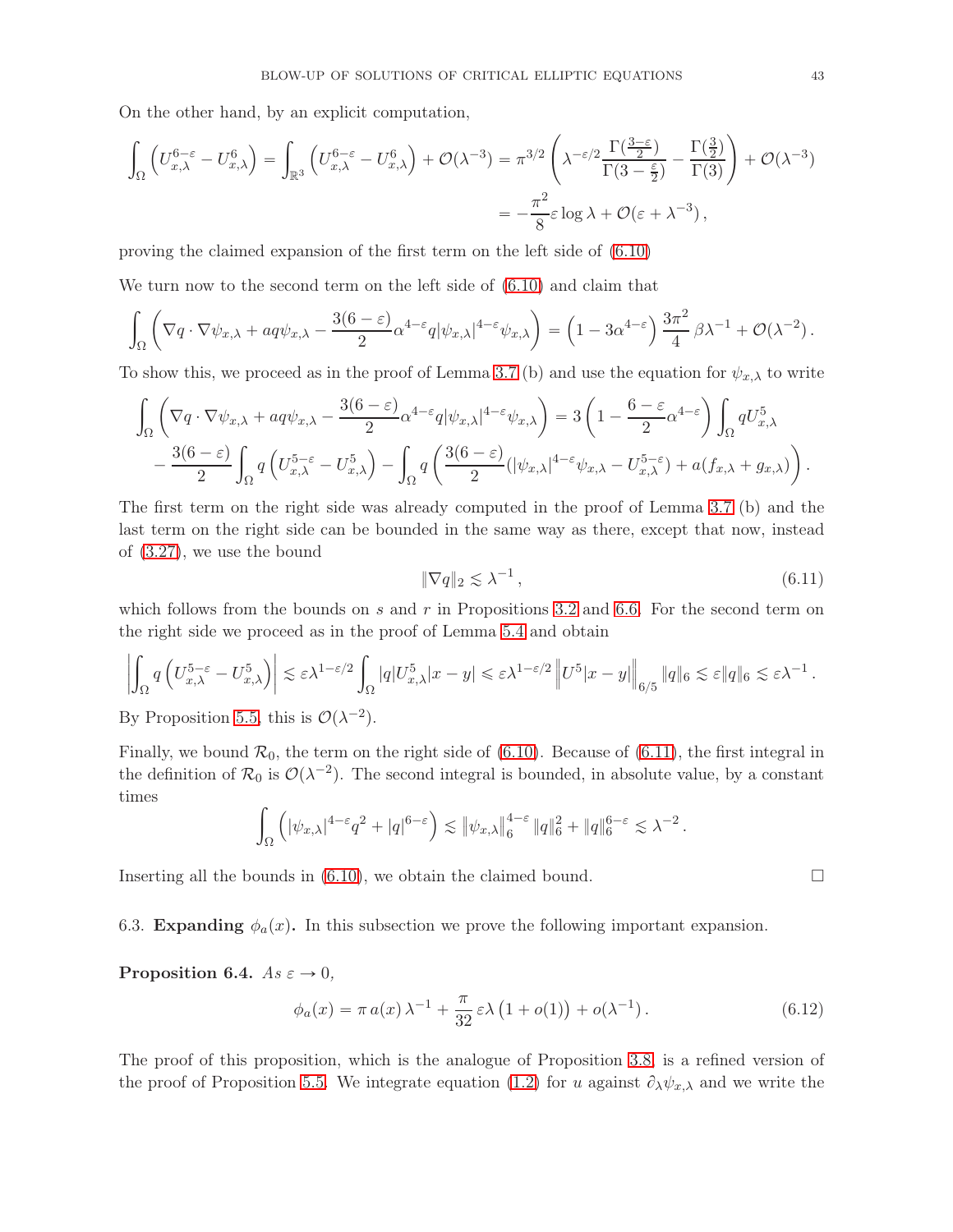resulting equality in the form

<span id="page-43-2"></span>
$$
\int_{\Omega} \left( \nabla \psi_{x,\lambda} \cdot \nabla \partial_{\lambda} \psi_{x,\lambda} + a \psi_{x,\lambda} \partial_{\lambda} \psi_{x,\lambda} - 3 \alpha^{4-\epsilon} |\psi_{x,\lambda}|^{4-\epsilon} \psi_{x,\lambda} \partial_{\lambda} \psi_{x,\lambda} \right) \n= - \int_{\Omega} \left( \nabla q \cdot \nabla \partial_{\lambda} \psi_{x,\lambda} + a q \partial_{\lambda} \psi_{x,\lambda} - 3(5-\epsilon) \alpha^{4-\epsilon} q |\psi_{x,\lambda}|^{4-\epsilon} \partial_{\lambda} \psi_{x,\lambda} \right) \n+ \frac{3(5-\epsilon)(4-\epsilon)}{2} \alpha^{4-\epsilon} \int_{\Omega} q^{2} |\psi_{x,\lambda}|^{2-\epsilon} \psi_{x,\lambda} \partial_{\lambda} \psi_{x,\lambda} + \mathcal{R}
$$
\n(6.13)

with

$$
\mathcal{R}=3\alpha^{4-\varepsilon}\int_{\Omega}((\psi_{x,\lambda}+q)^{5-\varepsilon}-|\psi_{x,\lambda}|^{4-\varepsilon}\psi_{x,\lambda}-(5-\varepsilon)|\psi_{x,\lambda}|^{4-\varepsilon}q-\frac{(5-\varepsilon)(4-\varepsilon)}{2}|\psi_{x,\lambda}|^{2-\varepsilon}\psi_{x,\lambda}q^{2})\partial_{\lambda}\psi_{x,\lambda}.
$$

<span id="page-43-0"></span>**Lemma 6.5.** As  $\varepsilon \to 0$ , the following holds.

(a) 
$$
\int_{\Omega} \left( \nabla \psi_{x,\lambda} \cdot \nabla \partial_{\lambda} \psi_{x,\lambda} + a \psi_{x,\lambda} \partial_{\lambda} \psi_{x,\lambda} - 3 \alpha^{4-\epsilon} |\psi_{x,\lambda}|^{4-\epsilon} \psi_{x,\lambda} \partial_{\lambda} \psi_{x,\lambda} \right)
$$
  
\n
$$
= -2\pi \phi_a(x) \lambda^{-2} (1 + o(1)) + \frac{\pi^2}{16} \epsilon \lambda^{-1} (1 + o(1)) + 2\pi^2 a(x) \lambda^{-3} + o(\lambda^{-3}).
$$
  
\n(b) 
$$
\int_{\Omega} \left( \nabla q \cdot \nabla \partial_{\lambda} \psi_{x,\lambda} + a q \partial_{\lambda} \psi_{x,\lambda} - 3(5 - \epsilon) \alpha^{4-\epsilon} q |\psi_{x,\lambda}|^{4-\epsilon} \partial_{\lambda} \psi_{x,\lambda} \right)
$$
  
\n
$$
= -(1 - \alpha^{4-\epsilon}) 2\pi (\phi_a(x) - \phi_0(x)) \lambda^{-2} + \mathcal{O}(\epsilon \lambda^{-2} \log \lambda + \phi_a(x) \lambda^{-3}) + o(\lambda^{-3}).
$$
  
\n(c) 
$$
\int_{\Omega} q^2 |\psi_{x,\lambda}|^{2-\epsilon} \psi_{x,\lambda} \partial_{\lambda} \psi_{x,\lambda} = \frac{\pi^2}{32} \beta \gamma \lambda^{-3} + \mathcal{O}(\epsilon \lambda^{-2} + \phi_a(x) \lambda^{-3}) + o(\lambda^{-3}).
$$
  
\n(d)  $\mathcal{R} = o(\lambda^{-3})$ 

The proof of Lemma [6.5](#page-43-0) is independent of the expansion of  $\alpha^{4-\epsilon}$  in Proposition [6.3.](#page-41-1) We only use the fact that  $\alpha = 1 + o(1)$ .

*Proof.* (a) As in the proof of Lemma [3.10](#page-22-0) (a), see equation  $(3.31)$ , we have

$$
\int_{\Omega} \left( \nabla \psi_{x,\lambda} \cdot \nabla \partial_{\lambda} \psi_{x,\lambda} + a \psi_{x,\lambda} \partial_{\lambda} \psi_{x,\lambda} - 3 \alpha^{4-\varepsilon} |\psi_{x,\lambda}|^{4-\varepsilon} \psi_{x,\lambda} \partial_{\lambda} \psi_{x,\lambda} \right) \n= 3 \int_{\Omega} \left( U_{x,\lambda}^5 - \alpha^{4-\varepsilon} |\psi_{x,\lambda}|^{4-\varepsilon} \psi_{x,\lambda} \right) \partial_{\lambda} \psi_{x,\lambda} - \int_{\Omega} a(f_{x,\lambda} + g_{x,\lambda}) \partial_{\lambda} \psi_{x,\lambda} .
$$

The second integral on the right side was shown in the proof of Lemma [3.10](#page-22-0) (a) to satisfy

$$
\int_{\Omega} a(f_{x,\lambda} + g_{x,\lambda}) \partial_{\lambda} \psi_{x,\lambda} = 2\pi (3 - \pi) a(x) \lambda^{-3} + o(\lambda^{-3}).
$$

We write the first integral on the right side as

$$
\int_{\Omega} \left( U_{x,\lambda}^{5} - \alpha^{4-\epsilon} |\psi_{x,\lambda}|^{4-\epsilon} \psi_{x,\lambda} \right) \partial_{\lambda} \psi_{x,\lambda} = \left( 1 - \alpha^{4-\epsilon} \right) \int_{\Omega} U_{x,\lambda}^{5} \partial_{\lambda} \psi_{x,\lambda} \n- \alpha^{4-\epsilon} \int_{\Omega} \left( U_{x,\lambda}^{5-\epsilon} - U_{x,\lambda}^{5} \right) \partial_{\lambda} \psi_{x,\lambda} - \alpha^{4-\epsilon} \int_{\Omega} \left( |\psi_{x,\lambda}|^{4-\epsilon} \psi_{x,\lambda} - U_{x,\lambda}^{5-\epsilon} \right) \partial_{\lambda} \psi_{x,\lambda}. \tag{6.14}
$$

As shown in the proof of Lemma [3.10](#page-22-0) (a),

<span id="page-43-1"></span>
$$
\int_{\Omega} U_{x,\lambda}^5 \partial_{\lambda} \psi_{x,\lambda} = \frac{2\pi}{3} \phi_a(x) \lambda^{-2} + \mathcal{O}(\lambda^{-3}).
$$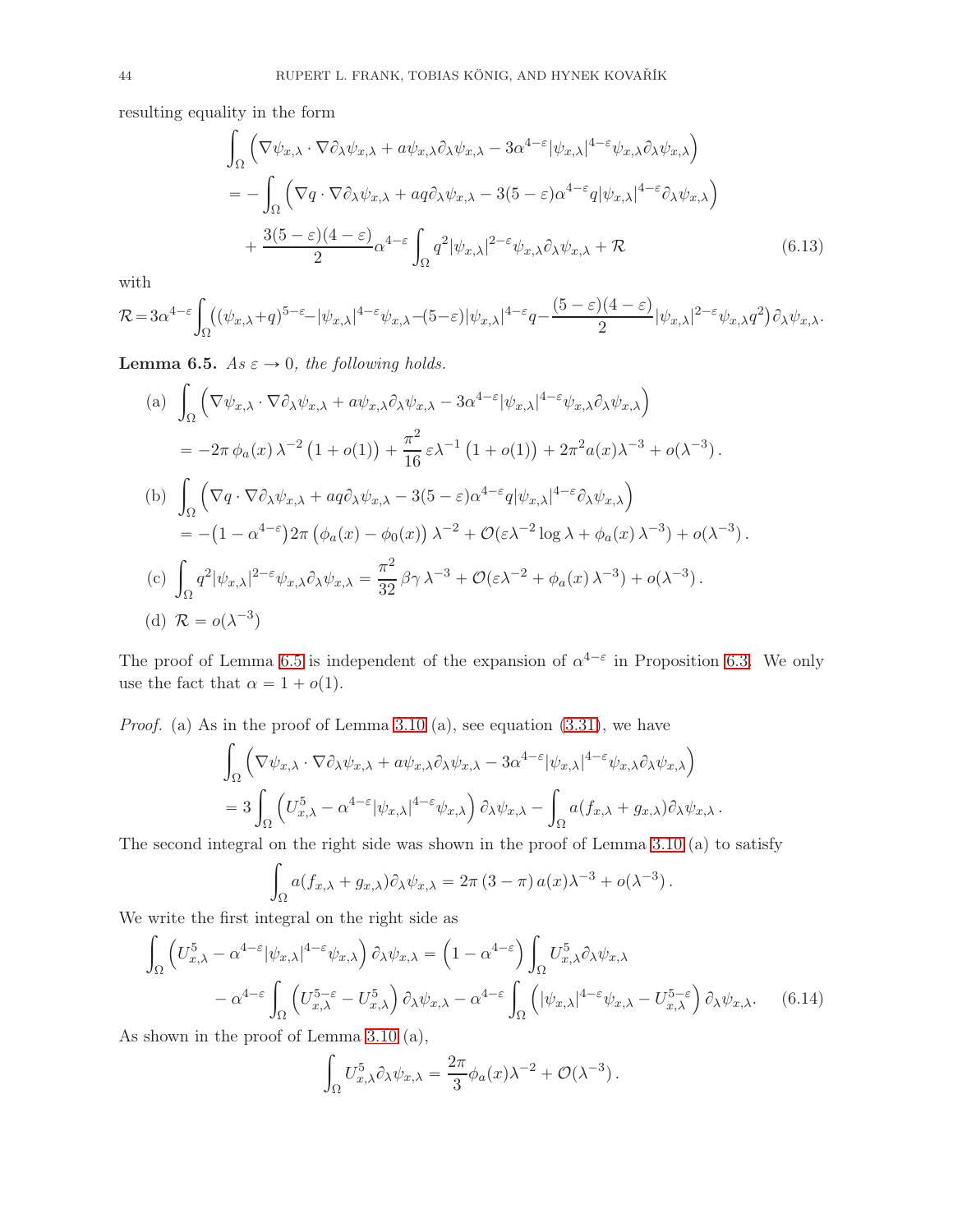Next, by Lemma [A.2,](#page-50-0)

$$
\int_{\Omega} \left( U_{x,\lambda}^{5-\varepsilon} - U_{x,\lambda}^{5} \right) \partial_{\lambda} \psi_{x,\lambda} = \int_{\Omega} \left( U_{x,\lambda}^{5-\varepsilon} - U_{x,\lambda}^{5} \right) \partial_{\lambda} U_{x,\lambda} + \frac{1}{2} \lambda^{-3/2} \int_{\Omega} \left( U_{x,\lambda}^{5-\varepsilon} - U_{x,\lambda}^{5} \right) H_a(x,\cdot) + o(\lambda^{-3}).
$$

For the first term, we use [\(5.20\)](#page-38-2) and the bounds from the proof of Lemma [3.10](#page-22-0) (a) to get

$$
\int_{\Omega} \left( U_{x,\lambda}^{5-\varepsilon} - U_{x,\lambda}^{5} \right) \partial_{\lambda} U_{x,\lambda} = -\frac{\pi^2}{48} \varepsilon \lambda^{-1} (1 + o(1)) + \mathcal{O}(\lambda^{-4}).
$$

For the second term, we use the bound  $||U_{x,\lambda}^{-\varepsilon} - 1||_{\infty} = \mathcal{O}(\varepsilon \log \lambda)$  and compute

$$
\lambda^{-3/2} \left| \int_{\Omega} \left( U_{x,\lambda}^{5-\varepsilon} - U_{x,\lambda}^{5} \right) H_a(x, \cdot) \right| \lesssim \varepsilon \lambda^{-3/2} \log \lambda \int_{\Omega} U_{x,\lambda}^{5} H_a(x, \cdot) \lesssim \varepsilon \lambda^{-2} \log \lambda = o(\varepsilon \lambda^{-1}).
$$

Concerning the last term on the right hand side of [\(6.14\)](#page-43-1), we will prove

<span id="page-44-0"></span>
$$
\int_{\Omega} \left( |\psi_{x,\lambda}|^{4-\varepsilon} \psi_{x,\lambda} - U_{x,\lambda}^{5-\varepsilon} \right) \partial_{\lambda} \psi_{x,\lambda} = \frac{2\pi}{3} \phi_a(x) \lambda^{-2} \left( 1 + o(1) \right) - 2\pi a(x) \lambda^{-3} + \mathcal{O}(\phi_a(x)^2 \lambda^{-3}) + o(\lambda^{-3}).
$$
\n(6.15)

This will complete our discussion of the right hand side of [\(6.14\)](#page-43-1) and hence the proof of (a).

The proof of  $(6.15)$  is similar to the corresponding argument in the proof of Lemma [3.10](#page-22-0) (a), but we include some details. We bound pointwise

$$
|\psi_{x,\lambda}|^{4-\varepsilon}\psi_{x,\lambda} - U_{x,\lambda}^{5-\varepsilon} = -(5-\varepsilon)\lambda^{-\frac{1}{2}}U_{x,\lambda}^{4-\varepsilon}H_a(x,\cdot) + \frac{1}{2}(5-\varepsilon)(4-\varepsilon)\lambda^{-1}U_{x,\lambda}^{3-\varepsilon}H_a(x,\cdot)^2
$$
  
+  $\mathcal{O}\Big(\lambda^{-3/2}U_{x,\lambda}^2|H_a(x,\cdot)|^3 + \lambda^{-5/2}|H_a(x,\cdot)|^5 + U_{x,\lambda}^4|f_{x,\lambda}| + |f_{x,\lambda}|^5\Big).$ 

Using the bounds from Lemmas [A.1](#page-49-0) and [A.2,](#page-50-0) we easily find that the remainder term, when integrated against  $|\partial_{\lambda}\psi_{x,\lambda}|$  is  $o(\lambda^{-3})$ . Using expansion [\(B.5\)](#page-52-0) we obtain, by an explicit calculation similar to [\(B.11\)](#page-53-2) and [\(B.13\)](#page-53-3),

$$
\int_{\Omega} U_{x,\lambda}^{4-\epsilon} H_a(x,\cdot) \partial_{\lambda} \psi_{x,\lambda} = \int_{\Omega} U_{x,\lambda}^{4-\epsilon} \partial_{\lambda} U_{x,\lambda} H_a(x,\cdot) + \mathcal{O}(\lambda^{-5/2} \phi_a(x)^2) + o(\lambda^{-5/2})
$$
\n
$$
= -\left(\frac{2\pi}{15} + \mathcal{O}(\epsilon)\right) \phi_a(x) \lambda^{-\frac{3+\epsilon}{2}} + \frac{2\pi}{5} a(x) \lambda^{-\frac{5}{2}} + \mathcal{O}(\lambda^{-5/2} \phi_a(x)^2) + o(\lambda^{-5/2})
$$
\n
$$
= -\frac{2\pi}{15} \phi_a(x) \lambda^{-\frac{3}{2}} \left(1 + o(1)\right) + \frac{2\pi}{5} a(x) \lambda^{-\frac{5}{2}} + \mathcal{O}(\lambda^{-5/2} \phi_a(x)^2) + o(\lambda^{-5/2}),
$$

where we used Lemma [5.3.](#page-35-2) In the same way, we get

$$
\int_{\Omega} U_{x,\lambda}^{3-\epsilon} H_a(x,\cdot)^2 \partial_{\lambda} \psi_{x,\lambda} = \mathcal{O}(\lambda^{-2} \phi_a^2(x)) + o(\lambda^{-2}).
$$

This proves [\(6.15\)](#page-44-0).

(b) As in the proof of Lemma [3.10](#page-22-0) (b) we have

$$
\int_{\Omega} \left( \nabla q \cdot \nabla \partial_{\lambda} \psi_{x,\lambda} + a q \partial_{\lambda} \psi_{x,\lambda} - 3(5 - \varepsilon) \alpha^{4-\varepsilon} |\psi_{x,\lambda}|^{4-\varepsilon} q \partial_{\lambda} \psi_{x,\lambda} \right) \n= 3 \int_{\Omega} q \left( 5U_{x,\lambda}^4 \partial_{\lambda} U_{x,\lambda} - (5 - \varepsilon) \alpha^{4-\varepsilon} |\psi_{x,\lambda}|^{4-\varepsilon} \partial_{\lambda} \psi_{x,\lambda} \right) - \int_{\Omega} a q \left( \partial_{\lambda} f_{x,\lambda} + \partial_{\lambda} g_{x,\lambda} \right).
$$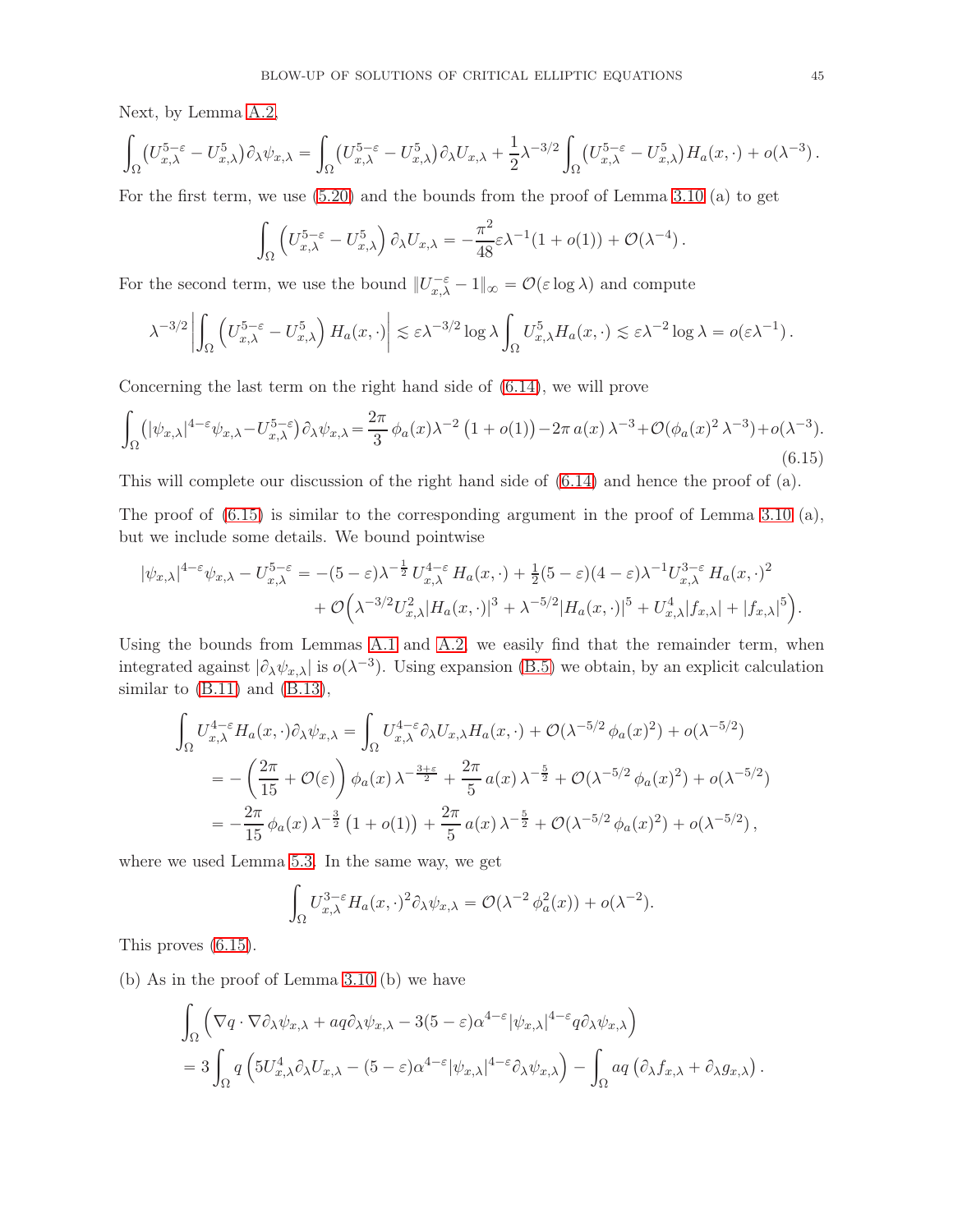According to [\(3.41\)](#page-25-1), the second term on the right side is  $o(\lambda^{-3})$ . (Note that we now use the bound [\(6.11\)](#page-42-0) instead of [\(3.27\)](#page-20-0).) We write the first integral as

$$
\int_{\Omega} q\left(5U_{x,\lambda}^4 \partial_{\lambda} U_{x,\lambda} - (5-\varepsilon)\alpha^{4-\varepsilon} |\psi_{x,\lambda}|^{4-\varepsilon} \partial_{\lambda} \psi_{x,\lambda}\right) = \left(5\left(1 - \alpha^{4-\varepsilon}\right) + \varepsilon \alpha^{4-\varepsilon}\right) \int_{\Omega} q U_{x,\lambda}^4 \partial_{\lambda} U_{x,\lambda} + (5-\varepsilon)\alpha^{4-\varepsilon} \int_{\Omega} q\left(U_{x,\lambda}^4 \partial_{\lambda} U_{x,\lambda} - \psi_{x,\lambda}^4 \partial_{\lambda} \psi_{x,\lambda}\right) + (5-\varepsilon)\alpha^{4-\varepsilon} \int_{\Omega} q\left(\psi_{x,\lambda}^4 - |\psi_{x,\lambda}|^{4-\varepsilon}\right) \partial_{\lambda} \psi_{x,\lambda}.
$$

According to [\(3.39\)](#page-24-2),

$$
\begin{split} &\left(5\left(1-\alpha^{4-\varepsilon}\right)+\varepsilon\alpha^{4-\varepsilon}\right)\int_{\Omega}qU_{x,\lambda}^{4}\partial_{\lambda}U_{x,\lambda} \\ &=\left(5\left(1-\alpha^{4-\varepsilon}\right)+\varepsilon\alpha^{4-\varepsilon}\right)\left(-\frac{2\pi}{15}\left(\phi_{a}(x)-\phi_{0}(x)\right)\lambda^{-2}+\mathcal{O}(\lambda^{-3})\right) \\ &=-\frac{2\pi}{3}\left(1-\alpha^{4-\varepsilon}\right)\left(\phi_{a}(x)-\phi_{0}(x)\right)\lambda^{-2}+\mathcal{O}(\varepsilon\lambda^{-2})+o(\lambda^{-3}) \end{split}
$$

and according to  $(3.40)$ , using  $(6.11)$  instead of  $(3.27)$ ,

$$
\int_{\Omega} q\left( U_{x,\lambda}^4 \partial_{\lambda} U_{x,\lambda} - \psi_{x,\lambda}^4 \partial_{\lambda} \psi_{x,\lambda} \right) = \mathcal{O}(\phi_a(x) \lambda^{-3}) + o(\lambda^{-3})
$$

Finally, for any fixed  $\delta \in (0, d(x))$  and for any  $p > 1$  we have, by Lemma [A.2,](#page-50-0)

<span id="page-45-0"></span>
$$
\|\psi_{x,\lambda}^p \partial_{\lambda} \psi_{x,\lambda}\|_{L^{\infty}(B_{\delta}(x)^c \cap \Omega)} = \mathcal{O}\left(\lambda^{-\frac{3+p}{2}}\right). \tag{6.16}
$$

On the other hand, taking  $\delta$  sufficienctly small (but independent of  $\varepsilon$ ) we obtain  $U_{x,\lambda} \leq \psi_{x,\lambda} \leq$  $U_{x,\lambda}$  on  $B_{\delta}(x)$ . The latter implies  $\psi_{x,\lambda}^{-\varepsilon} = U_{x,\lambda}^{-\varepsilon}(1+\mathcal{O}(\varepsilon))$  on  $B_{\delta}(x)$ , and therefore

$$
||1 - \psi_{x,\lambda}^{-\varepsilon}||_{L^{\infty}(B_{\delta}(x))} = \mathcal{O}(\varepsilon \log \lambda).
$$

Consequently, using [\(6.11\)](#page-42-0) and [\(6.16\)](#page-45-0),

$$
\left|\int_{\Omega} q\left(\psi_{x,\lambda}^4 - |\psi_{x,\lambda}|^{4-\varepsilon}\right) \partial_{\lambda} \psi_{x,\lambda}\right| \lesssim \|q\|_6 \left(\varepsilon \log \lambda \, \|\psi_{x,\lambda}^4 \partial_{\lambda} \psi_{x,\lambda}\|_{6/5} + \lambda^{-\frac{7}{2}}\right) \lesssim \varepsilon \lambda^{-2} \log \lambda + \lambda^{-\frac{9}{2}}.
$$

Collecting all the bounds, we arrive at the claimed expansion in (b).

(c) The relevant term with exponent  $2 - \varepsilon$  replaced by 2 was computed in Lemma [3.10](#page-22-0) (c). The same computation, but with Proposition [6.2](#page-40-3) instead of Proposition [3.4,](#page-17-2) gives

$$
\int_{\Omega} q^2 \psi_{x,\lambda}^3 \partial_{\lambda} \psi_{x,\lambda} = \frac{\pi^2}{32} \beta \gamma \lambda^{-3} + \mathcal{O}(\varepsilon \lambda^{-2} + \phi_a(x) \lambda^{-3}) + o(\lambda^{-3}).
$$

(The  $\mathcal{O}(\varepsilon \lambda^{-2})$  term comes from bounding  $\int_{\Omega} rs\psi_{x,\lambda}^{3} \partial_{\lambda} \psi_{x,\lambda}$ .)

We bound the difference similarly as at the end of the previous part (b), namely,

$$
\left| \int_{\Omega} q^2 \left( |\psi_{x,\lambda}|^{2-\epsilon} \psi_{x,\lambda} - \psi_{x,\lambda}^3 \right) \partial_{\lambda} \psi_{x,\lambda} \right| \lesssim \|q\|_6^2 \left( \epsilon \log \lambda \|\psi_{x,\lambda}^3 \partial_{\lambda} \psi_{x,\lambda}\|_{3/2} + \lambda^{-3} \right) \lesssim \epsilon \lambda^{-3} \log \lambda + \lambda^{-5} = o(\lambda^{-3}).
$$

The proof of (d) uses similar bounds as in the rest of the proof and is omitted.  $\Box$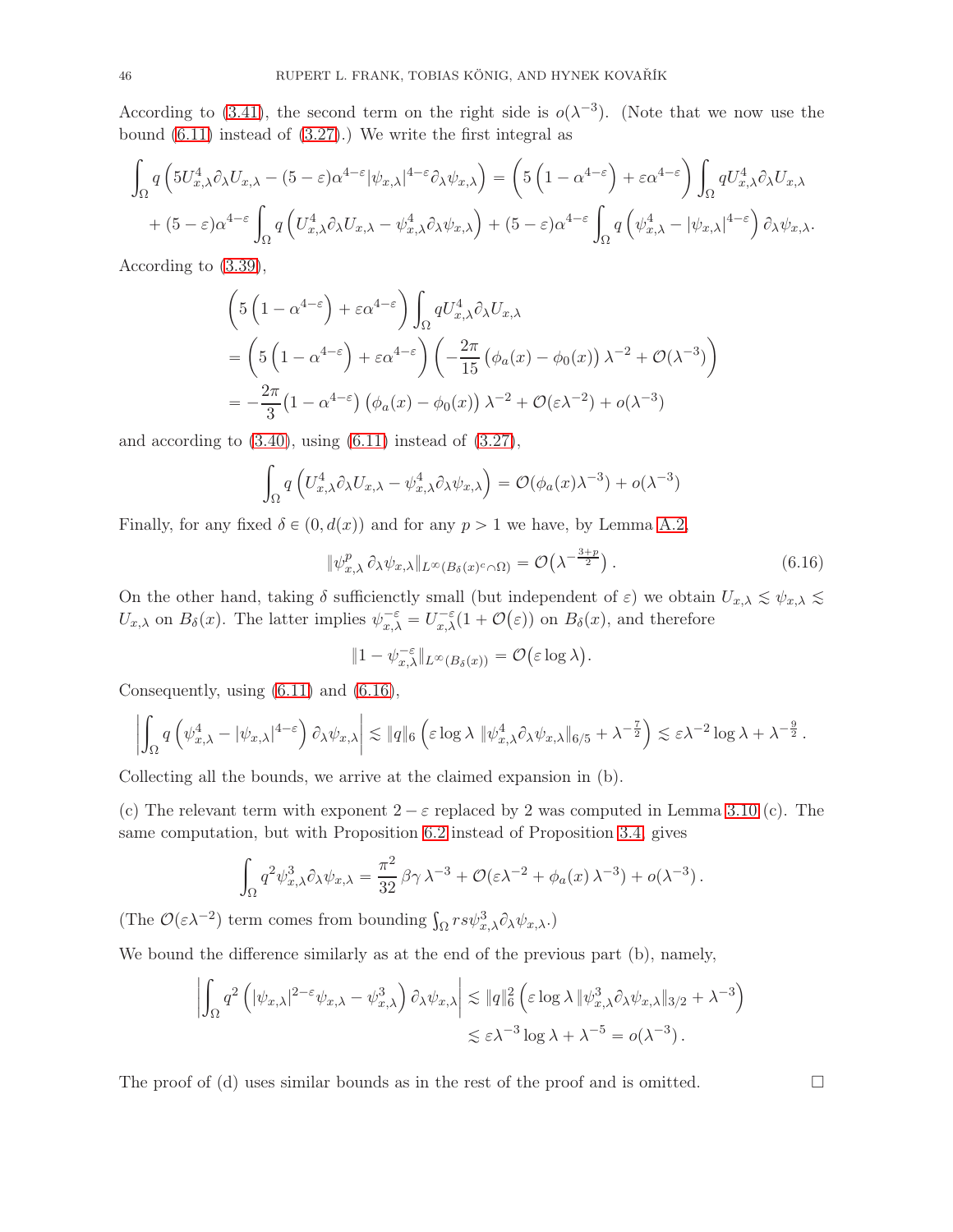*Proof of Proposition [6.4.](#page-42-1)* Inserting the bounds from Lemma [6.5](#page-43-0) into  $(6.13)$ , we obtain

$$
\phi_a(x)\left(1+o(1)\right)-\frac{\pi}{32}\varepsilon\lambda\left(1+o(1)\right)-\pi a(x)\lambda^{-1}-\left(1-\alpha^{4-\varepsilon}\right)\phi_0(x)+\frac{15\pi}{32}\beta\gamma\lambda^{-1}=o(\lambda^{-1}).
$$

Inserting the expansion of  $\alpha^{4-\epsilon}$  from Proposition [6.3,](#page-41-1) this becomes

$$
\phi_a(x) \left(1 + o(1)\right) - \frac{\pi}{32} \varepsilon \lambda \left(1 + o(1)\right) - \pi a(x) \lambda^{-1} - 4\beta \phi_0(x) \lambda^{-1} + \frac{15\pi}{32} \beta \gamma \lambda^{-1} = o(\lambda^{-1}).
$$

Using the expansions [\(3.13\)](#page-16-2) of  $\beta$  and  $\gamma$ , this can be simplified to

$$
\phi_a(x) (1 + o(1)) - \frac{\pi}{32} \varepsilon \lambda (1 + o(1)) - \pi a(x) \lambda^{-1} = o(\lambda^{-1}),
$$

which is the assertion.  $\Box$ 

6.4. **Bounding**  $\nabla \phi_a$ . In this subsection we prove the bound on  $\nabla \phi_a(x)$  in Proposition [6.1.](#page-39-1)

<span id="page-46-0"></span>**Proposition 6.6.** For every  $\mu < 1$ , as  $\varepsilon \to 0$ ,

$$
|\nabla \phi_a(x)| \lesssim \varepsilon \lambda^{1/2} + \lambda^{-\mu} + \phi_a(x) \lambda^{-1/2}.
$$
 (6.17)

Note that together with [\(5.2\)](#page-34-1) it follows from Proposition [6.6](#page-46-0) that  $x_0$  is a critical point of  $\phi_a$ .

The proof of Proposition [6.6](#page-46-0) is a refined version of the proof of Proposition [5.8](#page-38-1) and is again based on the Pohozaev identity [\(5.21\)](#page-38-3). The latter reads, in the notation of [\(3.46\)](#page-26-6),

<span id="page-46-3"></span>
$$
0 = I[\psi_{x,\lambda}] + 2I[\psi_{x,\lambda}, q] + I[q]. \qquad (6.18)
$$

To control the boundary integrals involving q in this identity, we need the following lemma, which is the analogue of Lemma [3.13.](#page-27-2)

<span id="page-46-1"></span>**Lemma 6.7.** 
$$
\|\frac{\partial q}{\partial n}\|_{L^2(\partial\Omega)} \lesssim \varepsilon + \lambda^{-3/2} + \phi_a(x)\,\lambda^{-1}.
$$

Before proving this lemma, let us use it to complete the proof of Proposition [6.6.](#page-46-0) In that proof, and later in this subsection, we will use the inequality

<span id="page-46-2"></span>
$$
||q||_2 \lesssim \varepsilon + \lambda^{-3/2} + \phi_a(x)\,\lambda^{-1},\tag{6.19}
$$

This follows from the bound  $(3.10)$  on s and the bound in Proposition [6.2](#page-40-3) on r.

*Proof of Proposition [6.6.](#page-46-0)* It follows from Lemma [6.7](#page-46-1) and the bounds  $(6.19)$  and  $(3.49)$  that

$$
\left|I[\psi_{x,\lambda},q]\right| \lesssim \varepsilon \lambda^{-1/2} + \lambda^{-2} + \phi_a(x) \lambda^{-3/2}, \qquad \left|I[q]\right| \lesssim \varepsilon^2 + \lambda^{-3} + \phi_a(x)^2 \lambda^{-2}.
$$

The claim thus follows from Lemma [3.12](#page-26-3) and [\(6.18\)](#page-46-3).  $\Box$ 

*Proof of Lemma [6.7.](#page-46-1)* Note that  $-\Delta q = F$  with

$$
F := -3U_{x,\lambda}^5 + 3\alpha^{4-\varepsilon} (\psi_{x,\lambda} + q)^{5-\varepsilon} - aq + a(f_{x,\lambda} + g_{x,\lambda}).
$$

With the cut-off function  $\zeta$  defined as in the proof of Lemma [2.6,](#page-11-1) we have

$$
-\Delta(\zeta q) = \zeta F - 2\nabla\zeta \cdot \nabla q - (\Delta\zeta)q.
$$

Arguing as in [\(3.51\)](#page-28-0) we deduce that

$$
\zeta|F| \lesssim \zeta|q|^{5-\varepsilon} + |q| + \lambda^{-5/2}.
$$
\n(6.20)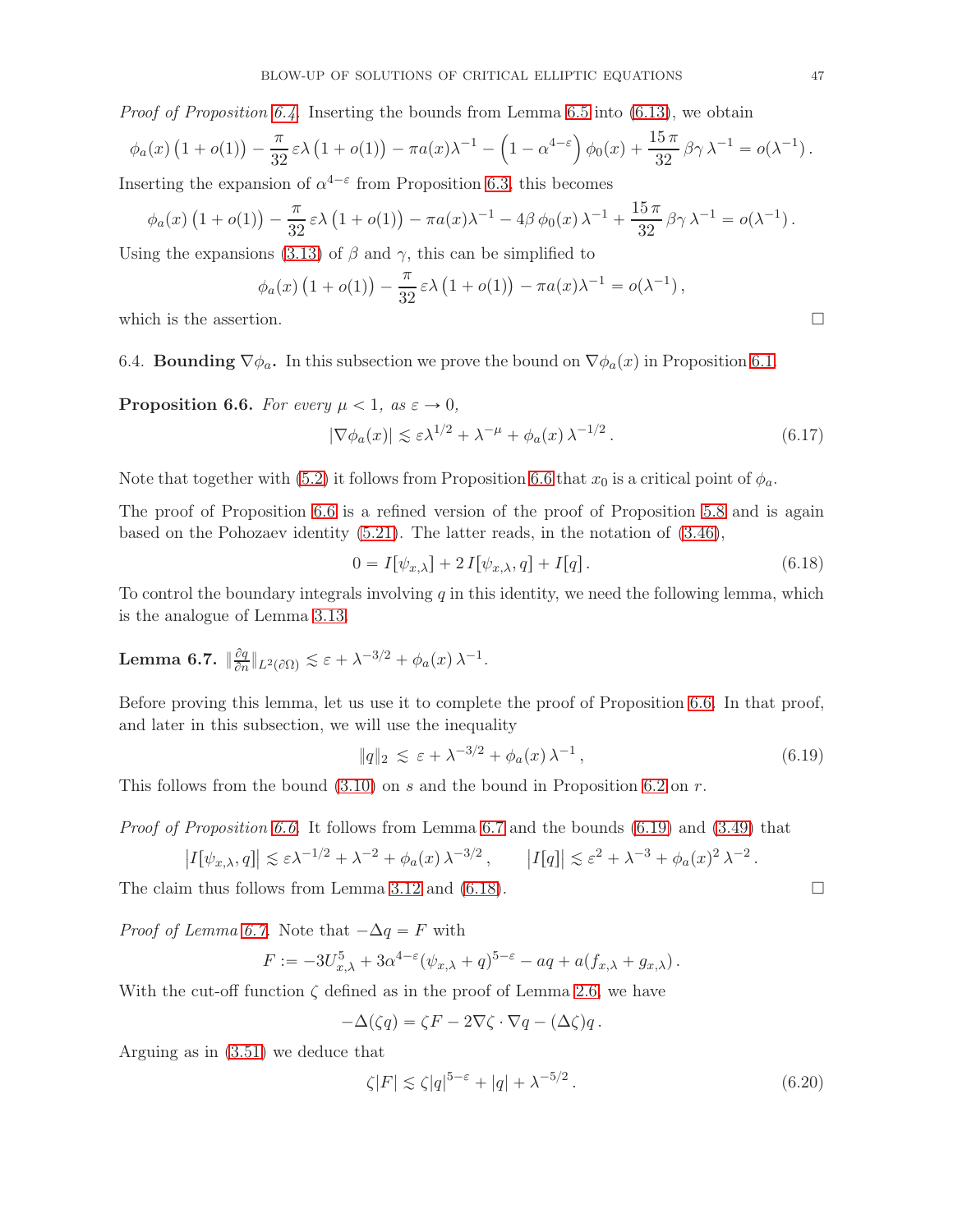Now we follow the line of arguments in the proof of Lemma [3.13.](#page-27-2) The only difference is that instead of [\(3.48\)](#page-27-0) we have the bound

$$
||q||_2 \lesssim \varepsilon + \lambda^{-3/2} + \phi_a(x)\,\lambda^{-1},\tag{6.21}
$$

which follows from  $(3.10)$  and Proposition [6.2.](#page-40-3) Using this estimate we find

$$
\|\Delta(\zeta q)\|_{3/2} \,\lesssim\,\varepsilon + \lambda^{-3/2} + \phi_a(x)\,\lambda^{-1}\,.
$$

<span id="page-47-1"></span>In combination with  $(2.12)$ , this proves the claim.

#### 7. Proof of Theorems [1.2](#page-3-1) and [1.3](#page-3-0)

7.1. Proof of Theorem [1.2.](#page-3-1) Equation [\(1.10\)](#page-3-2) follows from Proposition [5.1,](#page-33-2) together with [\(3.2\)](#page-14-5), [\(3.3\)](#page-14-6) and [\(3.5\)](#page-14-4). Proposition [5.1](#page-33-2) gives also  $|x_{\varepsilon} - x_0| = o(1)$ . Moreover, the bound on  $\lambda$  in [\(5.2\)](#page-34-1) together with [\(6.4\)](#page-39-2) gives  $\nabla \phi_a(x_0) = 0$ , and [\(6.2\)](#page-39-3) gives  $\|\nabla r\|_2 = \mathcal{O}(\varepsilon + \lambda^{-3/2} + \phi_a(x)\lambda^{-1})$ . By the bound on  $\lambda$  in [\(5.2\)](#page-34-1), this proves the claimed bound on  $\|\nabla r\|_2$  if  $\phi_a(x_0) \neq 0$ . In case  $\phi_a(x_0) = 0$  we will see below that  $\phi_a(x) = o(\lambda^{-1})$  and  $\varepsilon = \mathcal{O}(\lambda^{-2})$ , so we again obtain the claimed bound.

Next, equation [\(6.3\)](#page-39-4) shows that

<span id="page-47-2"></span>
$$
\lim_{\varepsilon \to 0} \varepsilon \lambda = \frac{32}{\pi} \phi_a(x_0), \tag{7.1}
$$

which is  $(1.12)$ .

Equation [\(1.13\)](#page-3-4) follows from [\(6.5\)](#page-39-5). In case  $\phi_a(x_0) \neq 0$  this is immediate, and in case  $\phi_a(x_0) = 0$ we use, in addition, the expansion of  $\beta$  from Proposition [3.3](#page-16-4) and the fact that  $\varepsilon = o(\lambda^{-1})$  by  $(7.1).$  $(7.1).$ 

Finally, let us assume  $\phi_a(x_0) = 0$  and prove [\(1.15\)](#page-3-5). We apply Lemma [4.2](#page-30-4) to the function  $u(x) := \phi_a(x+x_0)$  and get  $\phi_a(x) \leq |\nabla \phi_a(x)|^2$ . From [\(6.4\)](#page-39-2), together with the fact that  $\varepsilon = o(\lambda^{-1})$ by  $(7.1)$ , we then get

$$
\phi_a(x) = o(\lambda^{-1}).\tag{7.2}
$$

Inserting this into [\(6.3\)](#page-39-4), we obtain

$$
\pi a(x)\lambda^{-1} + \frac{\pi}{32} \varepsilon \lambda (1 + o(1)) = o(\lambda^{-1}),
$$

<span id="page-47-0"></span>which is  $(1.15)$ . This completes the proof of Theorem [1.2.](#page-3-1)

7.2. A bound on  $||w||_{\infty}$ . To complete the proof of Theorem [1.3](#page-3-0) it remains to establish a suitable bound on  $||w||_{\infty}$ , as well as on  $||w||_{p}$  for  $p > 6$ . This is provided by the following modification of Proposition [4.3.](#page-31-5)

<span id="page-47-5"></span>Proposition 7.1.  $As \varepsilon \to 0$ ,

<span id="page-47-3"></span> $||w||_p \lesssim \lambda^{-\frac{3}{p}}$  for every  $p \in (6, \infty)$ . (7.3)

Moreover, for every  $\mu > 0$ ,

<span id="page-47-4"></span>
$$
||w||_{\infty} = o(\lambda^{\mu}). \tag{7.4}
$$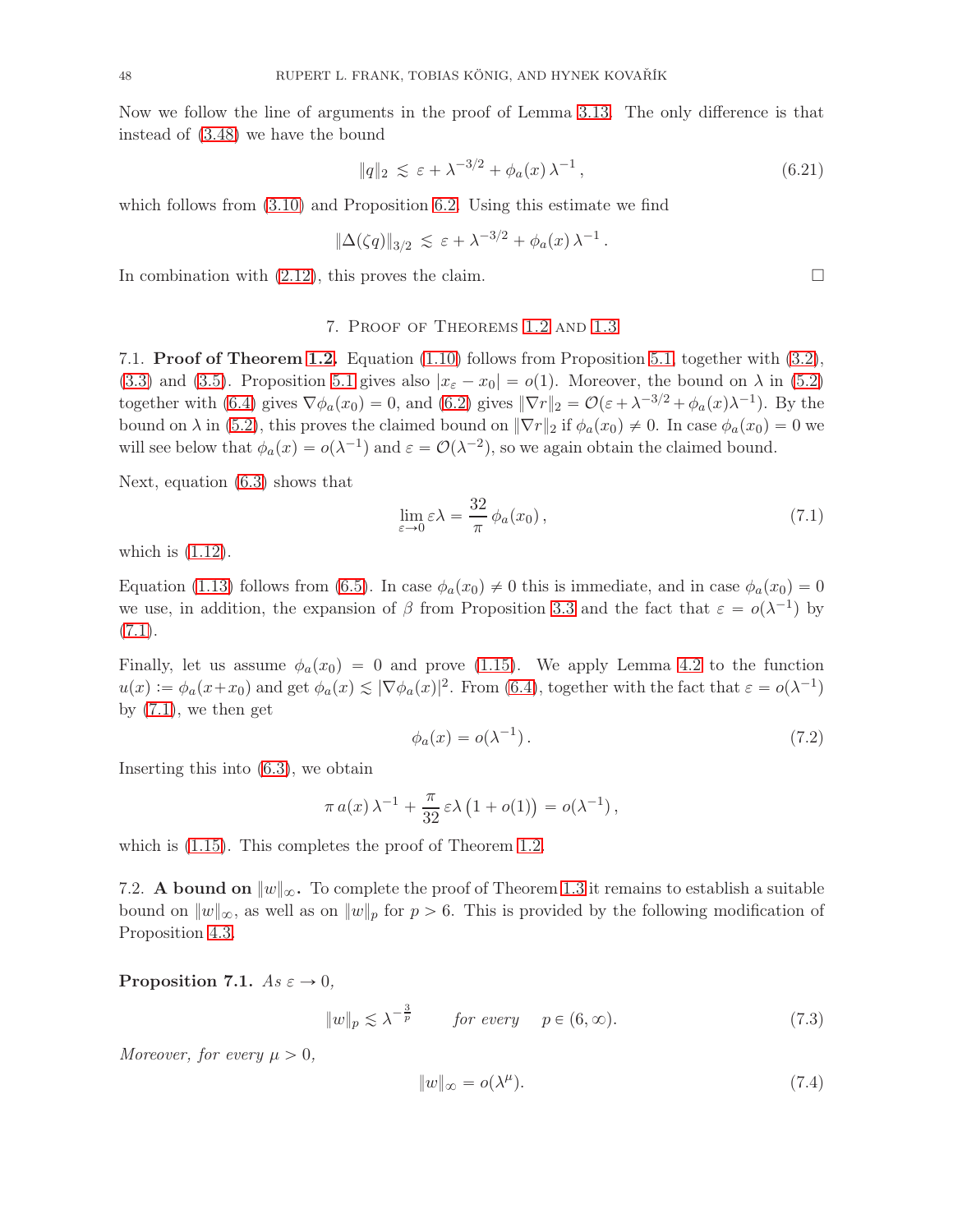*Proof.* To prove the bound [\(7.3\)](#page-47-3), let  $r > 1$  and F given by [\(5.22\)](#page-39-6). As in the proof of Proposition [4.3,](#page-31-5) we obtain the same bound  $(4.10)$ , where similarly to  $(4.11)$ , F satisfies

<span id="page-48-0"></span>
$$
|F| \lesssim U_{x,\lambda}^{5-\varepsilon} |\alpha^{4-\varepsilon}-1| + |U_{x,\lambda}^{5-\varepsilon}-U_{x,\lambda}^{5}| + U_{x,\lambda}^{4}(|w|+\varphi_{x,\lambda}) + |w|^{5} + \varphi_{x,\lambda} + U_{x,\lambda} + |w|.
$$
 (7.5)

Using the bounds  $\varepsilon \lesssim \lambda^{-1}$  from Proposition [5.1](#page-33-2) and  $|\alpha^{4-\varepsilon} - 1| \lesssim \varepsilon \log \lambda$  by Proposition [6.3,](#page-41-1) we can estimate, for every  $r > 1$ ,

$$
\int_{\Omega} \left( U_{x,\lambda}^{5-\varepsilon} \left| \alpha^{4-\varepsilon} - 1 \right| + |U_{x,\lambda}^{5} - U_{x,\lambda}^{5-\varepsilon}| \right) |w|^{r}
$$
\n
$$
\lesssim \|w\|_{3(r+1)}^{r} \left( \|U_{x,\lambda}^{5-\varepsilon}\|_{\frac{3r+3}{2r+3}} \right) \alpha^{4-\varepsilon} - 1 + \|U_{x,\lambda}^{5} - U_{x,\lambda}^{5-\varepsilon}\|_{\frac{3r+3}{2r+3}} \right)
$$
\n
$$
\lesssim \|w\|_{3(r+1)}^{r} \varepsilon \log \lambda \|U_{x,\lambda}\|_{5,\frac{3r+3}{2r+3}}^{5} \lesssim \|w\|_{3(r+1)}^{r} \varepsilon \log \lambda \lambda^{\frac{1}{2}\frac{r-1}{r+1}}
$$
\n
$$
\leq \eta \|w\|_{3(r+1)}^{r+1} + C_{\eta} (\log \lambda)^{r+1} \lambda^{-\frac{r+3}{2}} \leq \eta \|w\|_{3(r+1)}^{r+1} + C_{\eta} \lambda^{-1},
$$

Hence the right side of [\(4.10\)](#page-31-1) fulfills the same estimate as in the proof of Proposition [4.3,](#page-31-5) and we conclude [\(7.3\)](#page-47-3) as there.

We now turn to the bound [\(7.4\)](#page-47-4). From [\(5.10\)](#page-36-3) we deduce that

$$
w(x) = \frac{1}{4\pi} \int_{\Omega} G_0(x, y) F(y),
$$
\n(7.6)

As in Proposition [4.3,](#page-31-5) we need to estimate  $||F||_q$  for some  $q > 3/2$  using [\(7.5\)](#page-48-0). We bound

$$
||U_{x,\lambda}^{5-\varepsilon}|\alpha^{4-\varepsilon}-1||_q \le (\varepsilon \log \lambda + \lambda^{-1})||U_{x,\lambda}||_{5q}^5 \lesssim \lambda^{\frac{3}{2}-\frac{3}{q}} \log \lambda
$$

for every  $q > 3/2$ . Similarly,

$$
\|U_{x,\lambda}^{5-\varepsilon}-U_{x,\lambda}^{5}\|_{q}\,\lesssim\, \varepsilon\log\lambda \|U_{x,\lambda}\|_{5q}^{5}\lesssim \lambda^{\frac{3}{2}-\frac{3}{q}}\log\lambda
$$

for every  $q > 3/2$ . The other terms resulting from [\(7.5\)](#page-48-0) are identical to those already estimated in Proposition [4.3.](#page-31-5) As there, we thus obtain  $||F||_q \leq \lambda^{2-\frac{3}{q}} \log \lambda$ . Letting  $q \searrow 3/2$  yields [\(7.4\)](#page-47-4).  $\square$ 

7.3. Proof of Theorem [1.3.](#page-3-0) At this point, the proof of Theorem [1.3](#page-3-0) is almost identical to the proof of Theorem [1.6.](#page-5-1) We provide some details nevertheless.

By the bound  $||w||_{\infty} = o(\lambda^{1/2})$  from Proposition [7.1](#page-47-5) and Proposition [2.1,](#page-7-1) we have  $||u_{\varepsilon}||_{\infty} =$  $\lambda^{1/2} + o(\lambda^{1/2})$ . Thus part (a) of Theorem [1.3](#page-3-0) follows from [\(1.12\)](#page-3-3) and [\(1.15\)](#page-3-5), respectively.

To prove part (b), we rewrite equation [\(1.3\)](#page-1-1) as

$$
u(z) = \frac{3}{4\pi} \int_{\Omega} G_a(z, y) u(y)^{5-\varepsilon}.
$$

Fix again  $\delta = \delta_{\varepsilon} = o(1)$  with  $\lambda^{-1} = o(\delta_{\varepsilon})$ , so that  $\frac{3}{4\pi} \int_{B_{\delta_{\varepsilon}}(x)} u(y)^5 = 1 + o(1)$ . Then

$$
\frac{3}{4\pi} \int_{B_\delta(x)} G_a(z,y) u(y)^5 = \frac{3}{4\pi} \int_{B_\delta(x)} (G_a(z,x_0) + o(1)) u(y)^5 = \lambda^{-\frac{1}{2} - \frac{\varepsilon}{2}} G_a(z,x_0) + o(\lambda^{-\frac{1}{2} - \frac{\varepsilon}{2}}).
$$

On the other hand, by Lemmas [7.1](#page-47-5) and [A.1,](#page-49-0)

$$
|\int_{\Omega\setminus B_\delta(x)}G_a(z,y)u(y)^{5-\varepsilon}|\lesssim \|G_a(z,\cdot)\|_2(\|U_{x,\lambda}\|_{L^{10}(\Omega\setminus B_\delta(x))}^{5-\varepsilon}+\|w\|_{10}^{5-\varepsilon})\lesssim \lambda^{-5/2}\delta^{-7/2}+\lambda^{-3/2}.
$$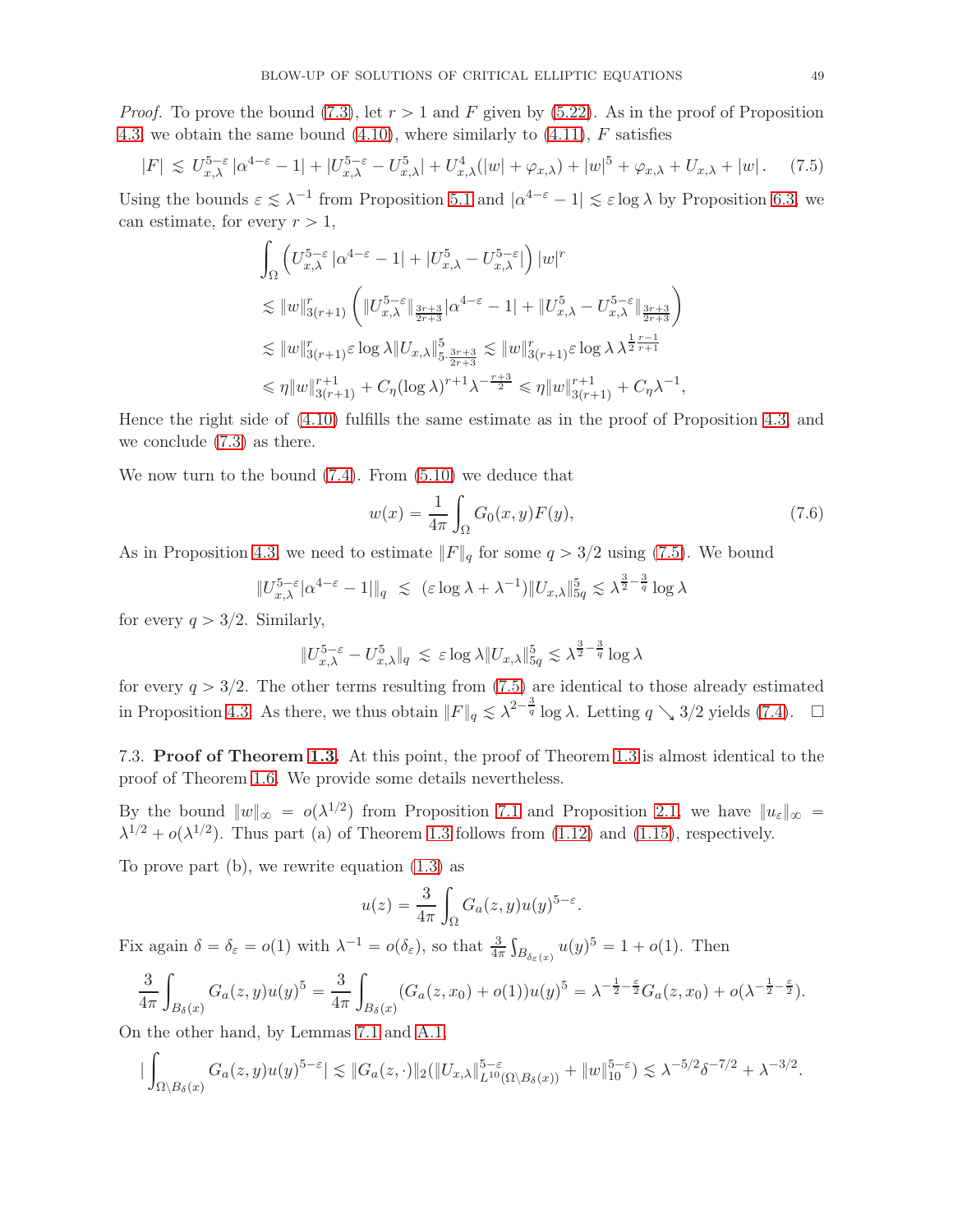Choosing  $\delta = \lambda^{-c}$  with  $c > 0$  small enough and observing that  $\lambda^{-\epsilon/2} = 1 + o(1)$  by Lemma [5.3,](#page-35-2) the proof of part (b) of Theorem [1.3](#page-3-0) is complete.

#### Appendix A. Some useful bounds

In this section, we collect some bounds which will be of frequent use in our estimates.

<span id="page-49-0"></span>**Lemma A.1.** Let  $x \in \Omega$  and let  $1 \leq q < \infty$ . As  $\lambda \to \infty$ , we have

<span id="page-49-1"></span>
$$
||U_{x,\lambda}||_{L^{q}(\Omega)} \lesssim \begin{cases} \lambda^{-1/2}, & 1 \le q < 3, \\ \lambda^{-1/2} (\log \lambda)^{\frac{1}{3}} & q = 3, \\ \lambda^{\frac{1}{2} - \frac{3}{q}}, & q > 3. \end{cases}
$$
(A.1)

Moreover, we have  $\partial_{x_i} U_{x,\lambda}(y) = \lambda^{5/2} \frac{y_i - x_i}{(1 + \lambda^2 |x - y|^2)^{3/2}}$  with

$$
\|\partial_{x_i} U_{x,\lambda}\|_{L^q(\Omega)} \lesssim \begin{cases} \lambda^{-1/2}, & 1 \le q < 3/2, \\ \lambda^{-1/2} (\log \lambda)^{\frac{2}{3}}, & q = 3/2, \\ \lambda^{\frac{3}{2} - \frac{3}{q}}, & q > 3/2. \end{cases}
$$

and  $\partial_{\lambda}U_{x,\lambda}(y) = \frac{1}{2}\lambda^{-1/2}\frac{1-\lambda^2|x-y|^2}{(1+\lambda^2|x-y|^2)^2}$  $\frac{1-\lambda^{-}|x-y|^{-}}{(1+\lambda^{2}|x-y|^{2})^{3/2}}$  with

 $\|\partial_{\lambda}U\|_q \leq \lambda^{-1} \|U\|_q$  for any  $1 \leq q \leq \infty$ .

 $Moreover, \ for \ any \ \rho = \rho_{\lambda} \ with \ \rho \lambda \rightarrow \infty,$ 

$$
||U||_{L^q(\Omega\setminus B_\rho(x))} \lesssim \begin{cases} \lambda^{-1/2}, & 1 \le q < 3, \\ \lambda^{-1/2} (\log \lambda)^{\frac{1}{3}}, & q = 3, \\ \lambda^{-\frac{1}{2}} \rho^{\frac{3-q}{q}}, & q > 3, \end{cases}
$$

and

$$
\|\partial_{\lambda}U\|_{L^{q}(\Omega\setminus B_{\rho}(x))}\lesssim\begin{cases} \lambda^{-3/2},&1\leqslant q<3,\\ \lambda^{-3/2}(\log\lambda)^{\frac{1}{3}},&q=3,\\ \lambda^{-\frac{3}{2}}\rho^{\frac{3-q}{q}},&q>3,\end{cases}
$$

and

$$
\|\partial_{x_i} U\|_{L^q(\Omega \setminus B_\rho(x))} \lesssim \begin{cases} \lambda^{-1/2}, & 1 \le q < 3/2, \\ \lambda^{-1/2} (\log \lambda)^{\frac{2}{3}}, & q = 3/2, \\ \lambda^{-\frac{1}{2}} \rho^{\frac{3-2q}{q}}, & q > 3/2. \end{cases}
$$

*Proof.* Taking  $R > 0$  such that  $\Omega \subset B_R(x)$ , we have

$$
\int_{\Omega} U_{x,\lambda}^{q} \lesssim \lambda^{-3+\frac{q}{2}} \int_{0}^{\lambda R} \frac{r^{2}}{(1+r^{2})^{q/2}} \lesssim \lambda^{-3+\frac{q}{2}} \int_{1}^{\lambda R} r^{2-q} \lesssim \begin{cases} \lambda^{-q/2}, & 1 \leq q < 3, \\ \lambda^{-q/2} (\log \lambda)^{\frac{1}{3}} & q = 3, \\ \lambda^{\frac{q}{2}-3}, & q > 3. \end{cases}
$$

This proves [\(A.1\)](#page-49-1). The remaining bounds follow by analogous explicit computations, which we  $\Box$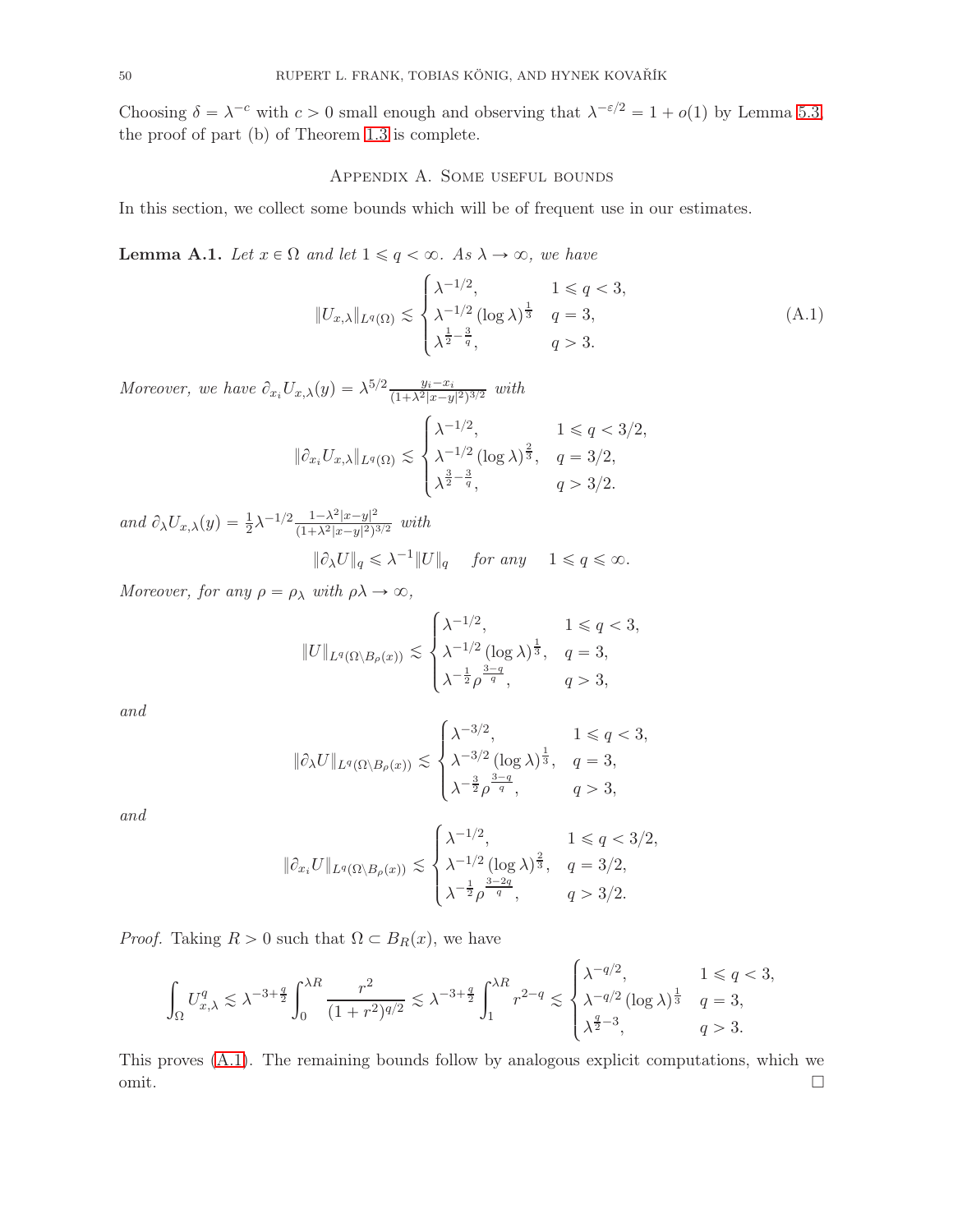<span id="page-50-0"></span>Lemma A.2. We have

with

$$
U_{x,\lambda} = PU_{x,\lambda} + \lambda^{-1/2} H_0(x,\cdot) + f_{x,\lambda},
$$

$$
||f_{x,\lambda}||_{\infty} \lesssim \lambda^{-5/2} d^{-3}, \quad ||\partial_{\lambda} f_{x,\lambda}||_{\infty} \lesssim \lambda^{-7/2} d^{-3}, \quad ||\partial_{x_i} f_{x,\lambda}||_{\infty} \lesssim \lambda^{-5/2} d^{-4}.
$$
 (A.2)

The function  $\varphi_{x,\lambda} := \lambda^{-1/2} H_0(x, \cdot) + f_{x,\lambda}$  satisfies  $0 \le \varphi_{x,\lambda} \le U_{x,\lambda}$  as well as

<span id="page-50-4"></span>
$$
\|\varphi_{x,\lambda}\|_6 \lesssim \lambda^{-1/2} d^{-1/2}, \quad \|\varphi_{x,\lambda}\|_{\infty} \lesssim \lambda^{-1/2} d^{-1} \,. \tag{A.3}
$$

Moreover,

$$
\|\partial_{\lambda}\varphi_{x,\lambda}\|_6 \lesssim \lambda^{-3/2} d^{-1/2}, \quad \|\partial_{\lambda}\varphi_{x,\lambda}\|_{\infty} \lesssim \lambda^{-3/2} d^{-1}
$$

and

$$
\|\partial_{x_i}\varphi_{x,\lambda}\|_6\lesssim \lambda^{-1/2}d^{-1/2},\quad \|\partial_{x_i}\varphi_{x,\lambda}\|_{\infty}\lesssim \lambda^{-1/2}d^{-2}.
$$

*Proof.* Everything, except for the  $L^{\infty}$  bounds on  $\varphi_{x,\lambda}$ ,  $\partial_{x_i}\varphi_{x,\lambda}$  and  $\partial_{\lambda}\varphi_{x,\lambda}$ , is taken from [\[31,](#page-56-5) Prop. 1]. Since these functions are harmonic, the remaining bounds follow from the maximum principle.

#### <span id="page-50-1"></span>Lemma A.3. We have

(a) 
$$
\int_{\partial\Omega} n \left( \frac{\partial P U_{x,\lambda}}{\partial n} \right)^2 = C\lambda^{-1} \nabla \phi_0(x) + o(\lambda^{-1} d^{-2})
$$
 for some constant  $C > 0$ ,  
\n(b)  $\int_{\partial\Omega} y \cdot n \left( \frac{\partial P U_{x,\lambda}}{\partial n} \right)^2 = \mathcal{O}(\lambda^{-1} d^{-2}),$   
\n(c)  $\int_{\partial\Omega} \left( \frac{\partial P U_{x,\lambda}}{\partial n} \right)^2 = \mathcal{O}(\lambda^{-1} d^{-2}).$ 

For the proof of Lemma [A.3](#page-50-1) we refer to  $[31, Eq.(2.7)], [31, Eq.(2.10)],$  $[31, Eq.(2.7)], [31, Eq.(2.10)],$  $[31, Eq.(2.7)], [31, Eq.(2.10)],$  and  $[31, Eq.(B.25)]$ respectively.

We define the function

<span id="page-50-2"></span>
$$
g_{x,\lambda}(y) := \frac{\lambda^{-1/2}}{|x - y|} - U_{x,\lambda}(y),
$$
\n(A.4)

<span id="page-50-3"></span>Lemma A.4.  $As \lambda \to \infty$ ,

$$
\|g_{x,\lambda}\|_p \lesssim \lambda^{1/2-3/p} \qquad \|\partial_\lambda g_{x,\lambda}\|_p \lesssim \lambda^{-1/2-3/p}
$$

hold if  $1 \leqslant p < 3$ . Moreover,  $\nabla g_{x,\lambda} \in L^p(\mathbb{R}^3)$  for all  $1 \leqslant p < 3/2$ .

*Proof.* We have 
$$
g_{x,\lambda}(y) = \lambda^{1/2} g_{0,1}(\lambda(x - y))
$$
 with  $g_{0,1}(z) = |z|^{-1} - (1 + |z|^2)^{-1/2}$ . As  $|z| \to \infty$ ,  

$$
g_{0,1}(z) = |z|^{-1} \left(1 - (1 + |z|^{-2})^{-1/2}\right) \lesssim |z|^{-3}.
$$

Hence  $g_{0,1} \in L^p(\mathbb{R}^3)$  for all  $1 \leq p < 3$ , which yields  $||g_{x,\lambda}||_p \leq \lambda^{1/2 - 3/p} ||g_{0,1}||_{L^p(\mathbb{R}^3)}$ . Next, by direct calculation,

$$
\nabla g_{0,1}(z) = -\frac{z}{|z|^3} + \frac{z}{(1+|z|^2)^{3/2}} \lesssim |z|^{-4} \quad \text{as } |z| \to \infty.
$$

Hence  $\nabla g_{0,1} \in L^p(\mathbb{R}^3)$  for all  $1 \leq p < 3/2$  and so is  $\nabla g_{x,\lambda} = \lambda^{3/2} (\nabla g_{0,1})(\lambda (x - y)).$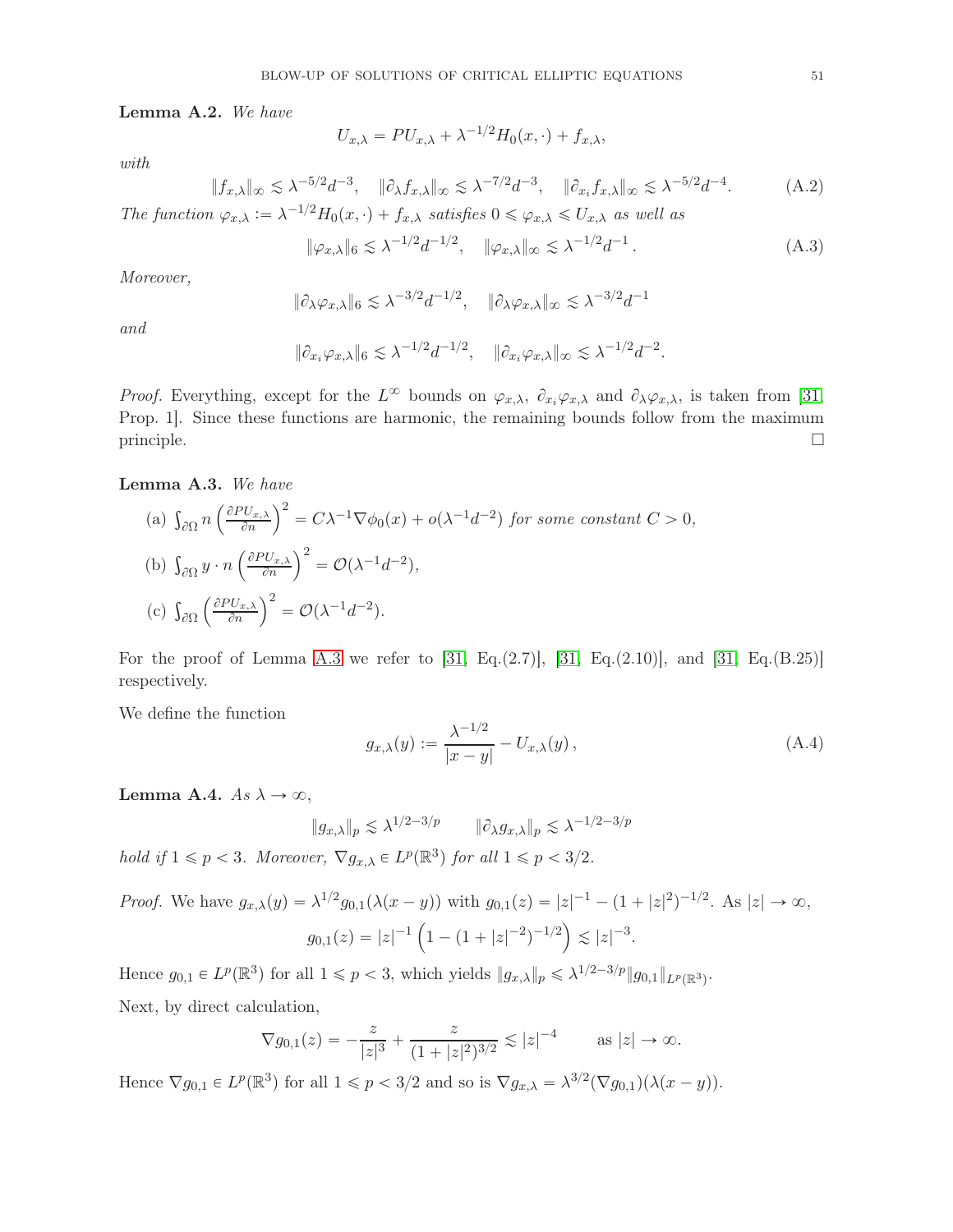Finally, we observe

$$
\partial_{\lambda}g_{x,\lambda}(y) = \lambda^{-1}g_{x,\lambda} + \lambda^{1/2}(x-y) \cdot (\nabla g_{0,1})(\lambda(x-y)).
$$

By the above, we have  $z \cdot \nabla g_{0,1} \in L^p(\mathbb{R}^3)$  for all  $1 \leq p < 3$  and thus

$$
\|\partial_{\lambda}g_{x,\lambda}\|_{p}\leqslant\lambda^{-1}\|g_{x,\lambda}\|_{p}+\lambda^{-\frac{1}{2}-\frac{3}{p}}\|z\cdot\nabla g_{0,1}\|_{L^{p}(\mathbb{R}^{3})}
$$

for all  $1 \leqslant p < 3$ .

#### APPENDIX B. PROPERTIES OF THE FUNCTIONS  $H_a(x, y)$

In this appendix, we prove some properties of  $H_a(x, y)$  needed in the proofs of the main results. Since these properties hold independently of the criticality of  $a$ , we state them for a generic function  $b$  which satisfies the same regularity conditions as  $a$ , namely,

 $b \in C(\overline{\Omega}) \cap C^{2,\sigma}_{loc}(\Omega)$  for some  $0 < \sigma < 1$ .

(In fact, in Subsection [B.1](#page-51-2) we only use  $b \in C(\overline{\Omega}) \cap C^{1,\sigma}_{loc}(\Omega)$  for some  $0 < \sigma < 1$ .) In addition, we assume that  $-\Delta + b$  is coercive in  $\Omega$  with Dirichlet boundary conditions. Note that the choice  $b = 0$  is allowed.

<span id="page-51-2"></span>B.1. **Estimates on**  $H_b(x, \cdot)$ . We start by recalling the bound

<span id="page-51-0"></span>
$$
||H_b(x, \cdot)||_{\infty} \leq d(x)^{-1} \qquad \forall x \in \Omega,
$$
\n(B.1)

see [\[17,](#page-55-1) Eq. (2.6)]. We next prove a similar bound for the derivatives of  $H_b(x, \cdot)$ .

<span id="page-51-1"></span>**Lemma B.1.** Let  $x, y \in \Omega$  with  $x \neq y$ . Then  $\nabla_x H_b(x, y)$  and  $\nabla_y H_b(x, y)$  exist and satisfy

$$
\sup_{y \in \Omega \setminus \{x\}} |\nabla_x H_b(x, y)| \leq C,\tag{B.2}
$$

<span id="page-51-4"></span>
$$
\sup_{y \in \Omega \setminus \{x\}} |\nabla_y H_b(x, y)| \leq C \tag{B.3}
$$

with C uniform for x in compact subsets of  $\Omega$ .

*Proof. Step 1.* We first prove the bounds for the special case  $b = 0$ , which we shall need as an ingredient for the general proof. Since  $H_0(x, \cdot)$  is harmonic, we have  $\Delta_y \nabla_y H_0(x, y) = 0$ . Moreover, we have the bound  $\nabla_y G_0(x, y) \lesssim |x - y|^{-2}$  uniformly for  $x, y \in \Omega$  [\[36,](#page-56-18) Theorem 2.3]. This implies that for x in a compact subset of  $\Omega$  and for  $y \in \partial \Omega$ ,

$$
|\nabla_y H_0(x, y)| = |\nabla_y(|x - y|^{-1}) - \nabla_y G_0(x, y)| \leq C.
$$

We now conclude by the maximum principle.

The proof for the bound on  $\nabla_x H_0(x, y)$  is analogous, but simpler, because  $\nabla_x G_0(x, y) = 0$  for  $y \in \partial \Omega$ .

Step 2. For general b, we first prove the bounds for both x and y lying in a compact subset of  $\Omega$ . By [\[17,](#page-55-1) proof of Lemma 2.5] we have

$$
H_b(x, y) = \phi_b(x) + \Psi_x(y) - \frac{b(x)}{2}|y - x|
$$

with  $\|\Psi_x\|_{C^{1,\mu}(K)} \leq C$  for every  $0 < \mu < 1$  and every compact subset K of  $\Omega$ , and with C uniform for x in compact subsets. This shows that  $|\nabla_y H_b(x, y)| \leq C$  uniformly for  $x, y$  in

<span id="page-51-3"></span>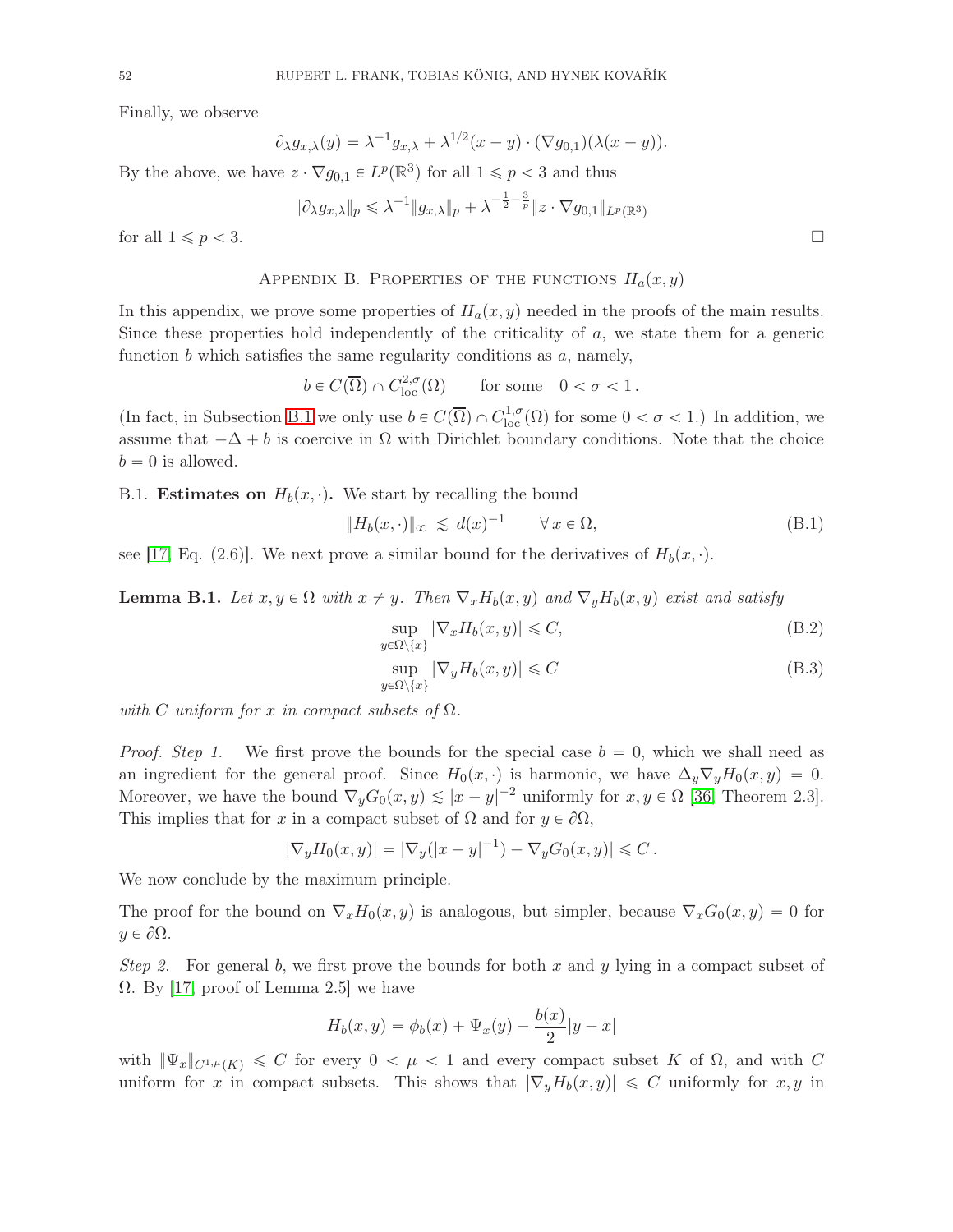compact subsets of  $\Omega$ . By symmetry of  $H_b$ , this also implies  $|\nabla_x H_b(x, y)| \leq C$  uniformly for  $x, y$ in compact subsets of  $\Omega$ .

Step 3. We complete the proof of the lemma by treating the case when x remains in a compact subset, but  $y$  is close to the boundary. In particular, we may assume for what follows

<span id="page-52-1"></span>
$$
|x - y|^{-1} \lesssim 1. \tag{B.4}
$$

By the resolvent formula, we write

$$
H_b(x, y) = H_0(x, y) + \frac{1}{4\pi} \int_{\Omega} G_0(x, z) b(z) G_b(z, y) dz.
$$

By Step 1, the derivatives of  $H_0(x, y)$  are uniformly bounded.

We thus only need to consider the integral term. Its  $\partial_{x_i}$ -derivative equals

$$
\int_{\Omega} \partial_{x_i} \left( \frac{1}{|x-z|} \right) b(z) G_b(z, y) dz - \int_{\Omega} \partial_{x_i} H_0(x, z) b(z) G_b(z, y) dz
$$
  

$$
\lesssim \int_{\Omega} \frac{1}{|x-z|^2} \frac{1}{|z-y|} dz + 1 \lesssim \frac{1}{|x-y|^2} + 1 \lesssim 1
$$

where we again used the fact that  $(B.2)$  holds for  $b = 0$ , together with  $(B.4)$ . This completes the proof of [\(B.2\)](#page-51-3).

The proof of  $(B.3)$  can be completed analogously. It suffices to write the resolvent formula as

$$
H_b(x, y) = H_0(x, y) + \frac{1}{4\pi} \int_{\Omega} G_b(x, z) b(z) G_0(z, y) dz
$$

in order to ensure that the  $\partial_{y_i}$ -derivative falls on  $G_0$  and we can use [\(B.3\)](#page-51-4) for  $b = 0$ .

We now prove an expansion of  $H_b(x, y)$  on the diagonal which improves upon [\[17,](#page-55-1) Lemma 2.5].

**Lemma B.2.** Let  $0 < \mu < 1$ . If  $y \to x$ , then uniformly for x in compact subsets of  $\Omega$ ,

<span id="page-52-0"></span>
$$
H_b(x,y) = \phi_b(x) + \frac{1}{2}\nabla\phi_b(x) \cdot (y-x) - \frac{b(x)}{2}|y-x| + \mathcal{O}(|y-x|^{1+\mu}).
$$
 (B.5)

Proof. In [\[17,](#page-55-1) Lemma 2.5], it is proved that

$$
\Psi_x(y) := H_b(x, y) - \phi_b(x) + \frac{b(x)}{2}|y - x|
$$
\n(B.6)

is in  $C^{1,\mu}_{loc}(\Omega)$  (as a function of y) for any  $\mu < 1$ . Thus, by expanding  $\Psi_x(y)$  in near  $y = x$ ,

<span id="page-52-2"></span>
$$
H_b(x,y) = \phi_b(x) + \nabla \Psi_x(x) \cdot (y-x) - \frac{b(x)}{2}|y-x| + \mathcal{O}(|y-x|^{1+\mu}). \tag{B.7}
$$

This gives [\(B.5\)](#page-52-0) provided we can show that for each fixed  $x \in \Omega$ ,

<span id="page-52-3"></span>
$$
\nabla \Psi_x(x) = \frac{1}{2} \nabla \phi_b(x).
$$
 (B.8)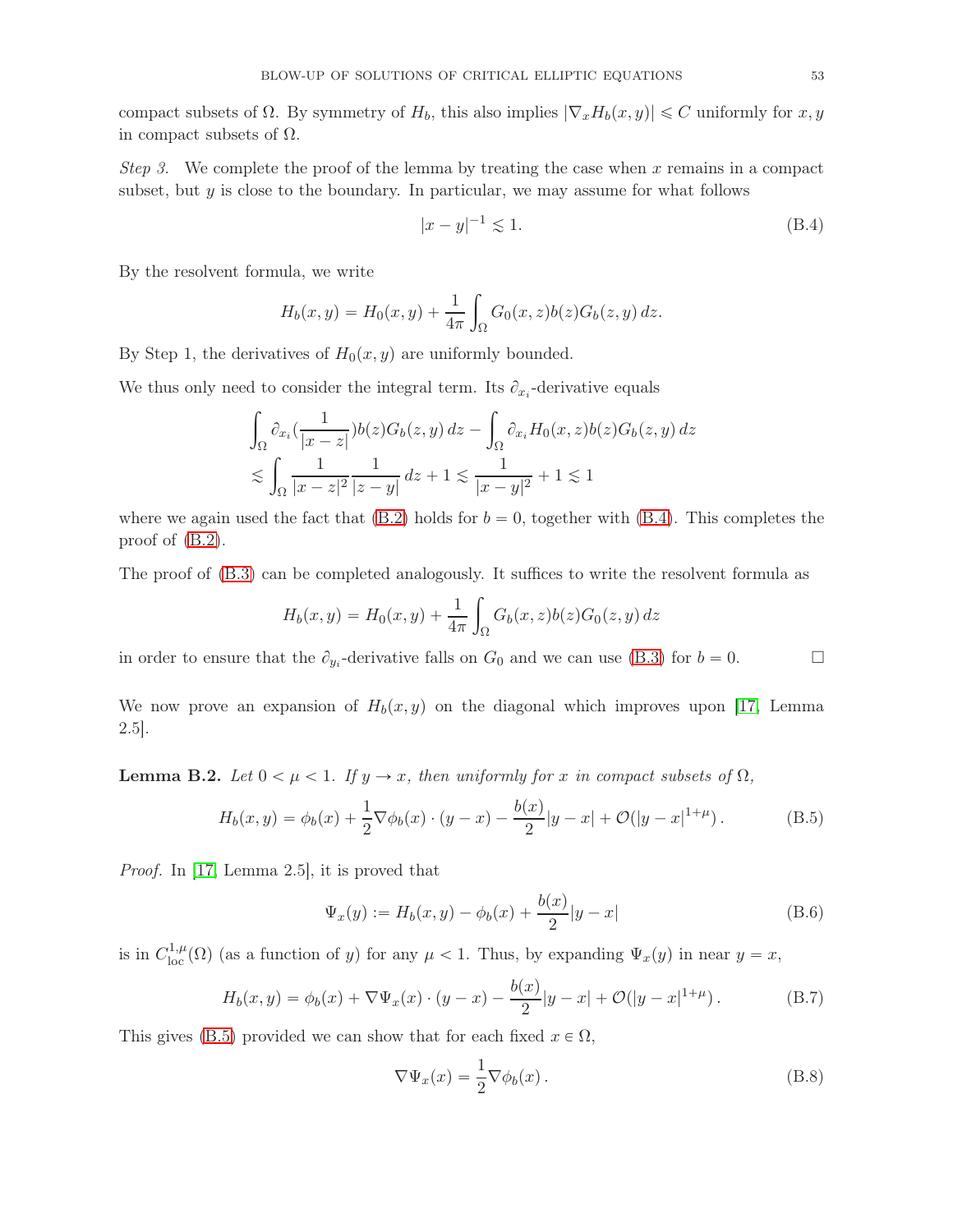Indeed, by using  $(B.7)$  twice with the roles of x and y exchanged, subtracting and recalling  $H_b(x, y) = H_b(y, x)$ , we get

$$
\phi_b(y) - \phi_b(x) = (\nabla \Psi_y(y) + \nabla \Psi_x(x))(y - x) + \frac{b(y) - b(x)}{2}|x - y| + \mathcal{O}(|x - y|^{1 + \mu})
$$
  
= 
$$
(\nabla \Psi_y(y) + \nabla \Psi_x(x))(y - x) + \mathcal{O}(|x - y|^{1 + \mu}),
$$
 (B.9)

because  $b \in C^{0,\mu}_{loc}(\Omega)$ . We now argue that  $\Psi_y \to \Psi_x$  in  $C^1_{loc}(\Omega)$ , which implies  $\nabla \Psi_y(y) \to \nabla \Psi_x(x)$ . Together with this, [\(B.8\)](#page-52-3) follows from [\(B.9\)](#page-53-4).

To justify the convergence of  $\Psi_y$  we argue similarly as in [\[17,](#page-55-1) Lemma 2.5]. We note that  $-\Delta_z\Psi_y =$  $F_y(z)$  with

<span id="page-53-4"></span>
$$
F_y(z) := \frac{b(z) - b(y)}{|z - y|} - b(z)H_b(y, z).
$$

We claim that  $F_y \to F_x$  in  $L_{loc}^p(\Omega)$  for any  $p < \infty$ . Indeed, the first term in the definition of  $F_y$ converges pointwise to  $F_x$  in  $\Omega \backslash \{x\}$  and is locally bounded, independently of y, since  $b \in C^{0,1}_{loc}(\Omega)$ . Thus, by dominated convergence it converges in  $L_{loc}^p(\Omega)$  for any  $p < \infty$ . Convergence in  $\widetilde{L}_{loc}^{\infty}(\Omega)$ of the second term in the definition of  $F_y$  follows from the bound on the gradient of  $H_b$  in Lemma [B.1](#page-51-1) . This proves the claim.

By elliptic regularity, the convergence  $F_y \to F_x$  in  $L^p_{loc}(\Omega)$  implies the convergence  $\Psi_y \to \Psi_x$  in  $C_{\text{loc}}^{1,1-3/p}(\Omega)$ . This completes the proof.

<span id="page-53-0"></span>**Lemma B.3.** For any  $x \in \Omega$  we have, as  $\lambda \to \infty$ ,

<span id="page-53-5"></span><span id="page-53-2"></span>
$$
\int_{\Omega} U_{x,\lambda}^5 H_b(x,\cdot) = \frac{4\pi}{3} \phi_b(x) \lambda^{-1/2} - \frac{4\pi}{3} b(x) \lambda^{-3/2} + o(\lambda^{-3/2}),\tag{B.10}
$$

$$
\int_{\Omega} U_{x,\lambda}^4 \partial_{\lambda} U_{x,\lambda} H_b(x,\cdot) = -\frac{2}{15} \pi \phi_b(x) \lambda^{-3/2} + \frac{2}{5} \pi b(x) \lambda^{-5/2} + o(\lambda^{-5/2}), \tag{B.11}
$$

$$
\int_{\Omega} U_{x,\lambda}^4 \partial_{x_i} U_{x,\lambda} H_b(x,\cdot) = \frac{2\pi}{15} \nabla \phi_b(x) \lambda^{-1/2} + o(\lambda^{-1/2}),\tag{B.12}
$$

$$
\int_{\Omega} U_{x,\lambda}^4 H_b(x,\cdot)^2 = \pi^2 \phi_b(x)^2 \lambda^{-1} + o(\lambda^{-1}),
$$
\n(B.13)

$$
\int_{\Omega} U_{x,\lambda}^3 \partial_{\lambda} U_{x,\lambda} H_b(x,\cdot)^2 = -\frac{\pi^2}{4} \phi_b(x)^2 \lambda^{-2} + o(\lambda^{-2}).
$$
\n(B.14)

The implied constants can be chosen uniformly for x in compact subsets of  $\Omega$ .

*Proof.* Equalities  $(B.10)$  and  $(B.13)$  are proved in [\[17,](#page-55-1) Lemmas 2.5 and 2.6]. To prove  $(B.11)$ , we write

<span id="page-53-7"></span><span id="page-53-6"></span><span id="page-53-3"></span><span id="page-53-1"></span>
$$
\partial_{\lambda} U_{x,\lambda} = \frac{U_{x,\lambda}}{2\lambda} - \lambda^{3/2} \frac{|x-y|^2}{(1+\lambda^2|x-y|^2)^{3/2}},
$$
\n(B.15)

and therefore, using [\(B.10\)](#page-53-5),

$$
\int_{\Omega} H_b(x, y) U_{x, \lambda}^4 \partial_{\lambda} U_{x, \lambda} = \frac{2}{3} \pi \phi_b(x) \lambda^{-3/2} - \frac{2}{3} \pi b(x) \lambda^{-5/2}
$$

$$
- \lambda^{7/2} \int_{\Omega} H_b \frac{|x - y|^2}{(1 + \lambda^2 |x - y|^2)^{7/2}} + o(\lambda^{-5/2}).
$$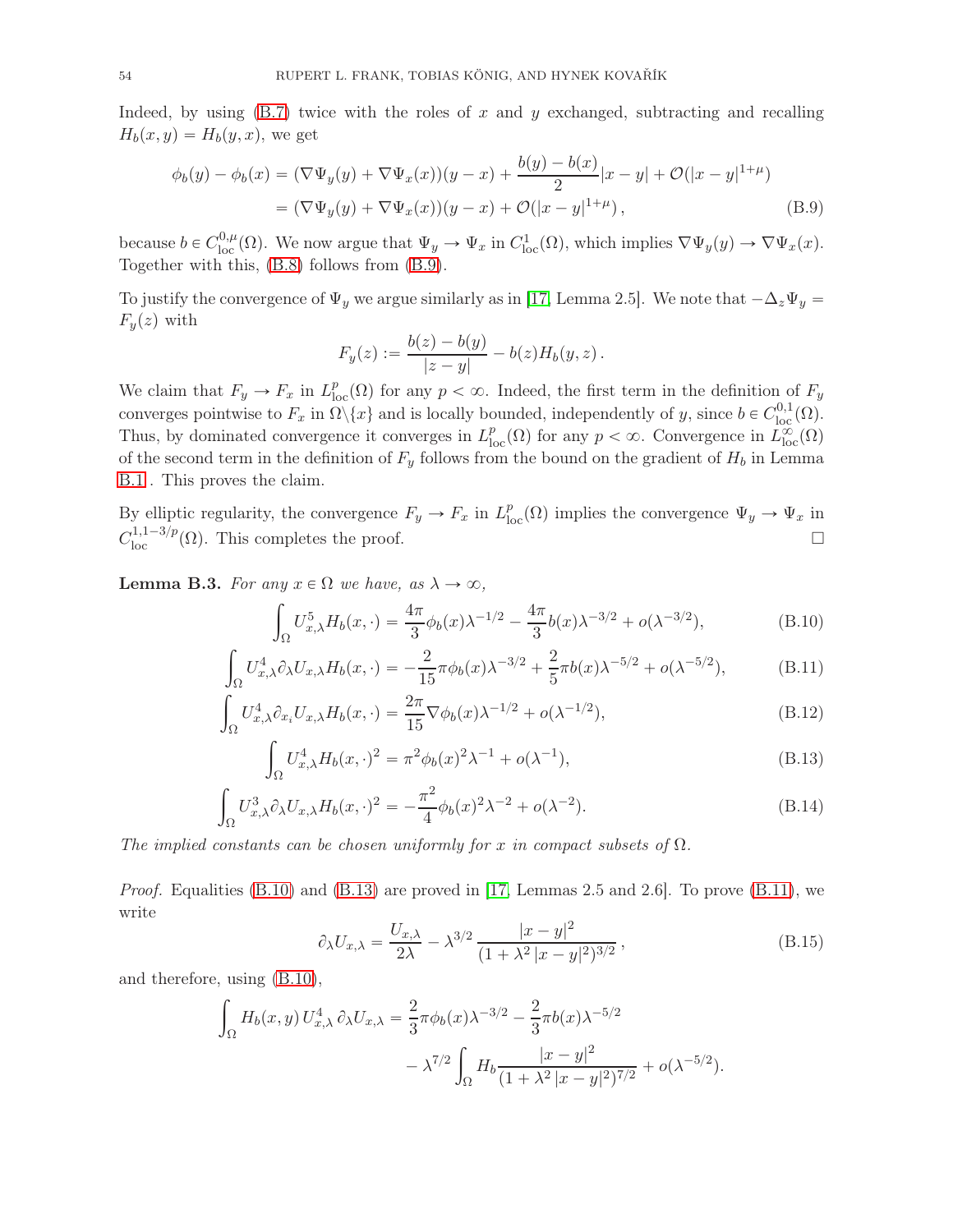With the help of [\(B.5\)](#page-52-0) and the bound [\(B.1\)](#page-51-0) we get

$$
\int_{\Omega} H_b \frac{|x-y|^2}{(1+\lambda^2|x-y|^2)^{7/2}} = 4\pi \phi_b(x)\lambda^{-5} \int_0^\infty \frac{t^4 dt}{(1+t^2)^{7/2}} - 2\pi b(x)\lambda^{-6} \int_0^\infty \frac{t^5 dt}{(1+t^2)^{7/2}} + o(\lambda^{-6})
$$

$$
= \frac{4}{5}\pi \phi_b(x)\lambda^{-5} - \frac{16}{15}\pi b(x)\lambda^{-6} + o(\lambda^{-6}).
$$

Combining the last two equations gives [\(B.11\)](#page-53-2).

For the proof of  $(B.14)$  use again  $(B.15)$ , but now we use  $(B.13)$  instead of  $(B.10)$ . The constant comes from

$$
\int_0^\infty \frac{t^4 dt}{(1+t^2)^3} = \frac{3\pi}{16}.
$$

We omit the details.

For the proof of [\(B.12\)](#page-53-7) we use the explicit formula for  $\partial_{x_i}U_{x,\lambda}$  in Lemma [A.1.](#page-49-0) We split the integral into  $B_d(x)$  and  $\Omega \backslash B_d(x)$ . In the first one, we used the bound [\(B.1\)](#page-51-0) and the expansion [\(B.5\)](#page-52-0). By oddness, the contribution coming from  $\phi_a(x)$  cancels, as does the contribution from  $\sum_{k\neq i} \partial_k \phi_b(x) (y_k - x_k)$ . For the remaining term we use

$$
\int_{B_d(x)} U_{x,\lambda}^4(y) \partial_{x_i} U_{x,\lambda}(y) (y_i - x_i) = \frac{4\pi}{3} \lambda^{-1/2} \int_0^{\lambda d} \frac{t^4 dt}{(1 + t^2)^{7/2}} = \frac{4\pi}{15} \lambda^{-1/2} + \mathcal{O}(\lambda^{-5/2}).
$$

As similar computation shows that the contribution from the error  $|x - y|^{1 + \mu}$  on  $B_d(x)$  is  $\mathcal{O}(\lambda^{-1/2-\mu})$ . Finally, the bounds from Lemma [A.1,](#page-49-0) show that the contribution from  $\Omega \backslash B_d(x)$  is  $\mathcal{O}(\lambda^{-5/2})$ . This completes the proof.

<span id="page-54-0"></span>Remark B.4. The proof just given shows that [\(B.12\)](#page-53-7) holds with the error bound  $\mathcal{O}(\lambda^{-1/2-\mu})$  for any  $0 < \mu < 1$  instead of  $o(\lambda^{-1/2})$ .

<span id="page-54-1"></span>B.2.  $C^2$  differentiability of  $\phi_a$ . In this subsection, we prove Lemma [4.1.](#page-29-0) The argument is independent of criticality of a and we give the proof for a general function  $b \in C^{0,1}(\overline{\Omega}) \cap C^{2,\sigma}_{loc}(\Omega)$ for some  $0 < \sigma < 1$ . The following argument is similar to [\[17,](#page-55-1) Lemma 2.5], where a first-order differentiability result is proved, and to [\[12,](#page-55-9) Lemma A.1], where it is shown that  $\phi_b \in C^{\infty}(\Omega)$  for constant b.

Let

$$
\Psi(x, y) := H_b(x, y) + \frac{1}{4} (b(x) + b(y)) |x - y|, \qquad (x, y) \in \Omega \times \Omega.
$$
 (B.16)

Then  $\phi_b(x) = \Psi(x, x)$ , so it suffices to show that  $\Psi \in C^2(\Omega \times \Omega)$ .

Using  $-\Delta_y|x - y| = -2|x - y|^{-1}$  and  $-\Delta_y H_b(x, y) = b(y)G_b(x, y)$ , we have

$$
-\Delta_y \Psi(x,y) = -b(y)H_b(x,y) - \frac{1}{2}\frac{b(x) - b(y) - \nabla b(y) \cdot (x - y)}{|x - y|} - \frac{1}{4}\Delta b(y)|x - y|.
$$

Since  $b \in C^{2,\sigma}_{loc}(\Omega)$  and since  $H_b$  is Lipschitz by Lemma [B.1,](#page-51-1) the right side is in  $C^{0,\sigma}_{loc}(\Omega)$  as a function of y. By elliptic regularity,  $\Psi(x, y)$  is in  $C^{2,\sigma}_{loc}(\Omega)$  as a function of y. Since  $\Psi(x, y)$  is symmetric in x and y, we infer that  $\Psi(x, y)$  is in  $C^{2,\sigma}_{loc}(\Omega)$  as a function of x.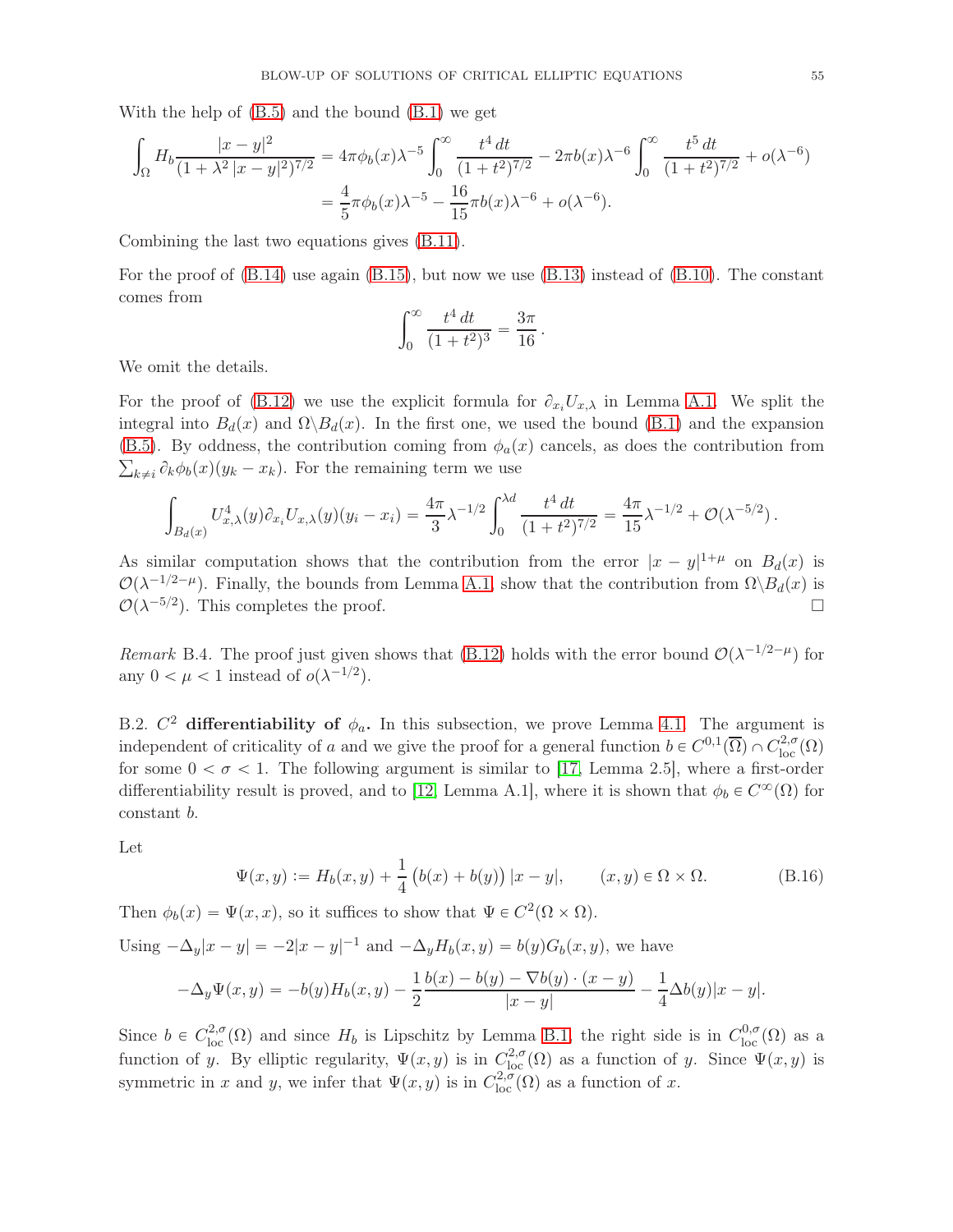It remains to justify the existence of mixed derivatives  $\partial_{y_j}\partial_{x_i}\Psi(x,y)$ . For this, we carry out a similar elliptic regularity argument for the function  $\partial_{x_i}\Psi(x, y)$ . We have

$$
-\Delta_y \partial_{x_i} \Psi(x, y) = -b(y)\partial_{x_i} H_b(x, y) - \frac{1}{4}\Delta b(y)\frac{x_i - y_i}{|x - y|} - \frac{1}{2}\frac{\partial_i b(x) - \partial_i b(y)}{|x - y|} + \frac{1}{2}\frac{x_i - y_i}{|x - y|^3} (b(x) - b(y) - \nabla b(y) \cdot (x - y)).
$$

Since  $b \in C^{1,1}_{loc}(\Omega)$ , and since  $\partial_{x_i} H_b$  is bounded by Lemma [B.1,](#page-51-1) the right side is in  $L^{\infty}_{loc}(\Omega)$  as a function of y. By elliptic regularity,  $\partial_{x_i} \Psi(x, y) \in C^{1,\mu}(\Omega)$  for every  $\mu < 1$ , as a function of y. In particular, the mixed derivative  $\partial_{y_j} \partial_{x_i} \Psi(x, y)$  is in  $C^{0,\mu}_{loc}(\Omega)$  as a function of y. By symmetry, the same argument shows that the mixed derivative  $\partial_{x_j}\partial_{y_i}\Psi(x,y)$  is in  $C^{0,\mu}_{loc}(\Omega)$  as a function of x.

The proof of Lemma [4.1](#page-29-0) is therefore complete.

#### **REFERENCES**

- <span id="page-55-3"></span><span id="page-55-0"></span>[1] F. V. Atkinson, L. A. Peletier, Elliptic equations with nearly critical growth. J. Differential Equations 70 (1987), no. 3, 349–365.
- <span id="page-55-14"></span>[2] Th. Aubin, Problèmes isoperimétriques et espaces de Sobolev. J. Differ. Geometry 11 (1976), 573–598.
- [3] A. Bahri, J.-M. Coron, On a nonlinear elliptic equation involving the critical Sobolev exponent: the effect of the topology of the domain. Comm. Pure Appl. Math. 41 (1988), no. 3, 253-294.
- [4] C. Bandle, M. Flucher, *Harmonic radius and concentration of energy; hyperbolic radius and Liouville's equa*tions  $\Delta U = e^U$  and  $\Delta U = U^{\frac{n+2}{n-2}}$ . SIAM Rev. **38** (1996), no. 2, 191—238.
- <span id="page-55-13"></span><span id="page-55-6"></span>[5] S. Brendle, F. C. Marques, Blow-up phenomena for the Yamabe equation. II. J. Differential Geom. 81 (2009), no. 2, 225–250.
- [6] H. Brezis, Elliptic equations with limiting Sobolev exponents–the impact of topology. Frontiers of the mathematical sciences: 1985 (New York, 1985). Comm. Pure Appl. Math. 39 (1986), no. S, suppl., S17–S39.
- <span id="page-55-15"></span>[7] H. Brézis, E. H. Lieb, A relation between pointwise convergence of functions and convergence of functionals. Proc. Amer. Math. Soc. 88 (1983), no. 3, 486–490.
- <span id="page-55-5"></span>[8] H. Brézis, L. Nirenberg, Positive solutions of nonlinear elliptic equations involving critical Sobolev exponents. Comm. Pure Appl. Math. 36 (1983), 437–477.
- <span id="page-55-2"></span>[9] H. Brézis, L. A. Peletier, Asymptotics for elliptic equations involving critical growth. Partial differential equations and the calculus of variations, Vol. I, 149–192, Progr. Nonlinear Differential Equations Appl., 1, Birkhäuser Boston, Boston, MA, 1989.
- <span id="page-55-12"></span><span id="page-55-4"></span>[10] C. Budd, Semilinear elliptic equations with near critical growth rates. Proc. Roy. Soc. Edinburgh Sect. A 107 (1987), no. 3-4, 249–270.
- [11] W. Choi, S. Kim, K.-A. Lee, Qualitative properties of multi-bubble solutions for nonlinear elliptic equations *involving critical exponents.* Adv. Math.  $298$  (2016), 484–533.
- <span id="page-55-9"></span>[12] M. del Pino, J. Dolbeault, M. Musso, The Brezis–Nirenberg problem near criticality in dimension 3. J. Math. Pures Appl. (9) 83 (2004), no. 12, 1405–1456.
- <span id="page-55-10"></span><span id="page-55-7"></span>[13] O. Druet, Elliptic equations with critical Sobolev exponents in dimension 3. Ann. I. H. Poincaré-AN 19 (2002), 125–142.
- [14] O. Druet, E. Hebey, F. Robert, Blow-up theory for elliptic PDEs in Riemannian geometry. Mathematical Notes, 45. Princeton University Press, Princeton, NJ, 2004.
- <span id="page-55-11"></span>[15] O. Druet, P. Laurain, Stability of the Pohožaev obstruction in dimension 3. J. Eur. Math. Soc. (JEMS) 12 (2010), no. 5, 1117–1149.
- <span id="page-55-8"></span><span id="page-55-1"></span>[16] P. Esposito, On some conjectures proposed by Haim Brezis. Nonlinear Analysis 54 (2004), 751–759.
- [17] R. L. Frank, T. König, H. Kovařík, Energy asymptotics in the three-dimensional Brezis–Nirenberg problem. Calc. Var. Partial Differential Equations 60 (2021), Art. 58, 46 pp.